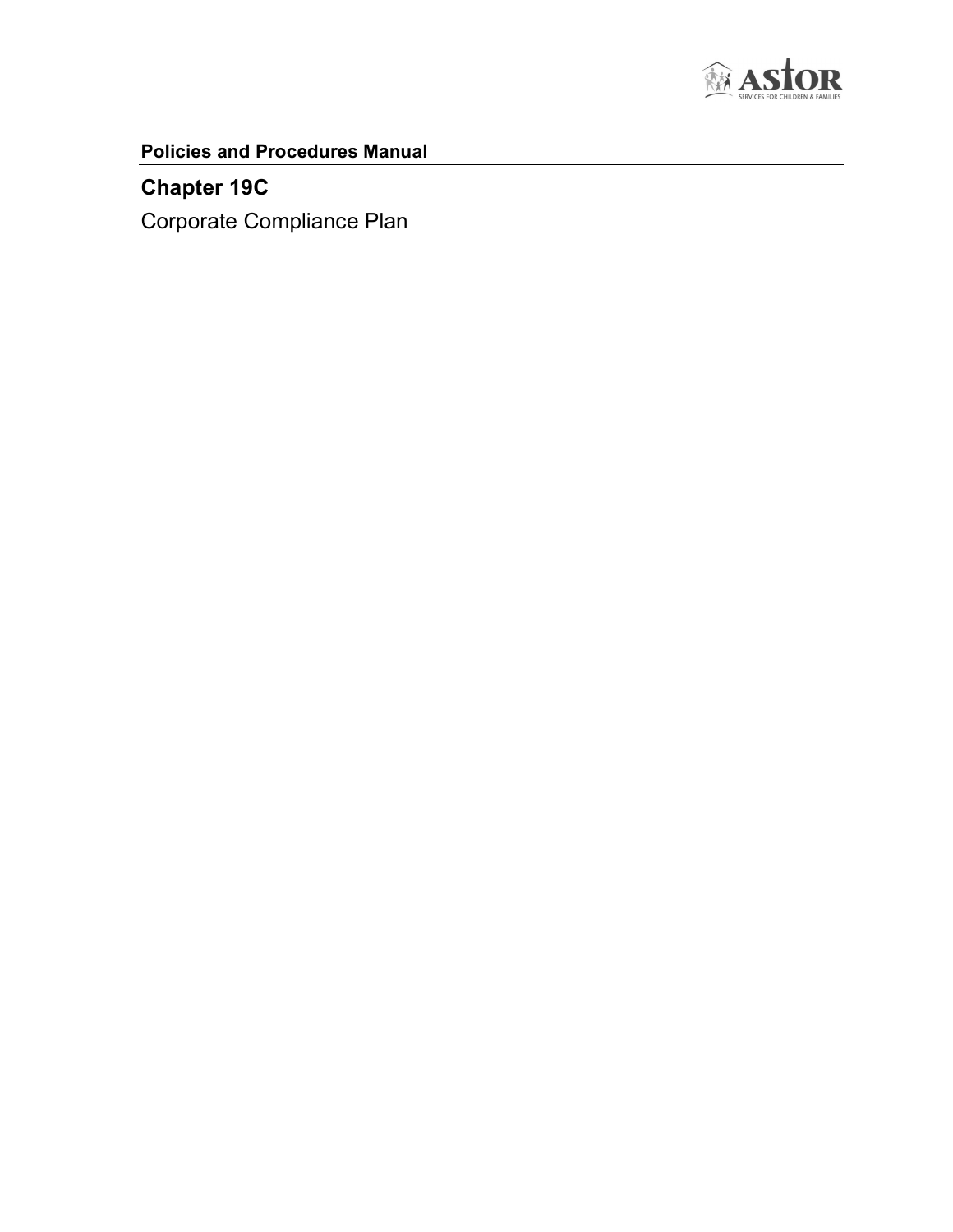# **Chapter 19C**

# Corporate Compliance Plan

| I. |                                                                              |  |
|----|------------------------------------------------------------------------------|--|
|    |                                                                              |  |
| Ш. |                                                                              |  |
|    |                                                                              |  |
|    | A. Duties of the Compliance Officer/Chief Quality & Compliance Officer 19C-3 |  |
|    |                                                                              |  |
| V. |                                                                              |  |
|    |                                                                              |  |
|    |                                                                              |  |
|    | B. Federal and State False Claims Act and Whistleblower Protection19C-6      |  |
|    |                                                                              |  |
|    |                                                                              |  |
|    |                                                                              |  |
|    |                                                                              |  |
|    |                                                                              |  |
|    |                                                                              |  |
|    |                                                                              |  |
|    |                                                                              |  |
|    |                                                                              |  |
|    |                                                                              |  |
|    |                                                                              |  |
|    |                                                                              |  |
|    |                                                                              |  |
|    |                                                                              |  |
|    |                                                                              |  |
|    | В.                                                                           |  |
|    |                                                                              |  |
|    | D. Reporting to the Executive Director/CEO and Board of Directors 19C-21     |  |
|    | XI. Delivery System Reform Incentive Payment (DSRIP) Program19C-21           |  |
|    |                                                                              |  |
|    | XIII. Assessing Effectiveness of Astor's Compliance Program 19C-22           |  |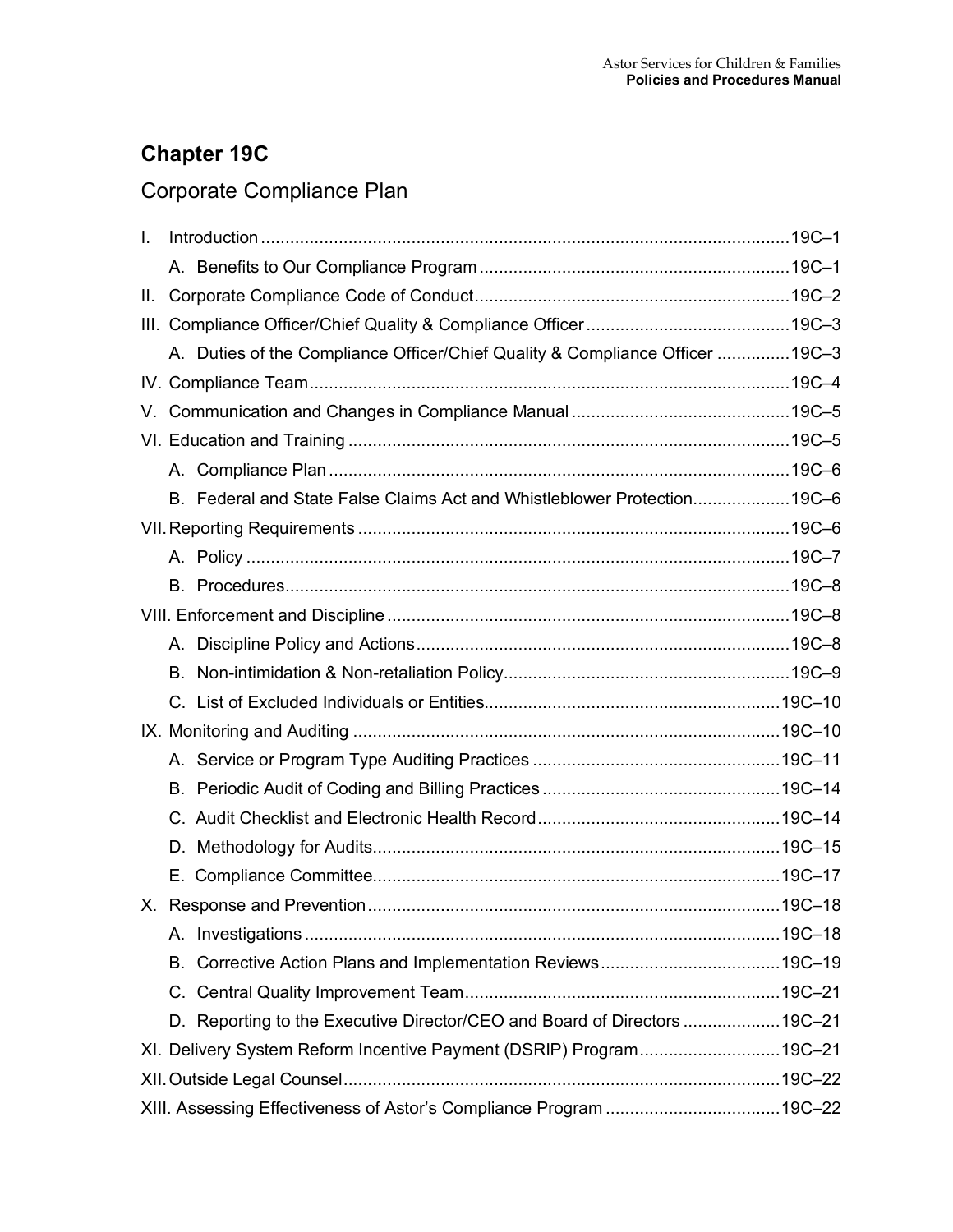# **Appendices**

| Appendix B: Acknowledgement Receipt - Corporate Compliance Plan19C-40 |  |
|-----------------------------------------------------------------------|--|
|                                                                       |  |
|                                                                       |  |
|                                                                       |  |
|                                                                       |  |
|                                                                       |  |
|                                                                       |  |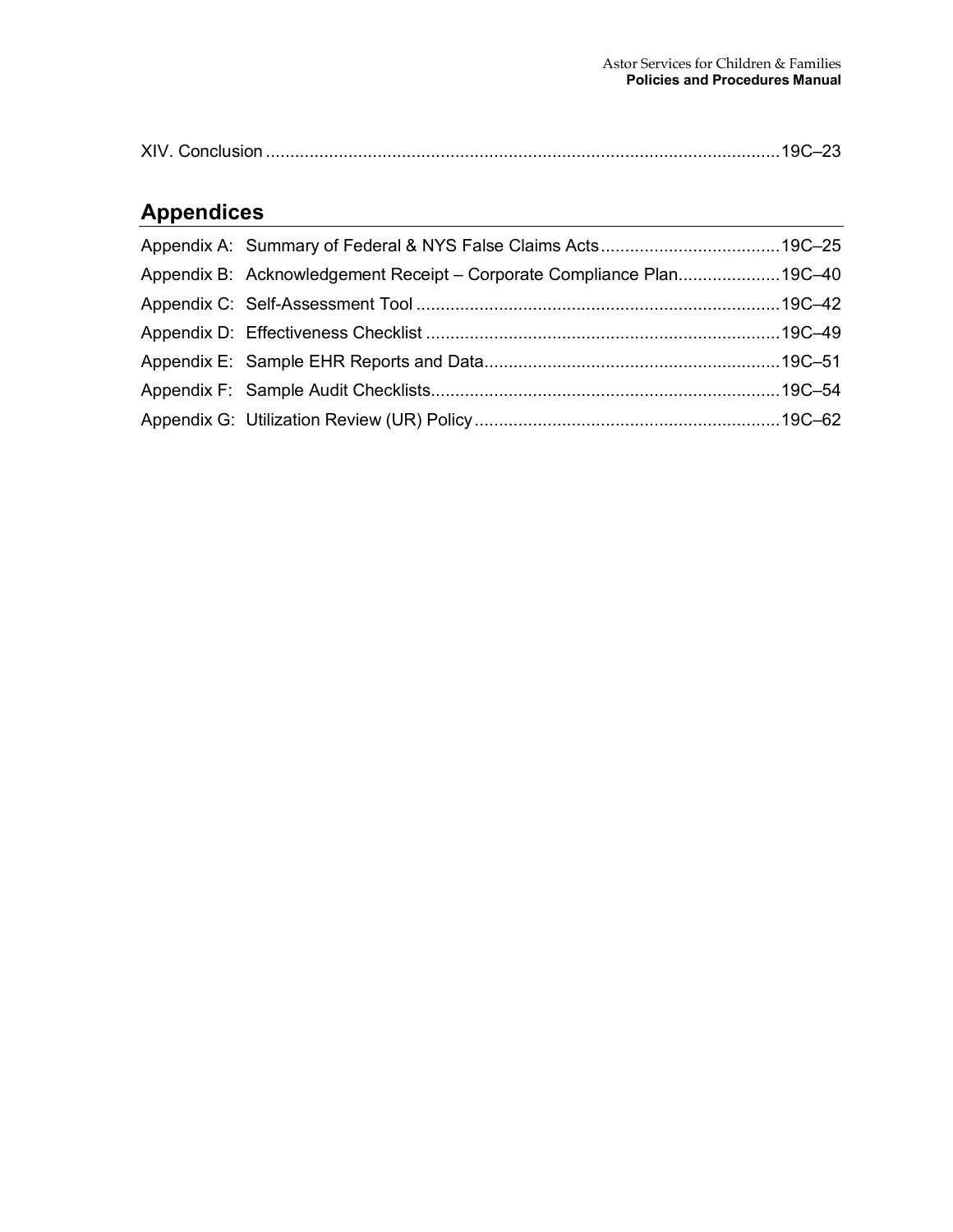### **I. Introduction**

Astor Services for Children & Families' mission is to provide behavioral health and educational services offering children the opportunity to meet life's challenges, pursue their dreams, and reach their full potential. Sponsored by Catholic Charities of the Archdiocese of New York, Astor Services for Children & Families is an expression of the church's concern for the poor and vulnerable. Astor's services are provided to all for whom they are appropriate without regard to race, creed, national origin, gender or gender identity.

Astor Services for Children & Families is dedicated and committed to meeting high ethical standards and compliance with all applicable laws in all activities regarding the delivery of health care through its licensed and certified facilities. It is our goal that our established Compliance Program will assist the Agency in fulfilling its fundamental vision, mission, and values.

Our organization has adopted this Corporate Compliance Plan to comply with the provisions of the Deficit Reduction Act of 2005, NYS Office of Medicaid Inspector General Work Plan, Social Services Law 363-d, and the Office of Inspector General of the Department of Health and Human Services. Specifically, Appendix A to this Policy includes detailed information concerning the Federal and State False Claims Acts along with Federal and State laws protecting whistleblowers and providing for criminal and administrative penalties and sanctions in the health care arena. This Policy describes our procedures for detecting and preventing fraud, waste and abuse.

As is detailed within this Compliance Plan, it is the duty of all of our employees, contractors, vendors and agents to comply with the policies as applicable to their individual areas of employment or contracts.

This Compliance Plan also advises all of our employees, contractors, vendors and agents of the procedures to be used in reporting non-compliance with such Federal and State laws.

It is the purpose of this plan to organize our resources to resolve payment discrepancies and detect inaccurate billings as quickly and efficiently as possible, and to impose systemic checks and balances to prevent future recurrences of any such findings.

# **A. Benefits to Our Compliance Program**

Benefits to our Compliance Program include, but are not limited to the following:

- Demonstrates to the employees and community at large our strong commitment to honesty, responsibility and appropriate conduct
- Develops a system to encourage employees to report potential problems that may be detrimental to the client and the Agency
- Develops procedures that allow for a thorough investigation of alleged misconduct
- Develops procedures for promptly and effectively conducting internal monitoring and auditing which may prevent non-compliance
- Through early detection and reporting, minimizes the risk to the Agency and, thereby, reduces our exposure to any civil damages or penalties, criminal sanctions or administrative remedies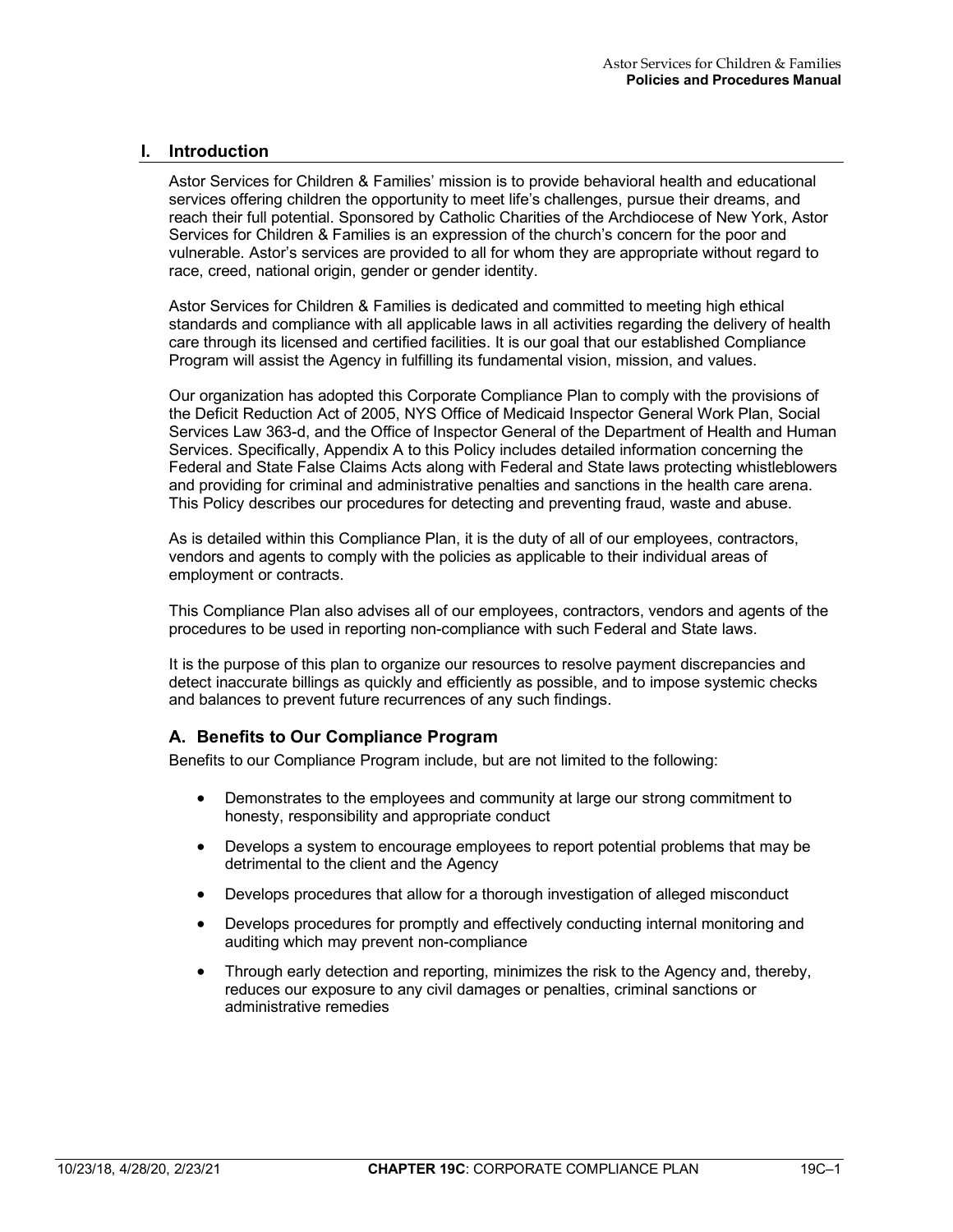# **II. Corporate Compliance Code of Conduct**

In addition to the Agency's general policies and procedures as found in documents such as the Agency Policies and Procedures Manual and the Employee Handbook, the following *Corporate Compliance Code of Conduct* is intended to guide Agency staff. The code is not intended to prescribe a specific response to every conceivable situation, but to assist staff in determining an appropriate response as salient situations arise. Whenever a staff person has a question about an appropriate response in a given situation, (s)he should consult his/her supervisor and/or administrator.

- 1. Astor Services for Children & Families will bill only for services actually rendered and shall seek the amount to which it is entitled.
- 2. Astor Services for Children & Families does not tolerate billing practices that misrepresent the services actually rendered.
- 3. Supporting documentation must be present for all services rendered.
- 4. Astor staff shall bill private insurance and Medicaid by the principle that if the appropriate and required documentation has not been provided, then the service has not been rendered.
- 5. All services must be accurately and completely coded and submitted to the appropriate payer in accordance with applicable regulations, laws and contracts and Astor Policies and Procedures.
- 6. An accurate and timely billing and documentation structure is critical to ensure that Astor staff can effectively implement and comply with required policies and procedures.
- 7. Demonstrated lapses in the documentation and billing systems infrastructure should be remedied in a timely manner at the program level with input from the Compliance Committee whenever possible. The Chief Quality & Compliance Officer must approve all proposed remedies.
- 8. Astor staff must never falsify documentation for the purposes of billing.
- 9. Never assume a service has been provided. Always verify services by referring to clinical and/or medical documentation in the electronic health record and/or hard copy record.
- 10. If you personally did not provide a service, never sign that the service has been provided. If the document is in the EHR you are allowed as supervisor to sign off on the document if the staff person did not sign it, but only attesting that you have reviewed the document and clinical content is appropriate. The supervisor will be expected to put an "addenda" to the record that explains why the staff person who provided the service did not sign the note.
- 11. Never pre or postdate documentation.
- 12. Astor staff are not to use white-out in clinical or medical records, or erase any official documentation—always cross off; initial and then re-write.
- 13. Whenever in doubt if a service is being provided, check the Astor Policies and Procedures governing regulations for that program area, or speak with your direct supervisor and/or administrator.
- 14. The promotion of, and adherence to, the elements of the compliance program be a factor in evaluating the performance of managers and supervisors. They, along with other employees, will be periodically trained in new compliance policies and procedures.
- 15. Staff and vendors/consultants will, at all times, act in a way to meet the requirements of the mandatory compliance program law and regulation.
- 16. Staff and vendors/consultants are expected to conduct business in a manner that supports integrity in operations.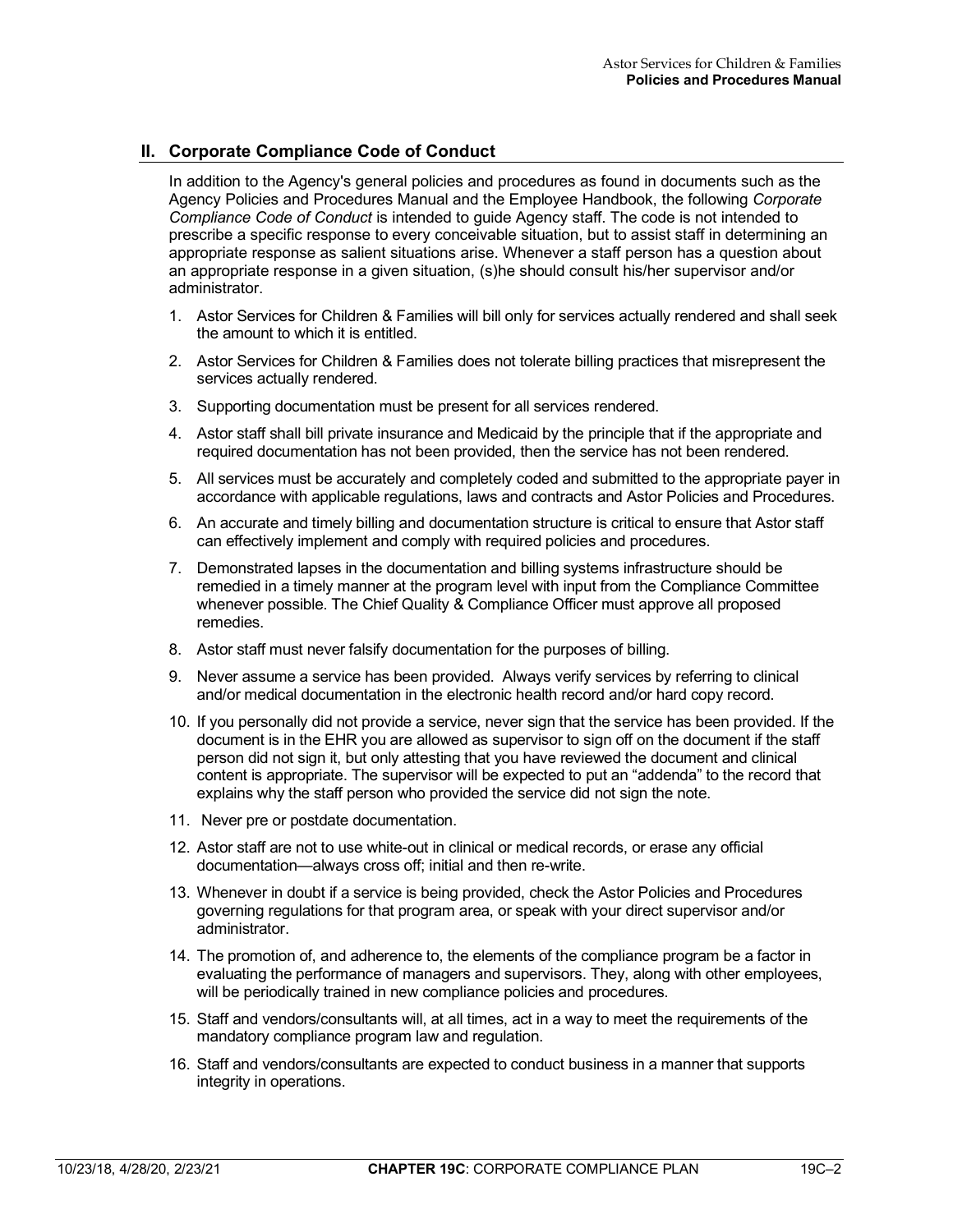17. Conduct contrary to these expectations will be considered a violation of the compliance program, and related policies and procedures.

# **III. Compliance Officer/Chief Quality & Compliance Officer**

Astor Services for Children & Families has designated a Compliance Officer/Chief Quality & Compliance Officer who oversees the development and implementation of Astor's Compliance Program and ensures appropriate handling of instances of suspected or known illegal or unethical conduct. However, in the event that the designated Compliance Officer is not available, we have designated an alternate contact. The following responsible individuals will receive and coordinate complaints or concerns involving the Agency's health care operations:

| <b>Name</b>        | Title                                        | <b>Email</b>                 | <b>Phone</b> |
|--------------------|----------------------------------------------|------------------------------|--------------|
| Yvette Bairan      | Chief Quality &<br><b>Compliance Officer</b> | ybairan@astorservices.org    | 845-871-1097 |
| Jennifer LaBarbera | Director of<br>Compliance                    | jlabarbera@astorservices.org | 845-871-1108 |

# **A. Duties of the Compliance Officer/Chief Quality & Compliance Officer**

- To Oversee and monitor the implementation of the Compliance Program
- Maintain responsibility for day to day operation and the effectiveness of the Compliance Program
- Establish methods such as conducting periodic audits, developing effective lines of communication on compliance issues and preparing written standards and procedures that reduce Astor's vulnerability to fraud and abuse
- Oversee the implementation of the policies and procedures in place with respect to compliance with federal and state anti-kickback statutes, as well as the Stark physician self-referral law
- Periodically revise the Compliance Program and make recommendations for revising the policies and procedures in light of changes in the needs of the organization or, in the law, policies, and procedures of the government
- Develop, coordinate and participate in a training program that focuses on the components of the Compliance Program and seeks to ensure that all appropriate employees and management are knowledgeable of, and comply with, pertinent federal and state standards; and that independent contractors, consultants and volunteers who furnish mental health services to Astor Services for Children & Families' clients are aware of the requirements of the Compliance Program
- Ensure that the List of Excluded Individuals and Entities have been checked with respect to all employees, medical staff and independent contractors
- Report on a regular basis to the Executive Cabinet, Board, CQI Committee, and Compliance Committee on the progress of implementation and activities of the Compliance Program and any investigations and corrective actions
- Ensure that the electronic health record includes all required documentation necessary for program and Medicaid compliance

The Compliance Officer/Chief Quality & Compliance Officer shall have authority to review all documents and other information that are relevant to compliance activities, including, but not limited to; patient records, billing records, and records concerning the marketing efforts of the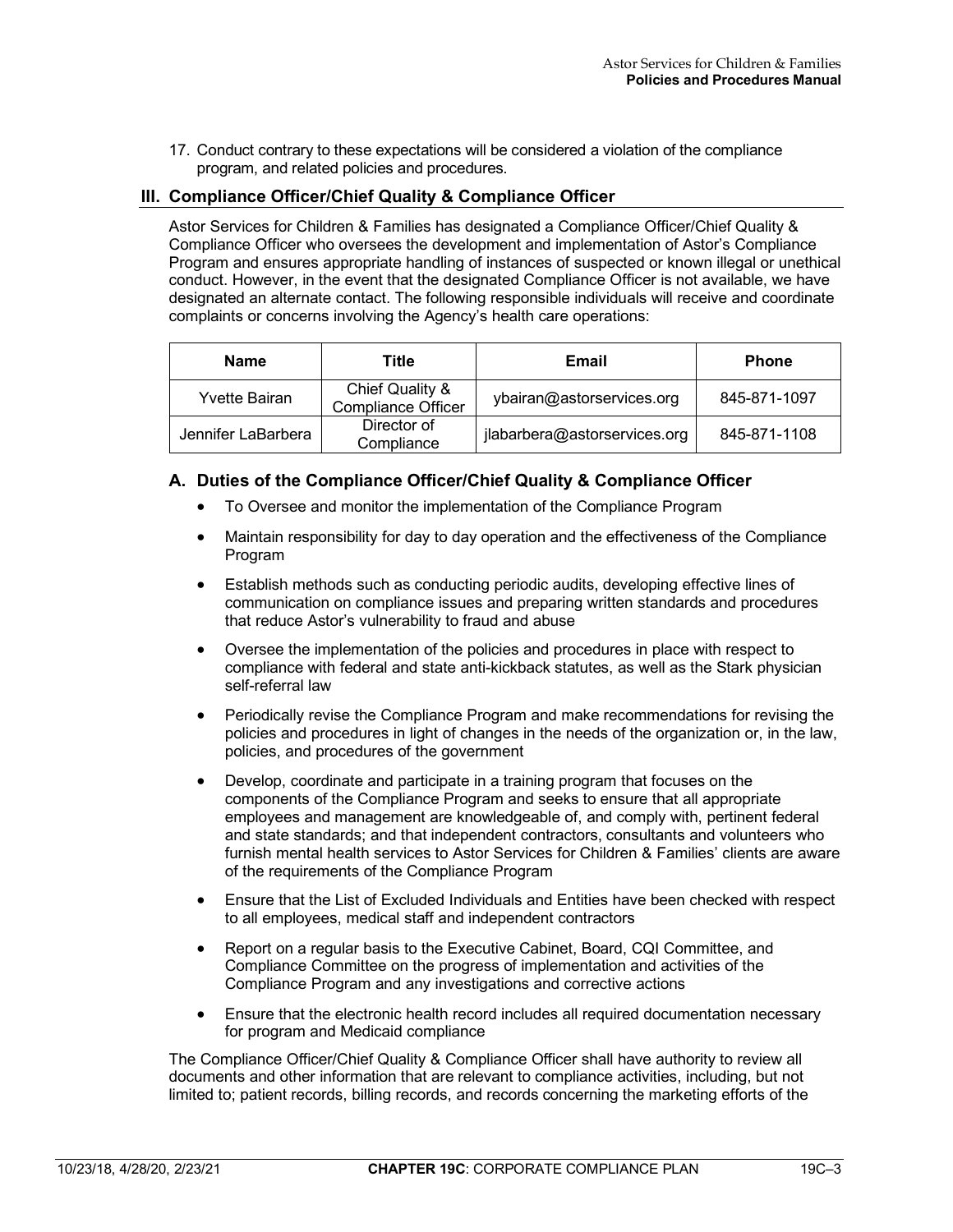facility and the hospital's arrangements with other parties, including employees, professionals on staff, independent contractors, suppliers, agents, and hospital-based physicians, etc. This policy enables the Compliance Officer/Chief Quality & Compliance Officer to review contracts and obligations (seeking the advice of legal counsel, where appropriate) that may contain referral and payment issues that could violate the anti-kickback statute, as well as the physician self-referral prohibition and other legal or regulatory requirements.

### **IV. Compliance Team**

### **Director of Compliance**

The Director of Compliance oversees all compliance activities. The Director of Compliance works very closely with the Compliance Analysts (CA) and Compliance Coordinators (CC) and provides direct supervision to CCs and some CAs. The Director of Compliance conducts reviews, conducts analysis of compliance data and submits reports to the Chief Quality & Compliance Officer, program leadership, CQI, Program Oversight and the Board. She/he also reviews and updates compliance audit tools as needed. In addition, The Director of Compliance conducts monthly exclusions checks and conducts corrective actions checks and updates.

### **Compliance Coordinator**

The Compliance Coordinator is responsible for various services as well as supervising Compliance Analysts.

### **Duties of Compliance Coordinator (CC)**

The responsibilities of the Compliance Coordinator are listed below. The Compliance Coordinator will:

- Ensure all clinical service documents meet New York State and federal criteria for billing compliance
- Conducts internal audits of all clinical service documents for assigned services or programs
- Generates reports based on audit findings
- Notifies Chief Quality & Compliance Officer, Director of Compliance Assistant Executive Director and program/site directors of non-compliance contained in the case record that need correction and could potentially cause citations during a regulatory review from a licensing agency or Medicaid.
- Sends monthly audit finding reports to Program/Site Director, Deputy Directors, Compliance Officer and Director of Compliance
- Participates in Compliance Committee
- Generates weekly reports from the EHR to check for failed activities, failed claims, scheduled services with no status, weekly progress note documentation, unsigned documents, missing TP's, and an array of other reports that assist in assessing compliance
- Work with the Director of Compliance and Chief Quality & Compliance Officer to ensure corrective action is taken for identified errors reported at the sites
- Provides Supervision and oversight of Compliance Analysts

#### **Duties of Compliance Analyst (CA)**

Under the direct supervision of the Director of Compliance or Compliance Coordinator, the Compliance Analysts: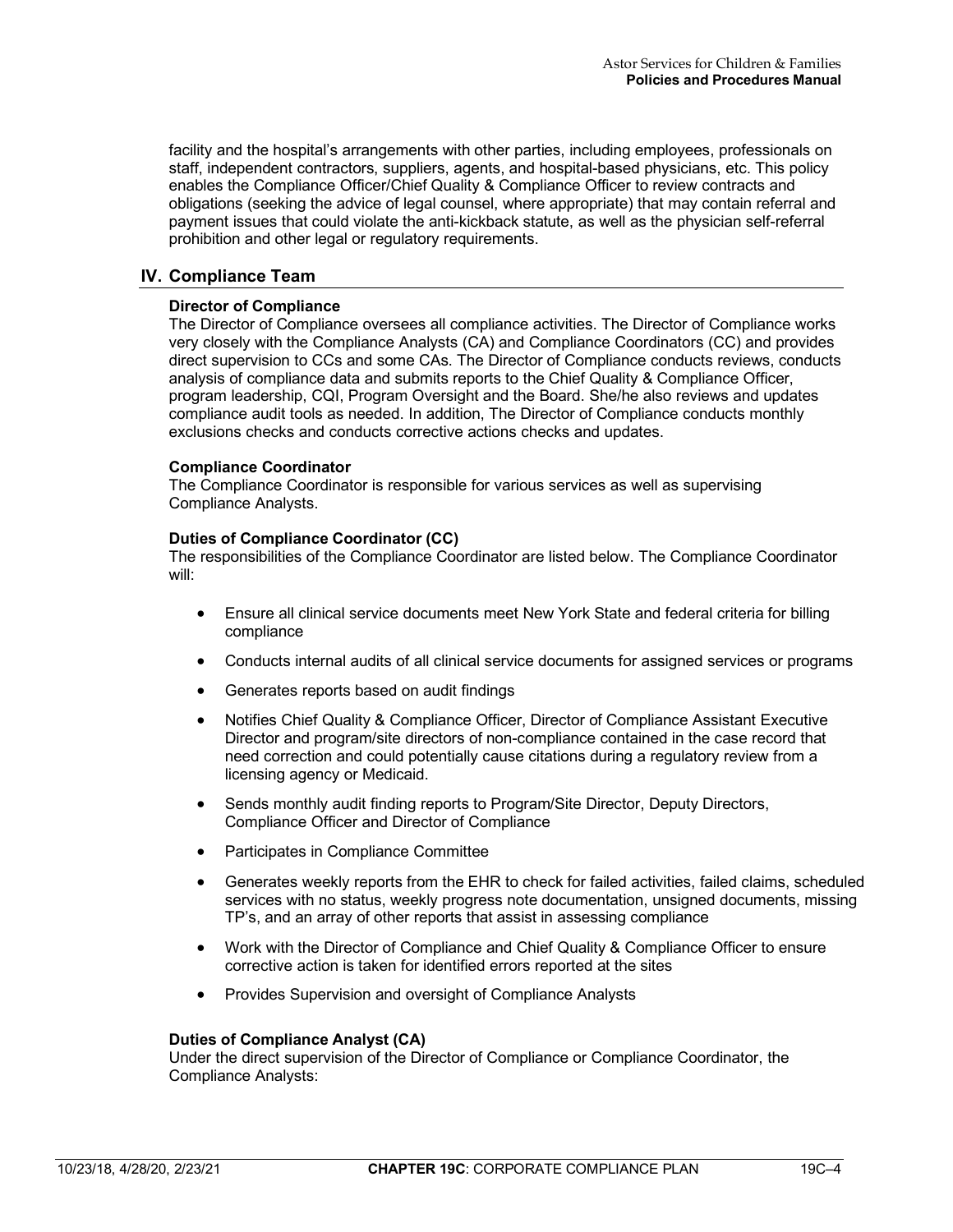- Have a primary role of reviewing charts to ensure compliance with applicable program or services regulations
- Submit timely reports based on findings
- Notify Program Director of non-compliance contained in a case record that need correction and could potentially lead to pay backs
- Look for trends of non-compliance which may lead to further training needs
- Send monthly reports to the Chief Quality & Compliance Officer or Director of Compliance and Assistant Executive Director
- Provide support and reports on special assignments

### **Duties of the Utilization Reviewer (UR)**

Under the direct supervision of the Director of Clinical Outcomes, CANS & TCOM, the Utilization Reviewer:

- Has a primary role of analyzing client records to determine legitimacy of admission, treatment and length of stay to ensure that the Hudson Valley & Bronx Programs are in compliance with all regulatory and Medicaid billing requirements
- Participates in program team/staff meetings (as appropriate) to address findings and concerns regarding medical necessity based on URs
- Maintains a systematic and effective tracking system to ensure that a minimum number of records are receiving utilization reviews
- Submits timely reports to Program Directors, Associate Executive Director, and Director of Compliance based on the number of URs conducted by program and findings
- Provides support and reports on special assignments

### **V. Communication and Changes in Compliance Manual**

The Chief Quality & Compliance Officer will distribute in writing, make available via Astor's public folder, and/or post in conspicuous places, any modifications of, or amendments to this Compliance Plan. The Chief Quality & Compliance Officer will also provide employees, contractors, vendors, agents of the Agency and professional staff members with written explanations of any substantial changes in these policies. If the Chief Quality & Compliance Officer determines that written materials are insufficient, in-service will be conducted (please refer to section on Education and Training below).

Employees, contractors, vendors, agents of the agency and professional staff will be provided periodic information about our Corporate Compliance Program, changes in applicable laws or ethical standards that may affect an employee's responsibilities through written memoranda, newsletters, periodic training sessions or other appropriate forms of communication, including the posting of such information on our website or secure server. Astor will also use our website to post the most recent plan and as a way to provide our contractors and vendors with the current compliance plan.

### **VI. Education and Training**

The proper education and training of employees is a significant element of an effective compliance program. As such, staff will be expected to participate in appropriate training. The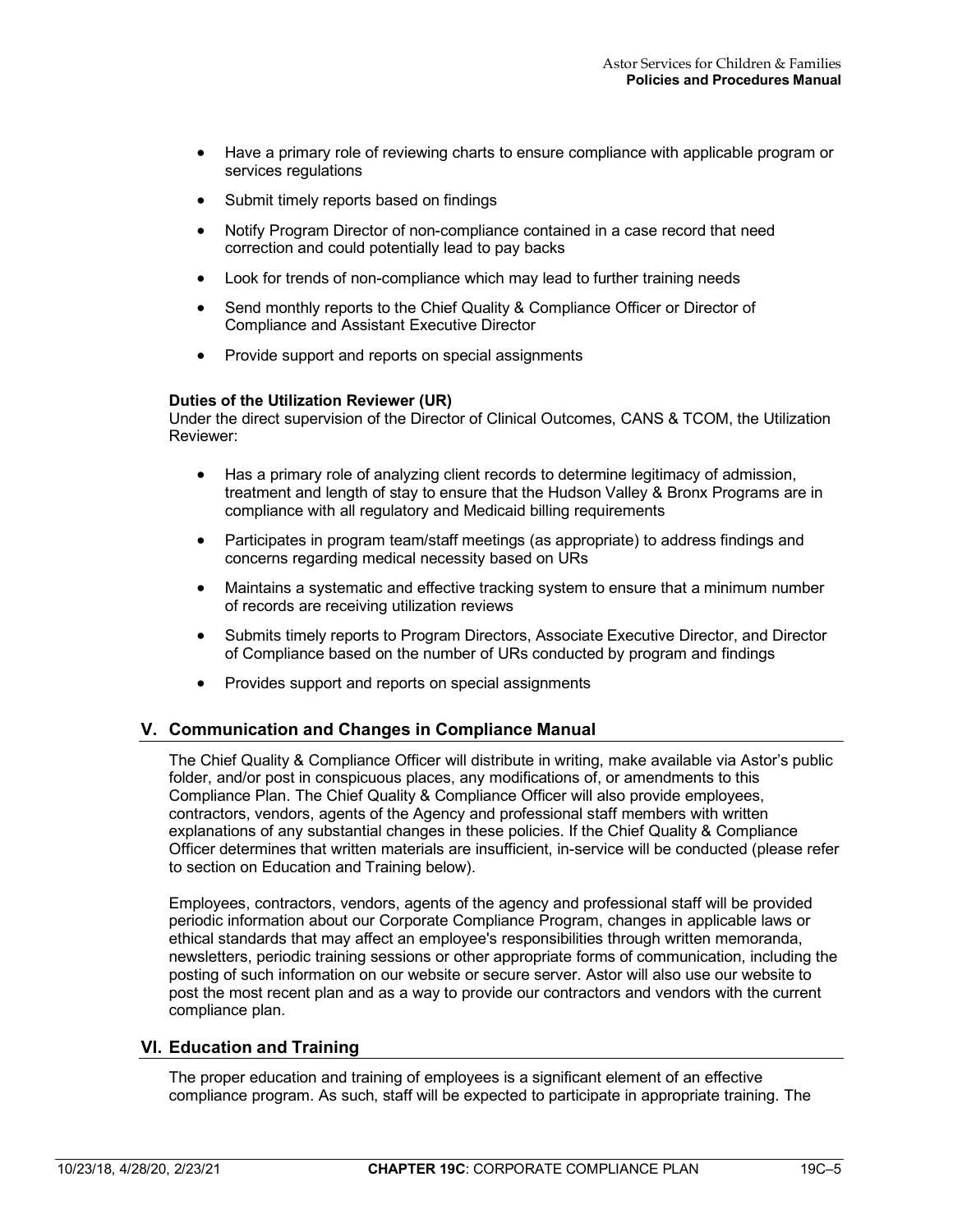Chief Quality & Compliance Officer shall retain adequate records of its training of employees, including attendance logs and material distributed at training sessions. The training and education should be provided to all relevant levels of personnel and employees whose actions affect the accuracy of the claims submitted to public and private third-party payers, such as employees involved in the coding, billing, cost reporting and marketing processes.

# **A. Compliance Plan**

- All current employees will be provided a copy of the Compliance Plan. The first time they receive the Plan they will be expected to sign a certification stating that they have read and understood the Plan (See Appendix B). We will expect all staff to annually certify receipt and review of the Plan through their participation in mandated annual compliance training.
- For new employees, the Compliance Plan will be provided during the orientation process and an educational session will occur at that time. All supervised personnel will be informed that strict compliance with the Compliance Plan is a condition of employment. All new employees will be expected to sign a certification stating that they understand and will comply with the Plan.
- For vendors, consultants, contractors and other agents who provide any service where Medicaid dollars are used; the Compliance Plan and any updates will be in a digital file on our Astor website. If they cannot access internet or email, we will provide a hard copy.
- For clinical consultants, the Medical Director will be responsible for ensuring that the Plan is sent to all current and new clinical consultants. For new consultants it will be sent at the same time that the rules and regulations of the professional clinical staff are distributed. We will expect all consultants to annually certify receipt and review of the Plan through their participation in annual compliance training.

# **B. Federal and State False Claims Act and Whistleblower Protection**

All Astor employees will have available to them via a PowerPoint presentation and by distribution in accordance with Section 6032 of the Deficit Reduction Act of 2005, the Federal and NYS False Claims Act and Whistleblower Protection (Please see Appendix A for a summary of the laws). These trainings are a requirement of the Compliance Plan and will be conducted by the Chief Quality & Compliance Officer. Trainings will occur in various formats:

- Computer-based training—Employees will view a PowerPoint presentation, which is located in Astor's Public Folder under Mandated Trainings in our MS Outlook software. Once they have viewed the presentation and the supervisors is aware that the staff completed the training, their name will be entered into Astor's training database as proof of compliance.
- Face-to-Face (on-site training)—Employees who do not have access to a computer or prefer on-site training will be given that opportunity; supervisors may also print a hard copy of the training material. Attendance will be taken as proof of participation.

The Human Resources Department will maintain a database that shows all employees who have completed training for the year. If any staff member is non-compliant, the supervisor will be informed and further non-compliance may result in disciplinary action.

# **VII.Reporting Requirements**

Astor believes that it is our employees who best know where organizational policy or regulation is not being followed. Therefore, the effectiveness of our Compliance Program depends on the willingness of employees in all parts and at all levels of the organization to step forward, in good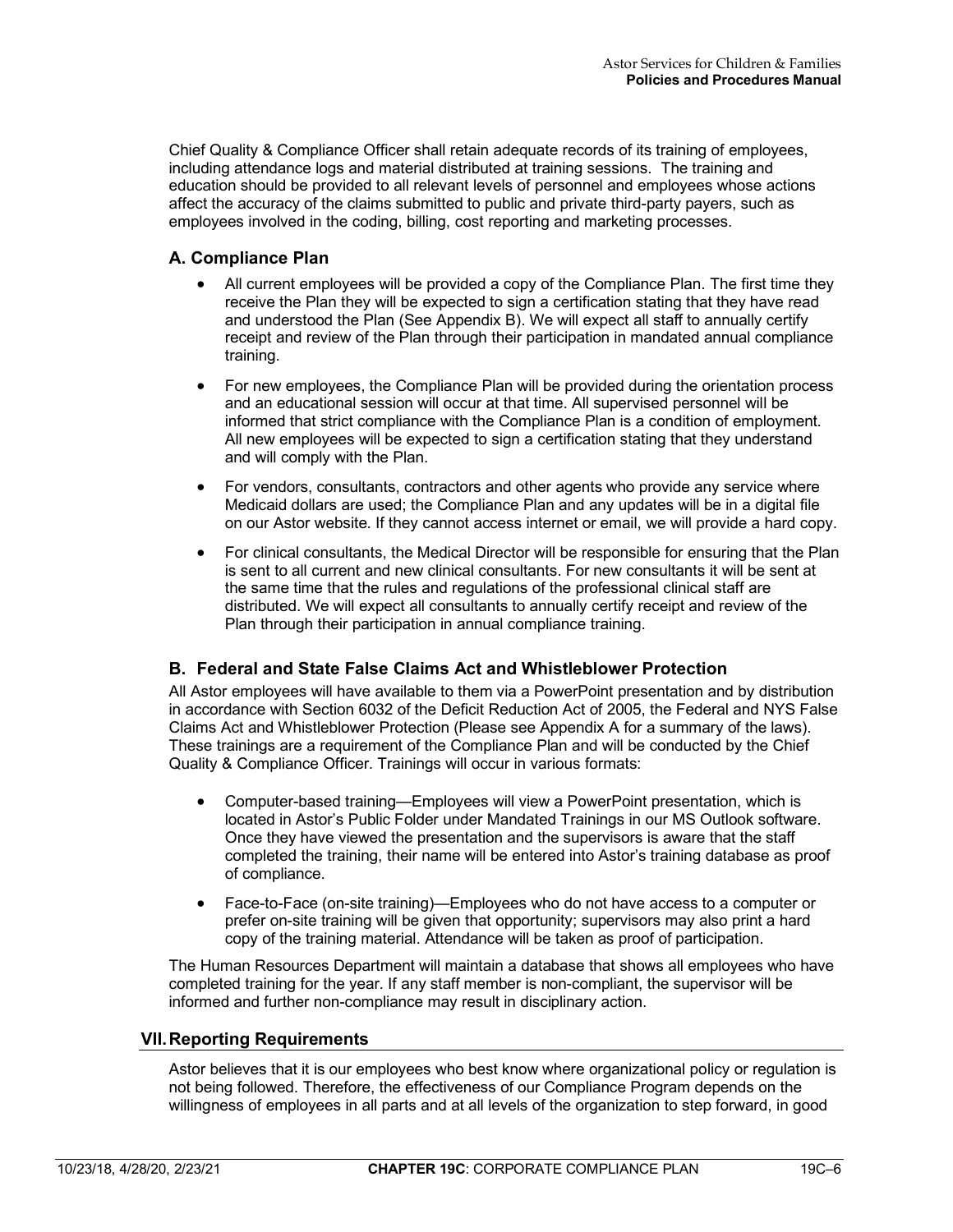faith, with questions and concerns. The policy and procedures set forth below, as well as the available lines of communication and examples of the types of issues to be reported, will be incorporated with staff training and publicized throughout the Agency as appropriate. We believe strongly that in all of these cases, resolution of the problem behaviors or actions will result in better care for our consumers. Therefore, each person reporting problems or concerns will be contributing positively to the overall quality of the services at Astor.

If there is suspicion of possible fraud, waste and abuse or/and other matter related to the Compliance Program, it is the responsibility of the staff who suspects such action to inform a person in senior level authority who they feel may assist in directing the issue/concern to resolution. Astor expects that the first person informed be the direct supervisor; however, if staff want to keep anonymity they can call our Hotline and/or call or email the Chief Quality & Compliance Officer. (See procedures for reporting possible non-compliance below.)

All reports of possible fraud, waste and abuse, or other matters related to compliance must be reported to the Chief Quality & Compliance Officer who will implement the necessary steps as set forth in the Compliance Program for investigating the matter.

Examples of provider fraud or abuse:

- Billing for services that were not provided
- Documenting services that were not provided and subsequently are billed
- Duplicate billing, which occurs when a provider knowingly bills Medicaid and also bills private insurance and/or the recipient
- Upcoding—billing for a comprehensive visit at a higher rate, when a lower rate visit was actually provided
- Having an unlicensed person perform services that only a licensed professional should render, and bill as if the professional provided the service
- Billing for more time than actually provided
- Billing for an office visit when there was none, or adding additional family members' names to bills

Example of provider waste

• Referring the recipient for more office visits when another appointment is not necessary.

### **A. Policy**

- 1. Every employee is responsible for doing his/her job in a manner that is ethical and complies with the laws and regulations that govern our work.
- 2. Every employee is responsible for seeking supervisory assistance if he or she has doubts or is unclear about what the right action is to stay compliant. If the employee does not believe their supervisor is correct in their advice, they can go to the service area Assistant Executive Director or directly to the Chief Quality & Compliance Officer with the question and he/she will investigate and answer the question.
- 3. Every employee has a duty to Astor and to our consumers to report actions or behaviors they feel violate the code of conduct, procedure, law or regulation. Any employee that fails to report misconduct or illegal behavior may be subject to disciplinary procedures up to and including, termination.
- 4. Astor will encourage employee questions and/or reports by: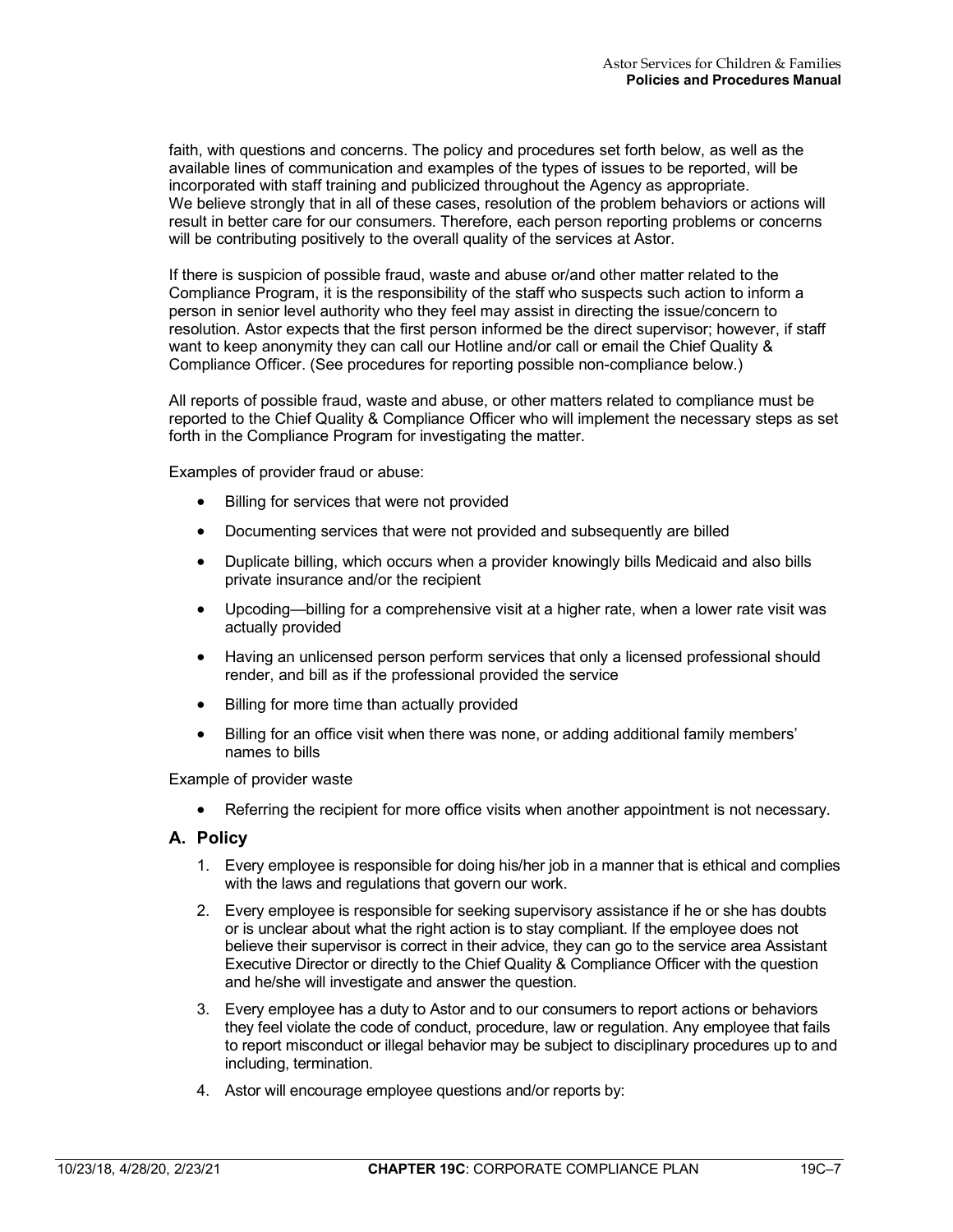- a. Taking each report seriously;
- b. Investigating each report; and where there is enough information, to determine the extent of the problem and corrective action(s) needed;
- c. Making sure that employees who do report:
	- Do not suffer any intimidation or retaliation by their peers or supervisors for their good faith reports or questions
	- Have more than one way to report questionable behavior or for asking questions about compliance. This includes giving employees the option of reporting directly to their supervisor or directly to the Chief Quality & Compliance Officer
	- Have the choice of keeping their name confidential in regard to a specific report for as long as the organization can reasonably do so
	- Have an agreed upon method for determining the status of their report and any subsequent investigation where possible

### **B. Procedures**

### **How to Report**

Employees may report at any time to:

- 1. **Chief Compliance Officer**: Directly to the Chief Quality & Compliance Officer through the hotline number at 1-866-293-0031. This line will be answered only by the Chief Quality & Compliance Officer (or his or her designee during vacations and other prolonged absences). This hotline number is anonymous and confidential. This line cannot trace the caller's telephone number and does not have caller id capabilities.
- 2. **Voice Mail or Face-To-Face Reports**: Voice mail or face-to-face reports to the Chief Quality & Compliance Officer or any manager or supervisor.
- 3. **Mail and Email**: Employees may use mail or email to report problems or concerns. Mail and email can be directed to the Chief Quality & Compliance Officer or to any manager or supervisor.

In all cases, the Assistant Executive Director will be given information regarding the possible noncompliance.

In all cases, supervisors who get employee reports will be required to discuss the report with the Chief Quality & Compliance Officer and the service area Assistant Executive Director.

### **VIII. Enforcement and Discipline**

In the event of an investigation or through monitoring and auditing it is determined that fraud, waste or abuse has occurred, or that a staff person or program is violating policies and procedures set forth in the Compliance Plan, there may need to be disciplinary action.

# **A. Discipline Policy and Actions**

All employees and or vendors/consultants are expected to report any breaches of laws, regulations, policies and standards that govern our work as well as the organization's Code of Conduct. Upon receipt of such reports, the matter will be investigated by Astor Services for Children & Families. Additionally, the Agency, through its ongoing monitoring, may determine a breach(es) has occurred. In either instance, where a breach is confirmed, appropriate actions will be taken by the Agency.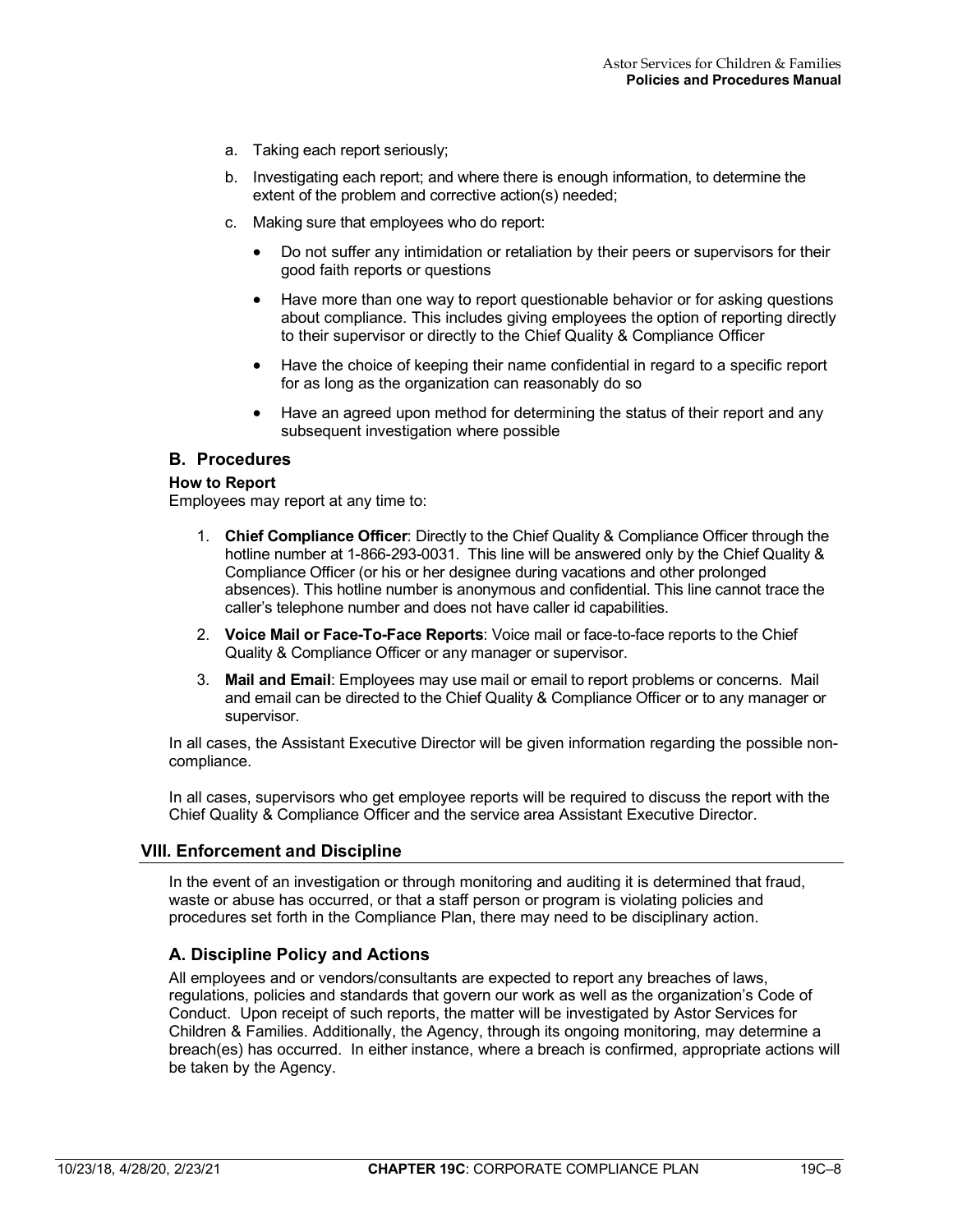As a result, in order to correct or improve employee performance, Astor encourages employee counseling as an initial step. However, there may be times (such as when the outcome of an investigation determines fraud has taken place) where more severe action is appropriate. In these cases, formal disciplinary actions will range from verbal warnings to termination or revocation of contract. The Chief Quality & Compliance Officer shall disseminate the range of disciplinary standards for improper conduct during each training session to educate personnel and contractors regarding these standards. When disciplinary action other than a verbal warning is proposed, the Human Resources Office will be contacted and they will coordinate such action.

### **Head Start Eligibility Requirements**

All Head Start employees are expected to adhere to the federal regulations and policies and standards that govern the Head Start Programs as well as the organization's Code of Conduct. Employees are responsible for reporting any potential violations and the matter will be investigated by Astor Services for Children & Families. Any violations of Head Start regulations, particularly intentional violations, including those pertaining to client eligibility and enrollment of ineligible clients are subject to potential disciplinary actions.

In the event of a violation, in order to correct or improve employee performance, Astor encourages employee counseling as an initial step especially if the violation was unintentional. However, there may be times (such as when the outcome of an investigation determines obvious intentional violations have occurred) where more severe action is appropriate. In these cases, formal disciplinary actions will range from verbal warnings to termination or revocation of contract.

The Chief Quality & Compliance Officer shall disseminate the range of disciplinary standards for improper conduct during each training session to educate personnel, board of directors and contractors regarding these standards. When disciplinary action other than a verbal warning is proposed, the Human Resources Office will be contacted and they will coordinate such action.

# **B. Non-intimidation & Non-retaliation Policy**

To the extent possible, all employee reports will be handled in a manner that protects the confidentiality of the reporter if they request it. However, there may be circumstances in which confidentiality cannot be maintained. Some examples of this include situations where the problem is known to only a very few people or situations in which the government or one of our other payers or funders must be involved. In most cases, they will require the name of the individual who first brought the problem to the attention of the organization. In all cases, however, Astor is determined that the reporting employee will not suffer from any intimidation or retaliation for their good faith actions.

It is the responsibility of the Chief Quality & Compliance Officer to ensure that those reporting in good faith do not suffer any intimidation or retaliation for doing so. As such, the following will occur:

- 1. The Chief Quality & Compliance Officer will explain the Agency's Non-intimidation and Nonretaliation Policy to each caller or reporter.
- 2. The Chief Quality & Compliance Officer will give the reporter a means for contacting them confidentially to report any actions the reporter believes is retaliatory.
- 3. The Chief Quality & Compliance Officer will investigate any reports of intimidation or retaliation and will make recommendations through management regarding disciplinary and other corrective actions that should take place, if there is a positive finding.

The Chief Quality & Compliance Officer will confidentially contact reporters on a regular basis to inquire about any perceived intimidation or retaliation.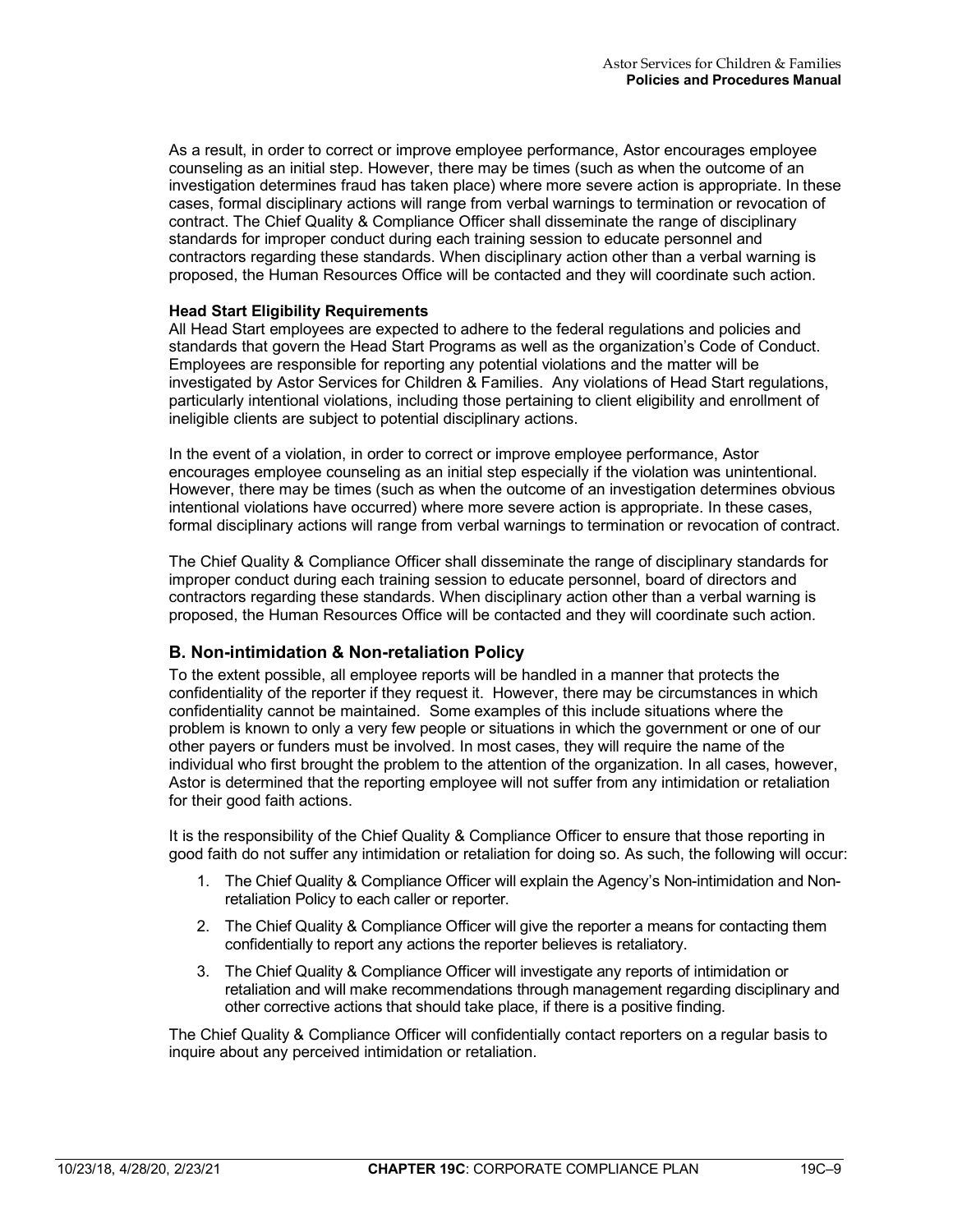# **C. List of Excluded Individuals or Entities**

To be in compliance with HIPAA and other Federal and State requirements, providers must check the OIG List of Excluded Individuals and Entities on the OIG website https://exclusions.oig.hhs.gov/ prior to hiring or contracting with individuals or entities. Persons and entities who are listed on the Federal OIG Exclusion Database must receive reinstatement through the OIG to be eligible for reimbursement through Medicaid. In addition, the NYS Office of the Medicaid Inspector General has a searchable list of excluded individuals and entities which can be visited at https://omig.ny.gov/search-exclusions. We also check the System for Award Management (SAM) list for vendors and contractors who have done work with the federal government, but were excluded since then.

Astor Services for Children & Families has implemented the following policy:

- 1. Prior to hiring an employee, the Human Resources Department will check all of the websites noted above. Printed proof of "no matches" will be filed in the employee's personnel record;
- 2. For current employees, vendors or contractors, we utilize a licensed software product to check all relevant websites. Any matches that show up are verified and resolved by the compliance department;
- 3. For clinical consultants that do not show up on our payroll database; the Medical Director will be responsible for designating someone who can check the OIG, NYS OMIG, and SAM websites at the time of hire. Proof of such check will be provided to the Chief Quality & Compliance Officer and maintained in the consultant record.

All matches will be addressed by the Chief Quality & Compliance Officer and appropriate staff. If the person is working for a program where Medicaid dollars are used, then Human Resources and Executive leadership (as appropriate) will be involved in decisions about the future of the staff person.

# **IX. Monitoring and Auditing**

The Agency's Monitoring and Auditing Procedures will uncover activities that could potentially constitute violations of the Compliance Plan or failure to comply with federal and state law or other types of misconduct. We understand our obligation to investigate any incidents uncovered to determine:

- If a violation has, in fact, occurred;
- If disciplinary action must be taken; and
- Corrective actions are put into place as required.

All issues reported to the Chief Quality & Compliance Officer will be handled in a consistent fashion so that the integrity of the Plan is maintained, and so employees will have confidence in the workings of compliance investigations.

The Agency has a management hierarchy that is designed to deal with employee misconduct through the normal avenues of supervision. Most day-to-day issues should be handled through this hierarchy. Action from the Chief Quality & Compliance Officer is required when systemic problems give rise to misconduct and require system-wide changes to prevent misconduct from occurring in the same fashion in the future.

As part of our effort to implement an effective Compliance Program, Astor will periodically conduct routine self-audits of its operations including its billing practices, its written standards, Electronic Health Record, manual clinical and billing records, and Audit Checklists (see below) as well as its policies and procedures to ascertain problems and weaknesses in its operations and to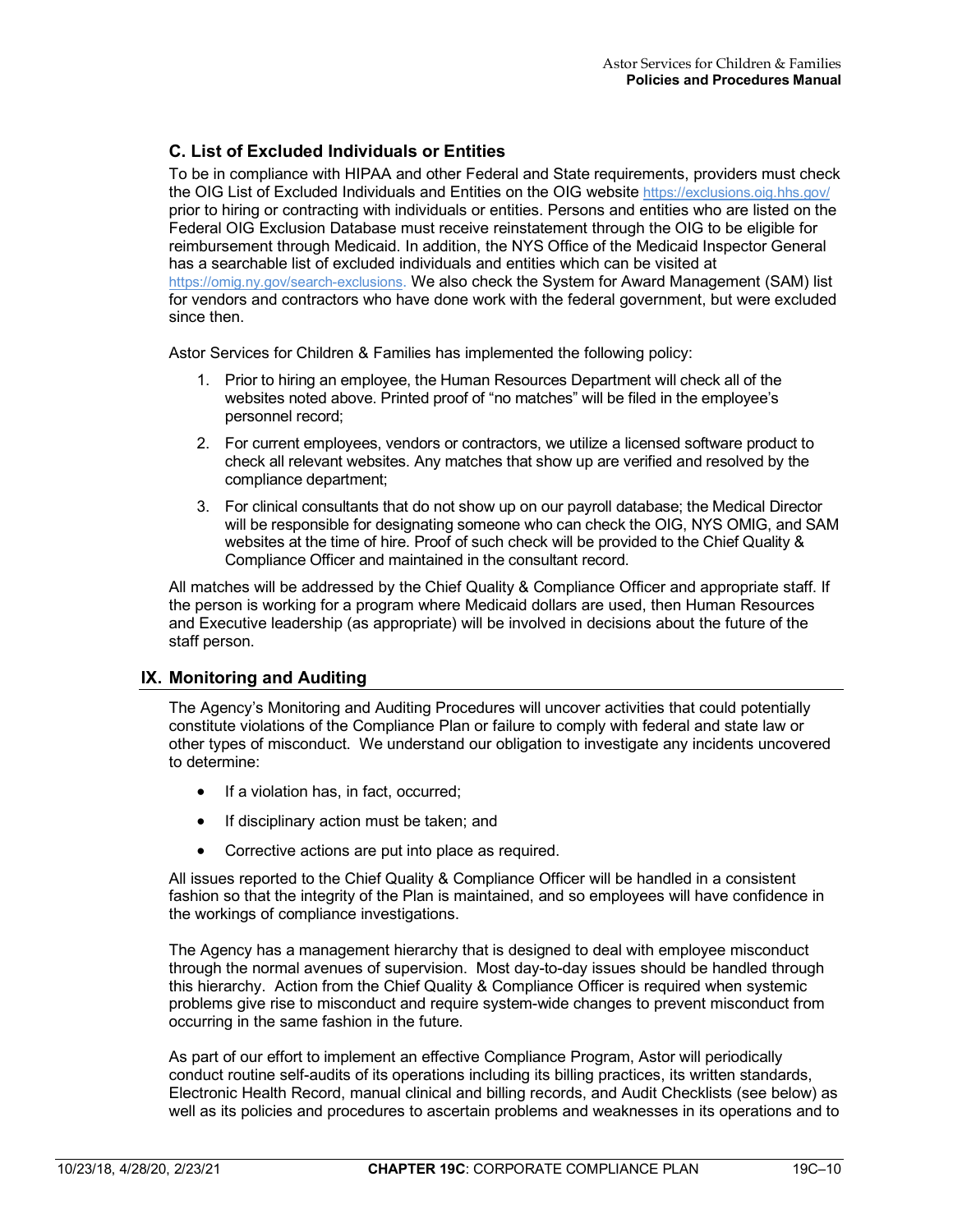measure the effectiveness of its Compliance Program. (Please see Appendices C & D) for selfassessment tools.

### **A. Service or Program Type Auditing Practices**

All Astor services where Medicaid billable services are provided, designate a Compliance Analyst who reports either to the Director of Compliance or to a Compliance Coordinator. It is expected that the supervisor of the Compliance Analyst inform, via written form to the Chief Quality & Compliance Officer, the frequency of audits, outcomes and corrective action plans. All audits not being conducted by the Chief Quality & Compliance Officer or the Director of Compliance follow the same Corporate Compliance Plan Guidelines for Auditing.

Following are details of the specific auditing practices broken down by service type, these audits are completed by either the Compliance Analysts (CA), or Compliance Coordinators (CC). These audits are conducted on varying timeframes dependent upon the service being audited.

### **Outpatient Clinics/Counseling Centers**

There are numerous licensed locations for outpatient clinic or counseling services in the Hudson Valley and in the Bronx. Clinical, medical, and health staff provide behavioral health services at these programs. Both regions have satellites located in school settings where we provide clinical services.

The electronic health record has afforded us the opportunity to conduct compliance without having to travel to multiple locations. We also have an integrated clinical and billing component that allows us set-up compliance business rules, which are triggered whenever incorrect or incomplete information exist in the record.

We have business rules set up so that a service that has been documented does not get billed unless an active treatment plan is in place. We also have rules that allow us to see if clients have been scheduled for services but documentation was not completed, if documentation was completed but not signed, if the client does not have a diagnosis in place and an array of other "error checks".

### **Day Treatment Programs**

#### *Billing Review*

Day Treatment billing is based on attendance days for each child enrolled in the program and on supervisory review of clinical documentation. Attendance is taken twice each day by both Astor and the Department of Education staff to ensure attendance is accurate. Leadership from each Day Treatment location that bills Medicaid uses a dashboard to ensure that all notes are completed in a timely manner and that the treatment is active. A certification letter is sent to the designated compliance staff who uses a dashboard to verify that the attendance matches the progress note in the EHR. (S)he then lets billing know that it is okay to bill. Any discrepancies are noted and the program staff are responsible for corrections.

Day Treatment can bill for a full day, half day, brief day and/or a collateral visit. The type of billing depends on the length of time the child was in the program on any given day (full day, half day, brief day). Collateral billing is done via the electronic health record once the staff completes the required documentation

### *Chart Review Auditing*

The CA review occurs on three levels: current cases and discharges. For current cases, the CA reviews a sample of cases monthly that are a portion of the total site census. This process enables the CA to cycle through all the charts at a site in a 12 month period. For example, one of our Day Treatment sites has 96 children, and each child has a case record. The CA must look at seven (7) cases a month to review all the charts in a year.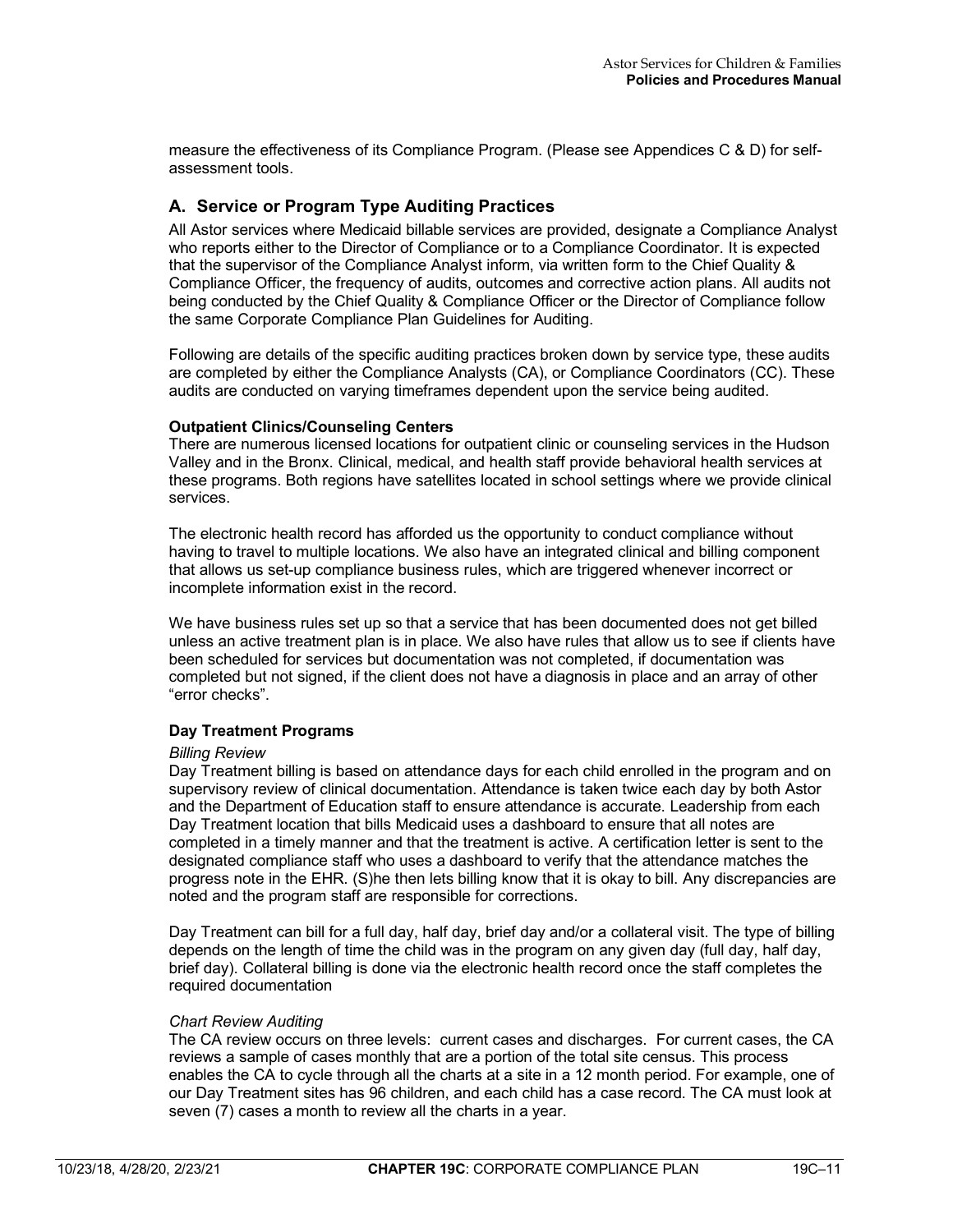The CA reviews the chart via the electronic health record. To determine if the clinical documents are meeting expected regulations from various oversight bodies including The Joint Commission and the Office of Mental Health, the auditing staff use an Audit Checklist of information that is required but not easily accessible or captured via the electronic health record.

### **Partial Hospitalization Program**

The CA generates a report (a list of claims that have been submitted to Medicaid and posted to accounts receivable) within one month after the billing process has taken place. The CA then takes the report and audits 100% of the Medicaid clients. The CA uses an audit checklist to follow specific requirements to ensure charts are compliant. All checklists have been approved by the Agency's Chief Quality & Compliance Officer. The CA also runs Failed Activities, Failed Claims and Unsigned Documents reports in the EHR or via a dashboard on a weekly basis and addresses findings with program supervisor in order to ensure compliance for Medicaid billing.

### **Health Homes**

Health Home Services in the Hudson Valley and the Bronx are audited based off of the regulations provided by Children Health Home of Upstate New York (CHHUNY), Bronx Accountable Health Network (BAHN) and Collaborative for Children and Families (CCF). There is an assigned Compliance Analyst who works with the Program Director to ensure compliance. The CA is responsible for reviewing records for compliance with Department of Health (DOH) and Health Home regulations and guidance.

### **Children and Family Treatment and Support Services (CFTS)**

For these services, chart reviews are completed by the CA based on a percent of the total census of the program and charts are selected at random.

These services require authorizations through the various managed care companies. The CA is responsible for monitoring the dashboard which tracks when authorizations are needed. The CA alerts the program staff to complete the authorization form and billing staff communicates with the managed care companies.

In addition the CA, is responsible for monitoring unsigned documents, failed activities and failed claims in the electronic health record on a weekly basis.

#### **Home and Community Based Services (HCBS)**

For these services, chart reviews are completed by the CA based on a percent of the total census of the program and charts are selected at random.

Similar to CFTS, these services require authorizations through the various managed care companies. The CA is responsible for monitoring the dashboard which tracks when authorizations are needed. The CA alerts the program staff to complete the authorization form and billing staff communicates with the managed care companies.

In addition the CA, is responsible for monitoring unsigned documents, failed activities and failed claims in the electronic health record on a weekly basis.

### **Prevention (Bronx)**

There are several layers of reviews completed for the Bronx Prevention programs which use a combination of paper charts as well as the State Connections electronic health record. The CA reviews charts throughout the month using an audit checklist as well as an excel dashboard. Additional reviews are also completed using an online survey format, these reviews are a requirement for the Family Connections oversight of the program.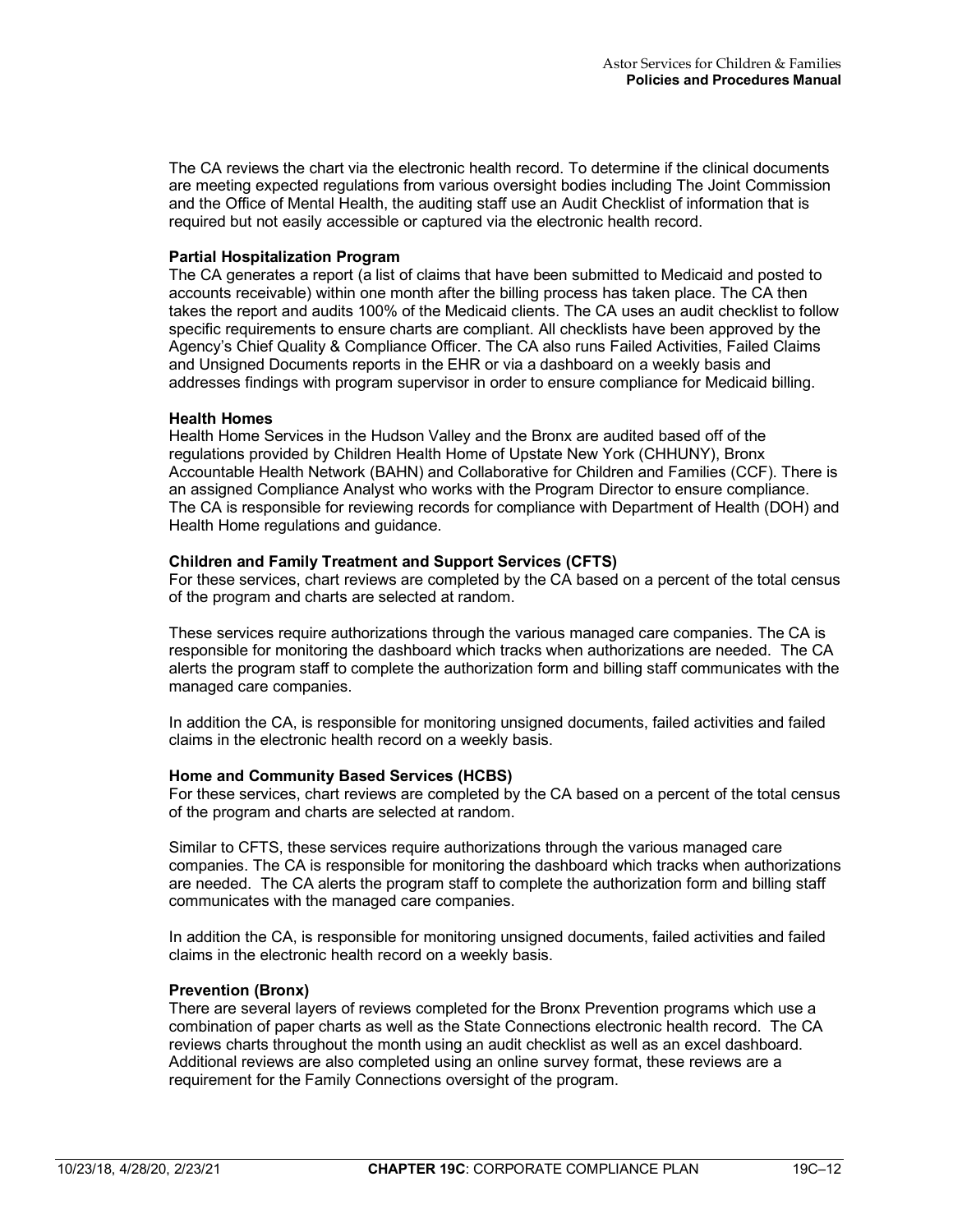### **Therapeutic Foster Boarding Home**

For the Therapeutic Foster Care program, chart reviews, completed by the CA, are done of the client record, as well as, of the foster parent record. The CA completes reviews based on a percent of the total census of the program and charts are selected at random.

In addition the CA, is responsible for monitoring unsigned documents in the electronic health record on a weekly basis.

### **Residential Programs**

The Residential Programs have two levels of compliance review: chart review audits (clinical, health, and case record), and utilization reviews.

Chart review audits are done by the CA. The CA reviews any documents that are in manual or hard copy as well as the EHR to verify that our documentation meets the documentation and treatment standards of state and federal regulators.

Utilization reviews are periodic reviews of the current caseload to determine necessity of treatment and stay in the program. These reviews help us to determine if a child benefits from our treatment model and if their current setting meets their needs.

Each of the residential programs has a checklist pertinent to the requirements for that program and only captures data that we are unable to monitor through EHR reports or through the system errors checks. In each program the individual with the responsibilities of the CA will develop a schedule to review certain records of that program each month.

The CA will be responsible for reviewing  $\frac{1}{2}$  of all RTC and  $\frac{1}{2}$  of all RTF charts each month using EHR generated compliance reports and the compliance checklist developed for this program; any new admissions in the past 30 days as well as any discharges during the month will also be reviewed.

Charts will be reviewed for timely delivery and recording of all services and reports and for accurate recording of care days and bed days for billing purposes. In the RTC care day information will be checked with the billing department by the residential program intake coordinator to assure accuracy. In the RTF bed days, bed reservation compliance, days out of program, review of hospital stays and appropriate requests for extensions of hospital stays will be checked with the billing department by the RTF transition coordinators to assure accuracy.

#### **Agency-Wide Audit Reporting**

A report is generated for each service, which includes a summary of findings. The summary report contains a detailed synopsis of what was found for that service and includes the initial checklist from the audit. Audits and audit findings are conducted and reported once a month respectively. The reports are also shared with Program Leadership in efforts to make any corrections possible without violating any Astor, Medicaid or regulatory policy or law.

The summary report for each site is sent to the Director of Compliance who compiles an agency summary of the findings from specific audits. The Director of Compliance then presents these reports to CQI for feedback and once approved by that committee the completed reports are presented to Program Oversight and the Board of Directors.

The Chief Quality & Compliance Officer also reviews the reports and may emphasize any systemic problems or outstanding issues, the Chief Quality & Compliance Officer can at that time begin an investigation process to determine the root cause and takes appropriate action as set forth in the Corporate Compliance Plan.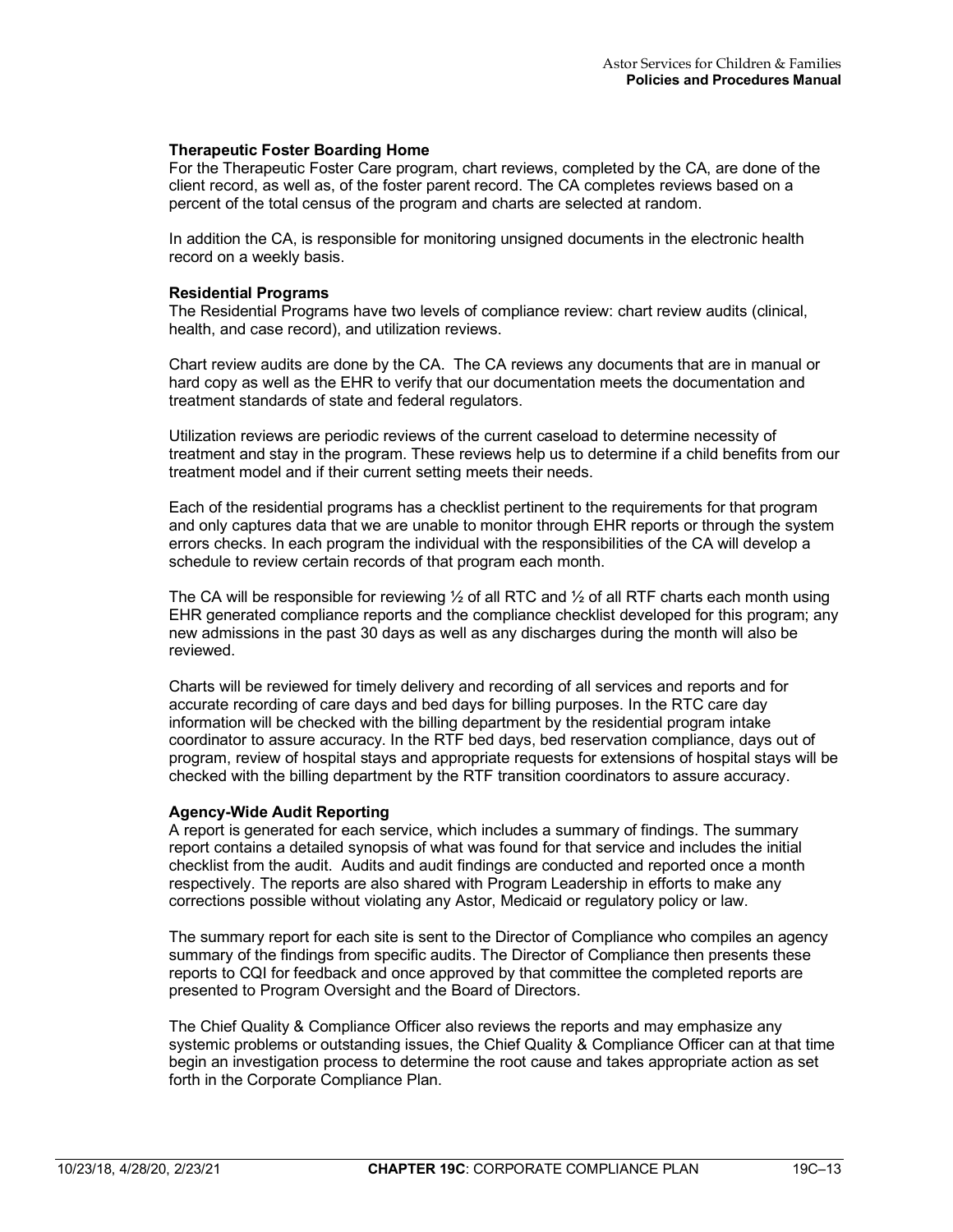# **B. Periodic Audit of Coding and Billing Practices**

Procedures for auditing clinical, medical and billing records:

A periodic audit of coding and billing practices is done to identify whether

- Bills are accurately coded and accurately reflect the services provided (as documented in the Electronic Health Record and/or hard copy clinical and medical records, or other documentation)
- Bills are submitted only when appropriate documentation supports the bills and only when such documentation is maintained and organized in a legible form to be available for audit and review
- Documentation is being completed in accordance with established documentation policies and procedures
- Services provided are reasonable and necessary with particular attention paid to issues of medical necessity, appropriate diagnosis codes; and any incentives for unnecessary services exist

The above will be accomplished through the use of existing tools and systems such as;

### **Review of Billing Practice Against Medicaid Regulations**

Due to changes in Medicaid regulations, rate changes and operational changes within the agency, it is important for the organization to periodically review its billing practices to ensure that it remains compliant. The Chief Quality & Compliance Officer or Director of Compliance will review written billing procedures and/or meet with billing staff to ensure that the Electronic Health Record has been updated with the most recent billing regulations. If billing is taking place outside of the Electronic Health Record the Chief Quality & Compliance Officer or Director of Compliance will conduct audits of that billing, which includes generating reports and gathering clinical documentation of services provided to ensure that services are provided and documented as required by the regulations. She/he will also address if there has been any changes in billing practice since the last review. The Chief Quality & Compliance Officer will provide any resources to billing staff that may assist in understanding the Medicaid Regulations that apply to their billing practice.

# **C. Audit Checklist and Electronic Health Record**

All Astor program areas where Medicaid billing occurs will have an Audit Checklist and/or reports/dashboards from the Electronic Health Record that will be used by the program's designated Compliance Analyst, as well as the Chief Quality & Compliance Officer and Director of Compliance. The Audit Checklists will include the necessary Medicaid, The Joint Commission and oversight body requirement questions associated with the particular program/service area. Data from the Electronic Health Record will include reports that provide information on compliance, such as missing and timeliness of treatment plans, documents requiring signatures, completion of documentation required for billing, and a whole array of other reports that gauge program compliance with documentation and expectations for documenting clinical services. The compliance staff may also go into individual clinical records to complete the audit tool and to get further clarification on data showing up in the compliance reports.

### **Electronic Health Record Reports and Data**

The following are reports and data that will be used to monitor program compliance with clinical, medical, and billing practices (See examples as Appendix E). Not all of these reports are utilized for all service types, this is just a general list of reports that are utilized as part of this plan. Although this is not an exhaustive list it provides a concrete picture of the importance we place on compliance at our agency: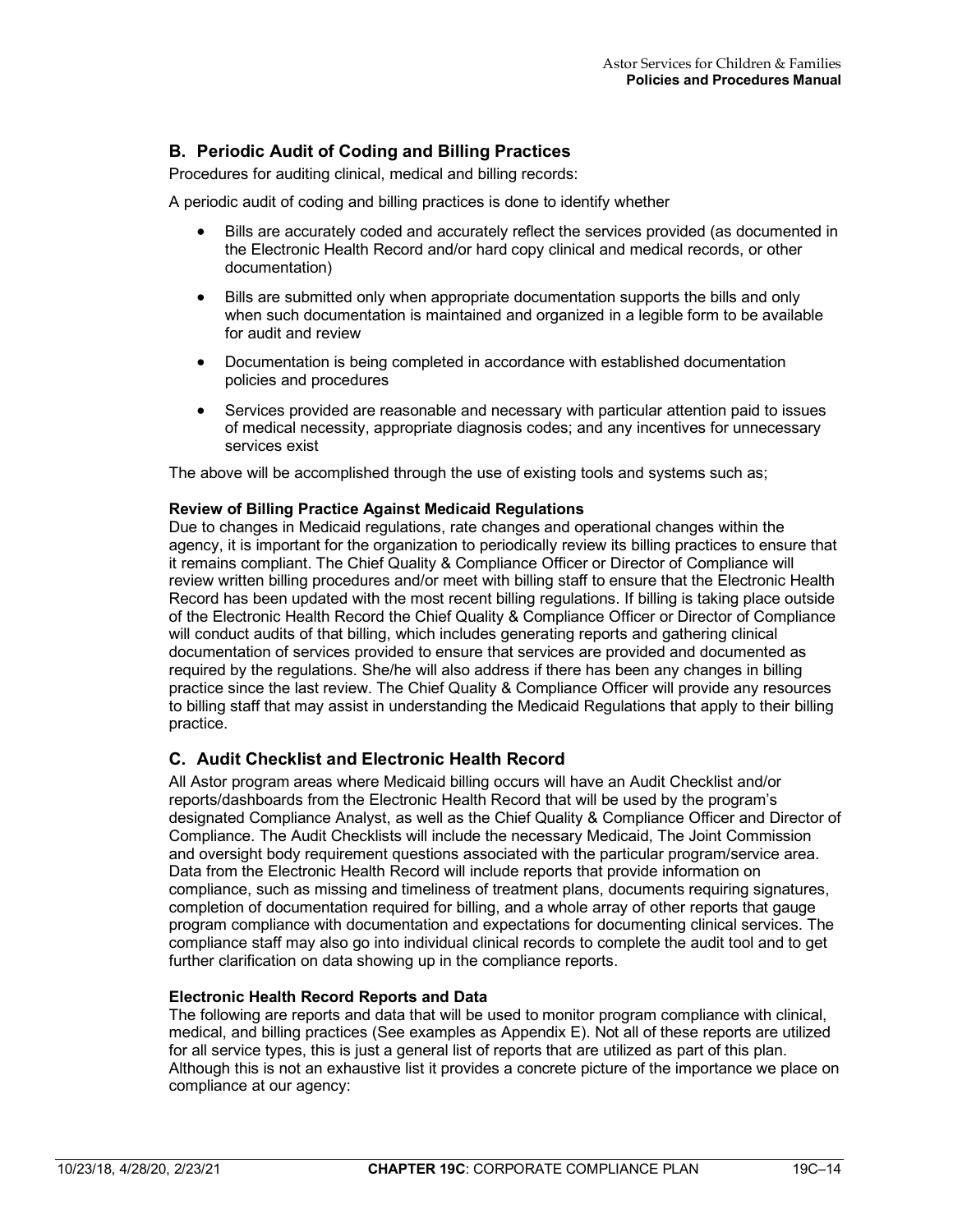- 1. **Failed Activities Report**—This report is used to determine which services have been provided but have not "passed" through all of the system error checks, such as being marked as kept but document not completed or document not signed
- 2. **Failed Claims Report**—This is the 2nd level of compliance check in the system before the claim goes for approval. When services show up in failed claims it usually means that the service was provided, but there isn't a treatment plan in place at the time of service. We do not submit a service for payment unless the treatment plan is in place during the time of service
- 3. **Service Documents Unsigned Report**—This report provides a summary of how many of each document type are unsigned, how many unsigned documents per week, how long have they been unsigned, and how many documents have been unsigned for more than 90 days. This is reported out on a weekly basis
- 4. **Active Clients Report**—This report will be run twice, for regular service type as well as for pre-admission services (where applicable) and this report should be run at least once per month. The goal is to make sure that the active client list is updated/correct and matches the data the CA is reviewing. If a client is found, on the active client list who has been discharged but did not have the proper transfer/discharge summary, CA must track how many of these he/she finds. If upon investigating the active client list, it appears that there are active clients on the list who have in fact been discharged, an email needs to be sent to the supervisor to remove the client from the active list by completing the proper transfer/discharge summary.

### **Audit Checklist**

While the majority of Astor programs are using the Electronic Health Record for some programs we continue to use an audit checklist (See Appendix F for examples) because the regulation and billing requirements are so complicated that even the error checks and alerts in the system are not sufficient to capture every aspect of those requirements

The Audit Checklist will only be revised with the approval of the Director of Compliance and the Chief Quality & Compliance Officer. Revisions may occur for the following reasons:

- New Regulations associated with the designated program area
- To ensure clarity and consistency of the tool

On a monthly basis, staff from different locations but similar/same service types (i.e. outpatient clinics) will discuss their needs related to the Electronic Health Record and clinical or medical documentation that may be needed to enhance the clinical or medical record.

# **D. Methodology for Audits**

Corporate compliance staff will use various methods for monitoring and auditing. They will use the failed activities, failed claims, and active census from the EHR. In addition, the designated Compliance staff for each area will have a roster/list of billable services which they will use to conduct audits. This is critical to ensuring a system of checks and balances and for providing further objectivity to the monitoring and auditing process.

The Director of Compliance works very closely with the Compliance Analysts. The Director of Compliance conducts analysis of compliance data and submits reports to the Chief Quality & Compliance Officer and program leadership. She/he also reviews and updates compliance audit tools.

**Timeframe** The timeframe might be altered depending on any reports of fraud, waste, or abuse that may require investigation. It can change if we get an unexpected Medicaid audits from the federal or state government. Finally, it can change depending on risk area, which will be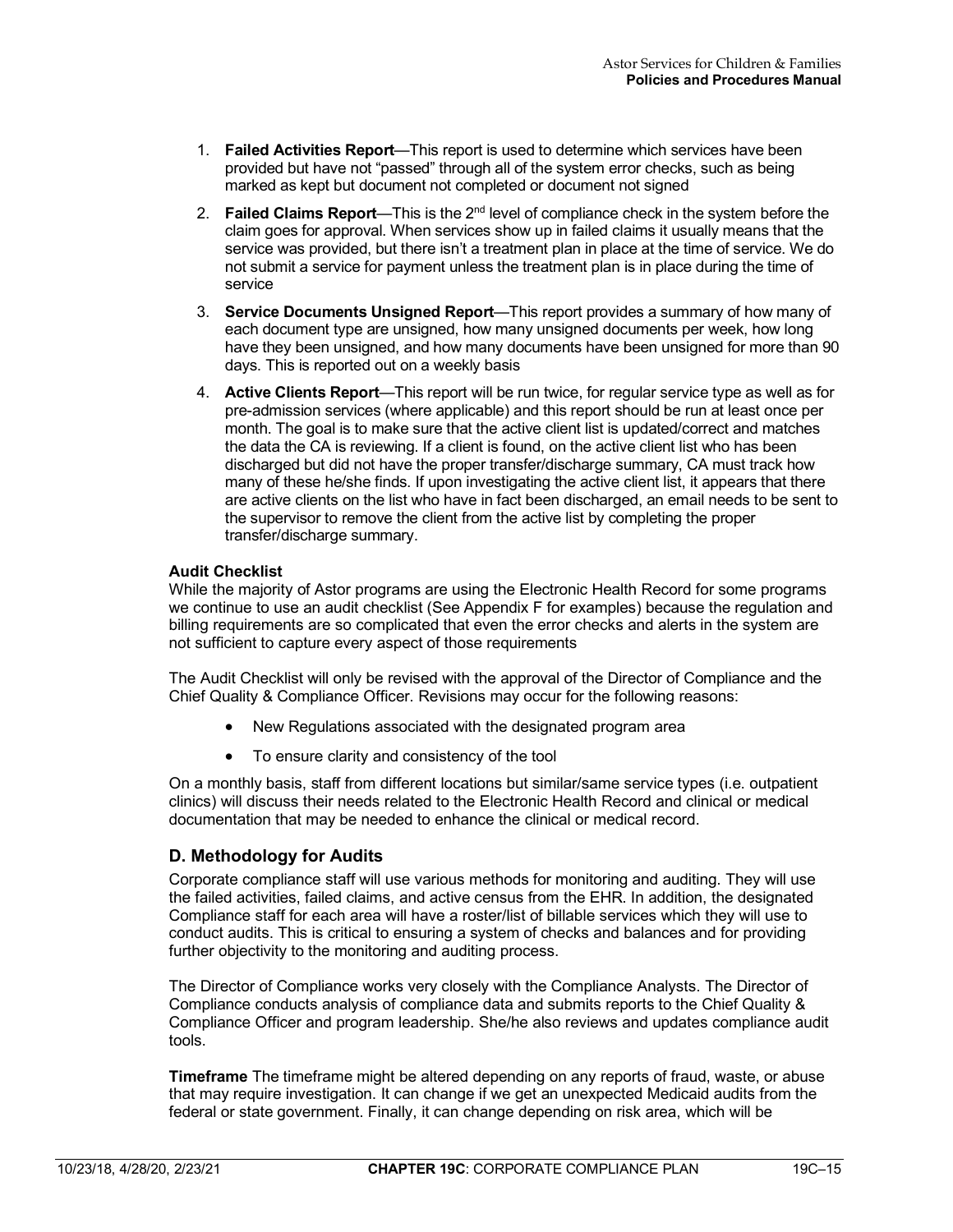determined through analysis of audits that have been completed or through senior management concerns about specific vulnerabilities.

# **Sample Size**

Sample size will depend on the following factors:

- The number of billable activities for a given period of time
- Risks and vulnerabilities in any given program area
- Number of errors from previous audits

### **Record Retention**

As set forth in the Agency Policies and Procedures Manual, the designated Compliance Officer/Chief Quality & Compliance Officer will develop and implement policies and procedures to assure that Astor's Privacy Officer is coordinating compliance in accordance with the Health Insurance Portability and Accountability Act of 1996, as amended by the American Recovery and Reinvestment Act of 2009, and as otherwise amended from time to time and any and all of the requirements of any regulations promulgated thereunder (collectively, "HIPAA"). The HIPAA Privacy Officer will be responsible for ensuring that the system and electronic health information in the system is secured and compliant with HIPAA and promulgated regulations, as in effect from time to time, including, but not limited to, the federal privacy regulations as contained in 45 CFR Parts 160, and 164, the Electronic Transaction Standards (45 CFR Parts 160 and 162), the Security Standards (45 CFR Parts 160, 162 and 164), training mandates and applicable data breach notification requirements.

Through compliance activities, the Chief Quality & Compliance Officer will receive and generate hard copy, electronic records and information. Certain records will be kept for given periods of time because of law, regulation or contract obligations. Other records maintained or created will be retained or destroyed pursuant to a standard policy. Electronic Health Records will always be available and include the admission and discharge dates, as well as a history of client program activity.

This policy will help the Chief Quality & Compliance Officer manage the records of the Compliance Program in a manner that will promote the organization and integrity of the program. In addition, the policy will help protect the anonymity or confidentiality of consumers, employees or others who report problems or concerns to the Chief Quality & Compliance Officer or to other staff of the program.

### **Policy**

- 1. Compliance records management is the responsibility of the Chief Quality & Compliance Officer. For those programs that have manual records which have been used to assess compliance those records will be kept in a secure location and the confidentiality of consumers, employees and business operations and activities will be protected. Records that are no longer required to be kept under applicable federal and state law or are duplicative of other records maintained will be destroyed on a routine basis in accordance with applicable federal and state law using the standard procedures outlined below
- 2. Records relating to a specific incident or report should be retained at least during the period the review or the investigation is ongoing. Otherwise, all records (with the exception of a summary of activities, findings and corrective actions) related to a specific incident that has been resolved should be destroyed on a periodic basis unless otherwise required by applicable state or federal law or the organization is advised to retain the records by corporate counsel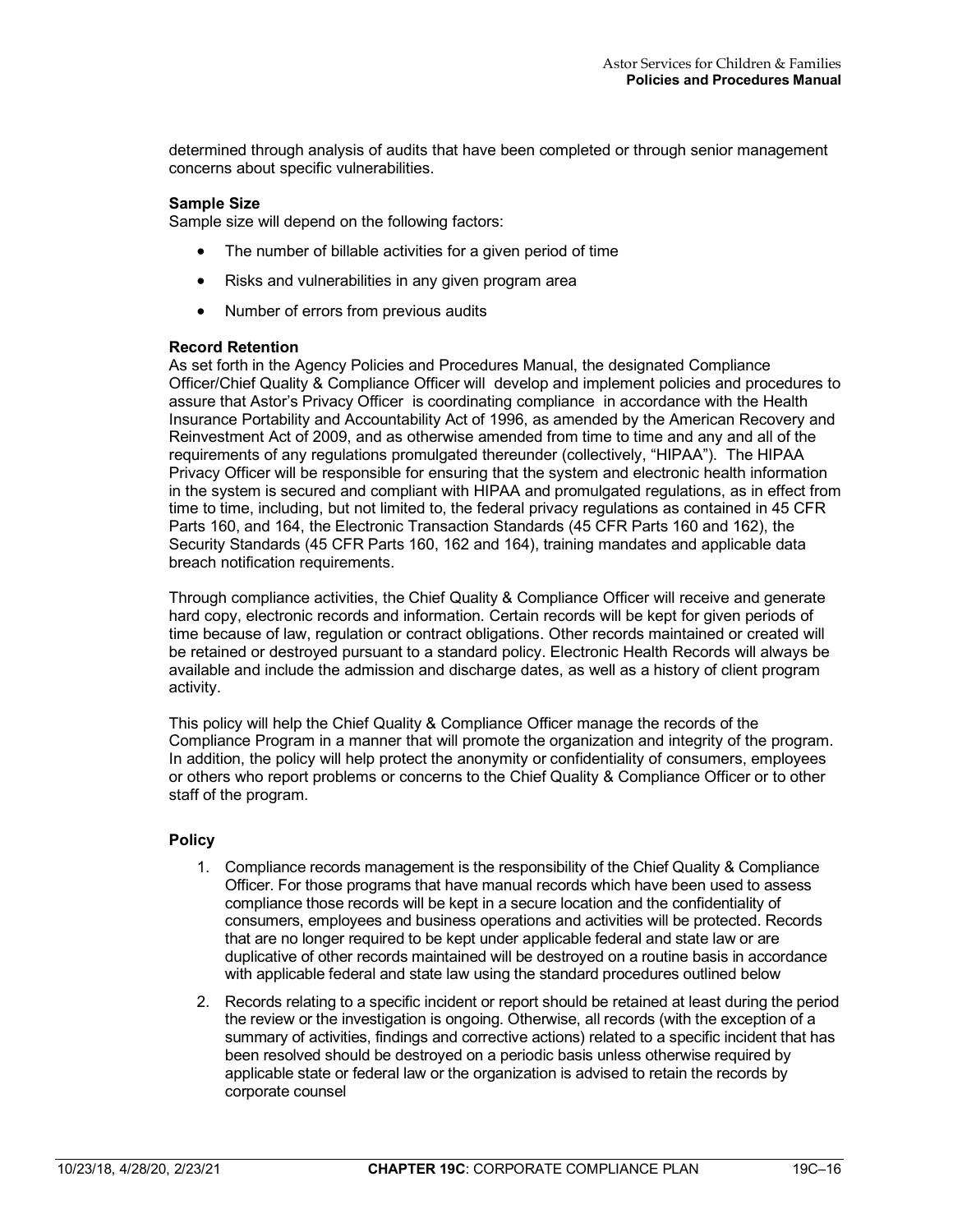3. Records relating to the Compliance Program including memoranda, meeting minutes and reports will be retained indefinitely in order to maintain a record of Compliance Program activities. These documents can be used by the organization to prove the existence of an active and effective Compliance Program

### **Procedures**

- 1. All records of the Chief Quality & Compliance Officer will be kept in secure locations. File cabinets will be locked when not in use and any electronic data or records will be protected by passwords or other security features
- 2. Any information received via the hotline or any report of a potential problem and the records developed during the investigation of the potential problem will be maintained, at a minimum, until the matter is resolved
	- All records relating to a particular incident or report will be kept together in a locked file cabinet or if in electronic form, secured through the Chief Quality & Compliance Officer's password
	- All records related to information received by the Chief Quality & Compliance Officer or the hotline relating to an incident or potential problem (in either paper or electronic form) will be reviewed every 180 days. The Chief Quality & Compliance Officer will make the decision to destroy any records or set of records during this review only after all issues relating to a specific incident or problem have been resolved. Resolution includes the completion of any investigation or inquiry, implementation of any disciplinary actions, implementation of any corrective action and evaluation of the efficacy of the corrective action plan
	- Before destroying records of an investigation, the Chief Quality & Compliance Officer will prepare a summary of all material activities, lists of interviewees, findings and actions taken in light of findings
- 3. In addition to records relating to reports, incidents or potential problems, during each review period the Chief Quality & Compliance Officer will also assess the need to retain other records (in both paper and electronic form) including correspondence, calendars, diaries, notepads, personal files, telephone message pads, chronological correspondence files and other similar materials.
- 4. If the Chief Quality & Compliance Officer should receive notice of any kind that an investigation is underway, she/he will take immediate steps to secure all relevant documents and/or to cease their destruction until notice that the investigation or any related litigation has concluded.

# **E. Compliance Committee**

The Agency is committed to developing and operating an "effective" Compliance Program. The organization has, therefore, established the Compliance Committee to assist the Chief Quality & Compliance Officer in the development, implementation, oversight and evaluation of the Compliance Program. The Compliance Committee will be chaired by the Director of Compliance and will meet quarterly.

The role of the Compliance Committee includes, but is not limited to:

- Assessing the impact of current and future Medicaid Regulations on Astor's day to day operations
- Working with the Chief Quality & Compliance Officer and Director of Compliance to develop any necessary changes for compliance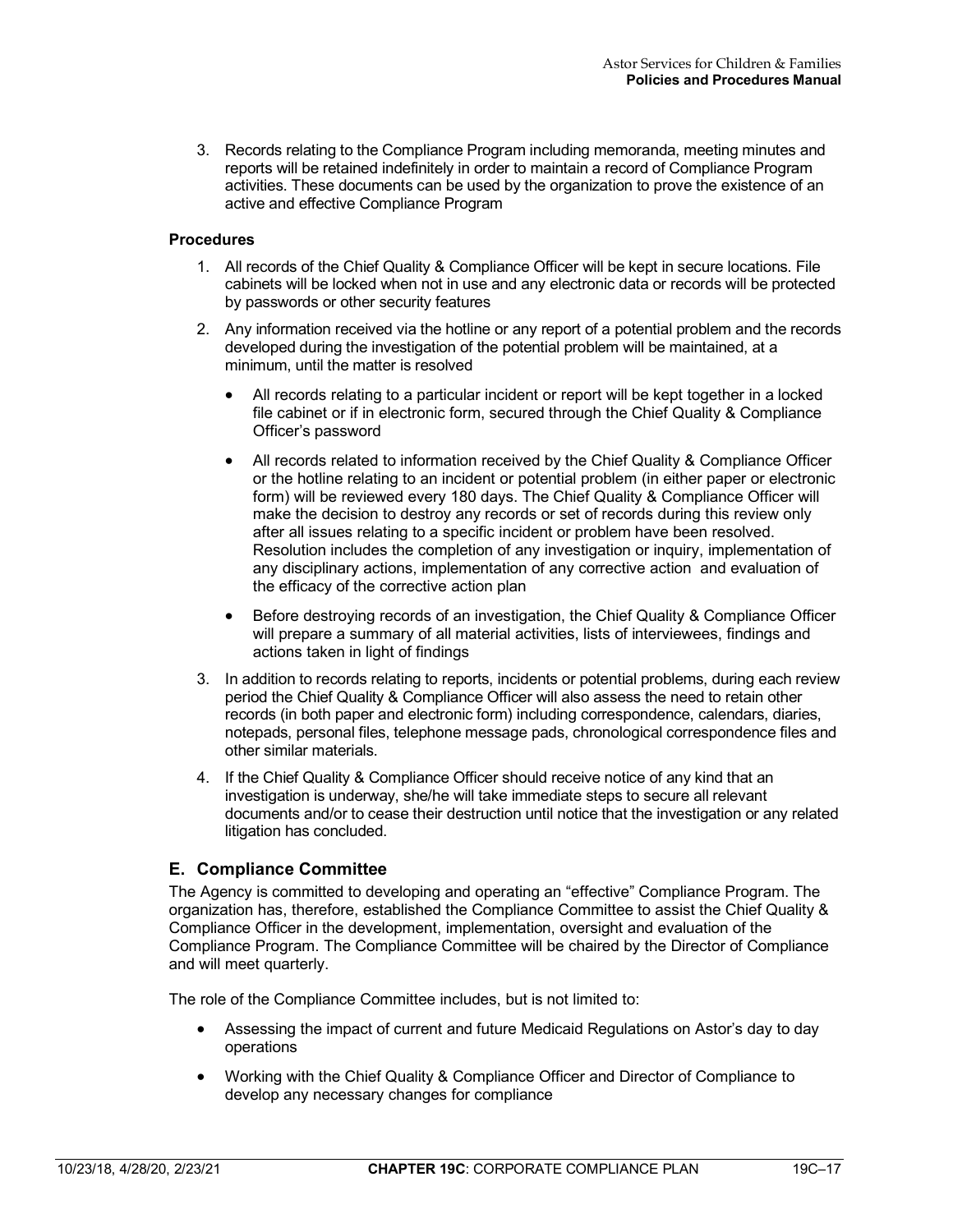- Ensuring that Medicaid compliance is occurring throughout the agency
- Recommending solutions to barriers that may exist in the successful implementation of compliance activities
- Addressing issues regarding billing (private and Medicaid) that impact our ability to maximize our revenue and make recommendations on how to improve them
- Assessing the success of the Compliance Plan by reviewing compliance-related activities and recommending any needed updates to the Plan
- Addressing any compliance and billing issues that may present a risk to Astor and make recommendations on how to correct and prevent them from occurring
- To establish and maintain an open line of communication with the Central Quality Improvement Committee in order to ensure that recommendations and feedback are implemented in a timely manner

The Chief Quality & Compliance Officer will inform the Compliance Committee of any allegations and investigations of Medicaid fraud or abuse. However, prior to making a decision to share such information, the Chief Quality & Compliance Officer will consult with the Executive Director/CEO; the Chief Operating Officer, and the Chief Financial Officer. The Compliance Committee is expected to work with the highest level of confidentiality and members may be sought to provide information that can assist in making a determination on any pending investigations. The Chief Quality & Compliance Officer will also provide the Committee with reports of any monitoring and auditing findings as necessary. As an advisory committee, the Compliance Committee may provide feedback on the findings and make recommendations for corrective actions.

### **X. Response and Prevention**

The goal of our Compliance Program is to prevent and reduce the likelihood of improper conduct. Astor's response to information concerning possible violations of law or the requirements of the Compliance Program is an essential component of its commitment to compliance.

### **A. Investigations**

Upon receiving a report or other reasonable indication of suspected non-compliance or intimidation or retaliation for reporting non-compliance, the Chief Quality & Compliance Officer will initiate prompt steps to investigate the conduct in question and determine whether a material violation of applicable law or the requirements of the program has occurred. An investigation will be conducted with one or several of the following:

- In conjunction with the programs/areas senior staff, compliance staff, billing staff, and/or other appropriate staff who may have information about what might have occurred;
- Interviewing of individuals with potential knowledge of the matter;
- Review of the relevant documents (both paper records and Electronic Health Record);
- Engaging legal counsel, outside auditors or other experts to assist in the investigation.

Upon receipt of information concerning alleged misconduct, the Chief Quality & Compliance Officer will, at a minimum, take the following actions:

- 1. Notify the Executive Director/CEO; Chief Financial Officer and applicable Assistant Executive Director.
- 2. Ensure that the investigation is initiated as soon as reasonably possible but in any event not more than three business days following receipt of the information. The only exception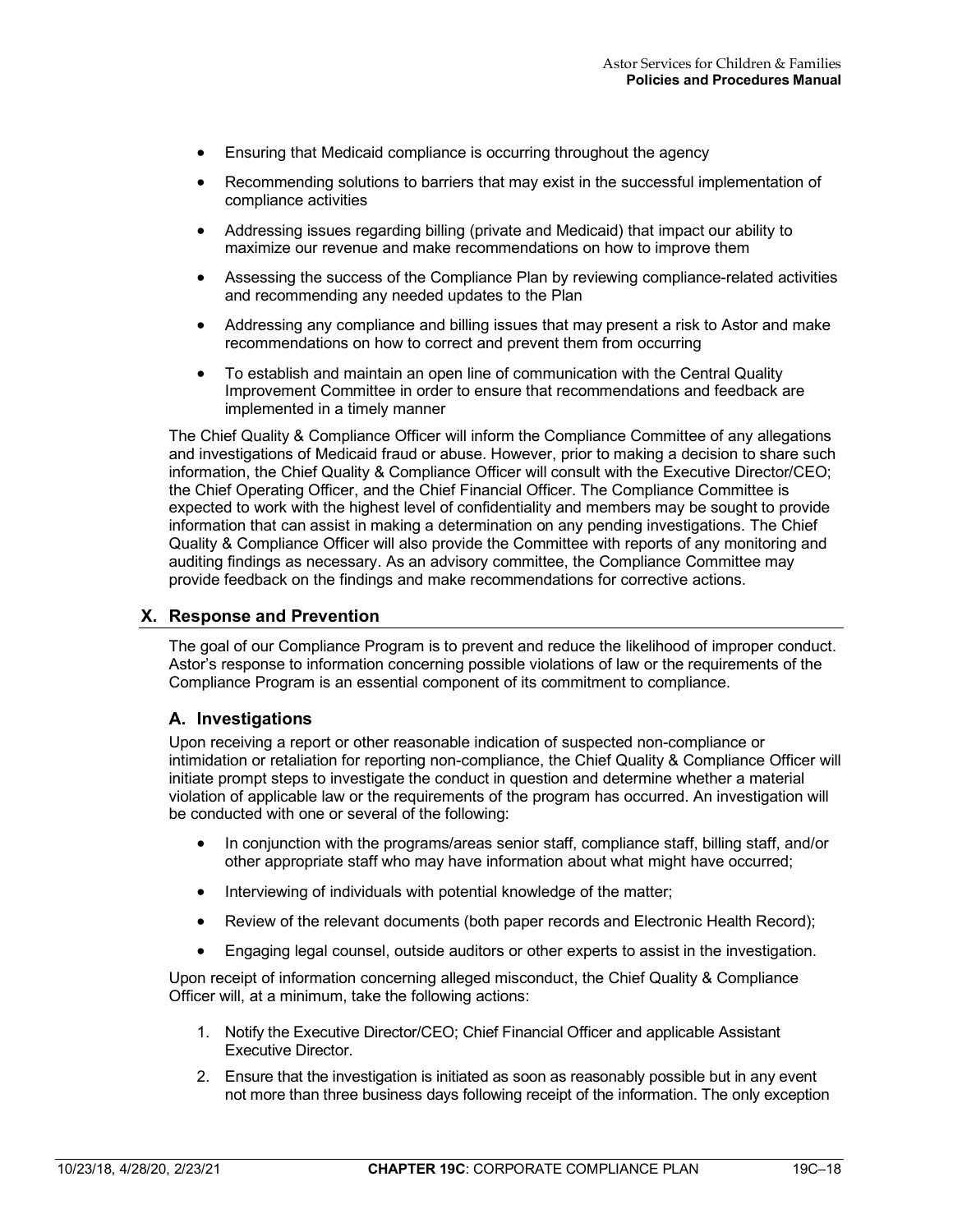is if relevant staff is on vacation or ill. The investigation shall include, as applicable, but need not be limited to:

- a. Interviews of all persons who may have knowledge of the alleged conduct and a review of the applicable laws, regulations and standards to determine whether or not a violation has occurred.
- b. Identification and review of relevant documentation including, where applicable, representative bills or claims submitted to the Medicaid Program, to determine the specific nature and scope of the violation and its frequency, duration and potential financial magnitude.
- c. Interviews of persons who appear to play a role in the suspected activity or conduct. The purpose of the interviews is to determine the facts surrounding the conduct, and may include, but shall not be limited to:
	- The person's understanding of the applicable laws rules and standards;
	- Identification of relevant supervisors or managers;
	- Training that the person received;
	- The extent to which the person may have acted knowingly or with reckless disregard or intentional indifference of applicable laws
- d. Written transcript of interviews to be signed by the interviewer and interviewee attesting that everyone as written is correct.
- e. Preparation of a summary reports that (1) defines the nature of the alleged misconduct, (2) summarizes the investigation process, (3) identifies any person who is believed to have acted deliberately or with reckless disregard or intentional indifference of applicable laws, (4) assesses the nature and extent of potential civil or canal liability and (5) where applicable, estimates the extent of any resulting overpayment by the government.
- 3. Establish a due date for summary report or otherwise ensure that the investigation is completed in a reasonable and timely fashion and the appropriate disciplinary or corrective action is taken if warranted.

# **B. Corrective Action Plans and Implementation Reviews**

#### **Investigations**

In the event the investigation identifies employee misconduct or suspected criminal activity, Astor Services for Children & Families will undertake the following steps:

- 1. Immediately cease the offending practice. If the conduct involves the improper submission of claims for payment, we will immediately cease all billing potentially affected by the offending practice.
- 2. Consult with legal counsel to determine whether voluntary reporting of the identified misconduct to the appropriate governmental authority is warranted.
- 3. If applicable, calculate and repay any duplicate or improper payments made by a federal or state government program as a result of the misconduct.
- 4. When appropriate, handle any over payments through the administrative billing process by informing the billing staff and making appropriate adjustments via software used for billing.
- 5. Ensuring that any investigation and overpayment is finalized no later than 60 days after it was first identified. This ensures compliance with Federal and NYS laws.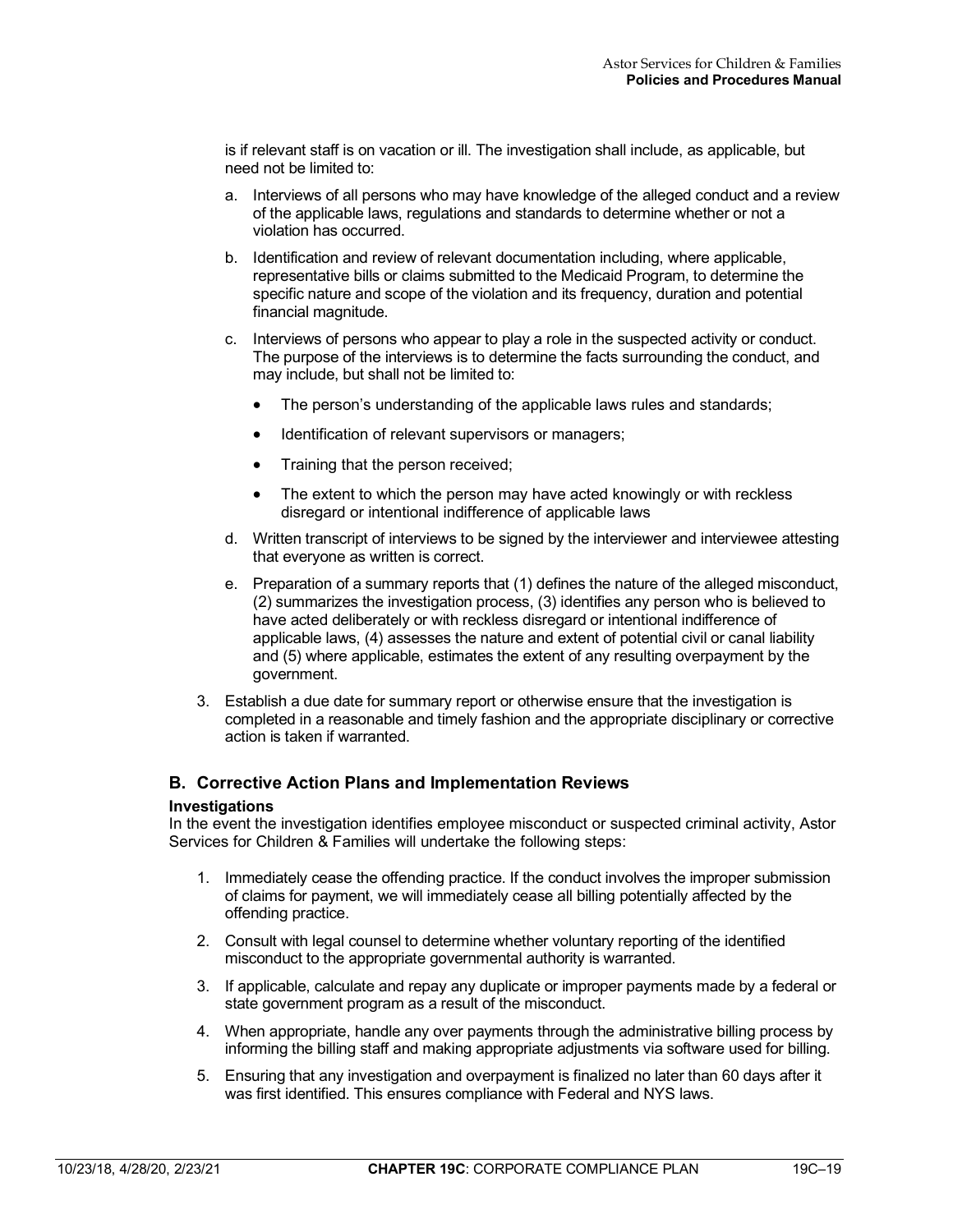- 6. We will initiate disciplinary action as noted in "Section VIII Enforcement and Discipline" of this Compliance Plan.
- 7. Promptly undertake appropriate training and education to prevent a recurrence of the misconduct.
- 8. Conduct a review of applicable Astor Policies and Procedures to determine whether revisions or the development of new policies and/or procedures are needed to minimize future risk of noncompliance.
- 9. Conduct, as appropriate, follow-up monitoring an audit to ensure effective resolution of the offending practice.

### **Audit Findings**

We will use the Electronic Health Record and Audit Checklist as our primary tools for determining compliance. The following will be the process for reporting audit findings:

- 1. The Chief Quality & Compliance Officer or Director of Compliance will provide a report to Executive Director/CEO, CQI Committee, Compliance Committee and the appropriate Assistant Executive Director, that includes charts and narrative to show increases or decreases in failed activities or claims, lack of timeliness of treatment plans and treatment plan reviews, billable units and productivity data, as well as, utilization reviews;
- 2. The Chief Quality & Compliance Officer or Director of Compliance will provide to the Assistant Executive Directors specific details from the Electronic Health Record and Audits so that the appropriate staff have the opportunity to correct errors. This will provide billing staff the opportunity to make adjustments where errors in billing occurred. Errors may only be corrected as long as they are in compliance with Astor's Compliance Plan Code of Conduct and within the allowable federal and state regulations;
- 3. If applicable, Astor Services for Children & Families will calculate and repay any duplicate or improper payments made by a federal or state government program as a result of the non-compliance;
- 4. According to Medicaid regulations an agency has up to 6 years to make corrections but The Chief Quality & Compliance Officer will ensure that any repayment is done no later than 60 days after the audit findings;
- 5. When ongoing patterns of non-compliance are exhibited or the lack of compliance in an area requires a large overpayment, the Chief Quality & Compliance Officer will request that a corrective action plan be submitted to him/her which details steps the program/service area will take in preventing similar non-compliance activities from occurring in the future.
- 6. The Director of Compliance will complete reports and provide to Chief Quality & Compliance Officer for review.
- 7. The Director of Compliance will work with service area staff to ensure corrective action plans are completed and monitoring will occur based on CAP.
- 8. In the event that the non-compliance occurs in Astor's billing practice, the Chief Quality & Compliance Officer will create a report that explains the current practice, why it is noncompliant and what the practice should be moving forward. Such report will be provided to the Chief Financial Officer, appropriate billing staff and the Compliance Committee.
- 9. Conduct, as appropriate, follow-up monitoring an audit to ensure effective resolution of noncompliance findings;
- 10. It will be the responsibility of the Assistant Executive Director of each area, through prompting by the Chief Quality & Compliance Officer, to address implementation of correction action activities and/or other implemented changes that minimize risk and address non-compliance. This will be done as part of the CQI meetings.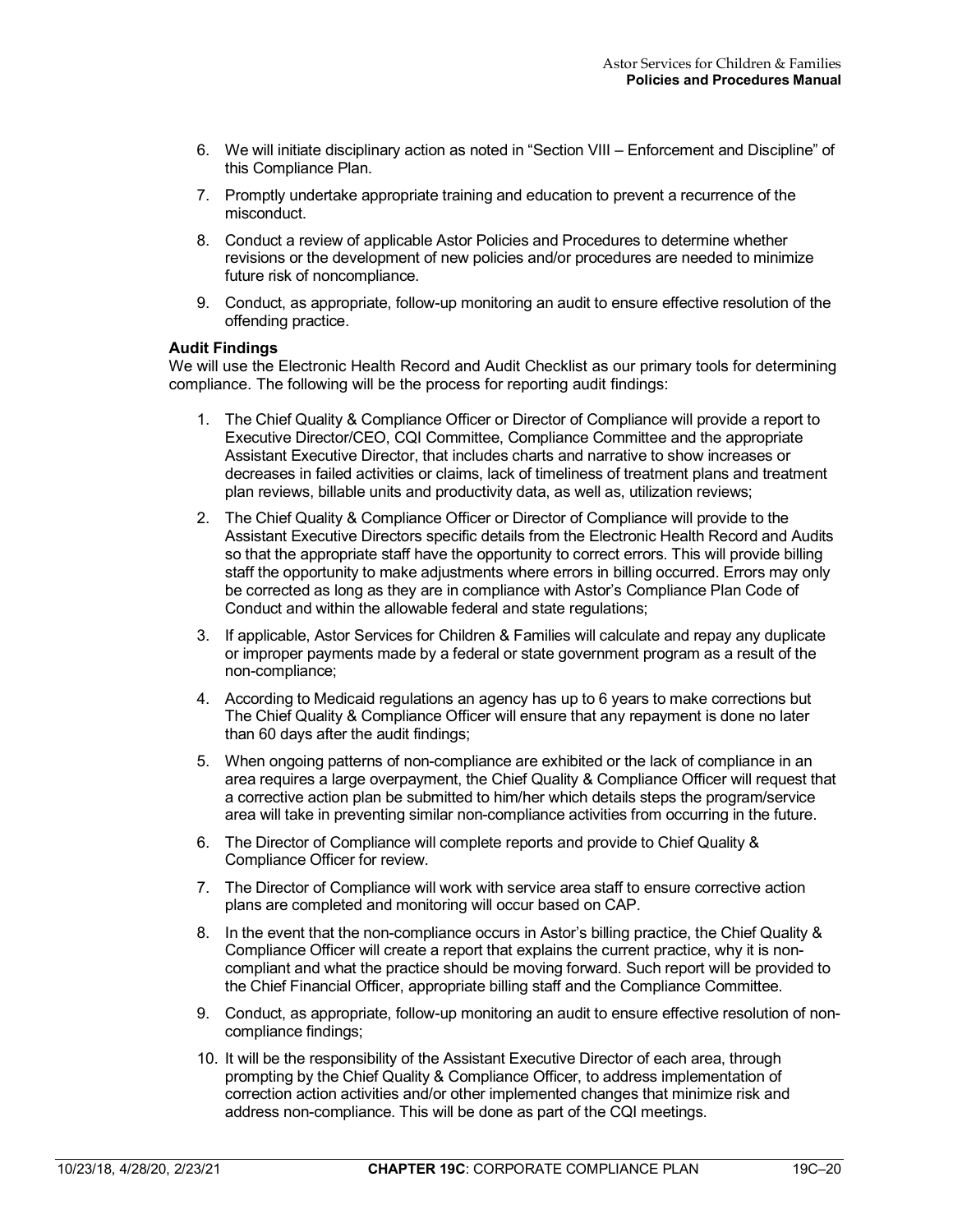# **C. Central Quality Improvement Team**

The Central Quality Improvement Committee (CQI) is responsible to develop, implement and evaluate a plan for quality assessment and improvement activities throughout the Agency. The CQI Committee meets on a monthly basis to review reports from the Quality Assessment and Improvement Committee (QA&I) for each line of business, including the Chief Quality & Compliance Officer and/or Director of Compliance. The Director of Compliance is a member of this committee and will provide information not only on Compliance Committee meetings and activities, but on findings and corrective actions from audits and investigations. The Chief Quality & Compliance Officer attends CQI as needed.

The CQI Committee has the authority to require further information from and/or remedial action by a QA&I Committee or from the administrator responsible for the line of business/program in question, and it is authorized to institute surveillance, preventive, control measures or studies when there is reason to believe that client or personnel welfare may be in danger.

The Director of Compliance in conjunction with the Chief Quality & Compliance Officer will coordinate all pertinent issues or recommendations arising from the operation of Astor's Compliance Program with the CQI Committee to ensure that operational policies, procedures, vendor contracts, job descriptions, and related documentation concerning Astor's programs are created and modified as needed to ensure compliance with governmental expectations and legal requirements. Such coordination will include assuring appropriate risk assessment and testing of the integration of all policies and procedures with Astor's Electronic Health Records systems as well as security assessments as required under HIPAA.

# **D. Reporting to the Executive Director/CEO and Board of Directors**

The Chief Quality & Compliance Officer will report investigations to the Executive Director/CEO within 1 – 2 days of having received a possible fraud, waste or abuse allegation. The Executive Director/CEO along with the Chief Quality & Compliance Officer will determine how to report it to the Board of Directors.

Through verbal reporting, the Executive Director/CEO will immediately be aware of the outcome of any investigations. However, a formal report, as noted previously, will also be provided to the Executive Director/CEO.

At least twice a year the Chief Quality & Compliance Officer will provide a report to the Board of Directors through the Performance Oversight & Monitoring Committee of the Board, which includes all investigations and their status. She/he will also provide to them the audit findings from any reviews that have taken place throughout the year, as well as corrective actions that have been implemented. The Chief Quality & Compliance Officer will provide investigation and auditing finding updates to the Board's Performance Oversight and Monitoring Committee during their bimonthly meetings.

In the event the Chief Quality & Compliance Officer believes the Executive Director/CEO and/or the Chief Financial Officer are involved in non-compliant activities, the Chief Quality & Compliance Officer can directly report to the Chair of the Board of Directors his/her concerns.

# **XI. Delivery System Reform Incentive Payment (DSRIP) program**

Astor is collaborating with various Performance Provider System (PPS) leads, which are agencies that have been chosen through a rigorous process by NYS Department of Health (DOH) to work with agencies like ours in transforming the healthcare delivery system. These PPS leads are implementing the Delivery System Reform Incentive Payment (DSRIP) program, which is a joint demonstration program between the NYS Department of Health (DOH) and the Centers for Medicare and Medicaid Services (CMS).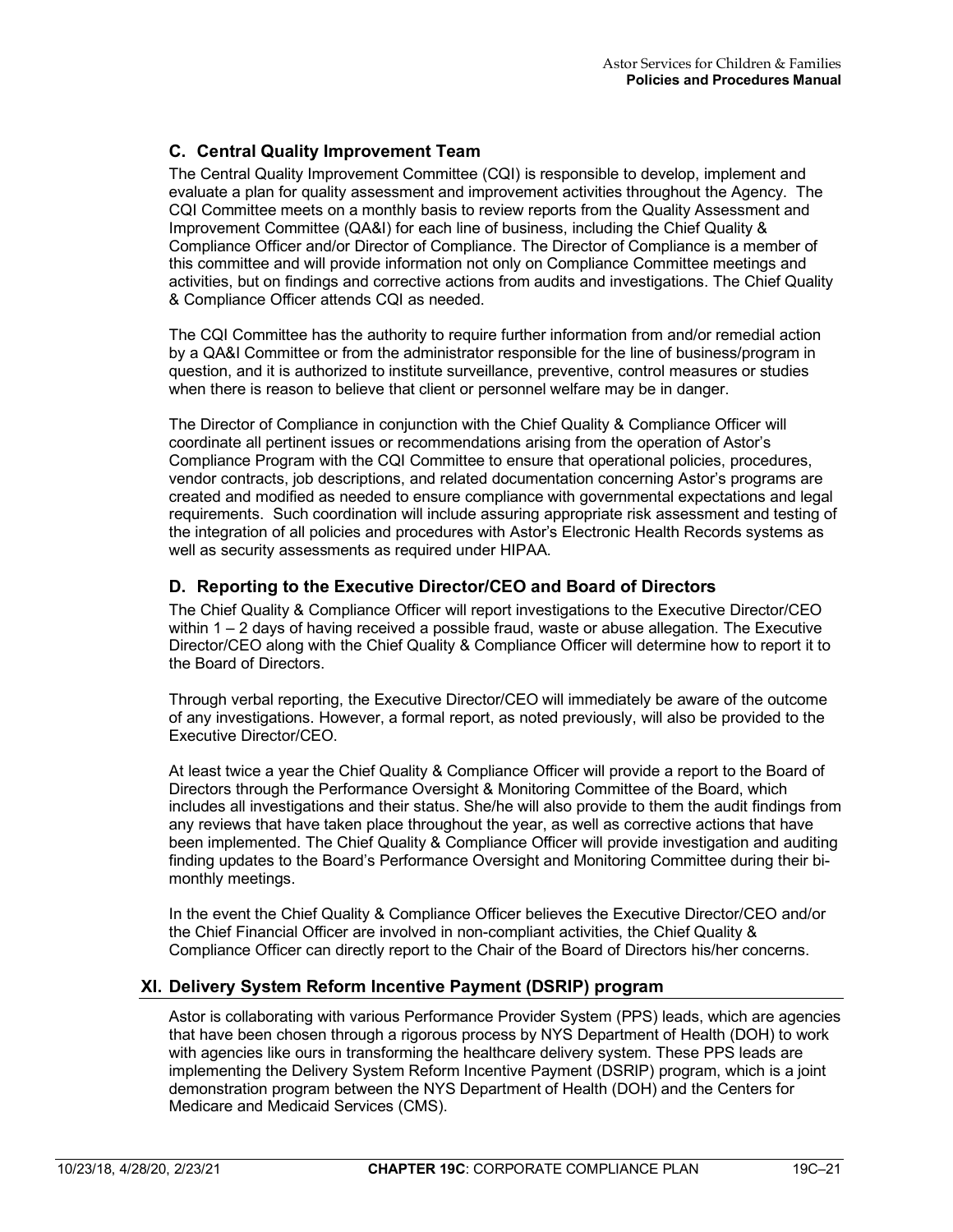The DOH website describes DSRIP as follows: "DSRIP is the main mechanism by which NYS will implement the Medicaid Redesign Team (MRT) Waiver Amendment. DSRIP's purpose is to fundamentally restructure the health care delivery system by reinvesting in the Medicaid program, with the primary goal of reducing avoidable hospital use by 25% over 5 years. Up to \$6.42 billion dollars are allocated to those program with payouts based upon achieving predefined results in system transformation, clinical management and population health".

Astor as a collaborative partner is receiving DSRIP funds to assist PPS leads in meeting the expected goals, which will ultimately achieve the DSRIP's expectation of reducing health care costs. DSRIP projects and goals include (not all): proactive management of high risk clients, integration of primary care and behavioral health services, evidenced based services/ treatment, strengthen mental health and substance abuse infrastructure systems, etc.

### **DSRIP Payment Guidelines**

Astor will receive DSRIP payments from PPS leads after achieving various goals. It is our responsibility to ensure that DSRIP funds are used as required under Medicaid guidelines. In the event that overpayments are identified, Astor will take prompt corrective actions to refund or otherwise correct the overpayment pursuant to DSRIP or OMIG guidelines. Astor is also expected to report any findings and corrective actions implemented, to the PPS lead.

# **XII.Outside Legal Counsel**

Outside legal counsel is available to assist the Executive Director/CEO, Board of Directors, Chief Financial Officer and Chief Quality & Compliance Officer as needed to identify and interpret federal and state laws and regulations in the Corporate Compliance Plan.

Outside legal counsel may be notified at the discretion of the Executive Director/ CEO of incidents that have a reasonable cause to support the assertion of non-compliance at which time the Chief Quality & Compliance Officer will be responsible for facilitating an investigation. The results of the investigation will be used by legal counsel to provide legal advice to the Chief Quality & Compliance Officer and Astor Services for Children & Families.

# **XIII. Assessing Effectiveness of Astor's Compliance Program**

The Chief Quality & Compliance Officer is responsible for ensuring that the Electronic Health Records system shall conform and be adaptable to any applicable federal and state laws or federal health care program requirements. The Chief Quality & Compliance Officer is responsible for ensuring that the system protects the user and patient from potential user errors. The Chief Quality & Compliance Officer may conduct a user interface validation test of the system as necessary, with users performing representative tasks to observe, record and categorize successful, successful with issues or problems, or unsuccessful based on certain criteria that define success. To the extent practicable, the Agency will seek to use the Electronic Health Records system to achieve the meaningful use objectives and measures set forth under federal law.

Every December Astor is expected to certify to the NYS Office of the Medicaid Inspector General (OMIG) that we have an "effective compliance program" in place. In order for us to certify to our effectiveness Astor has used various tools that the OMIG has put forth to help providers in this process. We use a Self-Assessment Tool (see Appendix C), which basically addresses all of the required elements that are supposed to be in our Compliance Plan and whether we are or have implemented them throughout the agency. The assessment tool is completed yearly by the Chief Quality & Compliance Officer and Director of Compliance and the findings are shared with the CQI committee. In addition, the Compliance Committee members as a group also complete the assessment tool. The outcome of this assessment is used to update our Plan and implement new systems that address any deficiencies in our compliance program.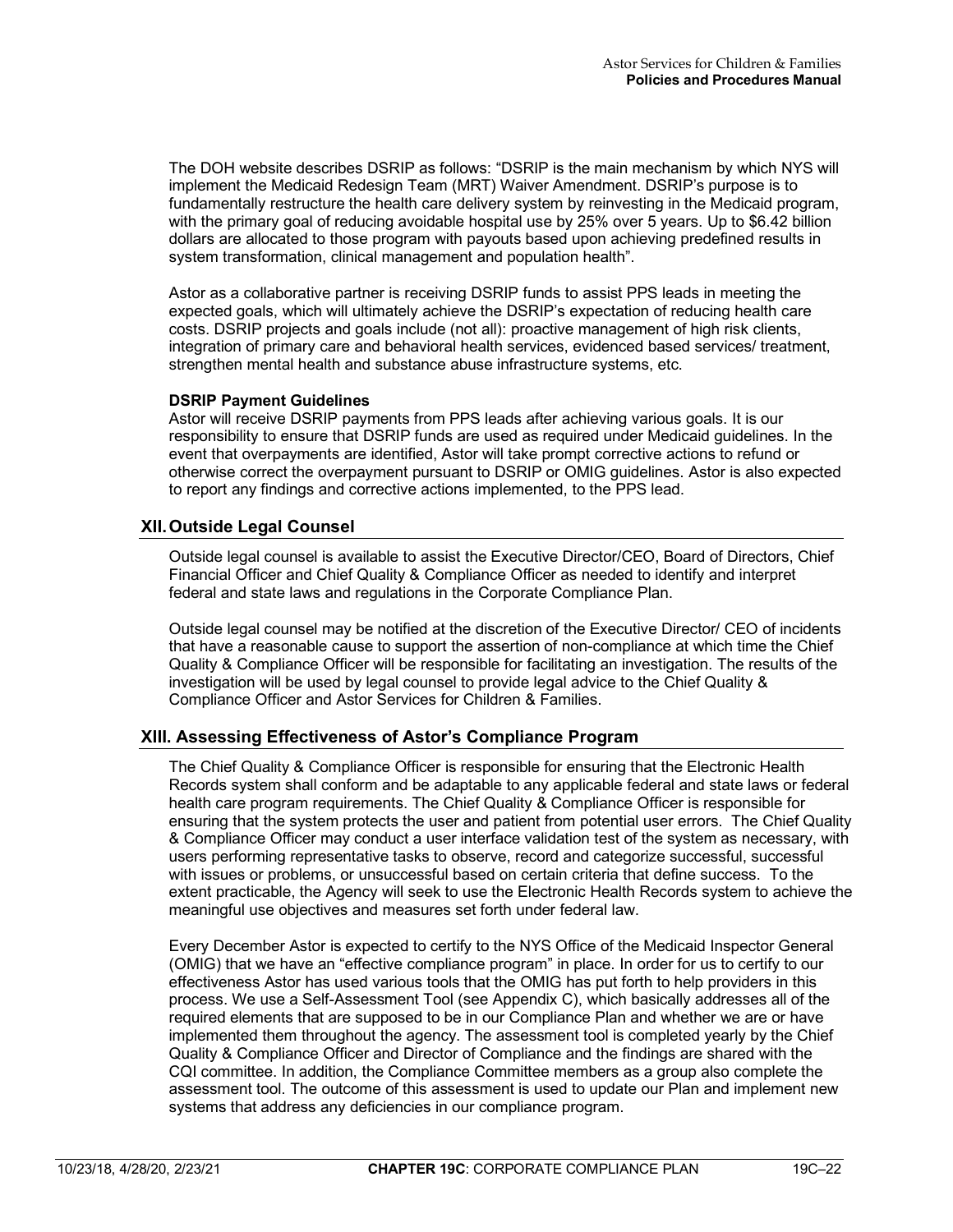In July 2011, the OMIG's Bureau of Compliance published a checklist (see Appendix D) to identify for Medicaid providers documentation that OMIG may request at the time of an effectiveness review. The form is an example of the types and kind of information that the Bureau will review. Astor's uses this checklist as another way of assessing the effectiveness of the compliance program.

### **XIV.Conclusion**

The Corporate Compliance Plan has been prepared to outline the broad principles of legal and ethical business conduct embraced by Astor Services for Children & Families. It is not a complete list of legal or ethical questions you might face in the course of business. Therefore, this plan must be used together with your common sense and good judgment.

If you are in doubt or have a specific question, you should contact your supervisor or the Agency Chief Quality & Compliance Officer.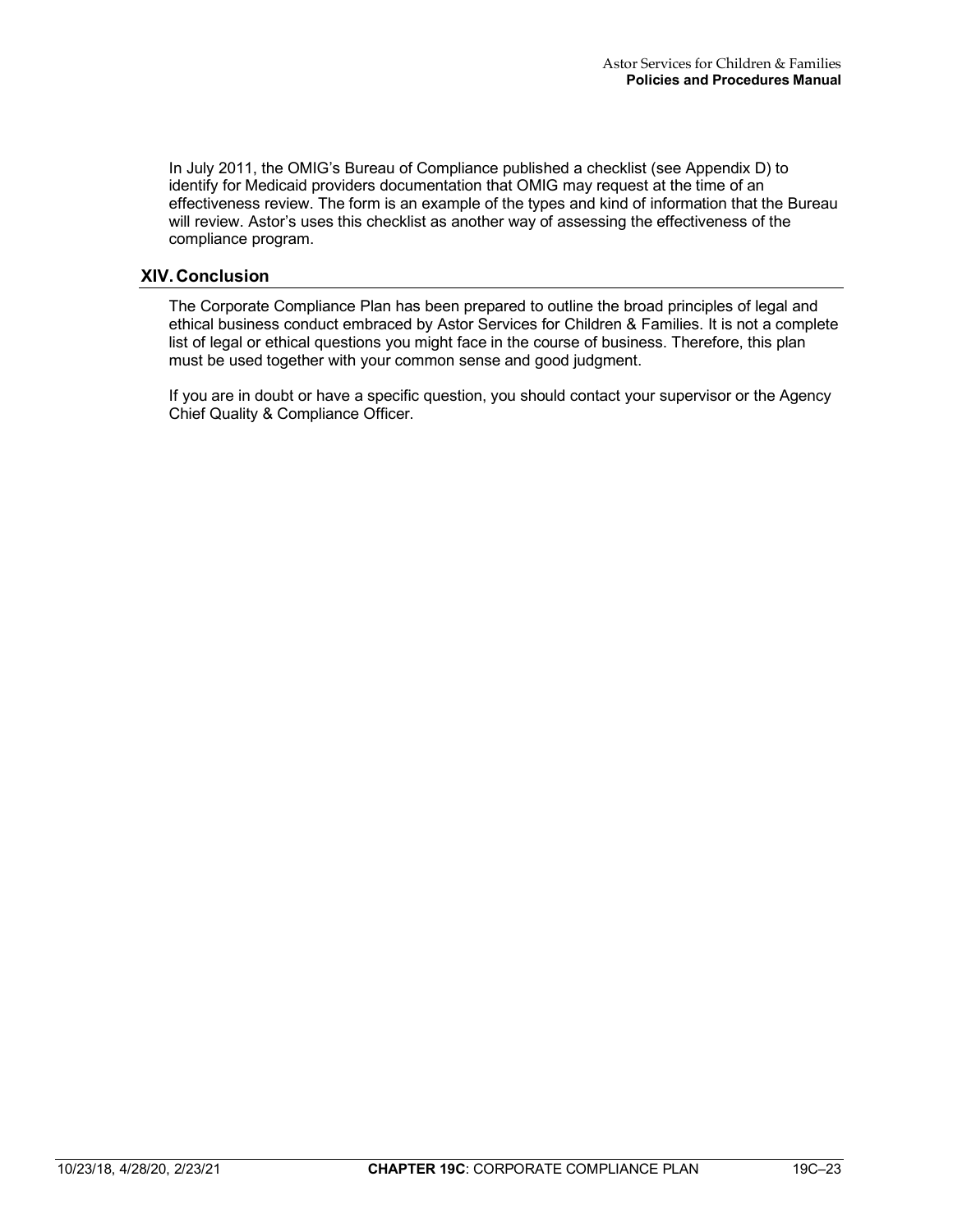

# **APPENDICES CHAPTER 19C: Policies and Procedures Manual**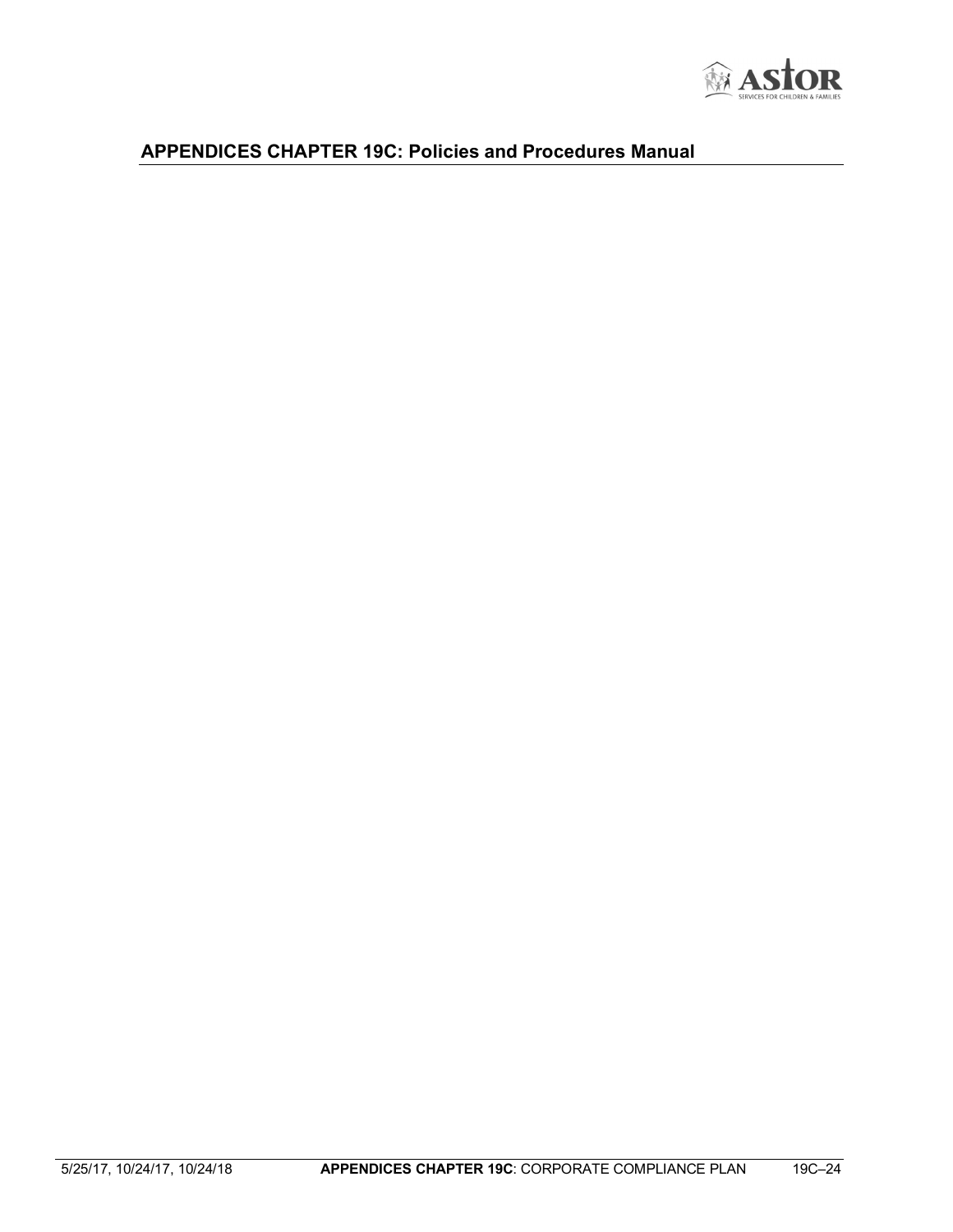**Appendix A**

# **Summary of Federal & NYS False Claims Acts**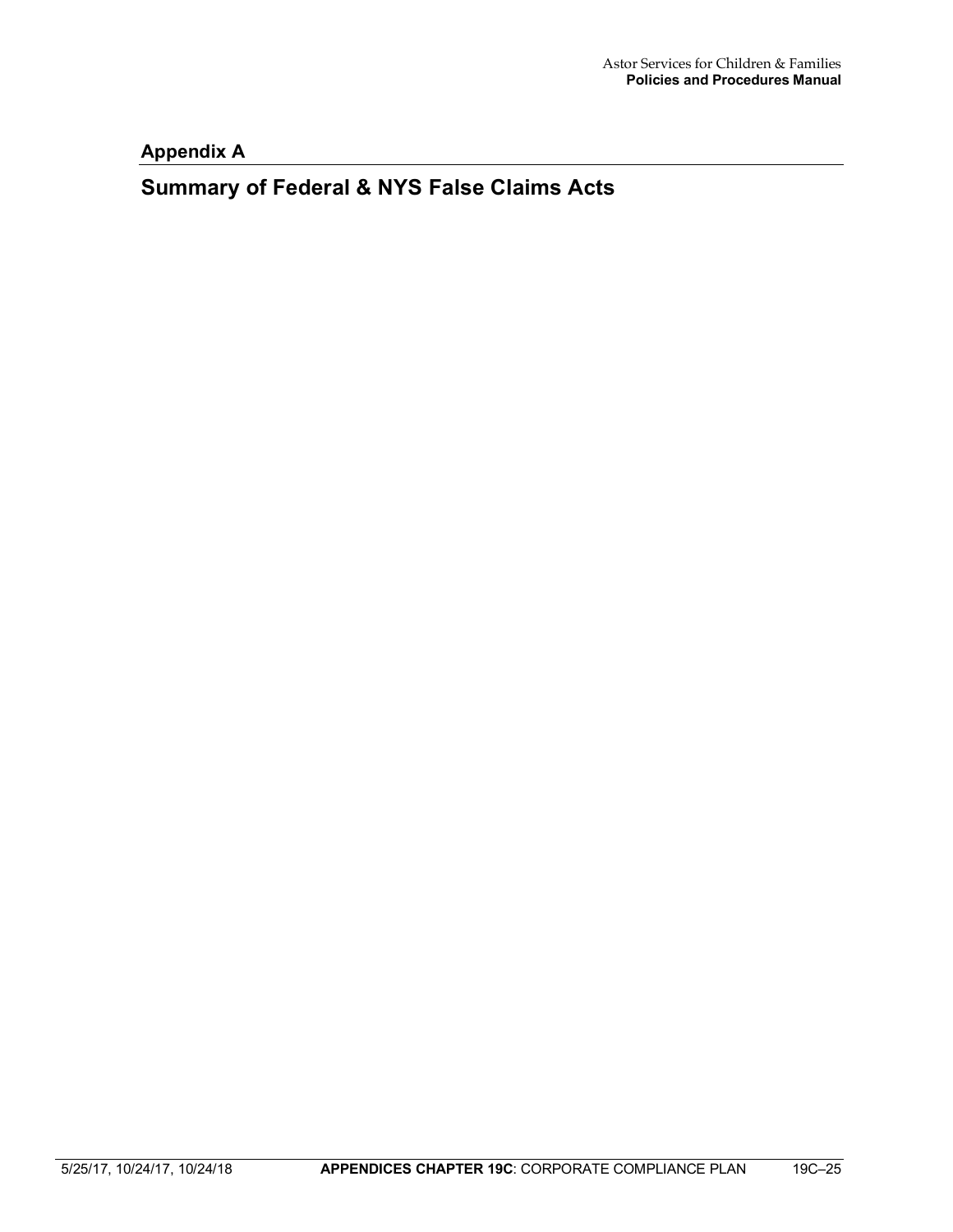# **I. Purpose**

The purpose of this section of the employee handbook and Agency Corporate Compliance Plan is to fully comply with certain requirements set forth in the federal Deficit Reduction Act of 2005 (the "DRA"), sections 6031 and 6032 of the DRA in particular, with regard to educating employees about federal false claims laws, whistleblower protections and the Corporation's policies and procedures for detecting and preventing fraud, waste, and abuse ("fraud prevention"). Under the DRA, the Corporation must provide a discussion of applicable State and Federal law relating to civil and criminal false claims/penalties along with a whistleblower protections and the corporation's own policies relating to fraud prevention. Sections II through VI of this Part of the handbook provides the discussion mandated by DRA in this regard.

# **II. Policy**

The policy set forth in the Agency's compliance program concerning fraud prevention is fully incorporated in this employee handbook. The Agency has adopted a Compliance Manual which is distributed to all employees providing a summary of the corporate compliance program, including specific provisions which provide notice of how employees may report and cooperate in the identification and prevention of fraud, waste and abuse. Employees are expected to adhere to the requirements included in the Compliance Plan with regard to the Agency's obligations under Medicaid, Medicare and other publicly funded health care programs.

# **III. Scope**

This section applies to all Agency programs, operations and employees. This section of the employee handbook will provide the detail required under the DRA and related compliance mandates of State and Federal law. The Agency's policies for detecting and preventing fraud, waste and abuse also apply to contractors, subcontractors and agents and their employees, particularly those which or who, on behalf of the Agency, furnish, or otherwise authorize the furnishing of Medicaid or Medicare health care items or services, perform billing or coding functions, or are involved in monitoring the health care provided by the Agency.

# **IV. False claims**

False claims laws seek to prevent fraud, waste, and abuse in government programs. They permit the government to bring civil lawsuits to recover damages and penalties against providers that submit false claims. These laws often permit private persons, including current or former employees of such providers, to bring so-called "whistleblower" actions against the providers on the government's behalf.

# **A. Federal False Claims Act**

# 1.) **31 USC §§3729-3733**

The Federal False Claims Act ("Act"; 31 USC §§3729-3733) imposes civil liability upon any person (individual or entity) for knowingly making a false claim to the United States government ("Government"). Specifically, the Act sets forth seven circumstances for which civil liability will be imposed for false claims. These seven circumstances are:

Specifically, the Act sets forth seven circumstances for which civil liability will be imposed for false claims (31 USC §3729[a]). These seven circumstances are when a person:

- (a) Knowingly presents, or causes to be presented, a false or fraudulent claim for payment or approval;
- (b) Knowingly makes, uses, or causes to be made or used, a false record or statement material to a false or fraudulent claim;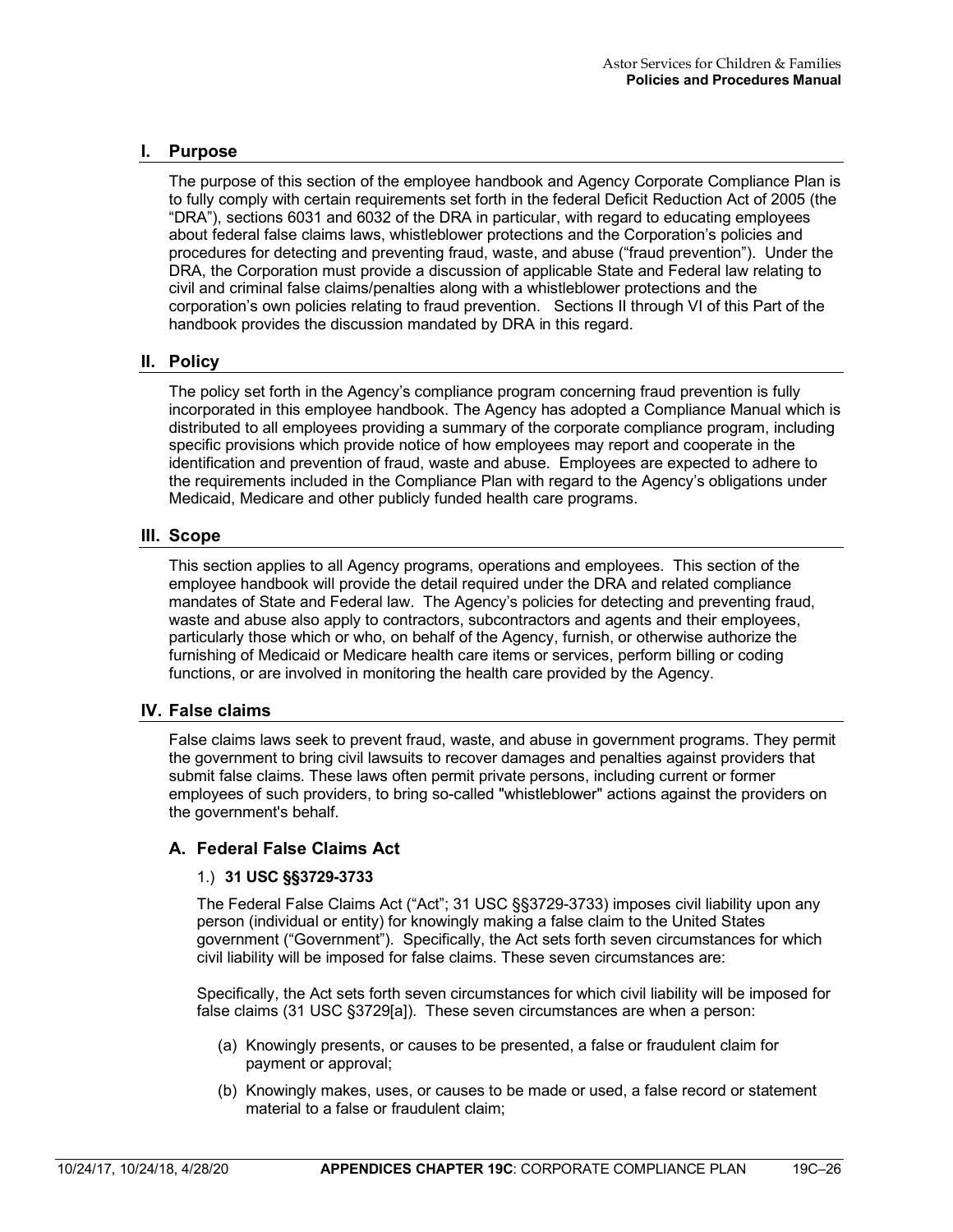- (c) Conspires to commit a violation of subparagraph  $(a)$ ,  $(b)$ ,  $(d)$ ,  $(e)$ ,  $(f)$ , or  $(q)$ ;
- (d) Has possession, custody, or control of property or money used, or to be used, by the government and knowingly delivers, or causes to be delivered, less than all of that money or property;
- (e) Is authorized to make or deliver a document certifying receipt of property used, or to be used, by the government and, intending to defraud the government, makes or delivers the receipt without completely knowing that the information on the receipt is true;
- (f) Knowingly buys, or receives as a pledge of an obligation or debt, public property from an officer or employee of the government, or a member of the armed forces, who lawfully may not sell or pledge property; or
- (g) Knowingly makes, uses, or causes to be made or used, a false record or statement material to an obligation to pay or transmit money or property to the government, or knowingly conceals or knowingly and improperly avoids or decreases an obligation to pay or transmit money or property to the government.

The civil penalty that can be imposed for a false claim under the Act is not less than \$5,000.00 and not more than \$10,000.00, as adjusted by the Federal Civil Penalties Inflation Adjustment Act of 1990 (28 U.S.C. 2461), **PLUS** three times the amount of damages which the Government sustained because of the false claim, **PLUS** the costs of a civil action to recover the penalties.<sup>1</sup>

The Act defines the terms "Claim", "Knowing" and "Knowingly", "Obligation", and "Material" as follows:

### **"Claim"**

- (a) Any request or demand, whether under a contract or otherwise, for money or property and whether or not the United States has title to the money or property, that:
	- (i) is presented to an officer, employee, or agent of the united states; or
	- (ii) is made to a contractor, grantee, or other recipient, if the money or property is to be spent or used on the government's behalf or to advance a government program or interest, and if the united states government:
		- provides or has provided any portion of the money or property requested or demanded; or
		- will reimburse such contractor, grantee, or other recipient for any portion of the money or property which is requested or demanded; and
- (b) Does not include requests or demands for money or property that the Government has paid to an individual as compensation for Federal employment or as an income subsidy with no restrictions on that individual's use of the money or property;

- (ii) The person fully cooperated with any governmental investigation of the violation; and
- (iii) At the time the person furnished the government with the information about the violation, no criminal prosecution, civil action, or administrative action had been commenced with respect to the violation and the person did not have actual knowledge of the existence of an investigation into the violation.

 <sup>1</sup> A Court may impose a lesser penalty of not less than two times the amount of damages sustained by the Government where the Court finds the following:

<sup>(</sup>i) The person committing the violation furnished governmental officials responsible for investigating false claims with all information known to the person about the violation within thirty (30) days after the date on which the person first obtained the information;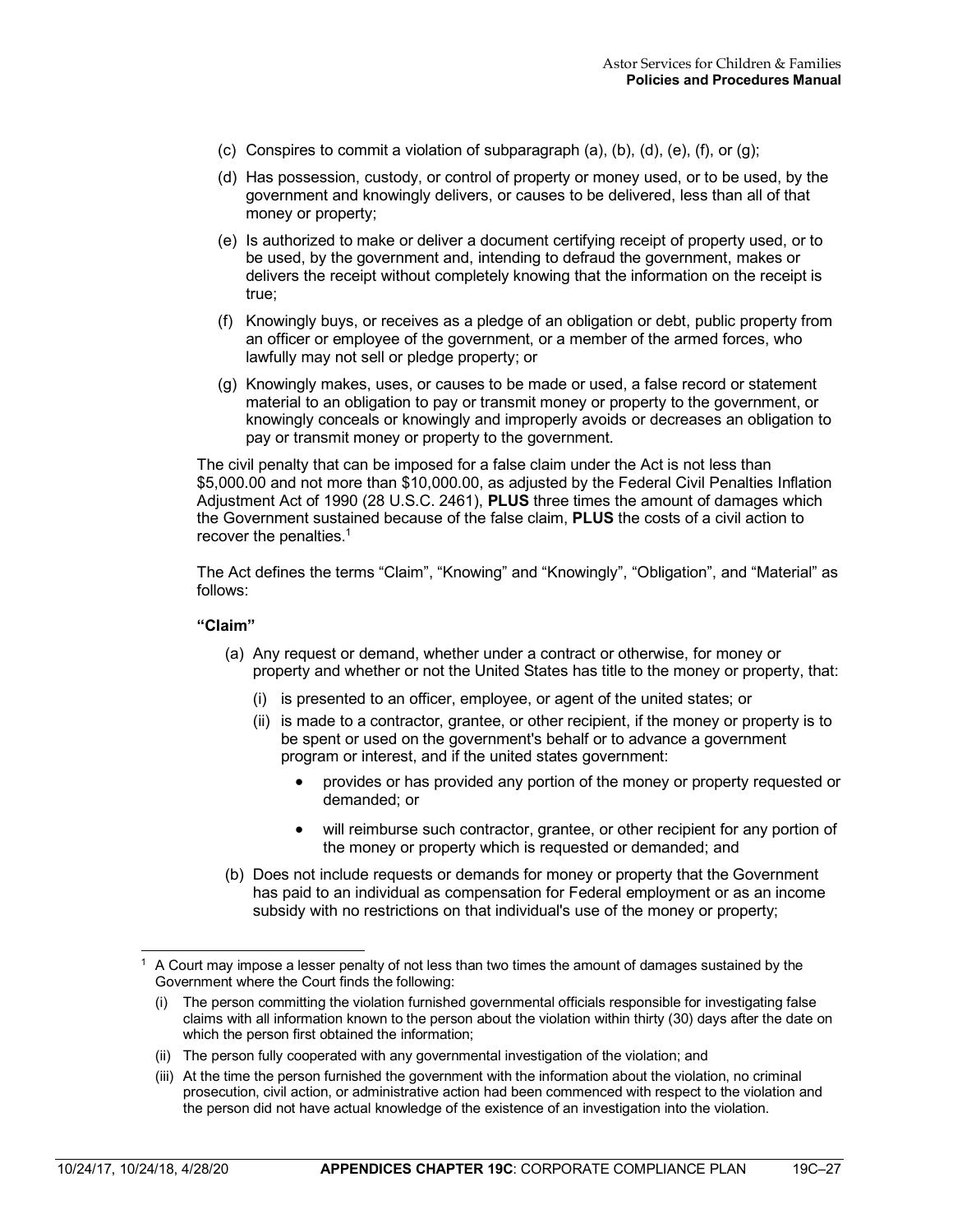**"Knowing" and "Knowingly"** means that a person, with respect to information:

- (a) Has actual knowledge of the information;
- (b) Acts in deliberate ignorance of the truth or falsity of the information; or
- (c) Acts in reckless disregard of the truth or falsity of the information, and no proof of specific intent to defraud is required.

**"Obligation"** means an established duty, whether or not fixed, arising from an express or implied contractual, grantor-grantee, or licensor-licensee relationship, from a fee-based or similar relationship, from statute or regulation, or from the retention of any overpayment. (See discussion below regarding potential liability under 42 USC §1320a-7k(d)(2))

**"Material"** means having a natural tendency to influence, or be capable of influencing, the payment or receipt of money or property.

In essence, civil monetary penalties may be imposed upon a person for making a false claim to the Government where the individual knows the information in the claim is false, or acts in deliberate ignorance of the truth or falsity of the information in the claim or acts in reckless disregard of the truth or falsity of the information in the claim. Civil monetary penalties are imposed even where there is no specific intent to defraud the Government.

The Act applies to claims submitted under Medicare, Medicaid, other federal health care programs and other state health care programs funded, in whole or in part, by the federal government. Examples of false claims include, but are not limited to:

- (a) Filing a claim for payment knowing that the services were not provided or were medically unnecessary;
- (b) Submitting a claim for payment knowing that excessive charges are being billed;
- (c) Submitting a claim for payment knowing that a higher billing code which does not reflect the services provided is used;
- (d) Filing a claim knowing that the claim is for duplicate services.

The Act has been used as a basis to impose civil penalties upon persons in situations involving egregious substandard quality of care, that is, the resident's condition is so bad that the services billed for could not have been provided.

In addition, pursuant to 42 U.S.C. §1320a-7k(d), if a person fails to report and return an identified overpayment within 60 days of identification, the overpayment is considered an "obligation" under § 3729 and subject to the penalties provided for under the False Claims Act.

### 2.) **31 U.S.C. §3730 (Civil Actions Under the Act – Qui Tam)**

Enforcement of the Act is the responsibility of the United States Attorney General. However, private individuals have the ability to bring a civil action for a violation of §3729 of the Act. These private actions are known as "Qui Tam" actions.

Qui Tam actions are brought by private individuals in the name of the Government. When the complaint in an action brought by a private individual is filed with the Court, it remains under seal for a period of sixty days and cannot to be served upon the defendants named therein until ordered by the Court. Under seal means that the action remains confidential and is not subject to disclosure. The private individual must serve a copy of the complaint and written disclosures of substantially all material evidence and information the individual possesses on the Government. Within sixty days of the Government's receipt of the complaint and written disclosures, the Government shall either intervene and proceed with the action, in which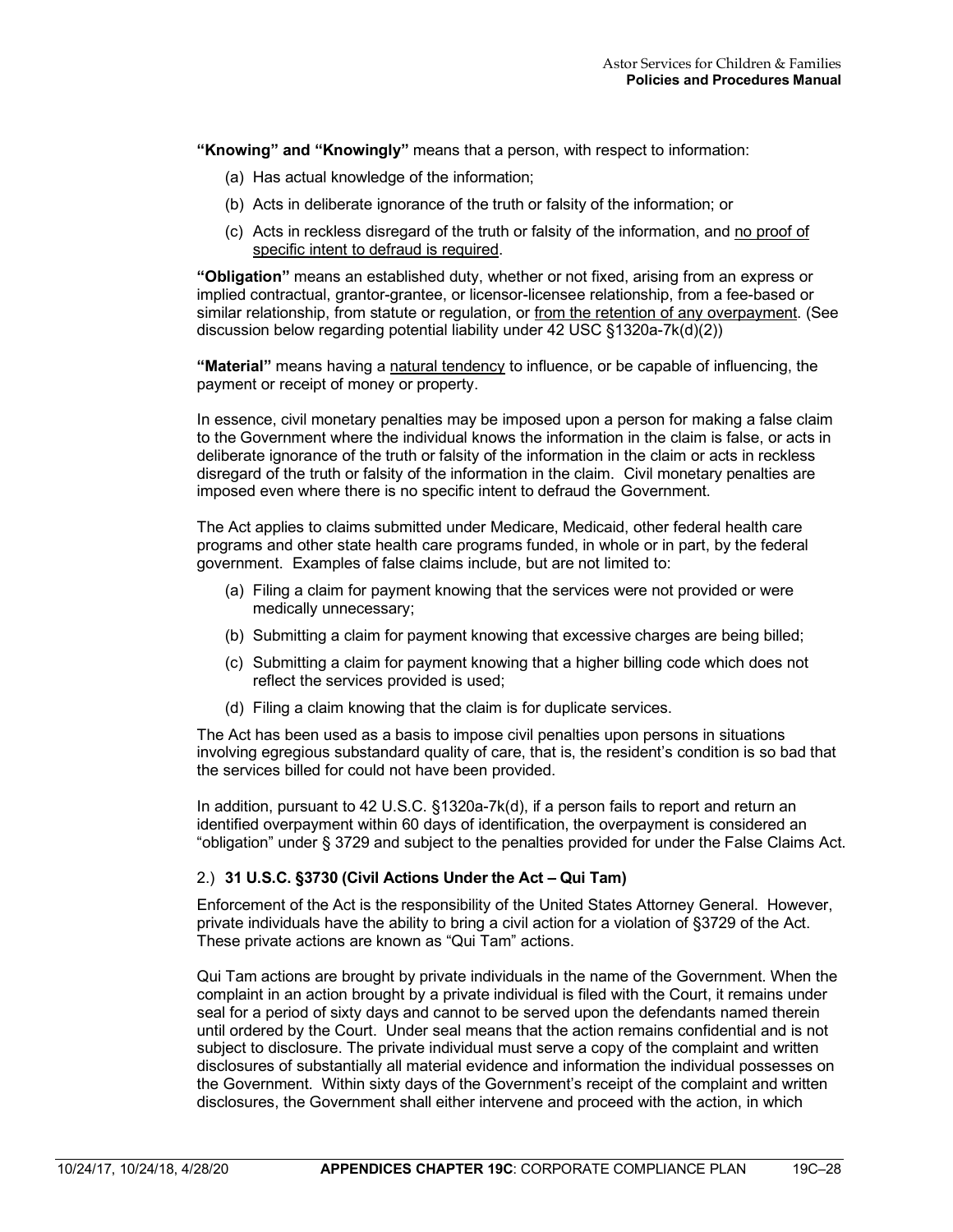case, the action shall be conducted by the Government, or notify the Court that it declines to take over the action, in which case, the private individual bringing the action shall have the right to proceed with the action.

If the Government elects to proceed with the action brought by a private individual, the private individual shall receive at least 15% but not more than 25% of the proceeds of the action or settlement of the claim, depending upon the extent to which the private individual contributed to the prosecution of the action. If the Government does not proceed with the action, and the private individual is successful in the action or settles the action, the private individual is entitled to an amount not less than 25% and not more than 30% of the proceeds of the action or settlement which shall be paid out of the proceeds of the action or settlement. In addition, the private individual is entitled to receive an amount for reasonable expenses necessarily incurred in the action plus reasonable attorneys' fees and costs. On the other hand, if the private individual is unsuccessful in prosecuting the action, the Court, upon a finding that the action was clearly frivolous, clearly vexatious or brought primarily for purposes of harassment, may award the defendant in the action its reasonable attorneys' fees and expenses. If the private individual in the action is a person who planned or initiated the violation of the Act, the Court, where appropriate, may reduce the amount of the award to the private individual. Moreover, if such private individual is convicted of a crime arising from his or her role in the violation, the person will not receive any share of the proceeds of the action.

A civil action under the Act may not be brought:

- (a) More than six years after the date on which the violation of the Act is committed; or
- (b) More than three years after the date when facts material to the right of action are known or reasonably should have been known by an official of the Government charged with responsibility to act in the circumstances but in no event more than 10 years after the date on which the violation is committed, whichever occurs last.

### 3.) **31 U.S.C. §§ 3732 and 3733**

These sections provide detailed jurisdictional and investigatory process rules regarding the False Claim process.

### **B. Federal Administrative Remedies for False Claims and Statements**

### 1.) **31 U.S.C. §3801 et. seq.**

Section 3801 imposes additional civil penalties for the filing of false claims or statements with the federal government which are conducted through an administrative process. The term **"Claim"** is defined as:

Any request, demand or submission:

- (a) Made to [the Government] for property, services or money (including money representing grants, loans, insurance or benefits);
- (b) Made to a recipient of property, services or money from [the Government] or to a party to a contract with [the Government]:
	- (i) for property or services if the United States:
		- provided such property or services;
		- provided any portion of the funds for the purchase of such property or services; or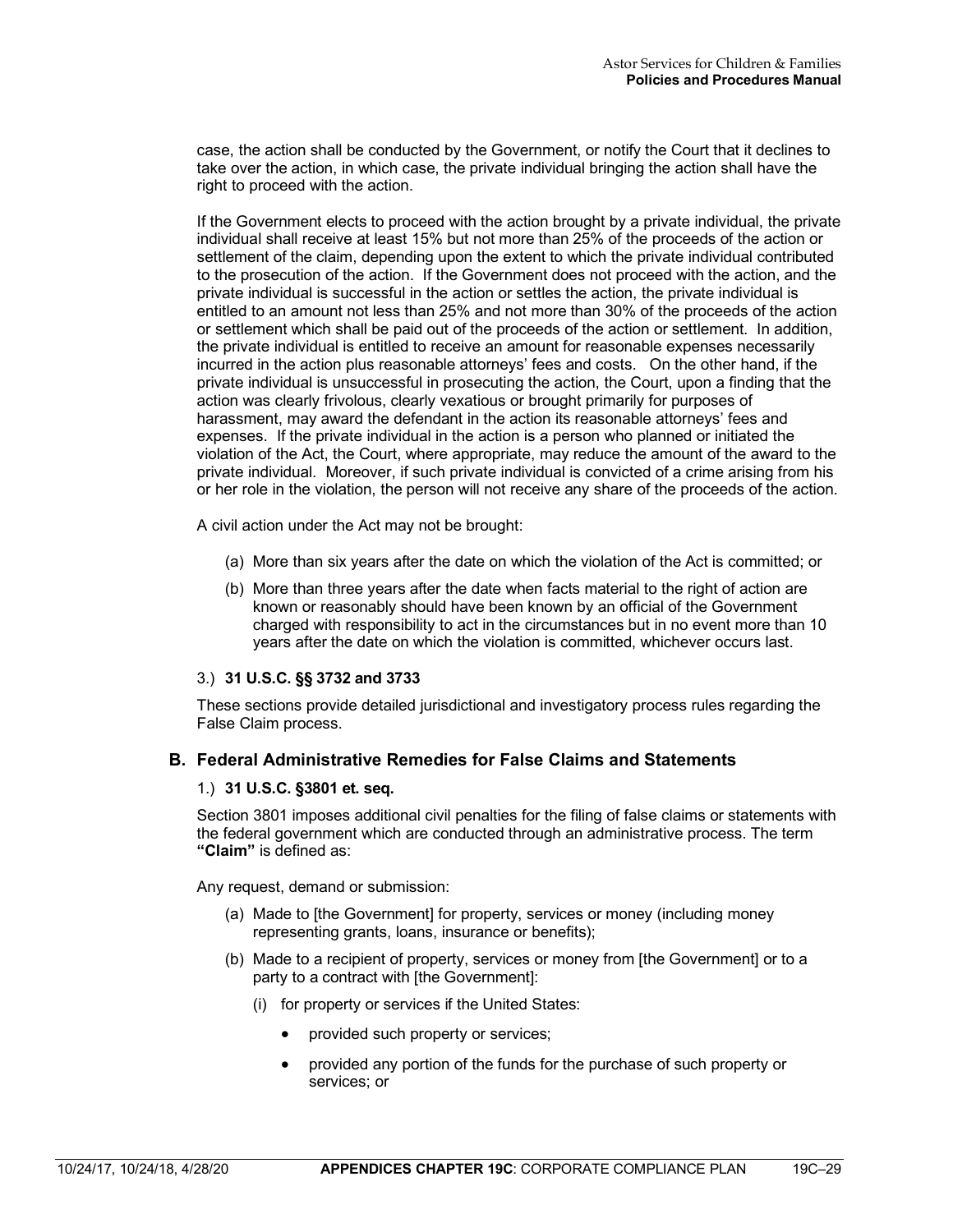- will reimburse such recipient or party for the purchase of such property or services; or
- (ii) for the payment of money (including money representing grants, loans, insurance or benefits), if the United States:
	- provided any portion of the money requested or demanded; or
	- will reimburse such recipient or party for any portion of the money paid on such request or demand; or
- (c) Made to [the Government] which has the effect of decreasing an obligation to pay or account for property, services or money, except that such term does not include any claim made in any return of tax imposed by the Internal Revenue Code of 1986.

The term **"Statement"** is defined as:

Any representation, certification, affirmation, document, record or accounting or bookkeeping entry made:

- (a) With respect to a claim or to obtain the approval or payment of a claim (including relating to eligibility to make a claim); or
- (b) With respect to (including relating to eligibility for:
	- (i) A contract with, or a bid or proposal for a contract with; or
	- (ii) A grant, loan or benefit from, an authority, or any State, political subdivision of a State, or other party, if the United States Government provides any portion of the money or property under such contract or for such grant, loan or benefit, or if the Government will reimburse such State, political subdivision or party for any portion of the money or property under such contract or for such grant, loan or benefit, except that such term does not include any statement made in any return of tax imposed by the Internal Revenue Code of 1986.

Specifically, civil monetary penalties under 31 U.S.C. §3801 et. seq. will be imposed against:

- 1. Any person (individual or entity) who makes, presents, or submits, or causes to be made, presented or submitted, a claim that the person knows or has reason to know:
	- (a) Is false, fictitious or fraudulent;
	- (b) Includes or is supported by any written statement which asserts a material fact which is false, fictitious or fraudulent;
	- (c) Includes or is supported by any written statement that:
		- (i) omits a material fact;
		- (ii) is false, fictitious or fraudulent as a result of such omission; and
		- (iii) is a statement in which the person making, presenting or submitting such statement has a duty to include such material facts; or
	- (d) Is for payment for the provision of property or services which the person has not provided as claimed; or
- 2. Any person who makes, presents or submits, or causes to be made, presented or submitted, a written statement that:
	- (a) The person knows or has reason to know: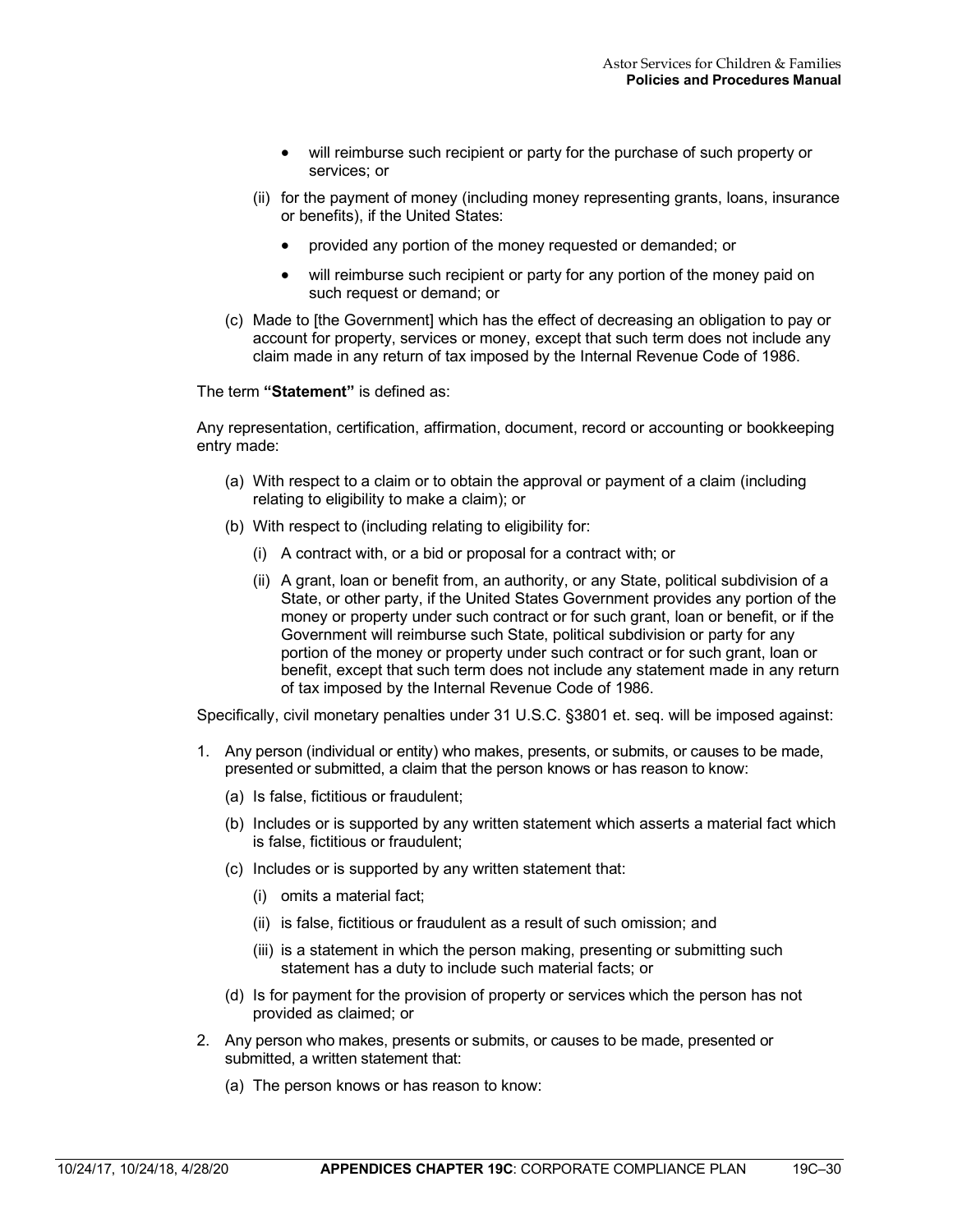- (i) asserts a material fact which is false, fictitious or fraudulent; or
- (ii) is false, fictitious or fraudulent as a result of such omission;
- (b) In the case of a statement described in clause (ii) of subparagraph (A) is a statement in which the person making, presenting, or submitting such statement has a duty to include such material fact; and
- (c) Contains or is accompanied by an express certification or affirmation of the truthfulness or accuracy of the contents of the statement.

### The term **"Knows or Has Reason to Know"** means that:

A person, with respect to a claim or statement:

- (a) Has actual knowledge that the claim or statement is false, fictitious or fraudulent; or
- (b) Acts in deliberate ignorance of the truth or falsity of the claim or statement; or
- (c) Acts in reckless disregard of the truth or falsity of the claim or statement, and no proof of specific intent to defraud is required.

Civil monetary penalties under 31 U.S.C. §3801 et. seq. are not more than \$5,000 for each false claim or statement (31 U.S.C. §3802). Also, in lieu of damages sustained by the federal government, an assessment of not more than twice the amount of such claim(s) may be imposed. An individual or entity against whom civil monetary penalties are sought under 31 U.S.C. §3801 et. seq. is entitled to notice, an opportunity for a hearing and judicial review (31 U.S.C §§ 3803-3812).

Unlike the False Claims Act, a violation of this law occurs when a false claim is submitted rather than when it is paid. Also unlike the False Claims Act, the determination of whether a claim is false, and the imposition of fines and penalties is made by the administrative agency, not by prosecution in the federal court system.

### **C. Additional Federal Civil and Criminal Penalties and Sanctions for False Claims**

### 1.) **42 U.S.C. §1320a-7a (Civil)**

In addition to the False Claim Act and 31 U.S.C. §3801 et. seq., the federal government may, pursuant to, impose civil monetary penalties (CMP) for improperly filed claims. Such claims include those knowingly presented that were:

- (a) For item or service that person knew or should have known were not provided as claimed, including up coding.
- (b) False or fraudulent
- (c) For service that person knew or should have known were by unqualified physician
- (d) Provided by provider excluded from federal health care program reimbursement
- (e) For service or item that person knew or should have known were unnecessary
- (f) In violation of assignment, agreement on limited charge, or provider agreement

§1320a-7a also provides for penalties for the following additional acts:

- (a) Knowingly providing false or misleading information leading to a hospital discharge
- (b) Being excluded and owning or being an officer of an entity submitting claims
- (c) Providing remuneration to influence beneficiaries
- (d) Contracting with excluded individual or entity for which reimbursement is made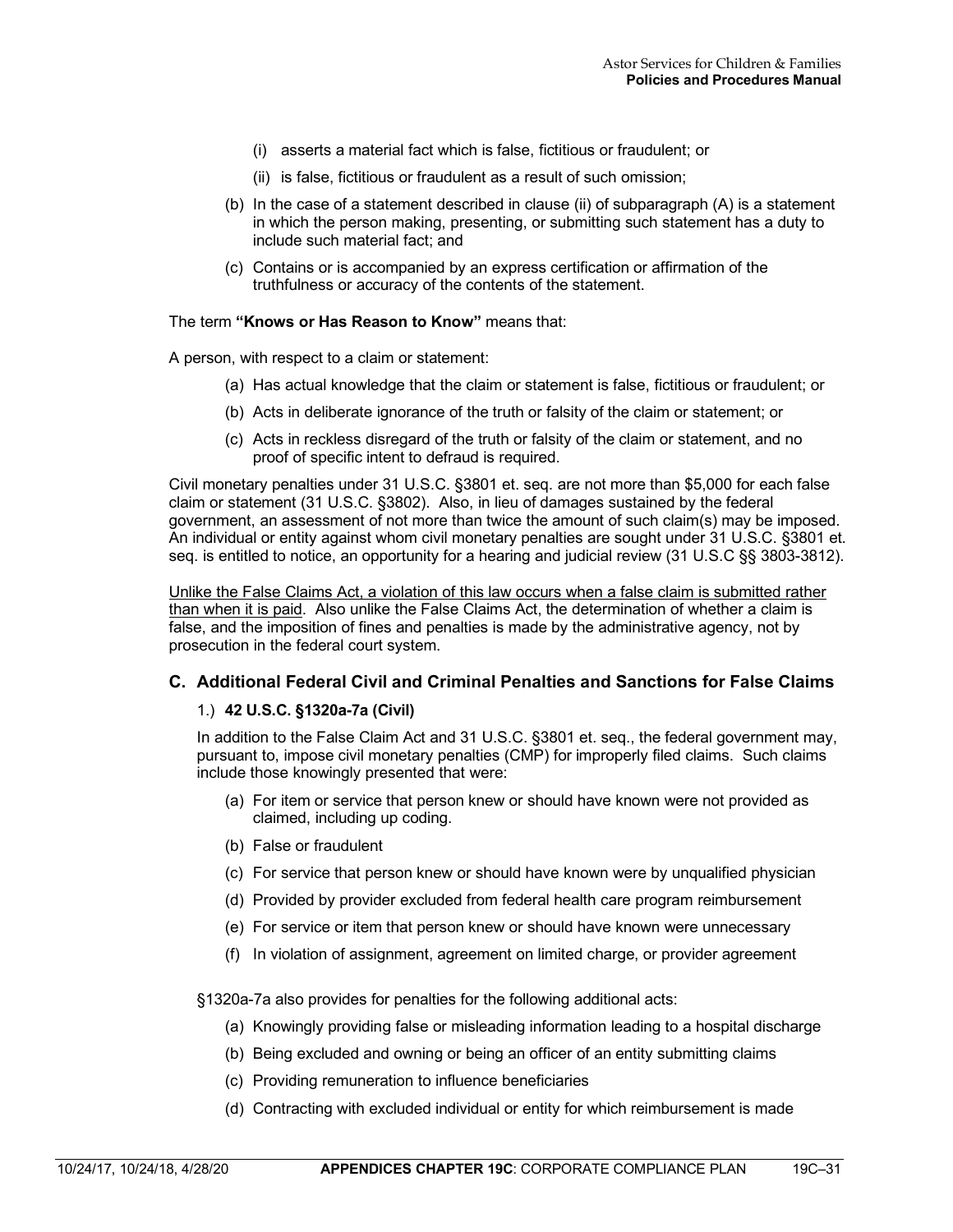- (e) Participating in kickback or improper or rebate referral remuneration
- (f) Knowingly making or using a material false record or statement for a claim
- (g) Failing to timely permit access to OIG for audit
- (h) Ordering or prescribing by provider when he/she knew or should have known she was excluded from federal health care program reimbursement
- (i) Knowingly makes or causes to be made any false statement, omission, or misrepresentation of a material fact in any application, bid, or contract to participate or enroll as a provider of services or a supplier under a federal health care program
- (j) Knows of and fails to report and return overpayment

The CMP for the above violations may be assessed in addition to any other penalty prescribed by law. The penalties may be up to \$10,000 for each item or service with some exceptions<sup>2</sup>. In addition, a violator shall be subject to an assessment of not more than 3 times the amount claimed for each such item or service in lieu of damages sustained by the United States or a State agency because of such claim.<sup>3</sup>

The Secretary may also make a determination in the same proceeding to exclude the person from participation in the Federal health care programs (as defined in section 1320a–7b (f)(1)) and to direct the appropriate State agency to exclude the person from participation in any State health care program. Additional CMPs for hospitals and physicians is also provided under the statute  $4$ 

# 2.) **42 U.S.C. §1320a-7**

In addition to civil monetary penalties, the federal government may, pursuant to 42 U.S.C. §1320a-7, exclude an individual or entity from participation in federal and state health care programs (including Medicare and Medicaid) for certain false claims or actions. Generally, exclusion is mandatory in cases where the individual is convicted of a felony relating to health care fraud, otherwise, exclusion is permissive, that is, subject to the discretion of the Government.

# 3.) **42 U.S.C. §1320a-7k(d)(2)**

Pursuant to 42 U.S.C. §1320a-7k(d)(2) (enacted as §6402 of the Patient Protection and Affordable Care Act), providers are obligated to **report, explain and repay** overpayments within calendar 60 days of identification. Those that fail to properly disclose, explain and repay the overpayment in a timely manner may be subject to liability under the New York and Federal False Claims Act.

<sup>&</sup>lt;sup>2</sup> \$15,000 for each person provided false or misleading hospital discharge information is give; \$10,000 per day for excluded individual ownership or officer/manager participation in billing entity; \$50,000 for participating in kickback or improper or rebate referral remuneration; \$50,000 for each material false record or statement relating to claim; \$15,000 per day for denial of audit access; and \$50,000 for each false statement, omission, or misrepresentation of a material fact in any application, etc.

 $3$  Where violation is bride, kickback or other improper remuneration, it is 3 times the remuneration. Where violation is for false statement, omission, or misrepresentation of a material fact in any application, it is 3 times the amounts claimed under the application contract.

<sup>4</sup> Additional CMPs of up to \$2,000 per patient may be assessed against any hospital which improperly induces by payment a physician for limiting services to a Medicare or Medicaid beneficiary/recipient and \$2,000 per patient against the physician. A CMP of up to the greater of \$5,000 or 3 times the amount of home care payments paid may be assessed to a physician that falsifies a certification of need for home care.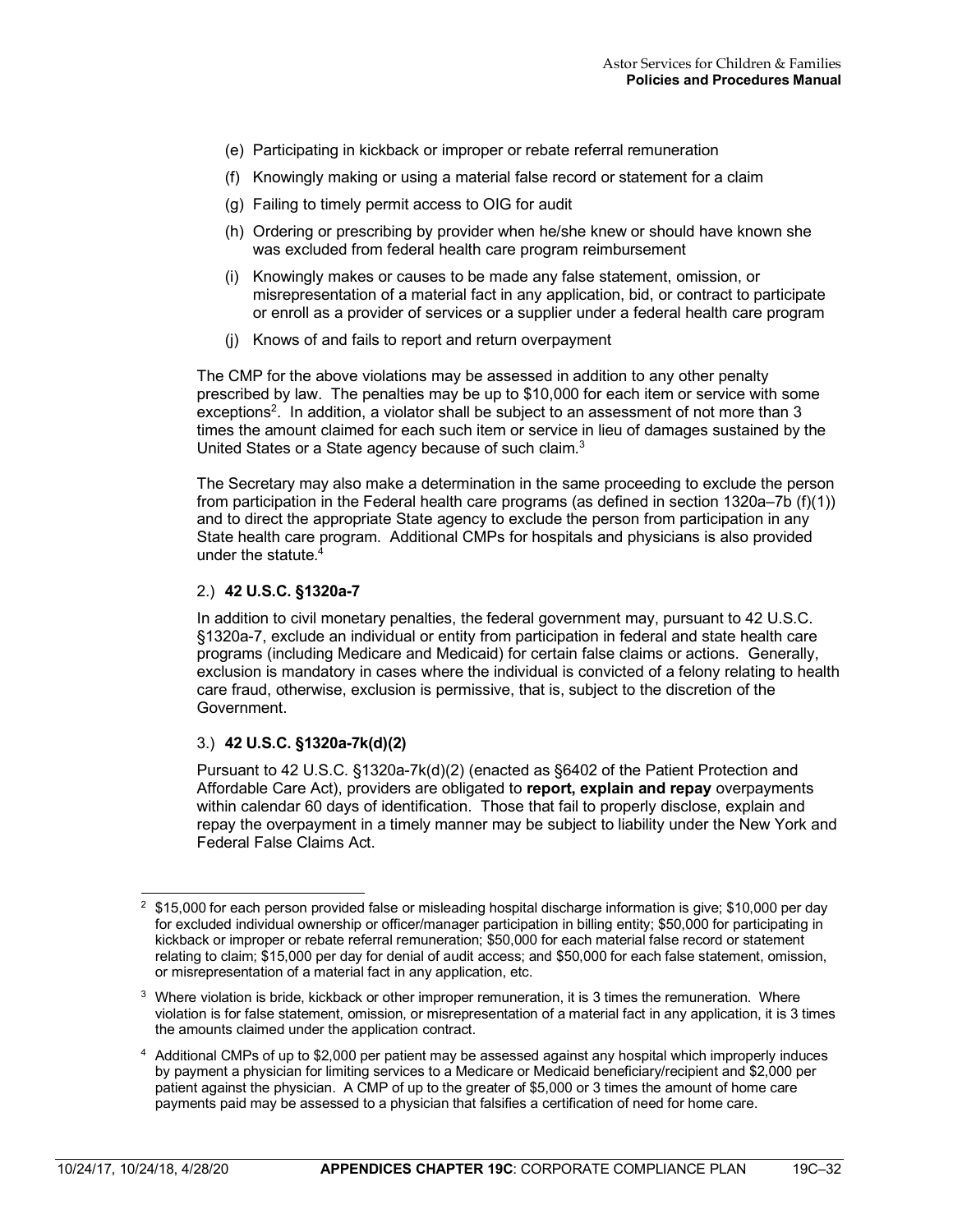# 4.) **42 U.S.C. §1320a-7b (Criminal)**

Pursuant to, criminal sanctions may be imposed against an individual or entity for making or causing to be made false statements or representations. Specifically, criminal sanctions will be imposed against an individual or entity who:

- (a) Knowingly and willfully makes or causes to be made any false statement or representation of a material fact in any application for any benefit or payment under a federal health care program;
- (b) At any time knowingly and willfully makes or causes to be made any false statement or representation of a material fact for use in determining rights to such benefits or payments;
- (c) Having knowledge of the occurrence of any event affecting (1) his/her initial or continued right to any such benefit, or (2) the initial or continued right to any such benefit or payment of any other individual in whose behalf he/she has applied for or is receiving such benefit or payment, conceals or fails to disclose such event with an intent fraudulently to secure such benefit or payment either in a greater amount or quantity than is due or when no such benefit or payment is authorized;
- (d) Having made application to receive any such benefit or payment for the use and benefit of another and having received it, knowingly and willfully converts such benefit or payment or any part thereof to a use other than for the use and benefit of such other person;
- (e) Presents or causes to be presented a claim for a physician's service for which payment may be made under a federal health care program and knows that the individual who furnishes the services was not licensed as a physician; or
- (f) Knowingly and willfully, for a fee, counsels or assistants an individual to dispose of assets (including by any transfer in trust) in order for the individual to become eligible for medical assistance under [Medicaid] if disposing of the assets results in the imposition of a period of ineligibility for such assistance.

In addition, criminal sanctions will be imposed against any individual or entity who knowingly and willfully makes or causes to be made, or induces or seeks to induce the making of, any false statement or representation of a material fact with respect to the conditions or operations of any institution, facility or entity in order that such institution, facility or entity may qualify (either upon initial certification or upon recertification) as a hospital, critical access hospital, skilled facility, facility, intermediate care facility for the mentally retarded, home health agency, or other entity for which certification is required under Medicare or a state health care program or with respect to information required to be provided under 42 U.S.C. §1320a-3a (disclosure requirements for other providers under Medicare Part B).

### **D. New York State Laws**

### 1.) **NY False Claims Act – State Finance Law §§187-194 (Civil)**

The NY False Claims Act closely tracts the federal False Claims Act. It imposes penalties and fines on individuals and entities that file false or fraudulent claims for payment from any state or local government, including health care programs such as Medicaid. The penalty for filing a false claim is \$6,000-\$12,000 per claim plus 3 times the amount of all damages, including consequential damages, which the state or local government sustains because of the violation.<sup>5</sup> Prohibited acts under State Finance Law §189 include:

 <sup>5</sup> The amount may be dropped to 2 times the damages if the court finds that the violator self-disclosed fully within 30 days of having knowledge, fully cooperated with officials and if the self-disclosure was before criminal, civil or administrative prosecution and the violator had no knowledge of investigation.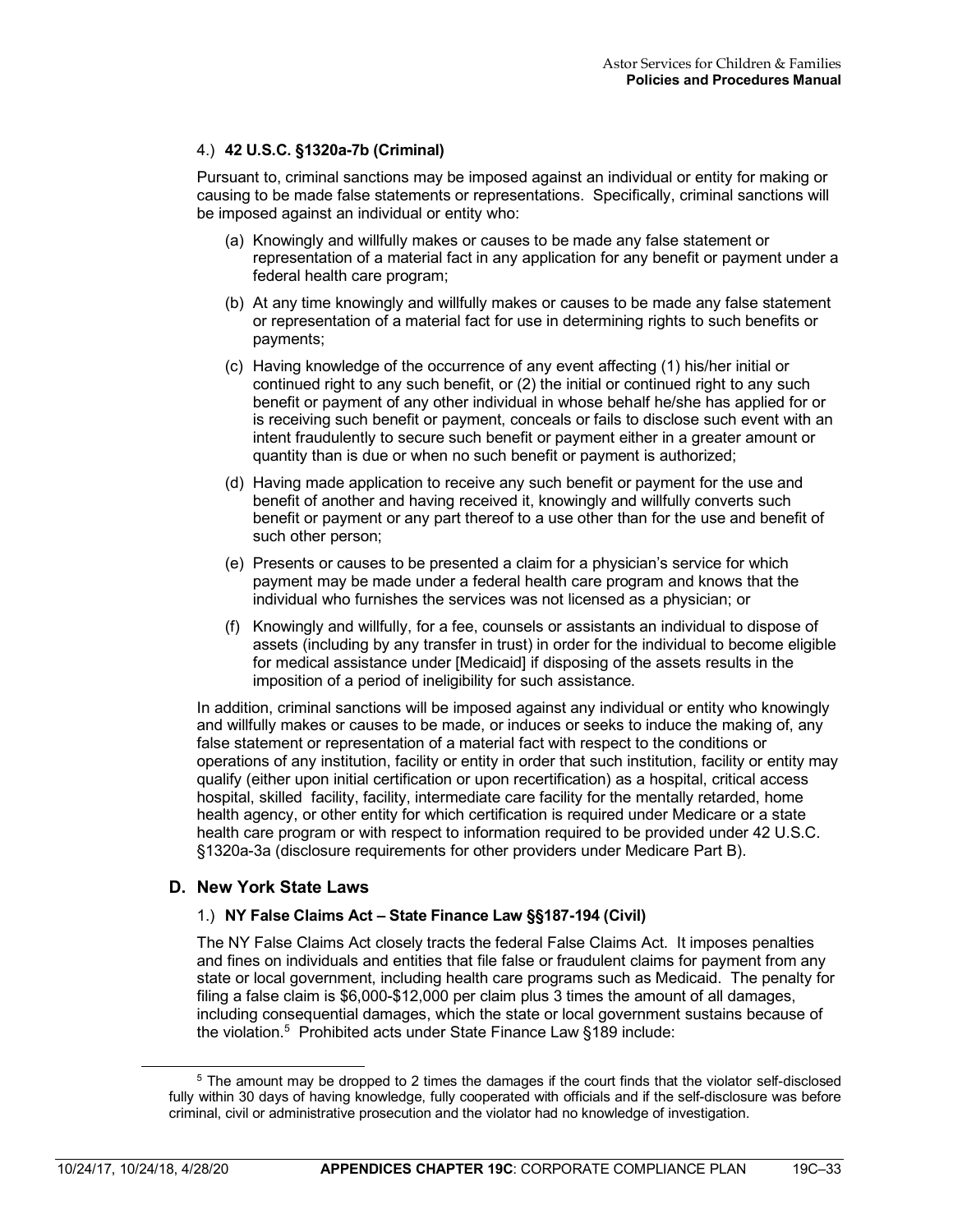- (a) Knowingly presents, or causes to be presented a false or fraudulent claim for payment or approval;
- (b) Knowingly makes, uses, or causes to be made or used, a false record or statement material to a false or fraudulent claim;
- (c) Conspires to commit a violation of the act;
- (d) Has possession, custody, or control of property or money used, or to be used, by the state or a local government and knowingly delivers, or causes to be delivered, less than all of that money or property;
- (e) Is authorized to make or deliver a document certifying receipt of property used, or to be used, by the state or a local government and, intending to defraud the state or a local government, makes or delivers the receipt without completely knowing that the information on the receipt is true;
- (f) Knowingly buys, or receives as a pledge of an obligation or debt, public property from an officer or employee of the state or a local government knowing that the officer or employee violates a provision of law when selling or pledging such property;
- (g) Knowingly makes, uses, or causes to be made or used, a false record or statement material to an obligation to pay or transmit money or property to the state or a local government; or
- (h) Knowingly conceals or knowingly and improperly avoids or decreases an obligation to pay or transmit money or property to the state or a local government, or conspires to do the same.

In addition, the false claim filer may have to pay the government's costs and legal fees expended to recover the damages.

Furthermore, the New York False Claim Act also allows private individuals to file civil lawsuits (Qui Tam) in state court, just as if they were state or local government parties (State Finance Law § 190). If the suit eventually concludes with payments back to the government, the person who started the case can recover 25-30% of the proceeds if the government did not participate in the suit or 15-25% if the government did participate in the suit.

### 2.) **Social Services Law, Section 366-b (Criminal)**

Section 366-b of the Social Services Law makes it a Class A misdemeanor for any person who, with intent to defraud, does any of the following:

- (a) Presents for allowance or payment any false or fraudulent claim for furnishing services or merchandise;
- (b) Knowingly submits false information for the purpose of obtaining greater compensation than that to which he/she is legally entitled for furnishing services or merchandise; or
- (c) Knowingly submits false information for the purpose of obtaining authorization for furnishing services or merchandise under the Medicaid program.

### 3.) **Article 177 of the Penal Law (Criminal)**

Article 177 of the Penal Law establishes the crime of health care fraud. The crime of health care fraud in the fifth degree is a Class A misdemeanor and a person is guilty of this crime when: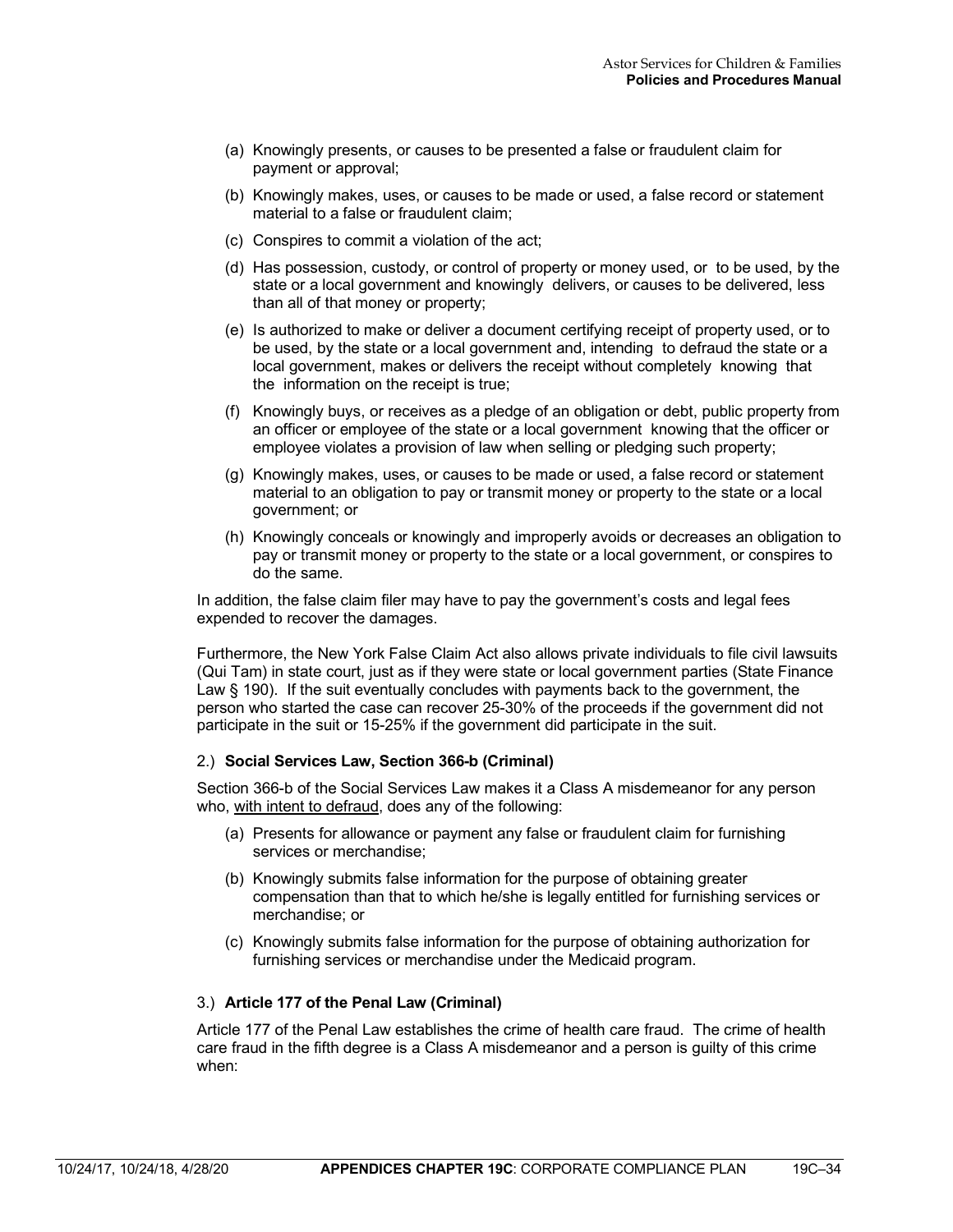*With intent to defraud a health plan, [includes the State Medicaid program], he or she knowingly and willfully provides materially false information or omits material information for the purpose of requesting payment from a health plan for a health care item or service and, as a result of such information or omission, he or she or another person receives payment in an amount that he, she or such other person is not entitled to under the circumstances.* 

Health care fraud in the fourth degree is a Class E felony. A person is guilty of health care fraud in the fourth degree when the person commits the crime of health care fraud in the fifth degree on one or more occasions and the payment or portion of payment wrongfully received from a single health plan [including Medicaid] in a period of not more than one year, exceeds \$3,000 in the aggregate.

Health care fraud in the third degree is a Class D felony. Health care fraud in the third degree is committed where the wrongful payments exceed \$10,000 in the aggregate in a one-year period. Health care fraud in the second degree is a Class C felony and is committed where the wrongful payments exceed \$50,000 in the aggregate in a one-year period. Health care fraud in the first degree is a Class B felony and is committed where the wrongful payments exceed more than \$1,000,000 in the aggregate one year period.

Article 177 of the Penal Law provides for an affirmative defense for individuals serving as a clerk, bookkeeper, or other employee of a health care provider who, without personal benefit, was merely executing the orders of his or her employer or a superior employee generally authorized to direct his or her activities. The affirmative defense is not available to any employee charged with the active management and control, in an executive capacity, of the affairs of the corporation.

### 4.) **Social Services Law §145-b- False Statements (Criminal)**

It is a violation to knowingly obtain or attempt to obtain payment for items or services furnished under any Social Services program, including Medicaid, by use of a false statement, deliberate concealment or other fraudulent scheme or device. The State or the local Social Services district may recover three times the amount incorrectly paid. In addition, the Department of Health may impose a civil penalty of up to \$2,000 per violation. If repeat violations occur within 5 years, a penalty up to \$7,500 per violation may be imposed if they involve more serious violations of Medicaid rules, billing for services not rendered or providing excessive services.

### 5.) **Social Services Law §145-c – Sanctions (Criminal)**

If any person applies for or receives public assistance, including Medicaid, by intentionally making a false or misleading statement, or intending to do so, the person's, the person's family's needs are not taken into account for 6 months if a first offense, 12 months if a second (or once if benefits received are over \$3,900) and five years for 4 or more offenses.

### 6.) **Social Services Law §145 – Penalties (Criminal)**

Any person, who submits false statements or deliberately conceals material information in order to receive public assistance, including Medicaid, is guilty of a misdemeanor.

### 7.) **Penal Law Article 155 – Larceny (Criminal)**

The crime of larceny applies to a person who, with intent to deprive another of his property, obtains, takes or withholds the property by means of trick, embezzlement, false pretense, false promise, including a scheme to defraud, or other similar behavior. It has been applied to Medicaid fraud cases.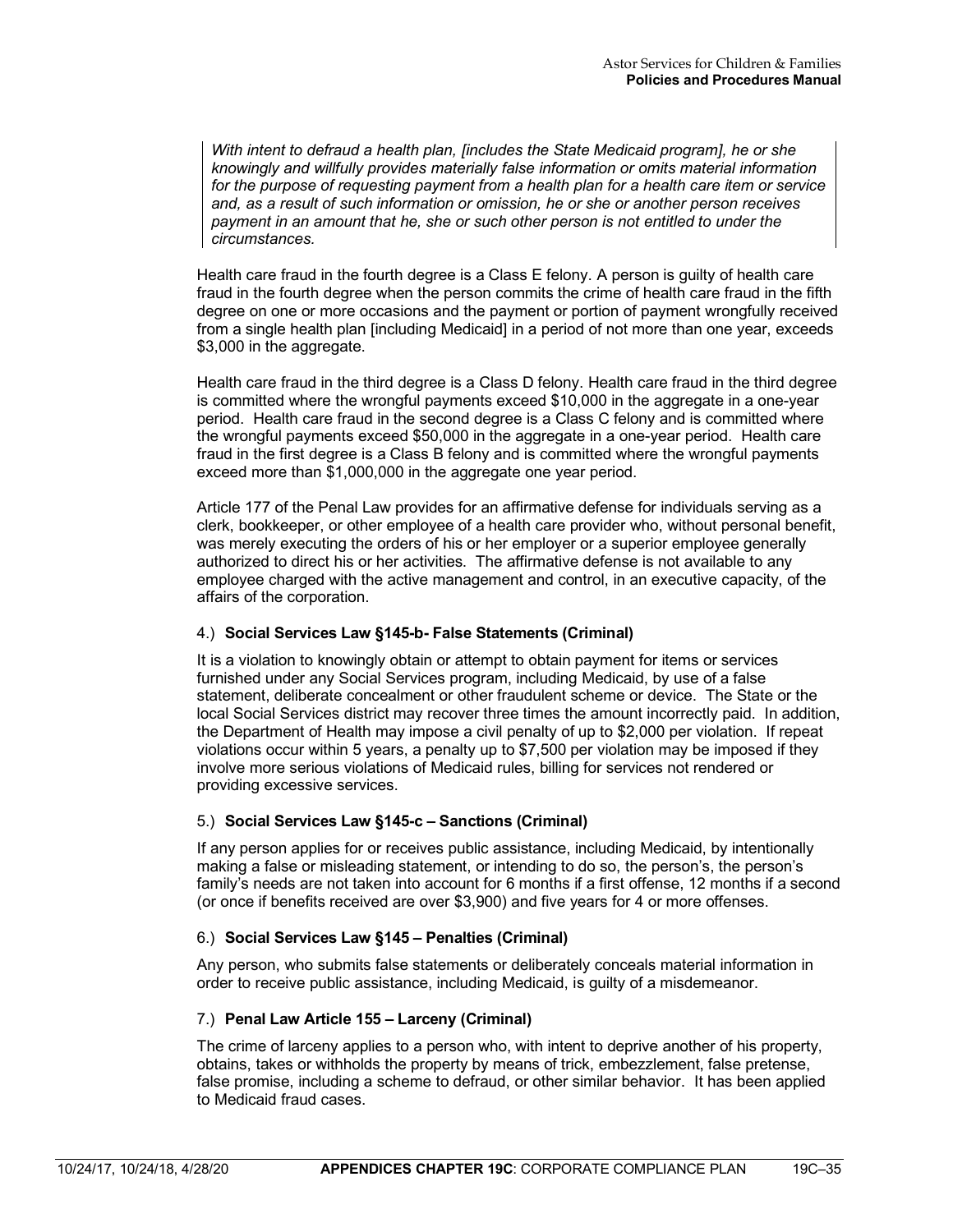### 8.) **Penal Law Article 175 – False Written Statements (Criminal)**

Four crimes are set forth relating to filing false information or claims and have been applied in Medicaid fraud cases:

- (a) §175.05, falsifying business records, involves entering false information, omitting material information or altering an entity's business records with the intent to defraud. It is a Class A misdemeanor.
- (b) §175.10, falsifying business records in the first degree includes the elements of the §175.05 offense and includes the intent to commit another crime or conceal its commission. It is a Class E felony.
- (c) §175.30, offering a false instrument for filing in the second degree involves presenting a written instrument (including a claim for payment) to a public office knowing that it contains false information. It is a Class A misdemeanor.
- (d) §175.35, offering a false instrument for filing in the first degree includes the elements of the second degree offense and must include an intent to defraud the state or a political subdivision. It is a Class E felony.

#### 9.) **Penal Law Article 176 – Insurance Fraud (Criminal)**

Applies to claims for insurance payment, including Medicaid or other health insurance and contains six crimes:

- (a) Insurance fraud in the  $5<sup>th</sup>$  degree involves intentionally filing a health insurance claim knowing that it is false. It is a Class A misdemeanor.
- (b) Insurance fraud in the  $4<sup>th</sup>$  degree is filing a false insurance claim for over \$1,000. It is a Class E felony.
- (c) Insurance fraud in the  $3<sup>rd</sup>$  degree is filing a false insurance claim for over \$3,000. It is a Class D felony.
- (d) Insurance fraud in the  $2<sup>nd</sup>$  degree is filing a false insurance claim for over \$50,000. It is a Class C felony.
- (e) Insurance fraud in the 1<sup>st</sup> degree is filing a false insurance claim for over \$1 million. It is a Class B felony.
- (f) Aggravated insurance fraud is committing insurance fraud more than once. It is a Class D felony.

#### 10.)**18 NYCRR Section 515.2 (Administrative)**

It is an unacceptable practice under the Medicaid program for an individual or entity to submit false claims or false statements to Medicaid. False claims include:

- (a) Submitting, or causing to be submitted, a claim or claims for:
	- (i) unfurnished medical care, services or supplies;
	- (ii) an amount in excess of established rates or fees;
	- (iii) medical care, services or supplies provided at a frequency or in amount not medically necessary; or
	- (iv) amount substantially in excess of the customary charges or costs to the general public; or
- (b) Inducing, or seeking to induce, any person to submit a false claim.

False statements are: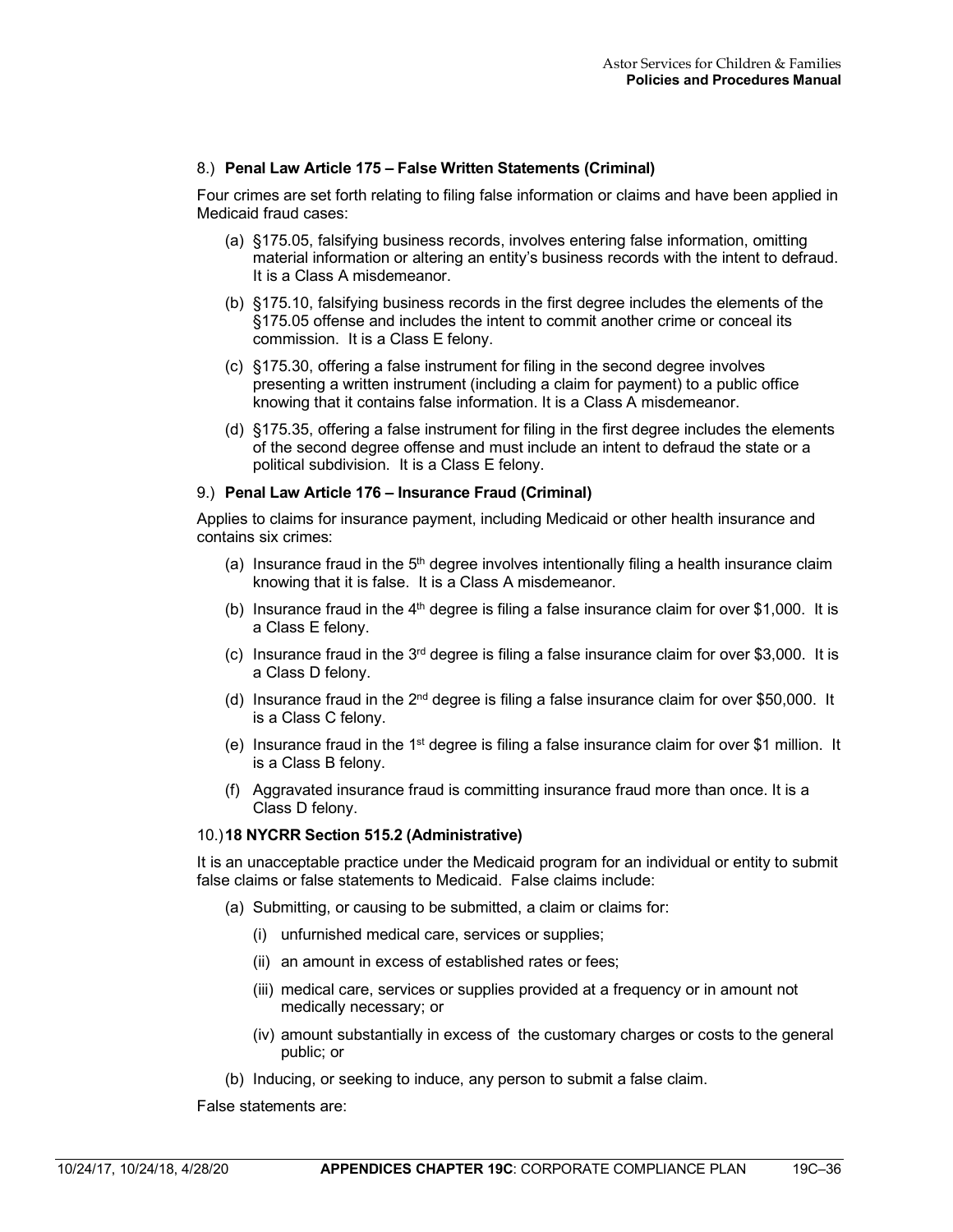- (c) Making, or causing to be made, any false, fictitious or fraudulent statement or misrepresentation of material fact in claiming a medical assistance payment, or for use in determining the right to payment; or
- (d) Inducing or seeking to induce the making of any false, fictitious or fraudulent statement or misrepresentation of a material fact.

Individuals who have engaged in unacceptable practices under the Medicaid program are subject to one or more of the following sanctions:

- (a) Exclusion from the program for a reasonable time;
- (b) Censure;
- (c) Conditional or limited participation, such as requiring pre-audit or prior authorization of claims for all medical care, services or supplies, prior authorization of specific medical care, services or supplies, or other similar conditions or limitations.

In addition, the Department of Health may require the repayment of overpayments determined to have been made as a result of the unacceptable practice.

### **V. Whistleblower Protection**

### **A. Federal False Claims Act – 31 U.S.C. §3730(h)**

Any employee, contractor, or agent shall be entitled to all necessary "relief" if discharged, demoted, suspended, threatened, harassed, or in any other manner discriminated against in the terms and conditions of employment because of lawful acts done by the person furtherance of efforts to stop a violation(s) of the False Claim Act including a civil action under the Act whether brought by the Government or a private individual, including investigation for, initiation of, testimony for, or assistance in any such action maybe because of such actions. Any employee who has been discharged, demoted, suspended, threatened, harassed or in any other manner discriminated against in the terms and conditions of employment because of such lawful acts shall be entitled to "relief" necessary to make the employee whole, including, reinstatement with the same seniority status such employee would have had but for the discrimination, two (2) times the amount of back pay, interest on the back pay, and compensation for any special damages sustained as a result of the discrimination, including litigation costs and reasonable attorneys' fees.

### **B. State Laws**

### 1.) **NY False Claim Act – State Finance Law §191**

Any current or former employee, contractor, or agent of any private or public employer who is discharged, demoted, suspended, threatened, harassed or in any other manner discriminated against in the terms and conditions of employment, or otherwise harmed or penalized by an employer, or a prospective employer, because of "lawful acts" done by the harmed individual or associated others in furtherance of an action brought under this article or other efforts to stop one or more violations of the State False Claims Act is entitled to all relief necessary to make the person whole, including (a) an injunction to restrain continued discrimination; (b) hiring, contracting or reinstatement to the position such person would have had but for the discrimination or to an equivalent position; (c) reinstatement of full fringe benefits and seniority rights; (d) payment of two times back pay, plus interest; and (e) compensation for any special damages sustained including litigation costs and reasonable attorneys' fees. "Lawful act" includes obtaining or transmitting to the state, a local government, a qui tam plaintiff, or private counsel solely employed to investigate, potentially file, or file a cause of action under the False Claim Act documents, data, correspondence, electronic mail, or any other information, even though the act may violate a contract, employment term, or duty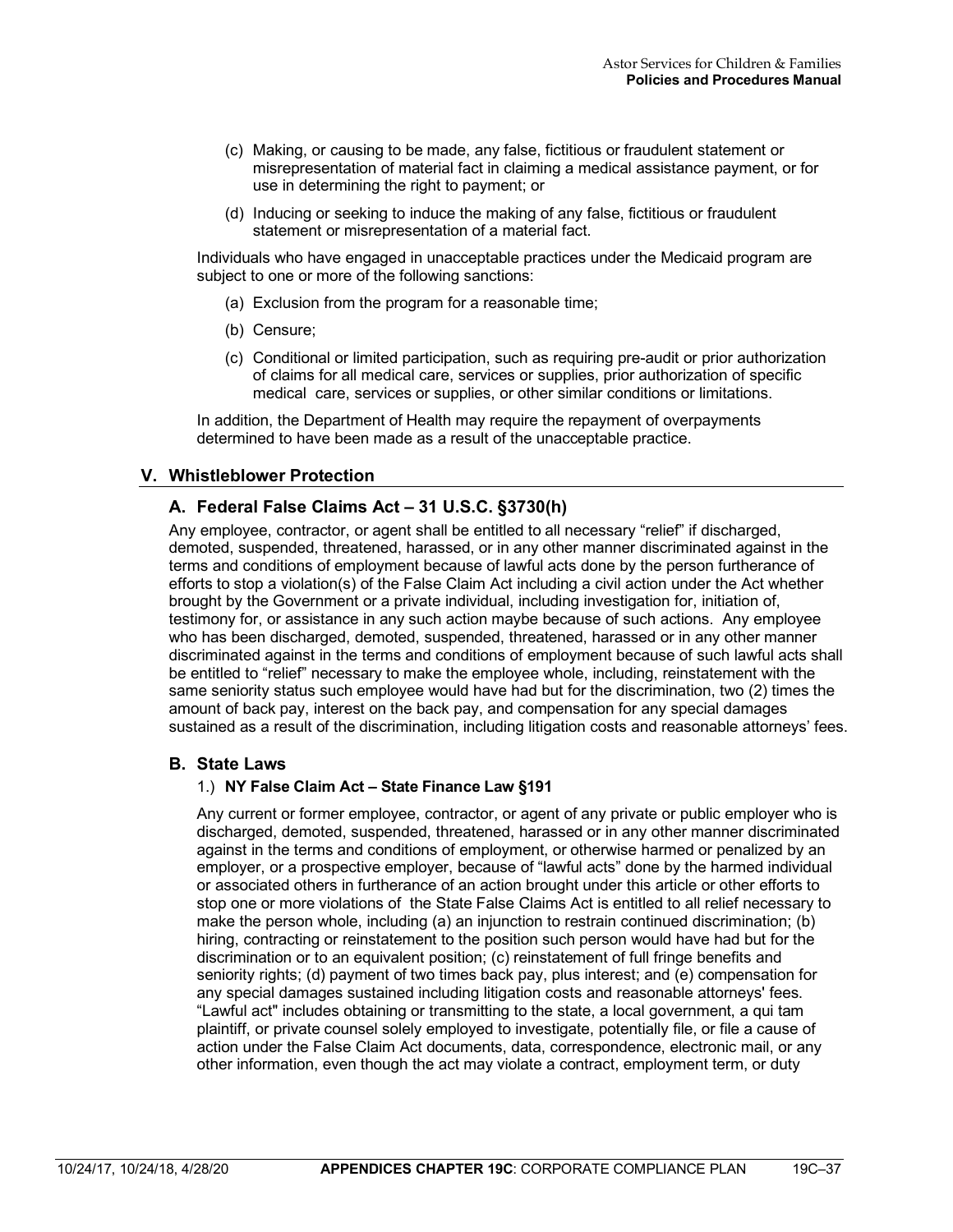owed to the employer or contractor, so long as the possession and transmission of such documents are for the sole purpose of furthering efforts to stop one or more violations.<sup>6</sup>

### 2.) **Labor Law Section 740**

Under Section 740 an employer is prohibited from taking any retaliatory personnel action (discharge, suspension, demotion or other adverse employment action taken against an employee in terms and conditions of employment) against an employee because the employee does any of the following:

- (a) Discloses, or threatens to disclose to a supervisor or to a public body an activity, policy or practice of the employer that is in violation of law, rule or regulation which violation creates and presents a substantial and specific danger to the public health or safety or which constitutes health care fraud;
- (b) Provides information to, or testifies before, any public body conducting an investigation, hearing or inquiry into any such violation of a law, rule or regulation by the employer; or
- (c) Objects to, or refuses to participate in any such activity, policy or practice in violation of a law, rule or regulation.

With respect to disclosures to a public body only, protection against retaliatory personnel actions is unavailable unless the employee has first brought the activity, policy or practice in violation of law, rule or regulation, to the attention of a supervisor of the employer and afforded the employer a reasonable opportunity to correct the activity, policy or practice.

An employee who has been subject to a retaliatory personnel action may institute a civil action for the following relief within one year after the alleged retaliatory personnel action was taken:

- (a) An injunction to restrain continued violation of Section 740;
- (b) Reinstatement of the employee to the same position held before the retaliatory personnel action, or to an equivalent position;
- (c) Reinstatement of full fringe benefits and seniority rights;
- (d) Compensation for lost wages, benefits and other remuneration; and
- (e) Payment by the employer of reasonable costs, disbursements and attorneys' fees.

If the Court determines that a civil action under Section 740 was without basis in law or fact, the Court, in its discretion, may award reasonable attorneys' fees and court costs and disbursements to the employer.

### 3.) **Labor Law Section 741**

Under Section 741, an employer is prohibited from taking retaliatory action (discharge, suspension, demotion, penalization or discrimination against an employee, or other adverse employment action taken against an employee in terms and conditions of employment) against an employee because the employee does any of the following:

(a) Discloses or threatens to disclose to a supervisor, or to a public body an activity, policy or practice of the employer or agent that the employee, in good faith, reasonable believes constitutes improper quality of patient care ("improper quality of patient care" means any practice, procedure, action or failure to act of an employer which violates any law, rule, regulation or declaratory ruling adopted pursuant to law,

<sup>&</sup>lt;sup>6</sup> Nothing in subdivision (h) is to be interpreted to prevent any law enforcement authority from bringing a civil or criminal action against any person for violating any provision of law.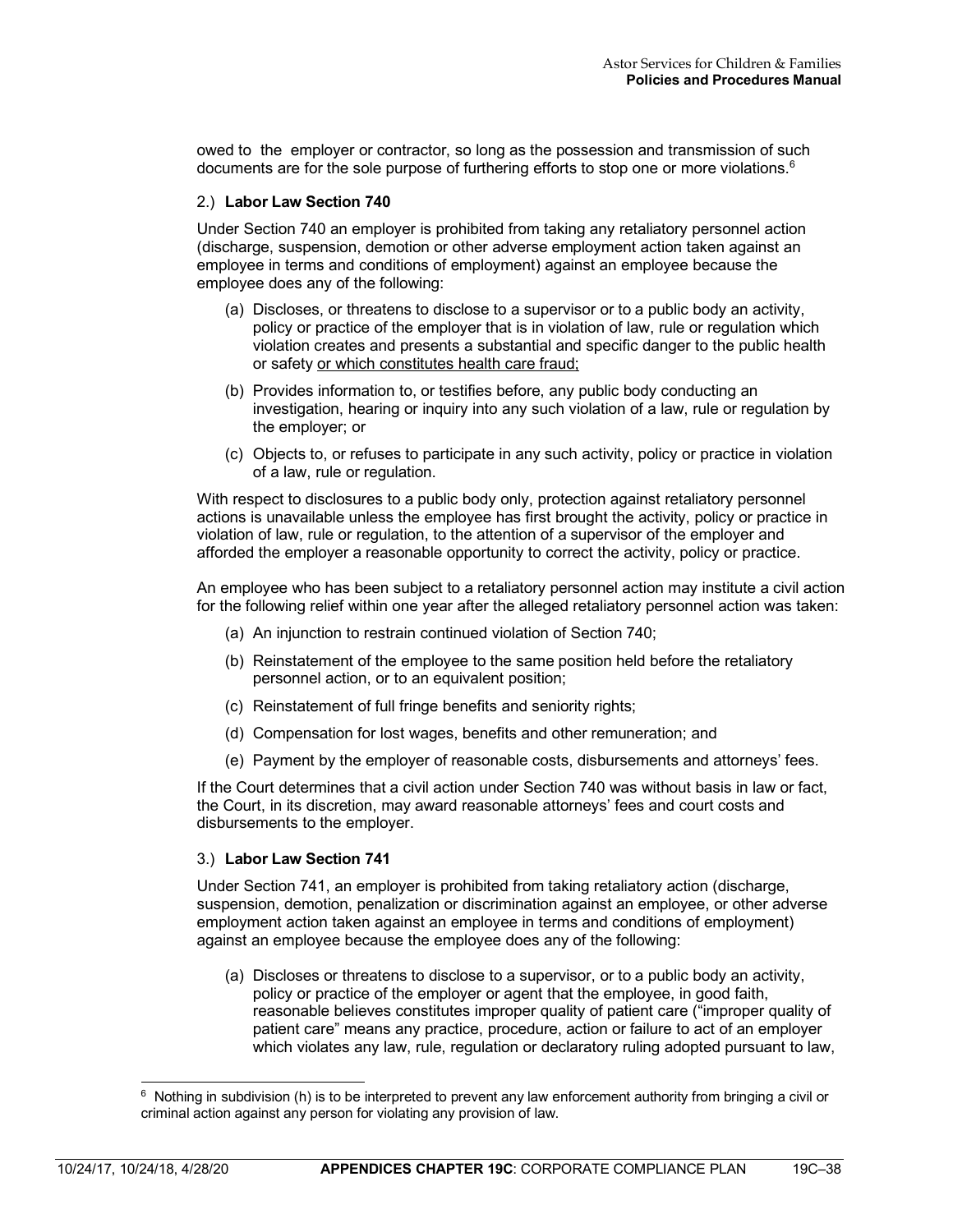where such violation relates to matters which may present a substantial and specific danger to public health or safety or a significant threat to the health of a specific patient); or

(b) Objects to, or refuses to participate in any activity, policy or practice of the employer or agent that the employee, in good faith, reasonably believes constitutes improper quality of patient care.

The protections under Section 741 are not available to an employee unless the employee has brought the improper quality of patient care to the attention of a supervisor and has afforded the employer a reasonable opportunity to correct such activity, policy or practice. However, the inapplicability of Section 741 for failure to provide an employer an opportunity to correct does not apply to disclosures or threatened disclosures to a supervisor or public body where the improper quality of patient care presents an imminent threat to public health or safety or to the health of a specific patient and the employee reasonably believes in good faith that reporting to a supervisor would not result in corrective action.

An employee may bring a civil action under Section 740 for the relief identified in Section 740. However, instead of the one-year period in which to bring such action, a health care employee may bring such action within two years after the alleged retaliatory personnel action was taken. In addition to the specific relief identified in Section 740, if the Court determines that a health care employer acted in bad faith in a retaliatory action under Section 741, the Court may assess a civil penalty of an amount not to exceed \$10,000 against the health care employer which is to be paid to the Improving Quality of Patient Care Fund established under the State Finance Law.

### **VI. Procedure**

The Agency takes compliance with the FCA seriously. Any employee who becomes aware of a violation or potential violation of such laws, or any fraudulent or potentially fraudulent conduct for that matter, is expected to report the same immediately. Employees, including management, contractors, and agents, should review, understand, and follow the procedures detailed in the Corporate Compliance Manual.

The Agency encourages employees to initially report compliance concerns to their immediate supervisors, when appropriate, but they may, in the alternative, report directly to the Compliance Officer/Chief Quality & Compliance Officer in person or by telephone at: 845-871-1097.

Any information that employees provide in good faith to their supervisors or the Compliance Officer/ Chief Quality & Compliance Officer will be kept in confidence to the extent feasible and legal. In the event of a government investigation or lawsuit, or if the need otherwise arises for the Agency to disclose the information, such information may be disclosed at the direction of legal counsel.

The Agency will not take adverse action against an employee for reasonably requesting assistance from, or reporting potential violations of law or the Agency on policy in good faith to, a supervisor, and the Compliance Officer/Chief Quality & Compliance Officer or government authorities. By reporting his or her own misconduct, however, an employee will not insulate himself or herself from potential disciplinary action for such a violation. Employees should report concerns about possible retaliation or harassment to the Compliance Officer/Chief Quality & Compliance Officer.

The Agency does not condone and will not tolerate abuse of the reporting process. Any employee who makes an intentionally false statement, or makes a report of alleged misconduct in bad faith, shall be subject to appropriate disciplinary action.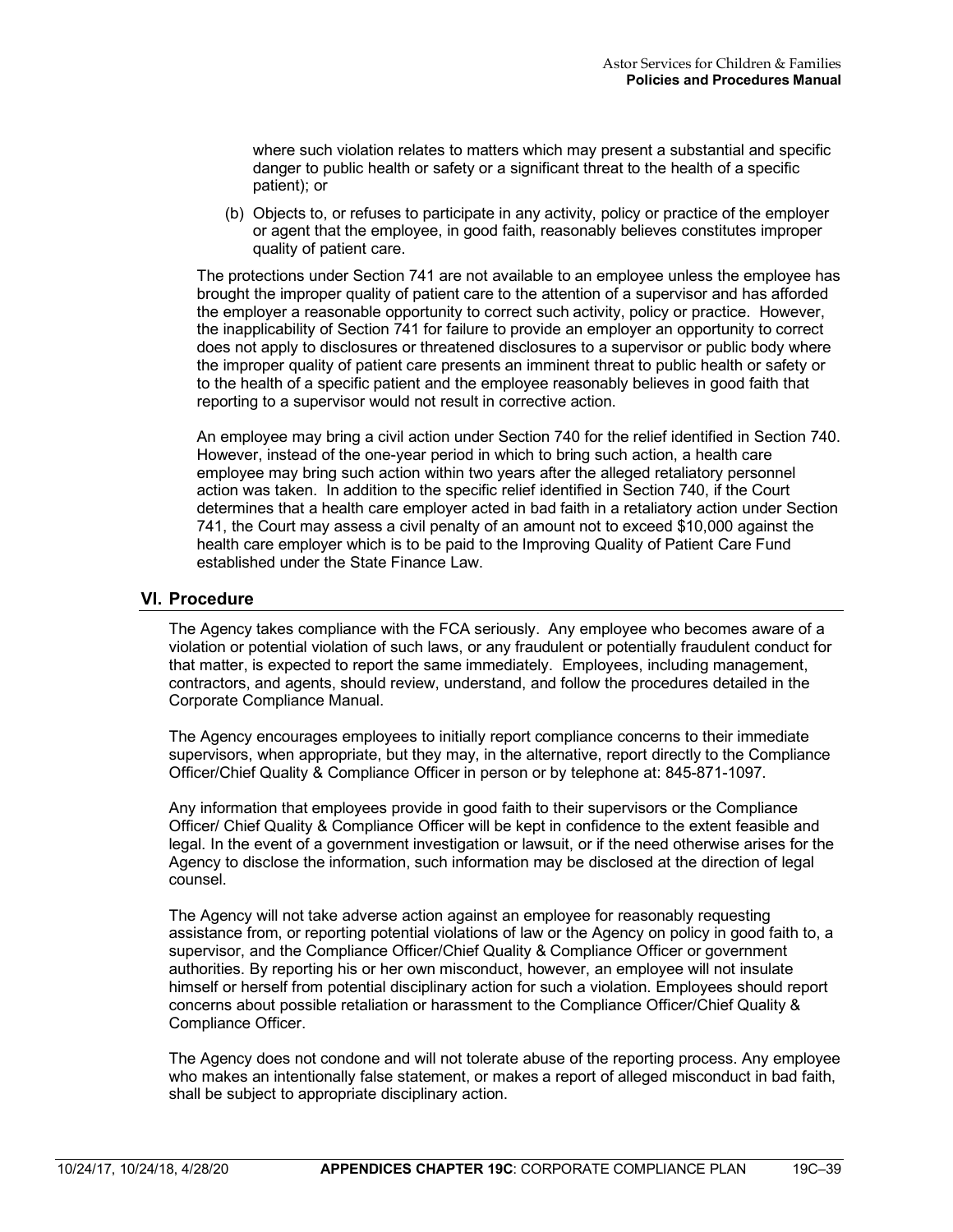# **Appendix B**

Acknowledgement Receipt – Corporate Compliance Plan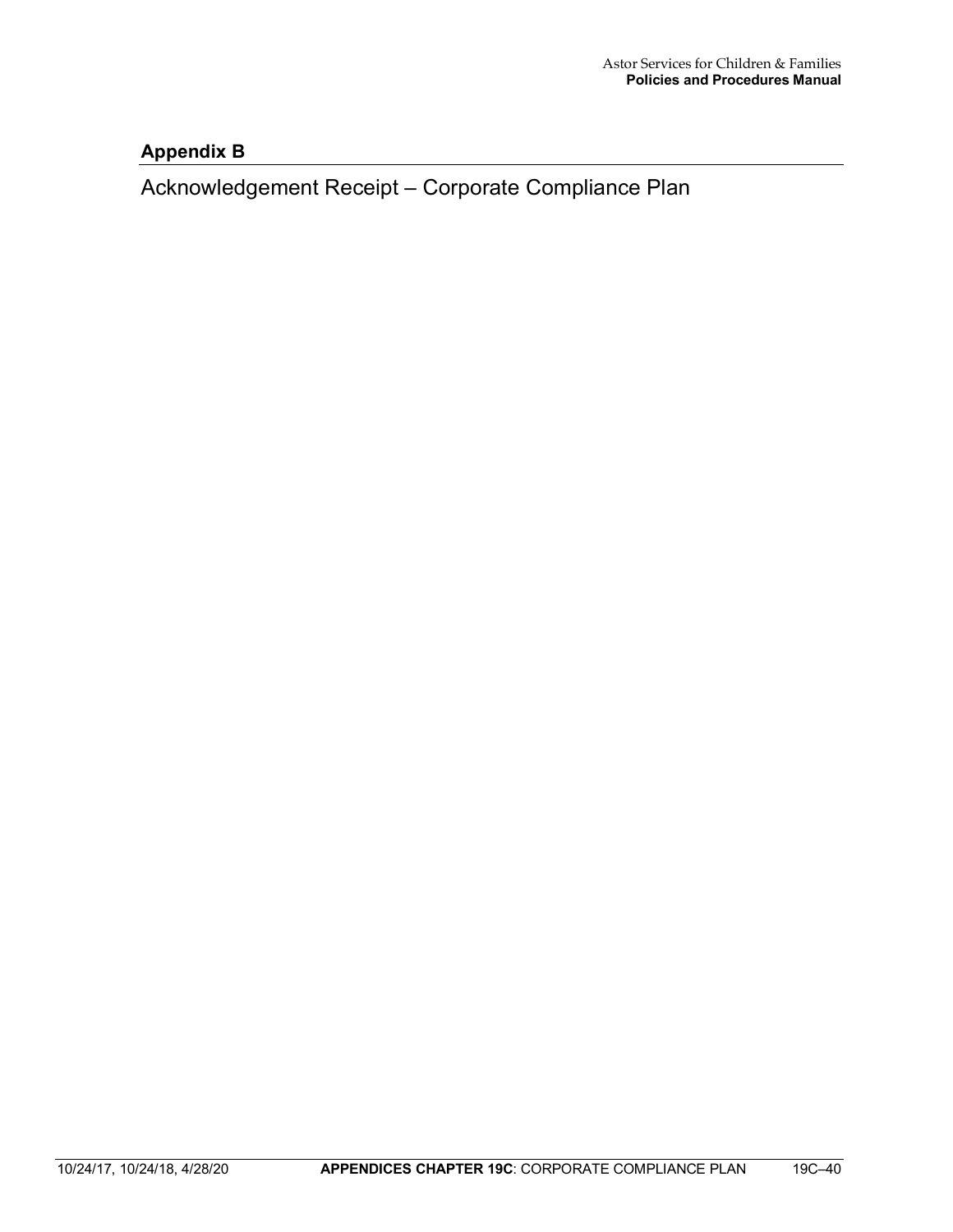٦

# **Acknowledgment of Receipt**

# **Astor Services for Children & Families Corporate Compliance Plan**

| Name of Employee, Organization, or Vendor:                                                                                                                                                                                                                    |      |
|---------------------------------------------------------------------------------------------------------------------------------------------------------------------------------------------------------------------------------------------------------------|------|
| SSN, Employee ID (if Astor staff), or Tax ID: <b>All and Tay ID:</b> All and Tay ID: <b>All and Tay ID:</b> All and Tay ID: <b>All and Tay ID:</b> All and Tay ID: <b>All and Tay ID:</b> All and Tay ID: <b>All and Tay ID:</b> All and Tay ID: <b>All a</b> |      |
| If Astor Employee, Program Name and Site:                                                                                                                                                                                                                     |      |
| & Families' Corporate Compliance Plan.                                                                                                                                                                                                                        |      |
| Signature of Employee/Vendor/Organization                                                                                                                                                                                                                     | Date |

 $\sqrt{ }$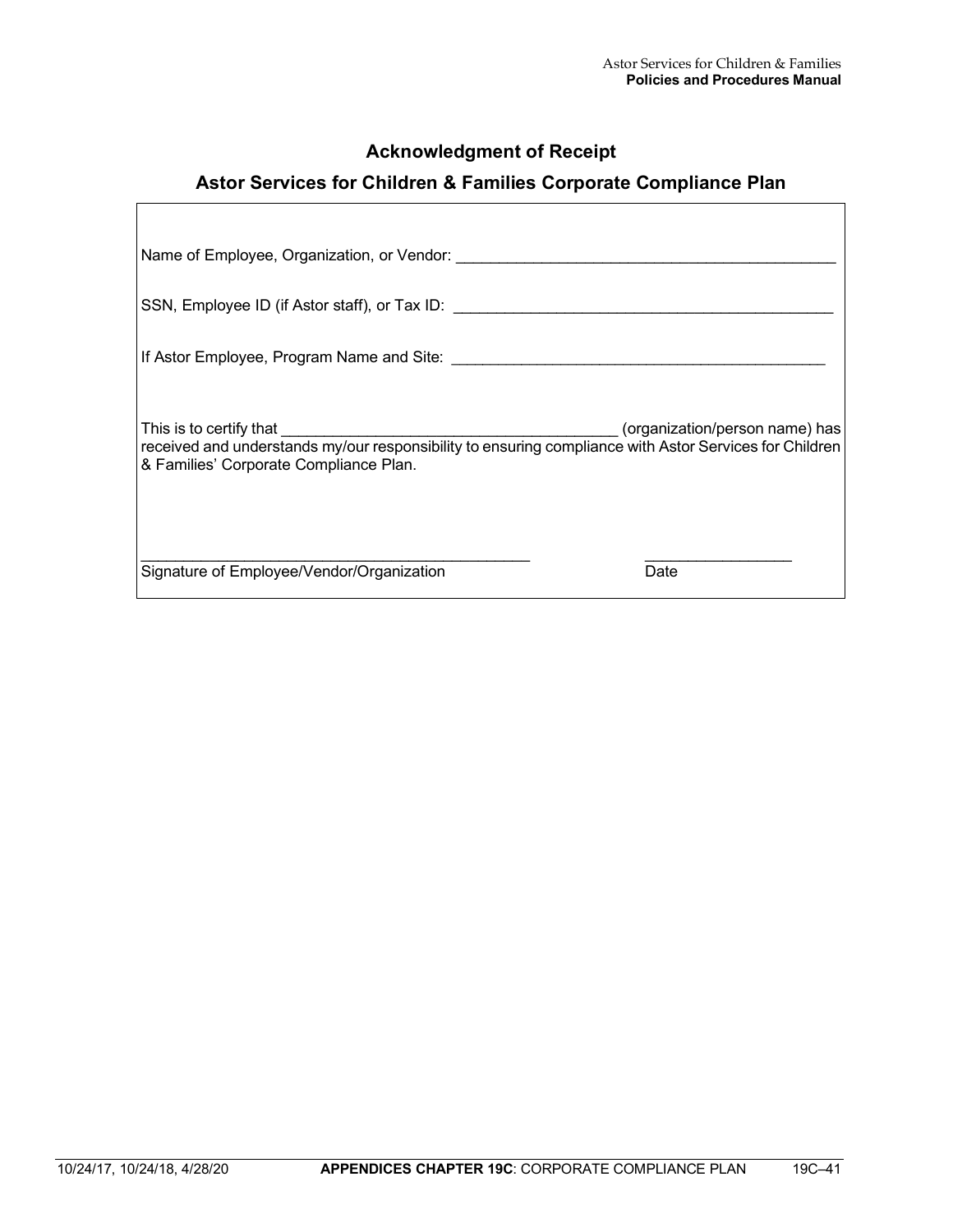# **Appendix C**

Self-Assessment Tool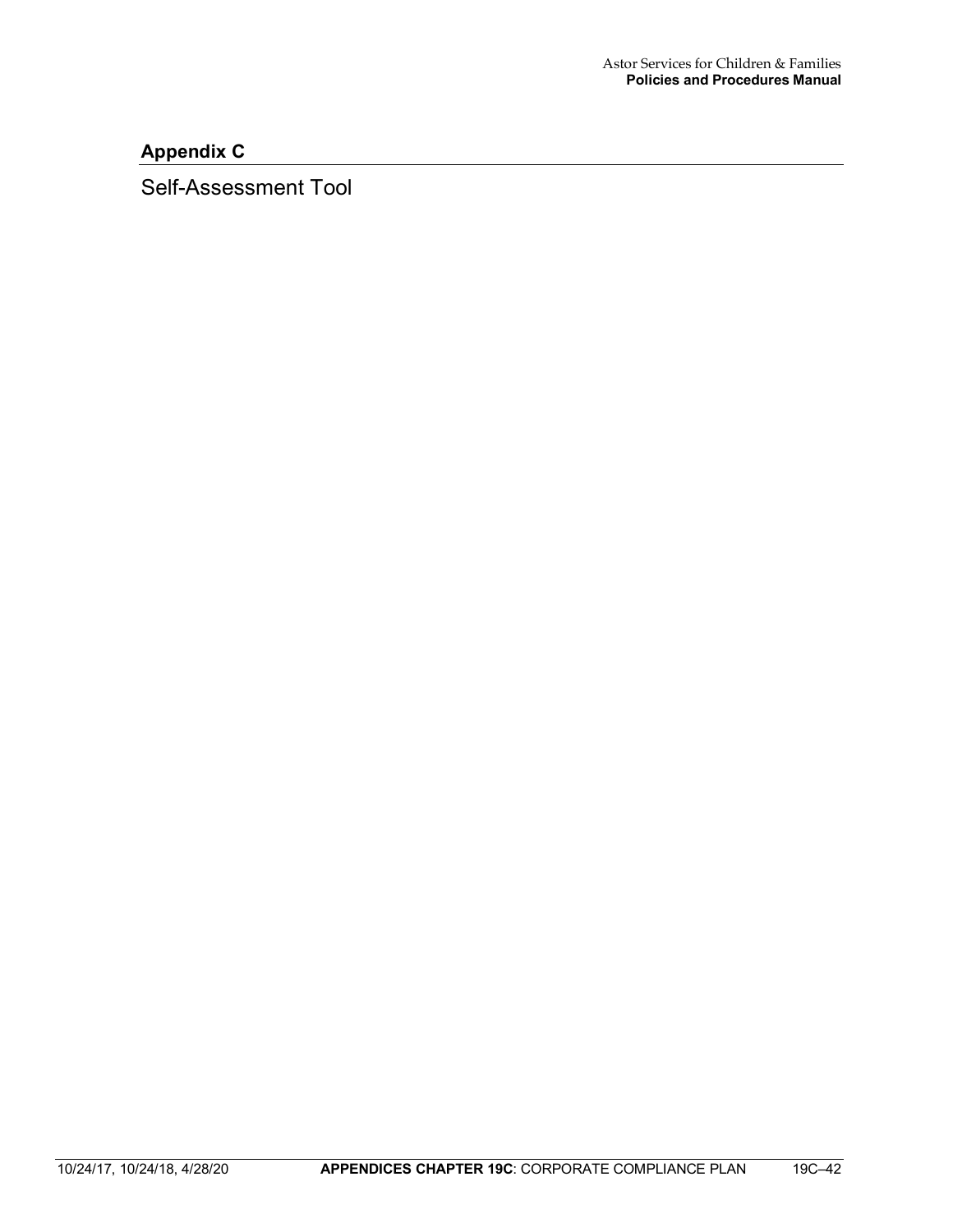# **Corporate Compliance Self-Assessment Tool**

| <b>Federal Employee Identification Numbers</b>                                                                                                                                                                                 |
|--------------------------------------------------------------------------------------------------------------------------------------------------------------------------------------------------------------------------------|
|                                                                                                                                                                                                                                |
|                                                                                                                                                                                                                                |
| Title of Person Completing Assessment:                                                                                                                                                                                         |
| Date Assessment Completed: Note that the example of the set of the set of the set of the set of the set of the set of the set of the set of the set of the set of the set of the set of the set of the set of the set of the s |
|                                                                                                                                                                                                                                |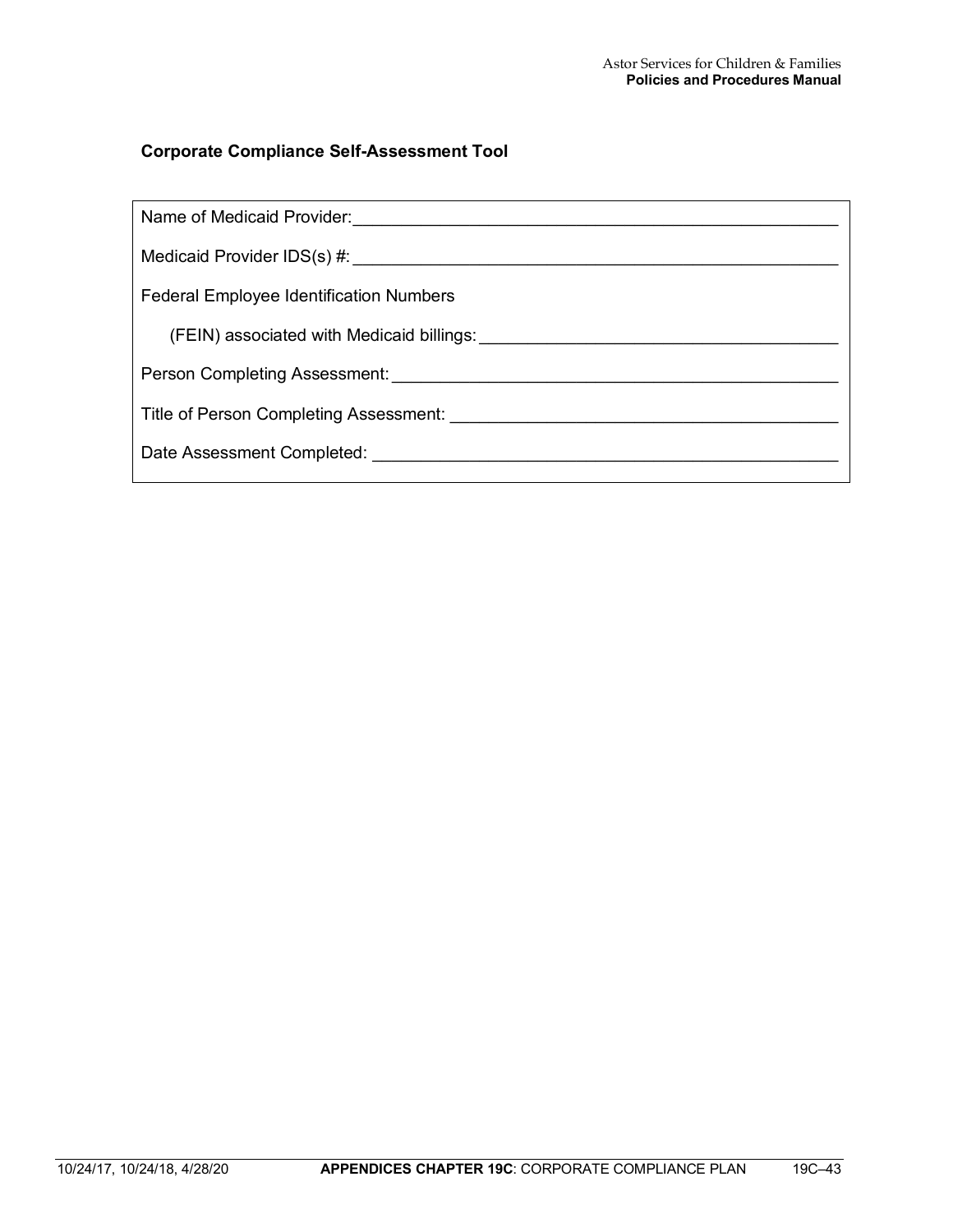| <b>Requirement</b> |     | <b>Meets</b><br><b>Requirements</b> | <b>Provider's Evidence of Compliance or Action Required</b><br>For each response – Include specific citations to the |
|--------------------|-----|-------------------------------------|----------------------------------------------------------------------------------------------------------------------|
|                    | Yes | <b>No</b>                           | documents and text that meets the requirement                                                                        |

## **Element 1: Written policies and procedures**

| 1.1 | Do you have written policies and<br>procedures in effect that describe<br>compliance expectations as<br>embodied in a code of conduct or<br>code of ethics?                                             |  |                                                                                                                                                                                                                                                                                                                 |
|-----|---------------------------------------------------------------------------------------------------------------------------------------------------------------------------------------------------------|--|-----------------------------------------------------------------------------------------------------------------------------------------------------------------------------------------------------------------------------------------------------------------------------------------------------------------|
| 1.2 | Do you have written policies and<br>procedures in effect that<br>implement the operation of the<br>compliance program?                                                                                  |  |                                                                                                                                                                                                                                                                                                                 |
| 1.3 | Do you have written policies and<br>procedures in effect that provide<br>guidance on dealing with potential<br>compliance issues for all of the<br>following groups:<br>a. employees; and<br>b. others? |  | "Others" for purposes of this requirement should be defined to include all<br>those individuals that are not employees that are subject to the<br>Compliance Program. This includes, but may not be limited to:<br>executives, governing body members, appointees, and persons<br>associated with the provider. |

## **Element 2: Designate an employee vested with responsibility**

| 2.1 | Has a designated employee been<br>vested with responsibility for the<br>day-to-day operation of the<br>compliance program?                                    | Identify the designated employee, and include evidence to support that<br>the person has been vested with responsibility.                                                                                                                                                  |
|-----|---------------------------------------------------------------------------------------------------------------------------------------------------------------|----------------------------------------------------------------------------------------------------------------------------------------------------------------------------------------------------------------------------------------------------------------------------|
| 2.2 | Are the designated employee's<br>(referred to in 2.1) duties related<br>solely to compliance?                                                                 | Include a job description for all duties of the designated employee.                                                                                                                                                                                                       |
| 2.3 | Are the compliance<br>responsibilities satisfactorily<br>carried out?                                                                                         | Provide evidence of your assessment of whether the compliance duties<br>are being satisfactorily carried out.                                                                                                                                                              |
| 2.4 | Does the designated employee<br>(referred to in 2.1) report directly<br>to the entity's chief executive or<br>other senior administrator?                     | Specify the reporting relationship and provide a copy of an organizational<br>chart. If the designated employee does not report to the chief executive,<br>provide proof that the chief executive has designated the senior<br>administrator to whom the employee reports. |
| 2.5 | Does the designated employee<br>(referred to in 2.1) periodically<br>report directly to the governing<br>body on the activities of the<br>compliance program? | Specify the reporting relationship and the frequency of the reporting.                                                                                                                                                                                                     |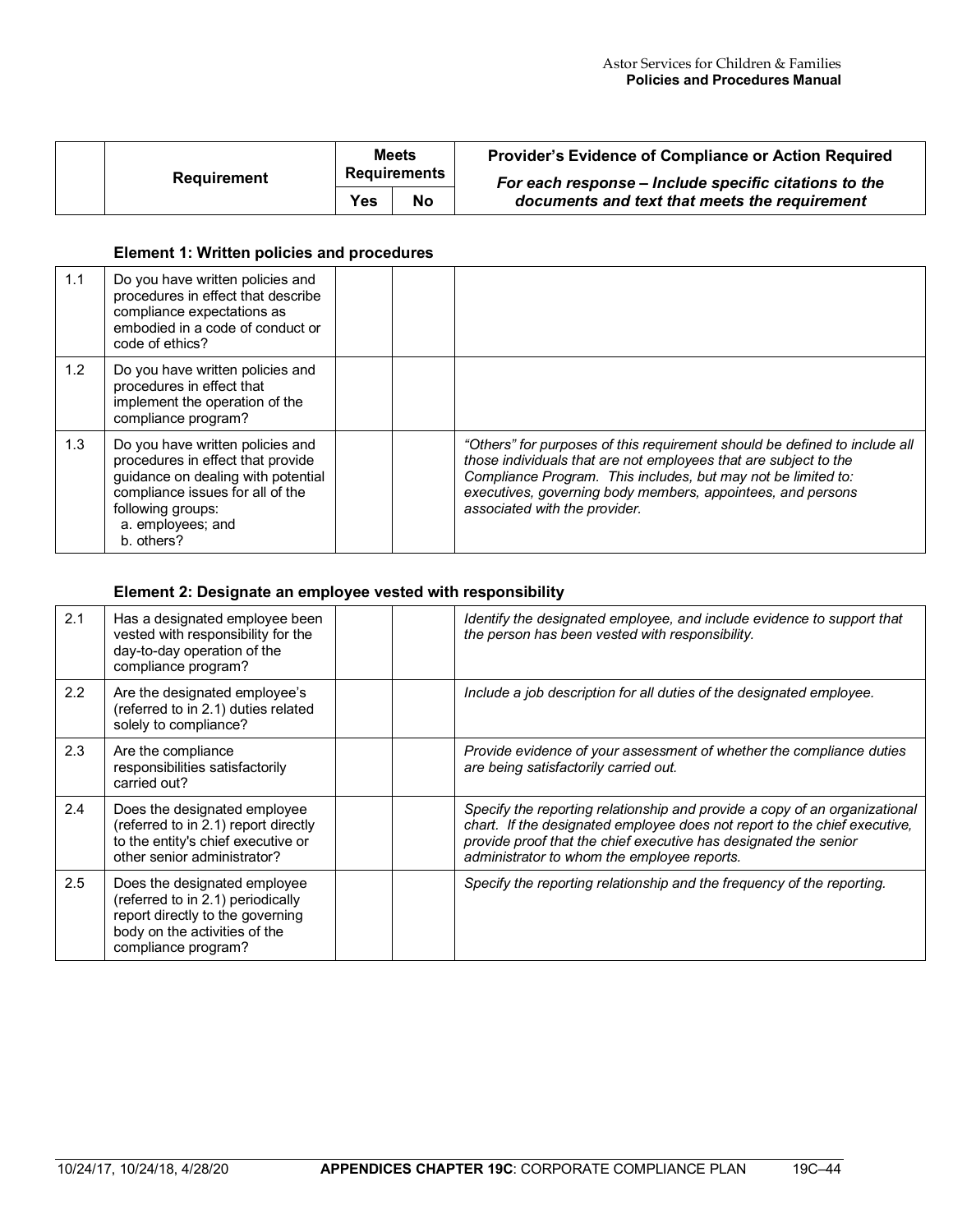### **Element 3: Training and education**

| 3.1 | Is periodic training and education<br>on compliance issues,<br>expectations and the compliance<br>program operation provided to all<br>of the following categories of<br>affected individuals:<br>a. employees;<br>b. executives:<br>c. governing body members; and<br>d. persons associated with the<br>provider? | Also define the timing of the periodic training, and identify any categories<br>of affected individuals that do not receive training and education, if any. |
|-----|--------------------------------------------------------------------------------------------------------------------------------------------------------------------------------------------------------------------------------------------------------------------------------------------------------------------|-------------------------------------------------------------------------------------------------------------------------------------------------------------|
| 3.2 | Is compliance training part of the<br>orientation for all of the following<br>categories of affected individuals:<br>a. employees;<br>b. executives:<br>c. governing body members; and<br>d. persons associated with the<br>provider?                                                                              | Also define when orientation occurs, and any categories of affected<br>individuals that do not receive orientation, if any.                                 |

## **Element 4: Lines of communication to the responsible compliance position**

| 4.1 | Are there written policies and<br>procedures that identify how to<br>communicate compliance issues<br>to appropriate compliance<br>personnel?                                                                                                                                                                                                              |  |                                                                                                                           |
|-----|------------------------------------------------------------------------------------------------------------------------------------------------------------------------------------------------------------------------------------------------------------------------------------------------------------------------------------------------------------|--|---------------------------------------------------------------------------------------------------------------------------|
| 4.2 | Are there lines of communication<br>to the designated employee<br>referred to in item 2.1 that allow<br>compliance issues to be reported<br>and which are accessible to all of<br>the following categories of<br>affected individuals:<br>a. employees;<br>b. executives:<br>c. governing body members; and<br>d. persons associated with the<br>provider? |  | Also Identify any categories of affected individuals that do not have<br>access to the lines of communication identified. |
| 4.3 | Is there a method for anonymous<br>and confidential good faith<br>reporting of potential compliance<br>issues as they are identified for all<br>of the following categories of<br>affected individuals:<br>a. employees;<br>b. executives:<br>c. governing body members; and<br>d. persons associated with the<br>provider?                                |  | Also Identify any categories of affected individuals that do not have<br>access to the lines of communication identified. |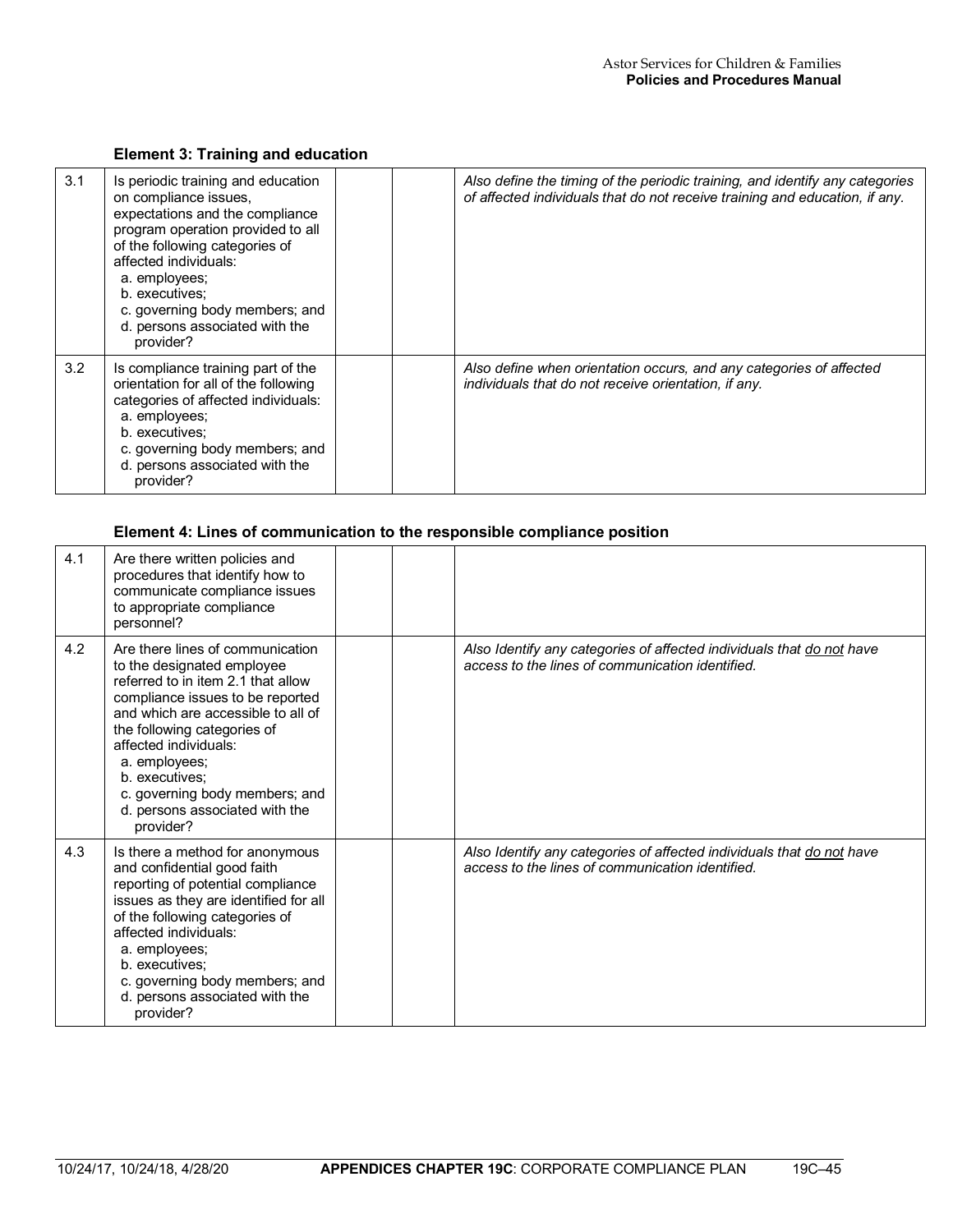### **Element 5: Disciplinary policies to encourage good faith participation**

| 5.1 | Do disciplinary policies exist to<br>encourage good faith participation<br>in the compliance program by all<br>of the following categories of<br>affected individuals:<br>a. employees;<br>b. executives:<br>c. governing body members; and<br>d. persons associated with the<br>provider?                     | Also identify any categories of affected individuals not covered by the<br>disciplinary policies. |
|-----|----------------------------------------------------------------------------------------------------------------------------------------------------------------------------------------------------------------------------------------------------------------------------------------------------------------|---------------------------------------------------------------------------------------------------|
| 5.2 | Are there policies in effect that<br>articulate expectations for<br>reporting compliance issues for all<br>of the following categories of<br>affected individuals:<br>a. employees;<br>b. executives;<br>c. governing body members; and<br>d. persons associated with the<br>provider?                         | Also identify any categories of affected individuals not covered by the<br>policies.              |
| 5.3 | Are there policies in effect that<br>articulate expectations for<br>assisting in the resolution of<br>compliance issues for all of the<br>following categories of affected<br>individuals:<br>a. employees;<br>b. executives;<br>c. governing body members; and<br>d. persons associated with the<br>provider? | Also identify any categories of affected individuals not covered by the<br>policies.              |
| 5.4 | Is there a policy in effect that<br>outlines sanctions for failing to<br>report suspected problems for all<br>of the following categories of<br>affected individuals:<br>a. employees;<br>b. executives;<br>c. governing body members; and<br>d. persons associated with the<br>provider?                      | Also identify any categories of affected individuals not covered by the<br>policy.                |
| 5.5 | Is there a policy in effect that<br>outlines sanctions for participating<br>in non-compliant behavior for all<br>of the following categories of<br>affected individuals:<br>a. employees;<br>b. executives;<br>c. governing body members; and<br>d. persons associated with the<br>provider?                   | Also identify any categories of affected individuals not covered by the<br>policy.                |
| 5.6 | Is there a policy in effect that<br>outlines sanctions for<br>encouraging, directing, facilitating<br>or permitting non-compliant                                                                                                                                                                              | Also identify any categories of affected individuals not covered by the<br>policy.                |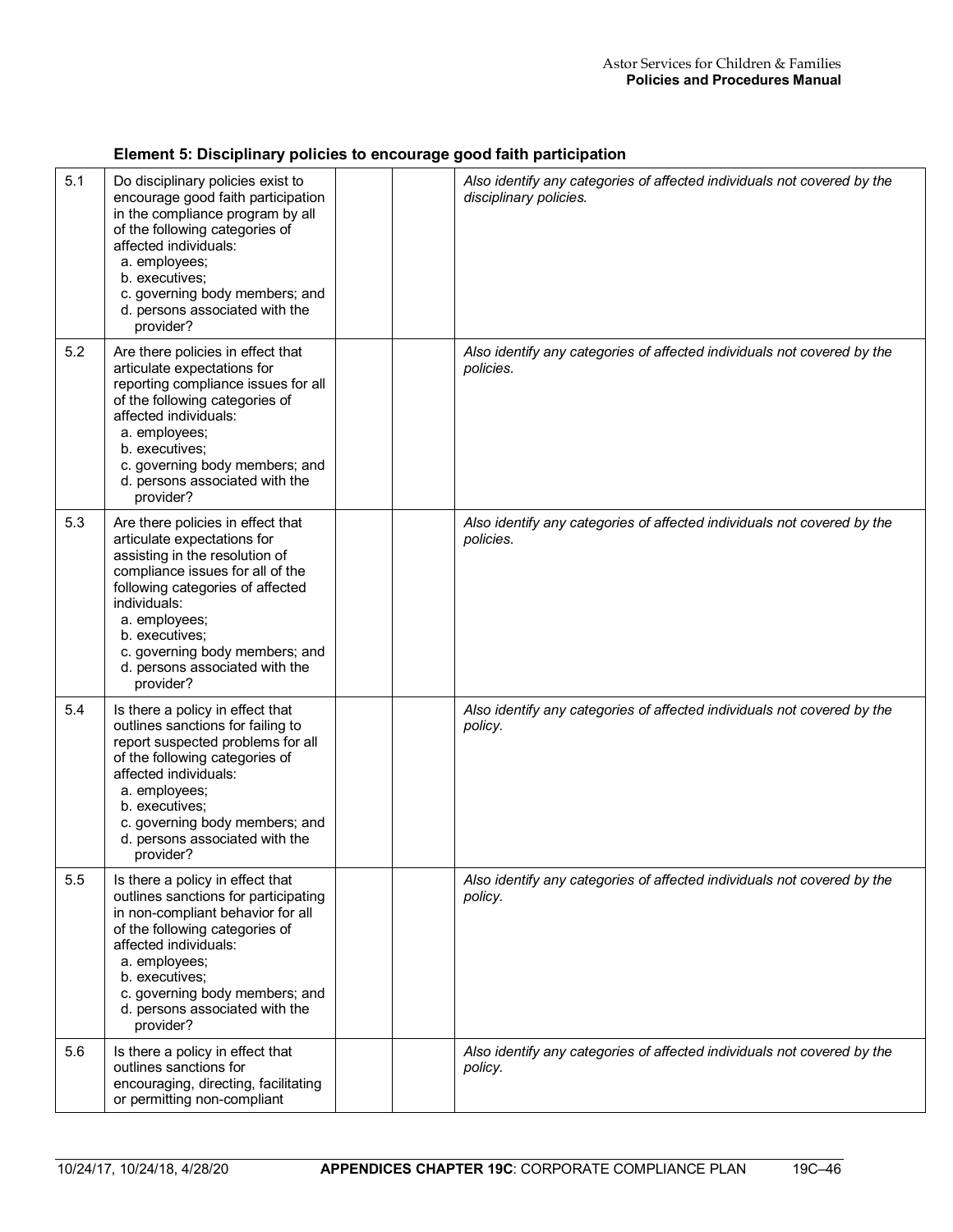|     | behavior for all of the following<br>categories of affected individuals:<br>a. employees;<br>b. executives;<br>c. governing body members; and<br>d. persons associated with the<br>provider? |  |                                                                                                                                           |
|-----|----------------------------------------------------------------------------------------------------------------------------------------------------------------------------------------------|--|-------------------------------------------------------------------------------------------------------------------------------------------|
| 5.7 | Are all compliance-related<br>disciplinary policies fairly and<br>firmly enforced?                                                                                                           |  | Also list all policies in effect that support your answer and Identify<br>circumstances where compliance-related discipline was enforced. |

### **Element 6: A system for routine identification of compliance risk areas**

| 6.1 | Do you have a system in effect for<br>routine identification of<br>compliance risk areas specific to<br>your provider type?                                       | Also reference documents in which you've identified your risk areas.                                   |
|-----|-------------------------------------------------------------------------------------------------------------------------------------------------------------------|--------------------------------------------------------------------------------------------------------|
| 6.2 | Do you have a system in effect for<br>self-evaluation of the risk areas<br>identified in 6.1, including internal<br>audits and as appropriate external<br>audits? | Also reference any documents in which you have identified compliance<br>work plans and/or audit plans. |
| 6.3 | Do you have a system in effect for<br>evaluation of potential or actual<br>non-compliance as a result of<br>audits and self-evaluations<br>identified in 6.2?     | Also reference documents that outline your system for evaluating the<br>cause of compliance problems.  |

### **Element 7: A system for responding to compliance issues**

| 7.1 | Do you have written policies and<br>procedures that provide guidance<br>on how potential compliance<br>problems are investigated and<br>resolved?                                              |  |                                                                                                               |
|-----|------------------------------------------------------------------------------------------------------------------------------------------------------------------------------------------------|--|---------------------------------------------------------------------------------------------------------------|
| 7.2 | Is there a system in effect for<br>responding to all of the following:<br>a. compliance issues as they are<br>raised; and<br>b, as identified in the course of<br>audits and self-evaluations? |  | Also reference documents that outline your system for responding to<br>actual or potential compliance issues. |
| 7.3 | Is there a system in effect for<br>correcting compliance problems<br>promptly and thoroughly?                                                                                                  |  |                                                                                                               |
| 7.4 | Is there a system in effect for<br>implementing procedures, policies<br>and systems as necessary to<br>reduce the potential for<br>recurrence?                                                 |  |                                                                                                               |
| 7.5 | Is there a system in place for<br>identifying and reporting<br>compliance issues to the NYS<br>Department of Health or the NYS                                                                 |  |                                                                                                               |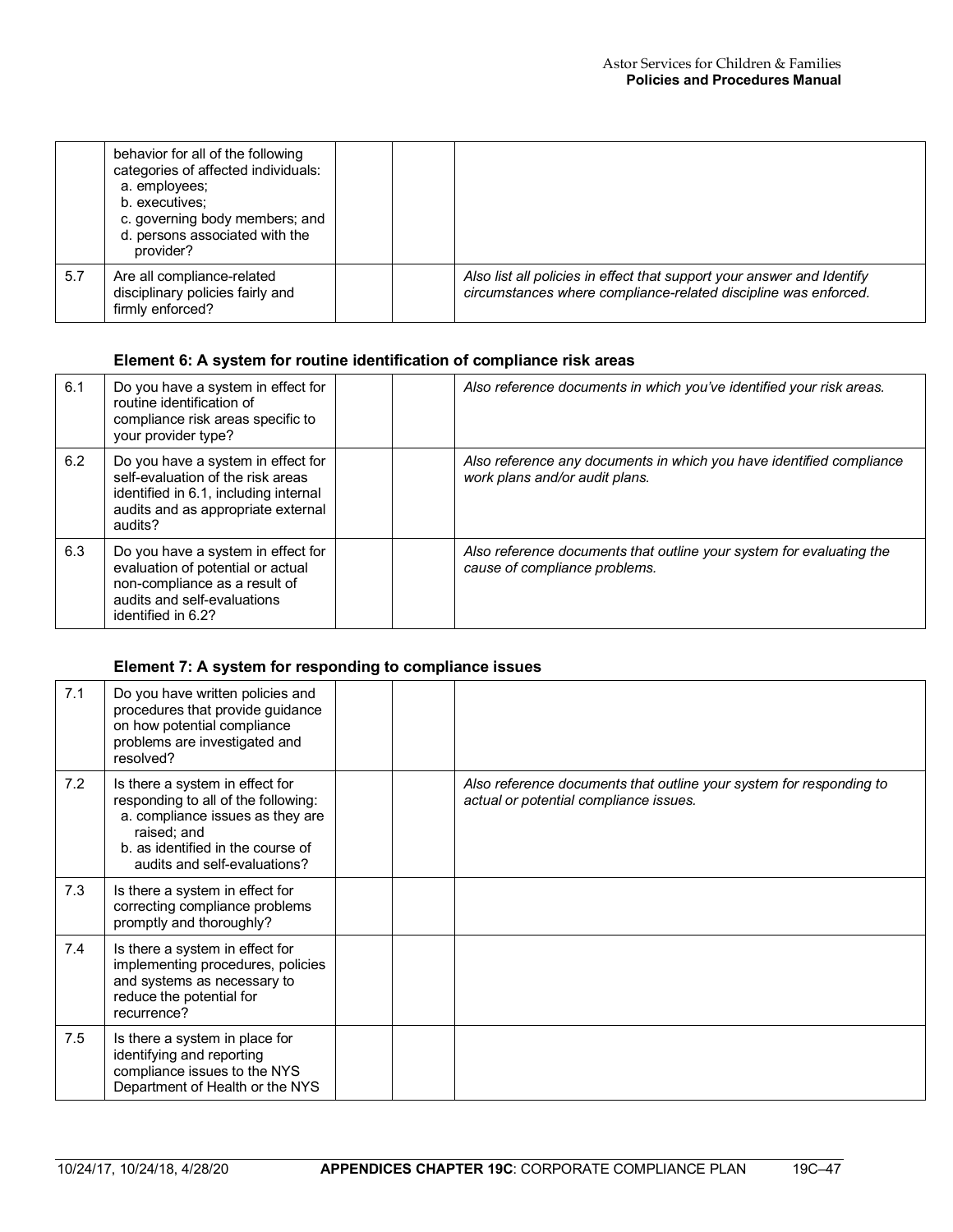|     | Office of Medicaid Inspector<br>General?                              |  |                                                                   |
|-----|-----------------------------------------------------------------------|--|-------------------------------------------------------------------|
| 7.6 | Is there a system in place for<br>refunding Medicaid<br>overpayments? |  | Also identify examples of prior refunds of Medicaid overpayments. |

## **Element 8: A policy of non-intimidation and non-retaliation**

| 8.1 | Is there a policy of non-<br>intimidation and non-retaliation<br>for good faith participation in the<br>compliance program, including<br>but not limited to reporting<br>potential issues, investigating<br>issues, self-evaluations, audits<br>and remedial actions, and<br>reporting to appropriate officials<br>as provided in Sections 740 and<br>741 of the New York State Labor<br>Law? | Both Non-intimidation and Non-retaliation must be present. |
|-----|-----------------------------------------------------------------------------------------------------------------------------------------------------------------------------------------------------------------------------------------------------------------------------------------------------------------------------------------------------------------------------------------------|------------------------------------------------------------|
|-----|-----------------------------------------------------------------------------------------------------------------------------------------------------------------------------------------------------------------------------------------------------------------------------------------------------------------------------------------------------------------------------------------------|------------------------------------------------------------|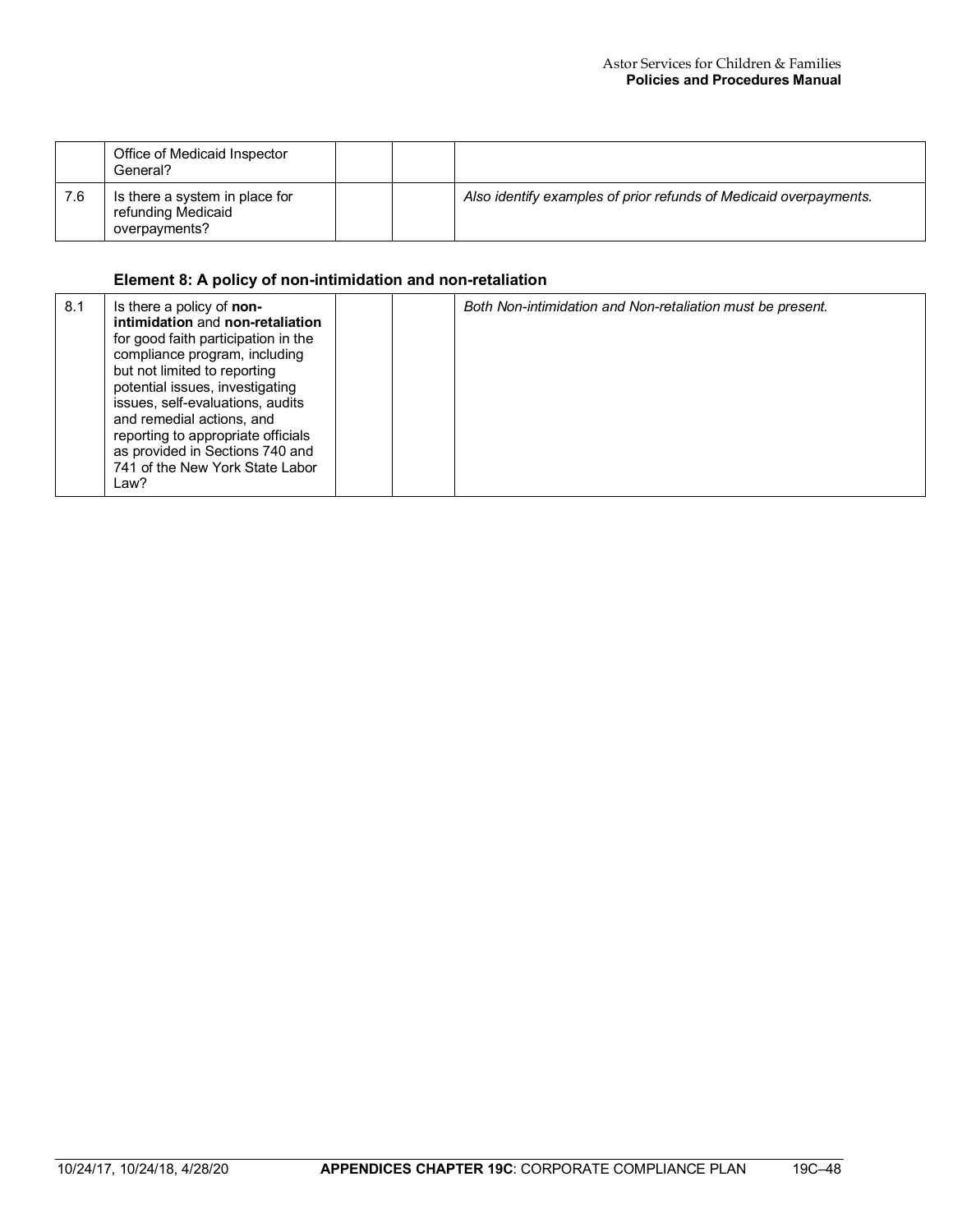# **Appendix D**

.

Effectiveness Checklist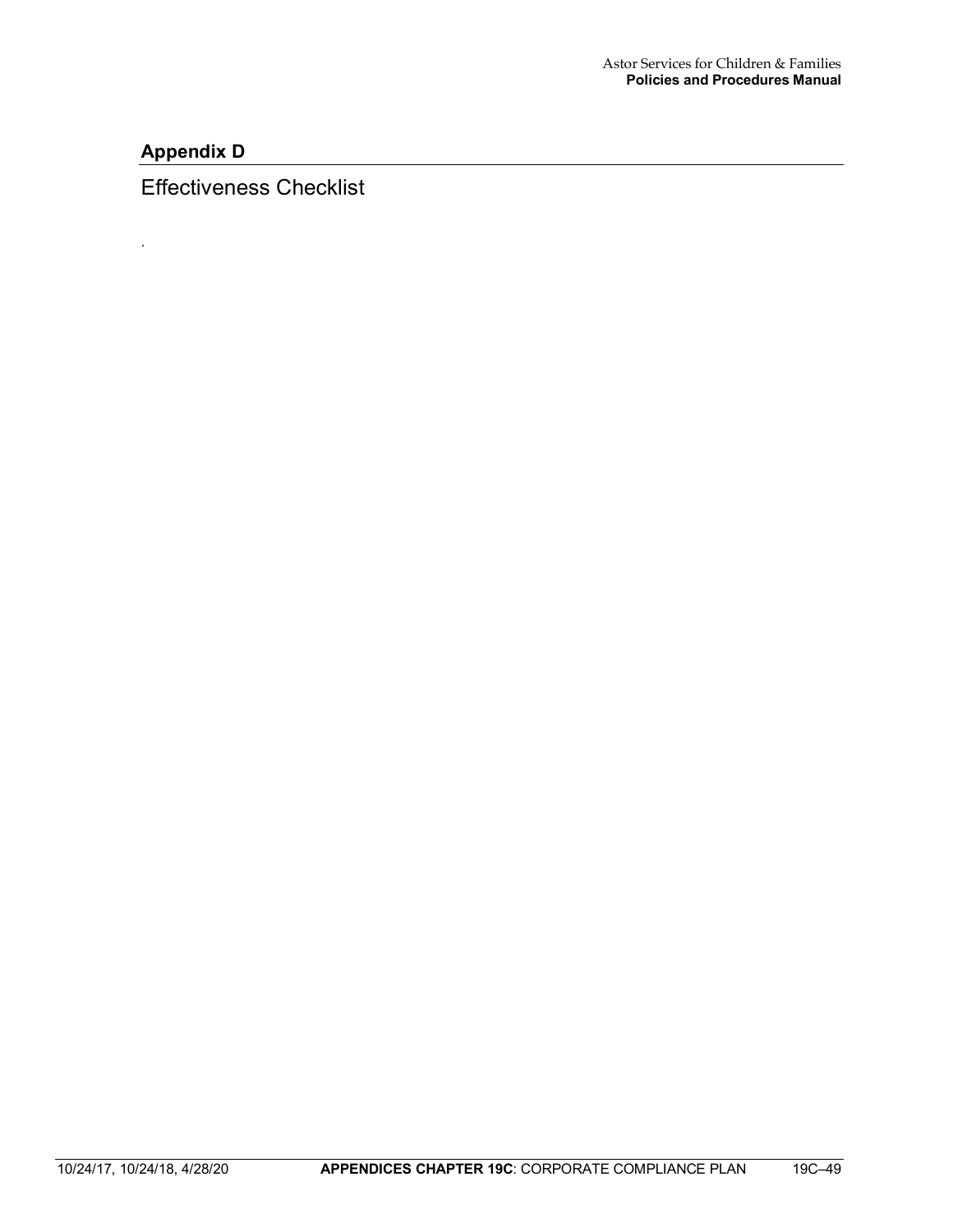| <b>Sample</b>                                             | Documentation requested for each<br>sample and/or Area                                                                                                                                                                                                                                                                                                          | <b>Comments</b> |
|-----------------------------------------------------------|-----------------------------------------------------------------------------------------------------------------------------------------------------------------------------------------------------------------------------------------------------------------------------------------------------------------------------------------------------------------|-----------------|
| Employee<br>Records                                       | 1. Copy of xx employee records confirming the<br>employee received the code of conduct. 2. Copy of<br>xx employee records confirming the employee<br>received initial compliance training. 3. Copy of xx<br>employee records confirming the employee received<br>annual compliance training.                                                                    |                 |
| Educational<br>Training                                   | 1. Copy of Education Training material utilized for<br>compliance training upon hire and annually. 2. Copy<br>of any additional compliance related training that has<br>occurred outside of the training done upon hire and<br>annually. 3. Copy of the participant's sign in sheet. 4.<br>Copy of the pretest and posttest results.                            |                 |
| Compliance Logs<br>and<br>Investigations                  | Copy of xx compliance hotline calls/logs including,<br>but not limited to how the complaint was: • Received •<br>Recorded • Investigated • Resolved • Further action<br>taken                                                                                                                                                                                   |                 |
| Employee<br>Disciplinary<br>Records                       | Copy of xx employee disciplinary or<br>termination records to include, but not<br>limited to: • Date of incident • Nature of the allegation<br>• Steps taken • Information revealed during<br>investigation • Findings • Outcome and resolution •<br>Corrective action plan, if warranted                                                                       |                 |
| <b>Compliance Risk</b><br>Areas/ Internal<br>Audits       | Copy of xx internal audits documentation to include,<br>but not limited to: • Who Initiated audit (organization<br>vs. outside agency) • Scope and Method • Findings •<br>Recommendations • Corrective action plan •<br>Continued follow up plan, if warranted • If the issue<br>involved an overpayment, when was it reported,<br>explained and repaid to OMIG |                 |
| <b>External Audits</b>                                    | Copy of xx external audits documentation to include,<br>but not limited to: • Who Initiated audit (organization<br>vs. outside agency) • Scope and Method • Findings •<br>Recommendations • Corrective action plan •<br>Continued follow up plan, if warranted • If the issue<br>involved an overpayment, when was it reported,<br>explained and repaid to OMIG |                 |
| Reports of<br>Intimidation and<br>Retaliation             | Copy of xx reports of intimidation and retaliation to<br>include, but not limited to: • Date of incident • Nature<br>of the allegation • Steps taken • Information revealed<br>during investigation • Findings • Outcome and<br>resolution                                                                                                                      |                 |
| Quality of Care<br>Complaints /<br>Mandatory<br>Reporting | Copy of xx quality of care investigations/ reports to<br>include, but not limited to: • Date of incident • Nature<br>of the allegation • Steps taken • Information revealed<br>during Investigation • Findings • Outcome and<br>resolution • If the issue involved an overpayment,<br>when was it reported, explained and repaid to OMIG                        |                 |

## **Effectiveness Review Tool Documentation Review Checklist**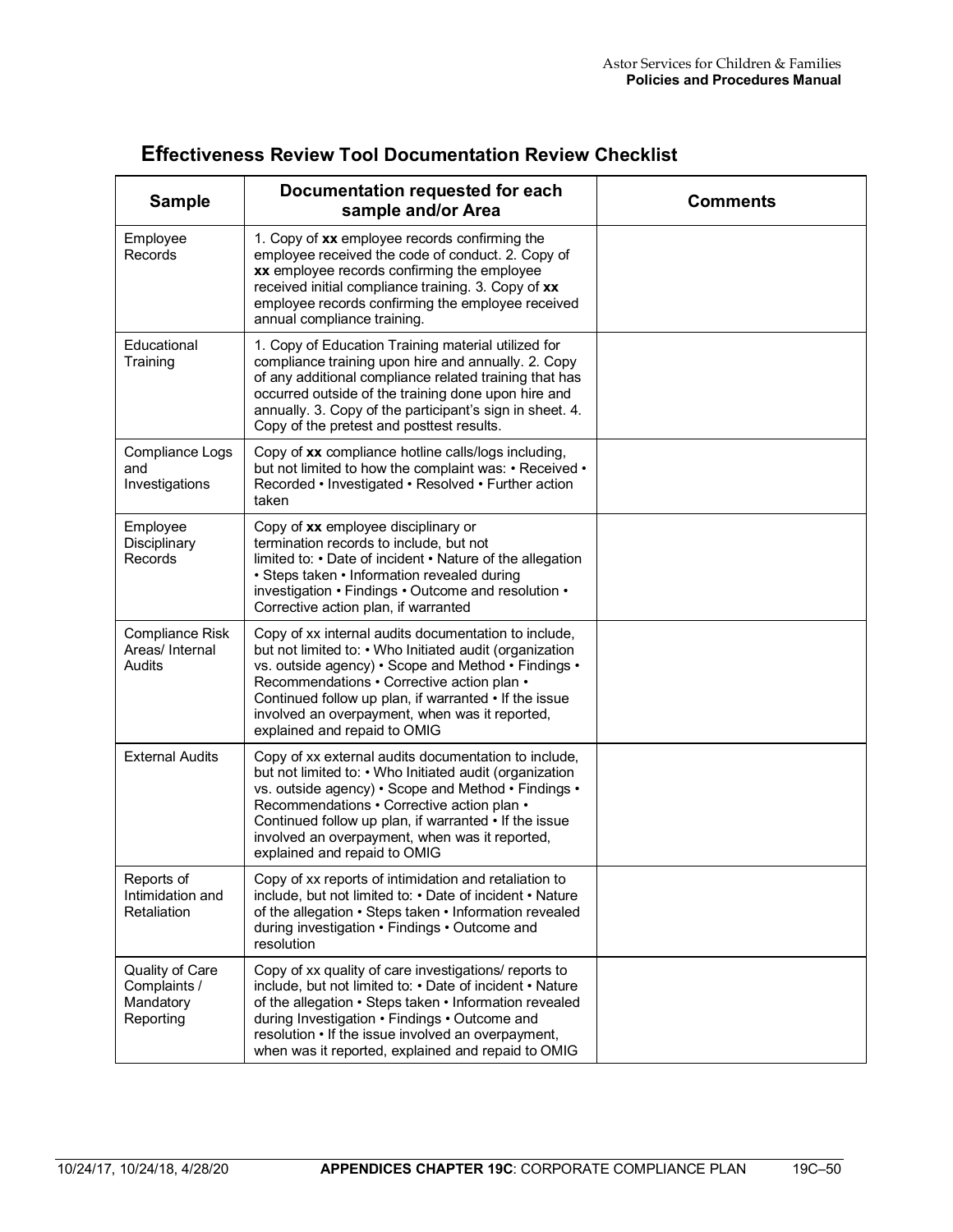# **Appendix E**

Sample Electronic Health Record Reports and Data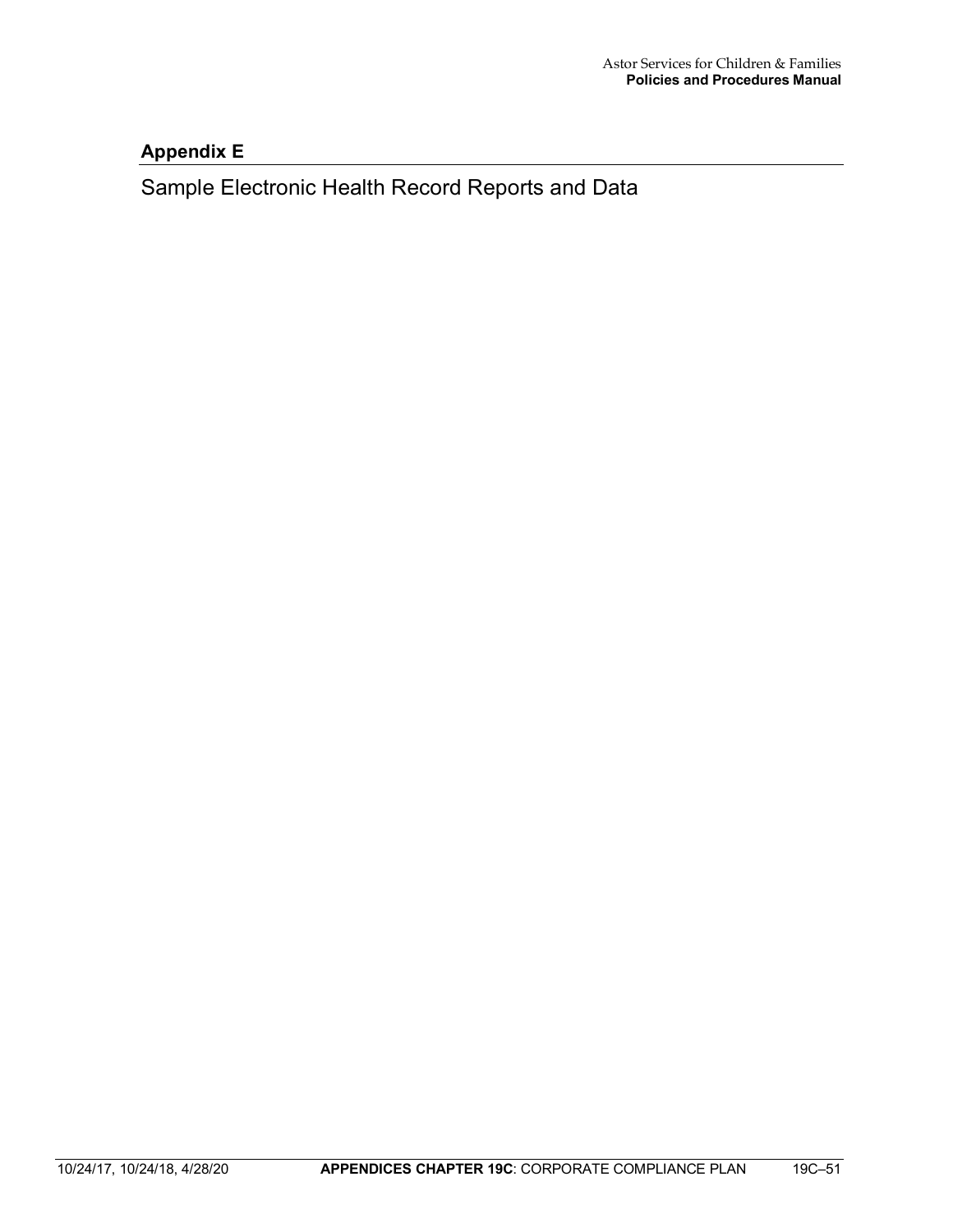| <b>Failed Activities</b>                         |                 |                     |                     |                               |                 |                             |                    |                 |                              |
|--------------------------------------------------|-----------------|---------------------|---------------------|-------------------------------|-----------------|-----------------------------|--------------------|-----------------|------------------------------|
| Error                                            | <b>Client</b>   | Staff (On<br>Claim) | Program             | <b>Service</b><br><b>Date</b> | <b>Activity</b> | <b>Begin</b><br><b>Time</b> | End<br><b>Time</b> | <b>Duration</b> | <b>Failed</b><br><b>Days</b> |
| Service<br><b>Document</b><br>ation not<br>found | Test, Test      | Thor                | OPC<br>(OPC)        | 8/5/2014                      | MedMgmt         | 12:30 PM                    | $1:00$ PM          | 30              | 62                           |
| Service<br><b>Document</b><br>ation not<br>found | Test, Test      | Thor                | <b>OPC</b><br>(OPC) | 10/7/2014                     | MedMgmt         | 1:00 PM                     | 1:30 PM            | 30              | 63                           |
| Service<br>Document<br>ation not<br>found        | Test, Test      | Thor                | <b>OPC</b><br>(OPC) | 10/10/2014                    | IndividuXL      | 11:15 AM                    | 12:00 PM           | 45              | 41                           |
| Service<br>Document<br>ation not<br>found        | Test, Test      | Thor                | <b>OPC</b><br>(OPC) | 10/15/2014                    | Individu        | 5:30 PM                     | 6:15 PM            | 45              | 39                           |
| Service<br>Document<br>ation not<br>found        | Love, Love      | <b>Batman</b>       | OPC<br>(OPC)        | 10/16/2014                    | Individu        | 6:00 PM                     | 6:45 PM            | 45              | 48                           |
| Service<br>Document<br>ation not<br>found        | Love, Love      | <b>Batman</b>       | <b>OPC</b><br>(OPC) | 10/23/2014                    | Individu        | 5:45 PM                     | 6:30 PM            | 45              | 47                           |
| Service<br>Document<br>ation not<br>found        | Love, Love      | <b>Batman</b>       | <b>OPC</b><br>(OPC) | 10/27/2014                    | Collateral      | 5:00 PM                     | 5:30 PM            | 30              | 43                           |
| Service<br>Document<br>ation not<br>found        | Love, Love      | <b>Batman</b>       | <b>OPC</b><br>(OPC) | 10/27/2014                    | Individu        | 1:15 PM                     | 2:00 PM            | 45              | 41                           |
| Service<br>Document<br>ation not<br>found        | Hello,<br>Hello | Joker               | OPC<br>(OPC)        | 10/27/2014                    | FamThe          | 7:30 PM                     | 8:15 PM            | 45              | 43                           |
| Service<br>Document<br>ation not<br>found        | Hello,<br>Hello | Joker               | <b>OPC</b><br>(OPC) | 10/27/2014                    | Individu        | 11:30 AM                    | 12:15 PM           | 45              | 41                           |
| Service<br>Document<br>ation not<br>found        | Hello,<br>Hello | Joker               | <b>OPC</b><br>(OPC) | 10/27/2014                    | Individu        | 9:45 AM                     | 10:30 AM           | 45              | 41                           |
| Service<br>Document<br>ation not<br>found        | Up, Down        | Hulk                | <b>OPC</b><br>(OPC) | 10/27/2014                    | Individu        | 10:30 AM                    | 11:15 AM           | 45              | 41                           |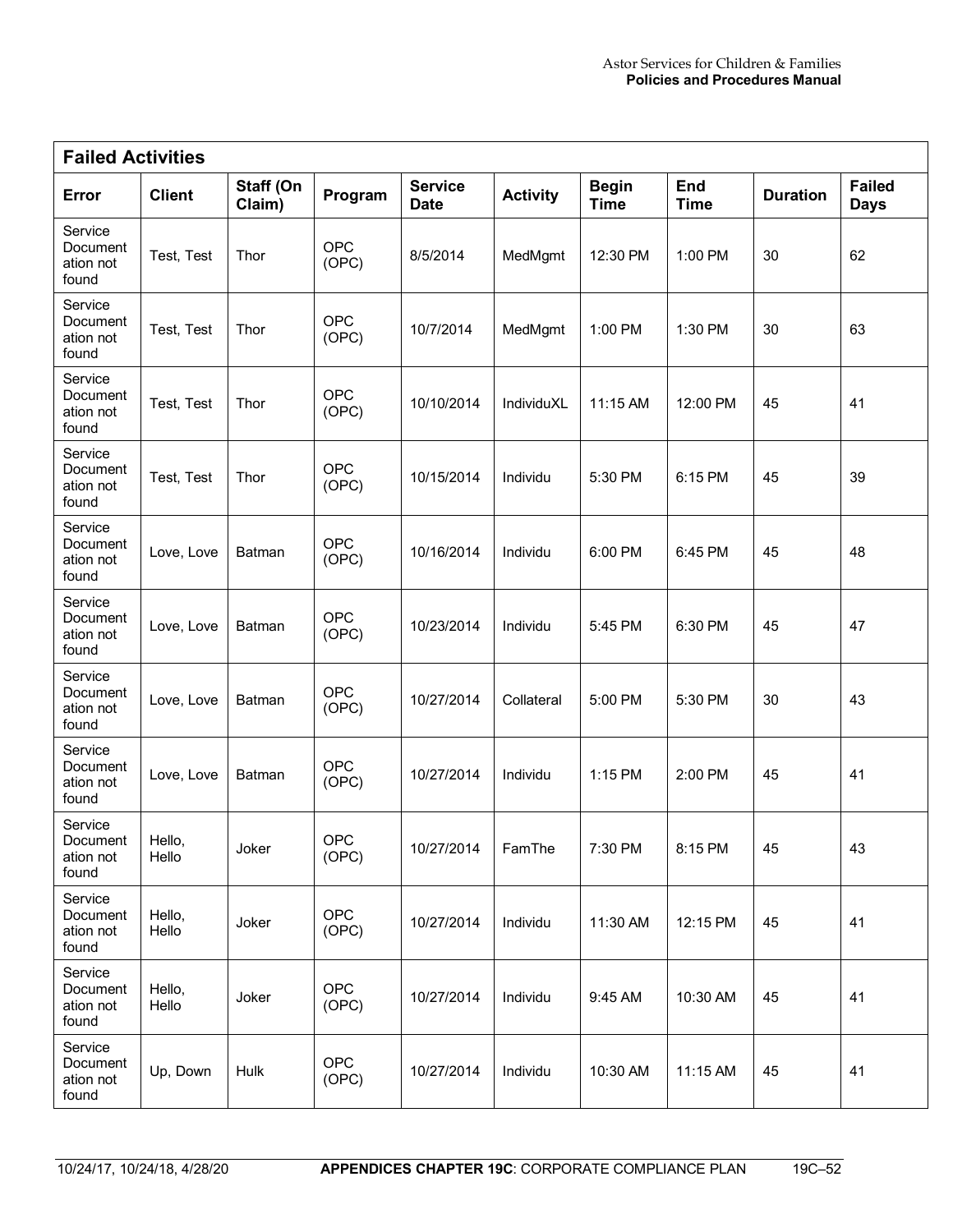| <b>Service History</b>                            |                               |                             |             |                |                 |                  |              |                       |            |                                 |
|---------------------------------------------------|-------------------------------|-----------------------------|-------------|----------------|-----------------|------------------|--------------|-----------------------|------------|---------------------------------|
| <b>Client</b>                                     | <b>Service</b><br><b>Date</b> | <b>Begin</b><br><b>Time</b> | End<br>Time | <b>Minutes</b> | <b>Activity</b> | <b>Procedure</b> | <b>Units</b> | <b>Staff</b>          | Program    | <b>Billing</b><br><b>Status</b> |
| Account, Test<br>(110793)                         | 3/12/2014                     | $2:00$ PM                   | $2:45$ PM   | 45             | FamThe          | 90847            | 1            | Minnie<br>Mouse       | <b>OPC</b> | <b>Billed</b>                   |
| Account. Test<br>(110793)                         | 3/20/2014                     | 10:00 AM                    | 11:00 AM    | 60             | FamThe          | 90847            | 1            | Minnie<br>Mouse       | <b>OPC</b> | <b>Billed</b>                   |
| Account, Account<br>(115868)                      | 9/19/2014                     | 3:30 PM                     | 4:00 PM     | 30             | MedMgmt         | 99214            | 1            | Donald<br><b>Duck</b> | <b>OPC</b> | <b>Billed</b>                   |
| Test2, Test2<br>(123507)                          | 7/29/2014                     | 4:00 PM                     | 4:45 PM     | 45             | Individu        | 90834            | 1            | Donald<br><b>Duck</b> | <b>OPC</b> | <b>Billed</b>                   |
| Test2, Test2<br>(123507)                          | 8/22/2014                     | $4:00$ PM                   | 4:45 PM     | 45             | FamThe          | 90847            | 1            | Donald<br><b>Duck</b> | <b>OPC</b> | <b>Billed</b>                   |
| Test2, Test2<br>(123507)                          | 9/12/2014                     | 4:00 PM                     | 4:45 PM     | 45             | Individu        | 90834            | 1            | Roger<br>Rabbit       | <b>OPC</b> | <b>Billed</b>                   |
| Berroa, Nygel<br>(128767)                         | 1/9/2014                      | 6:15 PM                     | $7:00$ PM   | 45             | Individu        | 90834            | 1            | Roger<br>Rabbit       | <b>OPC</b> | <b>Billed</b>                   |
| Sand, Man<br>(12345)                              | 1/23/2014                     | 7:15 PM                     | 8:00 PM     | 45             | Individu        | 90834            | 1            | Roger<br>Rabbit       | <b>OPC</b> | <b>Billed</b>                   |
| Test <sub>3</sub> . Test <sub>3</sub><br>(116690) | 3/13/2014                     | 4:00 PM                     | 4:45 PM     | 45             | FamThe          | 90847            | 1            | Minnie<br>Mouse       | <b>OPC</b> | Not<br>billed                   |
| Test3, Test3<br>(116690)                          | 4/17/2014                     | 4:00 PM                     | 4:45 PM     | 45             | Individu        | 90834            | 1            | Minnie<br>Mouse       | <b>OPC</b> | Not<br>billed                   |
| Test3, Test3<br>(11669)                           | 6/5/2014                      | 4:30 PM                     | $5:15$ PM   | 45             | Individu        | 90834            | 1            | Minnie<br>Mouse       | <b>OPC</b> | <b>Billed</b>                   |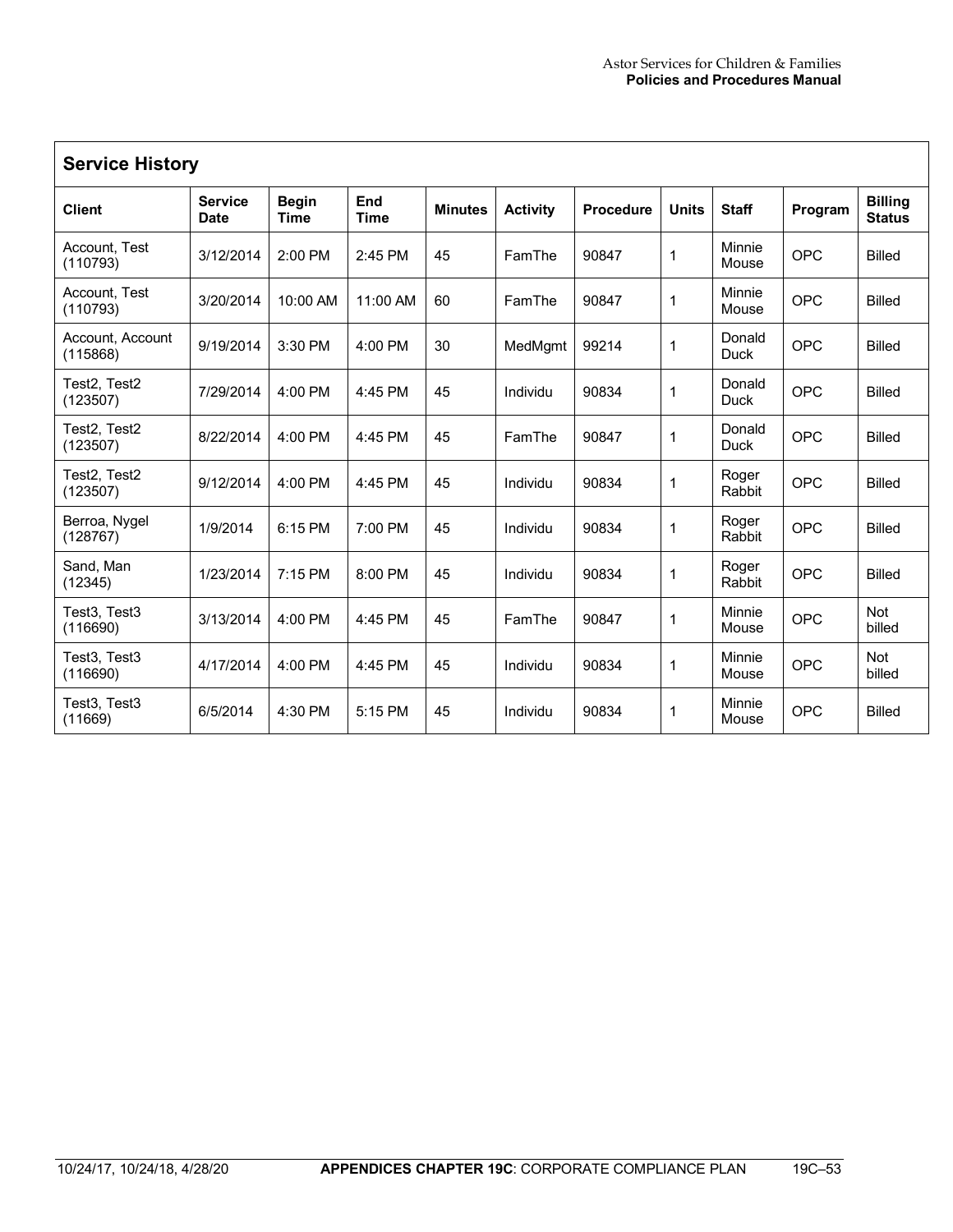# **Appendix F**

Sample Audit Checklists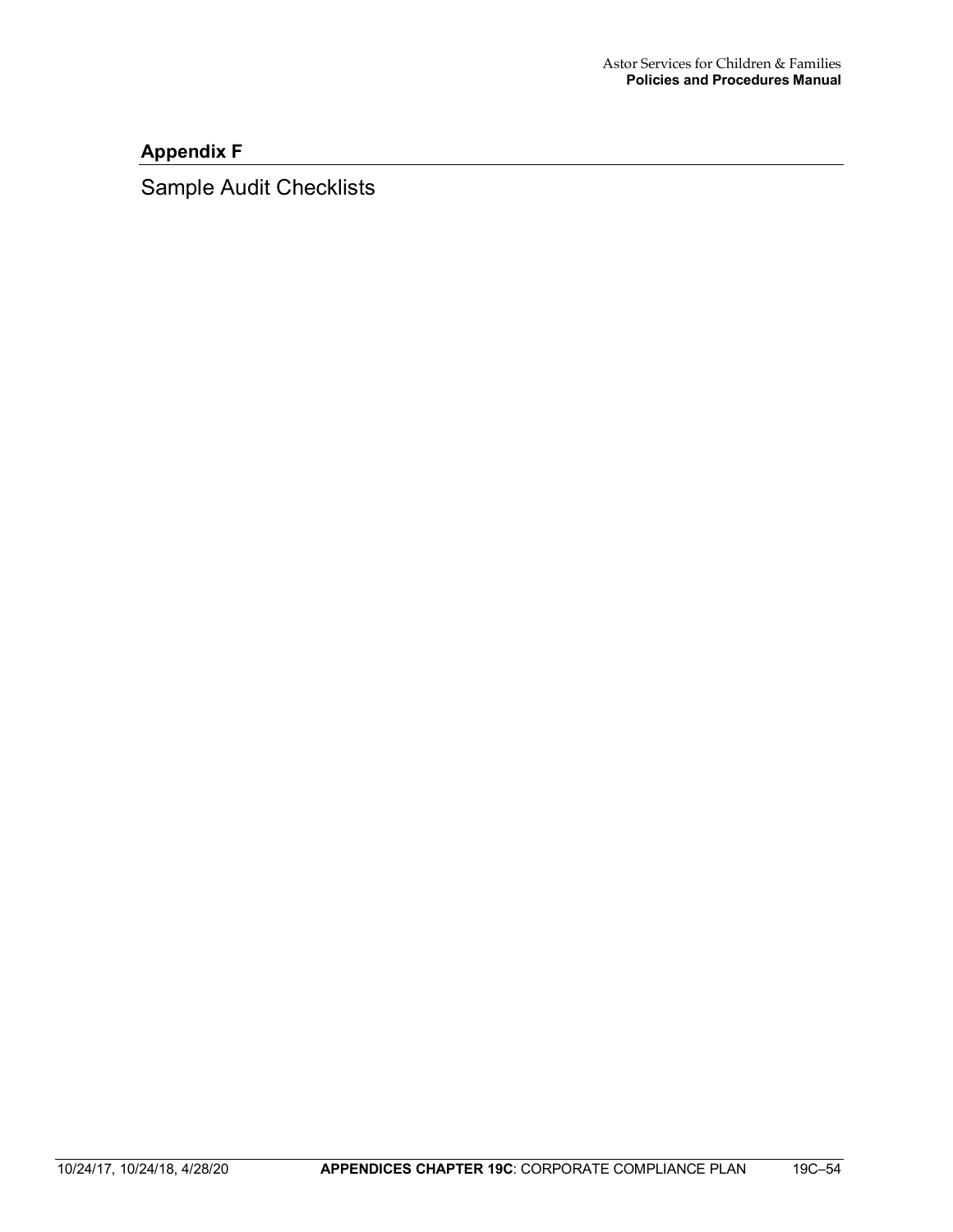# **Outpatient Clinics Audit Tool**

|                     | Follow up needed by:                      | П<br>Therapist                                                                                                                            | $\Box$ MD<br>Billing<br>$\Box$                                                                                   |  |                                  |  |
|---------------------|-------------------------------------------|-------------------------------------------------------------------------------------------------------------------------------------------|------------------------------------------------------------------------------------------------------------------|--|----------------------------------|--|
|                     | <b>Review Date:</b>                       |                                                                                                                                           | Reviewer                                                                                                         |  |                                  |  |
|                     | <b>Client Name:</b>                       |                                                                                                                                           | <b>Admission Date:</b>                                                                                           |  |                                  |  |
|                     | Client ID#:                               |                                                                                                                                           | <b>Discharge Date</b>                                                                                            |  |                                  |  |
|                     | <b>Primary Clinician:</b>                 |                                                                                                                                           | Doctor/NPP:                                                                                                      |  |                                  |  |
|                     | Nurse (if applicable):                    |                                                                                                                                           | Site/Location:                                                                                                   |  |                                  |  |
|                     |                                           |                                                                                                                                           |                                                                                                                  |  |                                  |  |
|                     | Is the Client SED?                        |                                                                                                                                           | Is the SED form in chart?                                                                                        |  |                                  |  |
| Q#                  |                                           |                                                                                                                                           |                                                                                                                  |  | Previous Review Date:            |  |
|                     | Pre-Admission & Intake                    |                                                                                                                                           |                                                                                                                  |  |                                  |  |
|                     |                                           |                                                                                                                                           | Did the client have the allowed amount of pre-admission visits (including MD visits) per year at Astor? (if more |  |                                  |  |
| $\mathbf{1}$        | than 3 occurred, please answer with a N). |                                                                                                                                           |                                                                                                                  |  |                                  |  |
| $\overline{a}$      | Is the admission note present?            |                                                                                                                                           |                                                                                                                  |  |                                  |  |
| 2a                  | Is the reason for referral noted?         |                                                                                                                                           |                                                                                                                  |  |                                  |  |
| 2 <sub>b</sub>      |                                           | Are the collaterals identified in the admission note?                                                                                     |                                                                                                                  |  |                                  |  |
| 2c                  |                                           |                                                                                                                                           | Are the clinical & service-related needs & the services to meet those needs documented?                          |  |                                  |  |
|                     | <b>Health Questionnaire</b>               |                                                                                                                                           |                                                                                                                  |  |                                  |  |
| $\mathbf{3}$        |                                           |                                                                                                                                           | Is the Health Questionnaire present & signed by appropriate staff within 30 days of admission?                   |  | Signature Date:                  |  |
| 3a                  |                                           |                                                                                                                                           | If a concern was noted in Part A (nutrition section, pain section, etc.) was client referred in Part B?          |  |                                  |  |
| 3 <sub>b</sub>      |                                           |                                                                                                                                           | If a referral was made, was a memo to chart completed indicating that follow up occurred?                        |  |                                  |  |
| 4                   |                                           |                                                                                                                                           | Is the Annual Health Questionnaire present and completed on time? (due annually from the admit date)             |  | Signature Date:                  |  |
| 4a                  |                                           |                                                                                                                                           | If a concern was noted in Part A (nutrition section, pain section, etc.) was client referred in Part B?          |  |                                  |  |
| 4b                  |                                           |                                                                                                                                           | If a referral was made, was a memo to chart completed indicating that follow up occurred?                        |  |                                  |  |
|                     | <b>Consents/CANS</b>                      |                                                                                                                                           |                                                                                                                  |  |                                  |  |
| $\overline{5}$<br>6 |                                           | Is the Consent to Treat present, signed & dated?                                                                                          |                                                                                                                  |  | Signature Date<br>Signature Date |  |
| $\overline{7}$      |                                           | Is there a Notice of Privacy Practice/Patient Acknowledgement form?                                                                       |                                                                                                                  |  | Signature Date                   |  |
| 8                   |                                           | Is the Admission CANS completed within 30 days of admission?                                                                              |                                                                                                                  |  | Signature Date                   |  |
|                     |                                           | Initial Treatment Plan-Due within 30 days of admission                                                                                    | Is the Annual CANS present and completed on time? (due annually from the OPC admit date)                         |  | Due Date:                        |  |
| 9                   |                                           |                                                                                                                                           | Was the Initial Treatment Plan completed within 30 days of the admission date? (by Clinician)                    |  | Clinician's Date                 |  |
| 10                  |                                           |                                                                                                                                           | Was the TP signed on time by the MD? (IF the TP was started late by Clinician or Sup, this will be NA)           |  | MD Signature Date                |  |
| 11                  |                                           | If a need was deferred, is the reason for deferral noted?                                                                                 |                                                                                                                  |  |                                  |  |
| 12                  |                                           | Treatment goals, objectives & related services are present & described?                                                                   |                                                                                                                  |  |                                  |  |
| 13                  |                                           | Is the client's voice represented in the treatment goals?                                                                                 |                                                                                                                  |  |                                  |  |
| 14                  |                                           | Do objectives include short term progress?                                                                                                |                                                                                                                  |  |                                  |  |
| 15                  |                                           | Is the criteria for discharge planning present?                                                                                           |                                                                                                                  |  |                                  |  |
| 16                  |                                           | If the client is receiving medication management, is it listed as an objective?                                                           |                                                                                                                  |  |                                  |  |
| 17                  |                                           |                                                                                                                                           | Is the Client/Parent signature present? (Y or NA only: If the answer is no, enter na and answer # 17a).          |  |                                  |  |
| 17a                 |                                           |                                                                                                                                           | If there is NO Parent/Client signature, is there a legitimate explanation of client/parent involvement?          |  |                                  |  |
|                     |                                           | Treatment Plan Review #1- Due within 90 days of previously signed TP                                                                      |                                                                                                                  |  | Due Date:                        |  |
| 18                  |                                           | Was the TPR completed on time? (by Clinician)                                                                                             |                                                                                                                  |  | Clinician's Date:                |  |
| 19<br>20            |                                           |                                                                                                                                           | Was the TPR signed on time by the MD? (IF the TP was started late by Clinician or Sup, this will be NA)          |  | MD Signature Date:               |  |
| 21                  |                                           | If a need was deferred, is the reason for deferral noted?                                                                                 |                                                                                                                  |  |                                  |  |
| 22                  |                                           | Is there an assessment/update towards the goals? (changes since last review)<br>Is the client's voice represented in the treatment goals? |                                                                                                                  |  |                                  |  |
| 23                  |                                           | Do objectives include short term progress?                                                                                                |                                                                                                                  |  |                                  |  |
| 24                  |                                           | Is the criteria for discharge planning present?                                                                                           |                                                                                                                  |  |                                  |  |
| 25                  |                                           | If the client is receiving medication management, is it listed as an objective?                                                           |                                                                                                                  |  |                                  |  |
| 26                  |                                           |                                                                                                                                           | Is the Client/Parent signature present? (Y or NA only: If the answer is no, enter na and answer # 26a).          |  |                                  |  |
| 26a                 |                                           |                                                                                                                                           | If there is NO Parent/Client signature, is there a legitimate explanation of client/parent involvement?          |  |                                  |  |
| 27                  |                                           | Was the safety plan updated at the time of the TPR?                                                                                       |                                                                                                                  |  |                                  |  |
|                     |                                           | Treatment Plan Review #2- Due within 90 days of previously signed TPR                                                                     |                                                                                                                  |  | Due Date:                        |  |
| 28                  |                                           | Was the TPR completed on time? (by Clinician)                                                                                             |                                                                                                                  |  | Clinician's Date:                |  |
| 29                  |                                           |                                                                                                                                           | Was the TPR signed on time by the MD? (IF the TP was started late by Clinician or Sup, this will be NA)          |  | MD Signature Date:               |  |
| 30                  |                                           | If a need was deferred, is the reason for deferral noted?                                                                                 |                                                                                                                  |  |                                  |  |
| 31                  |                                           | Is there an assessment/update towards the goals? (changes since last review)                                                              |                                                                                                                  |  |                                  |  |
| 32                  |                                           | Is the client's voice represented in the treatment goals?                                                                                 |                                                                                                                  |  |                                  |  |
| 33                  |                                           | Do objectives include short term progress?                                                                                                |                                                                                                                  |  |                                  |  |
| 34                  |                                           | Is the criteria for discharge planning present?                                                                                           |                                                                                                                  |  |                                  |  |
| 35                  |                                           | If the client is receiving medication management, is it listed as an objective?                                                           |                                                                                                                  |  |                                  |  |
| 36                  |                                           |                                                                                                                                           | Is the Client/Parent signature present? (Yor NA only: If the answer is no, enter na and answer # 36a).           |  |                                  |  |
| 36a                 |                                           |                                                                                                                                           | If there is NO Parent/Client signature, is there a legitimate explanation of client/parent involvement?          |  |                                  |  |
| 37                  |                                           | Was the safety plan updated at the time of the TPR?                                                                                       |                                                                                                                  |  |                                  |  |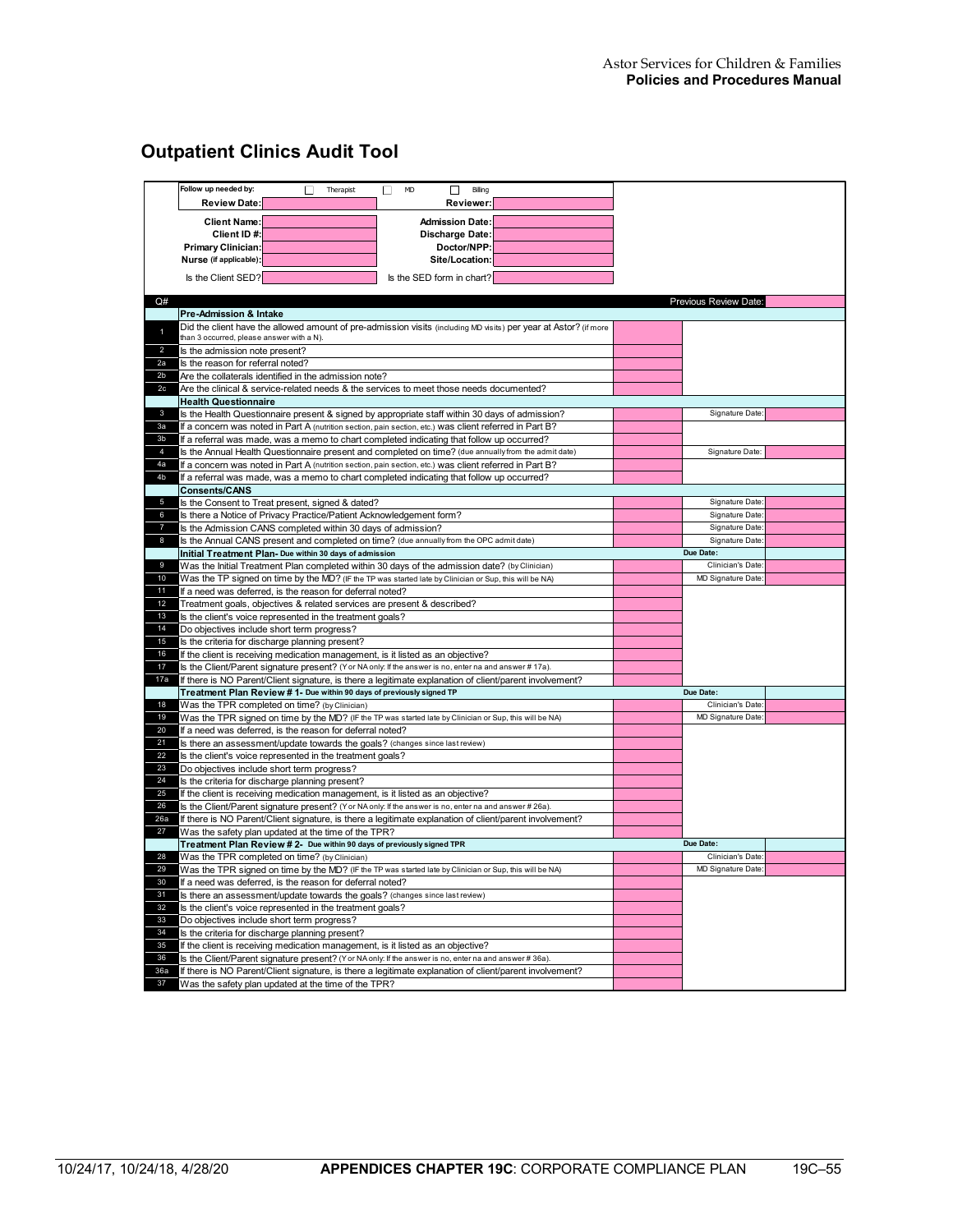|     | Treatment Plan Review # 3- Due within 90 days of previously signed TPR                                                                                                                                                  |                 | Due Date:                      |  |
|-----|-------------------------------------------------------------------------------------------------------------------------------------------------------------------------------------------------------------------------|-----------------|--------------------------------|--|
| 38  | Was the TPR completed on time? (by Clinician)                                                                                                                                                                           |                 | Clinician's Date:              |  |
| 39  | Was the TPR signed on time by the MD? (IF the TP was started late by Clinician or Sup, this will be NA)                                                                                                                 |                 | MD Signature Date:             |  |
| 40  | If a need was deferred, is the reason for deferral noted?                                                                                                                                                               |                 |                                |  |
| 41  | Is there an assessment/update towards the goals? (changes since last review)                                                                                                                                            |                 |                                |  |
| 42  | Is the client's voice represented in the treatment goals?                                                                                                                                                               |                 |                                |  |
| 43  | Do objectives include short term progress?                                                                                                                                                                              |                 |                                |  |
| 44  | Is the criteria for discharge planning present?                                                                                                                                                                         |                 |                                |  |
| 45  | If the client is receiving medication management, is it listed as an objective?                                                                                                                                         |                 |                                |  |
| 46  | Is the Client/Parent signature present? (Yor NA only: If the answer is no, enter na and answer # 46a).                                                                                                                  |                 |                                |  |
| 46a | If there is NO Parent/Client signature, is there a legitimate explanation of client/parent involvement?                                                                                                                 |                 |                                |  |
| 47  | Was the safety plan updated at the time of the TPR?                                                                                                                                                                     |                 |                                |  |
| 48  | Treatment Plan Review #4- Due within 90 days of previously signed TPR                                                                                                                                                   |                 | Due Date:<br>Clinician's Date: |  |
| 49  | Was the TPR completed on time? (by Clinician)<br>Was the TPR signed on time by the MD? (IF the TP was started late by Clinician or Sup, this will be NA)                                                                |                 | MD Signature Date:             |  |
| 50  | If a need was deferred, is the reason for deferral noted?                                                                                                                                                               |                 |                                |  |
| 51  | Is there an assessment/update towards the goals? (changes since last review)                                                                                                                                            |                 |                                |  |
| 52  | Is the client's voice represented in the treatment goals?                                                                                                                                                               |                 |                                |  |
| 53  | Do objectives include short term progress?                                                                                                                                                                              |                 |                                |  |
| 54  | Is the criteria for discharge planning present?                                                                                                                                                                         |                 |                                |  |
| 55  | If the client is receiving medication management, is it listed as an objective?                                                                                                                                         |                 |                                |  |
| 56  | Is the Client/Parent signature present? (Y or NA only: If the answer is no, enter na and answer # 56a).                                                                                                                 |                 |                                |  |
| 56a | If there is NO Parent/Client signature, is there a legitimate explanation of client/parent involvement?                                                                                                                 |                 |                                |  |
| 57  | Was the safety plan updated at the time of the TPR?                                                                                                                                                                     |                 |                                |  |
|     | <b>Medical</b>                                                                                                                                                                                                          |                 |                                |  |
| 58  | If the client is on medication prescribed or changed by the Clinic, are all medication consents present,                                                                                                                |                 |                                |  |
|     | signed & dated?                                                                                                                                                                                                         |                 |                                |  |
| 59  | If there were any changes to medications (including dose changes), were new medication consents                                                                                                                         |                 |                                |  |
|     | obtained?                                                                                                                                                                                                               |                 |                                |  |
| 60  | Is there a PCP consent present or a declined consent present? (If declined, answer NA to #61)                                                                                                                           |                 |                                |  |
| 61  | Are there quarterly PCP Letters with medication changes present? (If there are no changes, answer NA).                                                                                                                  |                 | Signature Date:                |  |
| 62  | <b>Discharge</b>                                                                                                                                                                                                        |                 | <b>Discharge Date:</b>         |  |
|     | Is there a discharge summary fully filled out and completed within 3 business days of the discharge date?<br>If the client discharged to alternate care, was the discharge summary sent prior to the client arriving or |                 | Signature Date:                |  |
| 63  | within 2 weeks of discharge?                                                                                                                                                                                            |                 | Signature Date:                |  |
| 64  | Is the Discharge CANS completed within 30 days of discharge?                                                                                                                                                            |                 | Signature Date:                |  |
|     | <b>Utilization Review</b>                                                                                                                                                                                               |                 |                                |  |
| 65  | Is this a UR Chart? (If N, mark #65 as N & 66-67 as NA).                                                                                                                                                                |                 | Last Review Date:              |  |
| 66  | Was the Admission UR completed within 30 days of admission date?                                                                                                                                                        |                 |                                |  |
| 67  | Were all Continued Stay UR's completed within 6 months of the previous UR date?                                                                                                                                         |                 |                                |  |
|     | Notes:                                                                                                                                                                                                                  |                 |                                |  |
|     |                                                                                                                                                                                                                         |                 |                                |  |
|     |                                                                                                                                                                                                                         |                 |                                |  |
|     |                                                                                                                                                                                                                         |                 |                                |  |
|     |                                                                                                                                                                                                                         |                 |                                |  |
|     |                                                                                                                                                                                                                         |                 |                                |  |
|     |                                                                                                                                                                                                                         |                 |                                |  |
|     |                                                                                                                                                                                                                         |                 |                                |  |
|     |                                                                                                                                                                                                                         |                 |                                |  |
|     |                                                                                                                                                                                                                         |                 |                                |  |
|     |                                                                                                                                                                                                                         |                 |                                |  |
|     |                                                                                                                                                                                                                         |                 |                                |  |
|     |                                                                                                                                                                                                                         |                 |                                |  |
|     |                                                                                                                                                                                                                         |                 |                                |  |
|     | Submitted to the Supervisor by the Medicaid Compliance Analyst on:                                                                                                                                                      |                 |                                |  |
|     | Primary Clinician: Sign and return to SUPERVISOR within one week of the date that this audit was received.                                                                                                              |                 |                                |  |
|     | I certify that I reviewed this audit and made all updates and edits (as appropriate by law).                                                                                                                            |                 |                                |  |
|     | Signature:                                                                                                                                                                                                              | Date:           |                                |  |
|     |                                                                                                                                                                                                                         |                 |                                |  |
|     | All Fields Completed                                                                                                                                                                                                    | Complete Header |                                |  |
|     | Overall Compliance %                                                                                                                                                                                                    |                 |                                |  |
|     | (does not include UR)                                                                                                                                                                                                   |                 |                                |  |
|     | Medicaid Compliance %                                                                                                                                                                                                   |                 |                                |  |
|     | <b>MD/Nursing Compliance %</b>                                                                                                                                                                                          |                 |                                |  |
|     |                                                                                                                                                                                                                         |                 |                                |  |
|     | Late TP by Clinician                                                                                                                                                                                                    |                 |                                |  |
|     | Late MD Signature on TP                                                                                                                                                                                                 |                 |                                |  |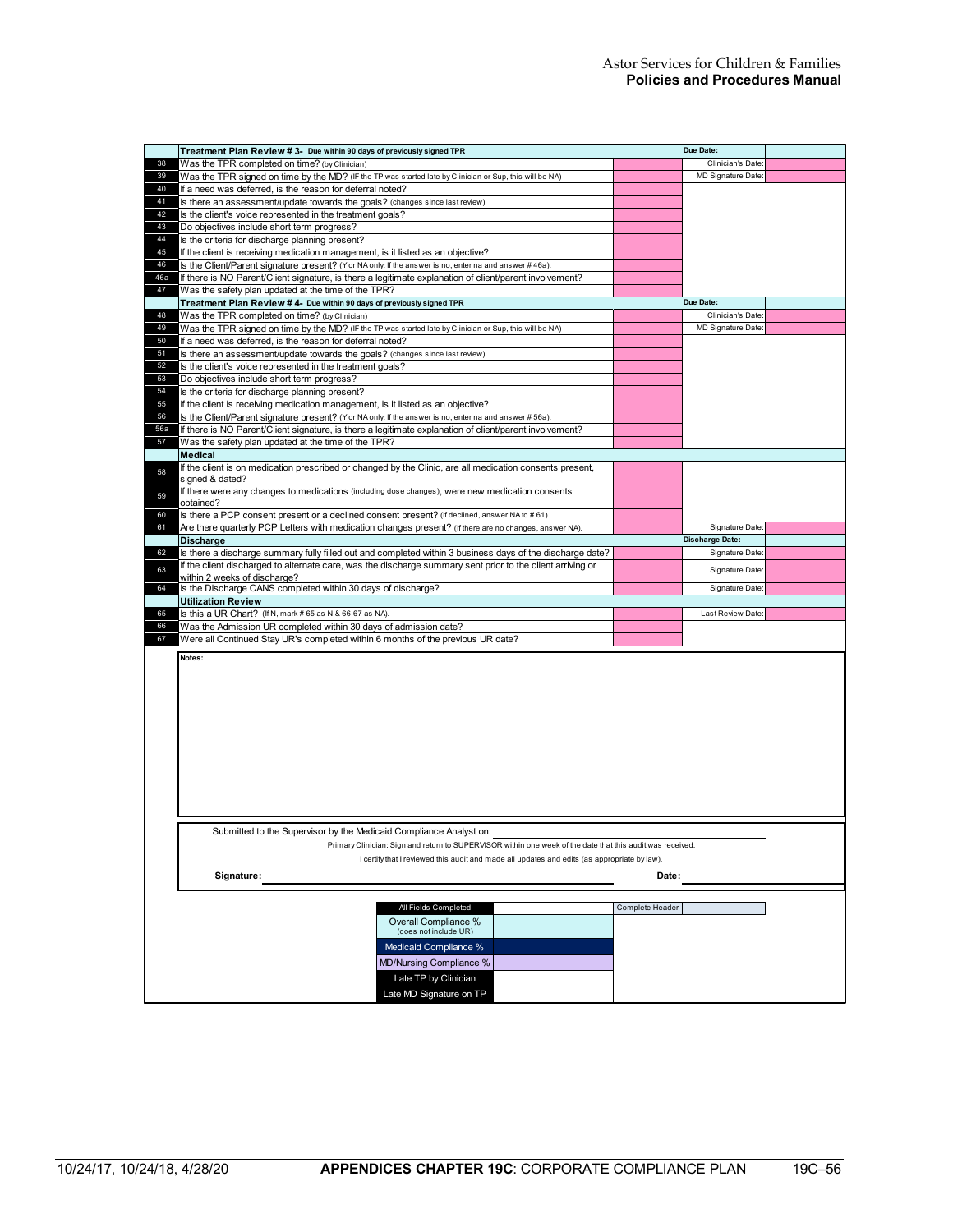# **Day Treatment Audit Tool**

|                | Follow up needed by:<br>Therapist<br>П<br>Billing<br>$\overline{\phantom{a}}$<br>П<br><b>MD</b>              |                                 |
|----------------|--------------------------------------------------------------------------------------------------------------|---------------------------------|
|                | <b>Review Date:</b><br><b>Reviewer</b>                                                                       |                                 |
|                |                                                                                                              |                                 |
|                | <b>Primary Clinician:</b><br><b>Client Name:</b>                                                             |                                 |
|                | <b>Primary Doctor:</b><br>Admission #                                                                        |                                 |
|                | <b>Admission Date:</b><br>Site/Location:                                                                     |                                 |
|                |                                                                                                              |                                 |
|                | Dates Reviewed:<br>Discharge Date:                                                                           |                                 |
| Q#             |                                                                                                              | Date of last compliance review: |
|                | <b>Pre-Admission &amp; Intake</b>                                                                            |                                 |
| 1              | Did the Client enroll within the first three visits?                                                         |                                 |
| $\overline{2}$ | Is the Screening & Admission note present? (Day Treatment Screening & Admission Note)                        |                                 |
| 2a             | Is the reason for referral noted?                                                                            |                                 |
| 2 <sub>b</sub> | Identification of Collaterals present?                                                                       |                                 |
| 2 <sub>c</sub> | Did the Client enroll within 1 month of the referral date?                                                   |                                 |
|                | Treatment Plan (Admission)- Due within 30 days of Admission                                                  | Due Date:                       |
| 3              | Completed on time by the Clinician? (IF the TP w as started late by Clinician, #4 w ill be NA)               | Clinician's Signature Date      |
| $\overline{4}$ | Was the TP signed on time by the MD?                                                                         | MD's Signature Date             |
| 5              | Treatment Goals & Objectives are present & described?                                                        |                                 |
| 6              | Is there a plan to support the client outside of the program?                                                |                                 |
| $\overline{7}$ | Is the criteria for discharge planning present?                                                              |                                 |
| 8              | Is the Parent or Client signature on the TP? (Y or NA only: If the answer is no, enter na and answer #8a).   |                                 |
| 8a             | If there is NO Parent/Client signature, is there a legitimate explanation of parent involvement?             |                                 |
| 9              | If the Parent signature is missing Is it because the document was rejected?                                  |                                 |
| 9a             | If the document was rejected, was the rejection due to grammar, content or both? (Please write in answer)    |                                 |
|                | Treatment Plan Review # 1- Due within 90 days of the previous Treatment Plan                                 | Due Date:                       |
| 10             | Was the TP completed on time by the Clinician? (IF the TP was started late by clinician, #11 will be NA)     | Clinician's Signature Date:     |
| 11             | Was the TP signed on time by the MD?                                                                         | MD's Signature Date:            |
| 12             | Is there an assessment/update towards the goals? (changes since last review)                                 |                                 |
| 13             | Adjustment of goals, time periods & intervention strategies are present?                                     |                                 |
| 14             | Does the TPR include input from all staff involved in the treatment of the Client, the Client & Collaterals? |                                 |
| 15             | Is the criteria for discharge planning present?                                                              |                                 |
| 16             | Is the Parent or Client signature on the TP? (Y or NA only: If the answer is no, enter na and answer # 16a). |                                 |
| 16a            | If there is NO Parent/Client signature, is there a legitimate explanation of parent involvement?             |                                 |
| 17             | If the Parent signature is missing Is it because the document was rejected?                                  |                                 |
| 17a            | If the document was rejected, was the rejection due to grammar, content or both? (Please w rite in answer)   |                                 |
|                | Treatment Plan Review # 2- Due within 90 days of the previous Treatment Plan                                 | Due Date:                       |
| 18             | Was the TP completed on time by the Clinician? (IF the TP was started late by clinician, # 19 will be NA)    | Clinician's Signature Date      |
| 19             | Was the TP signed on time by the MD?                                                                         | MD's Signature Date             |
| 20             | Is there an assessment/update towards the goals? (changes since last review )                                |                                 |
| 21             | Adjustment of goals, time periods & intervention strategies are present?                                     |                                 |
| 22             | Does the TPR include input from all staff involved in the treatment of the Client, the Client & Collaterals? |                                 |
| 23             | Is the criteria for discharge planning present?                                                              |                                 |
| 24             | Is the Parent or Client signature on the TP? (Y or NA only: If the answer is no, enter na and answer # 24a). |                                 |
| 24a            | If there is NO Parent/Client signature, is there a legitimate explanation of parent involvement?             |                                 |
| 25             | If the Parent signature is missing Is it because the document was rejected?                                  |                                 |
| 25a            | If the document was rejected, was the rejection due to grammar, content or both? (Please write in answer)    |                                 |
|                | Treatment Plan Review #3- Due within 90 days of the previous Treatment Plan                                  | Due Date:                       |
| 26             | Was the TP completed on time by the Clinician? (IF the TP was started late by clinician, #27 will be NA)     | Clinician's Signature Date      |
| 27             | Was the TP signed on time by the MD?                                                                         | MD's Signature Date:            |
| 28             | Is there an assessment/update towards the goals? (changes since last review)                                 |                                 |
| 29             | Adjustment of goals, time periods & intervention strategies are present?                                     |                                 |
| 30             | Does the TPR include input from all staff involved in the treatment of the Client, the Client & Collaterals? |                                 |
| 31             | Is the criteria for discharge planning present?                                                              |                                 |
| 32             | Is the Parent or Client signature on the TP? (Y or NA only: If the answer is no, enter na and answer #32a).  |                                 |
| 32a            | If there is NO Parent/Client signature, is there a legitimate explanation of parent involvement?             |                                 |
|                | If the Parent signature is missing Is it because the document was rejected?                                  |                                 |
| 33             |                                                                                                              |                                 |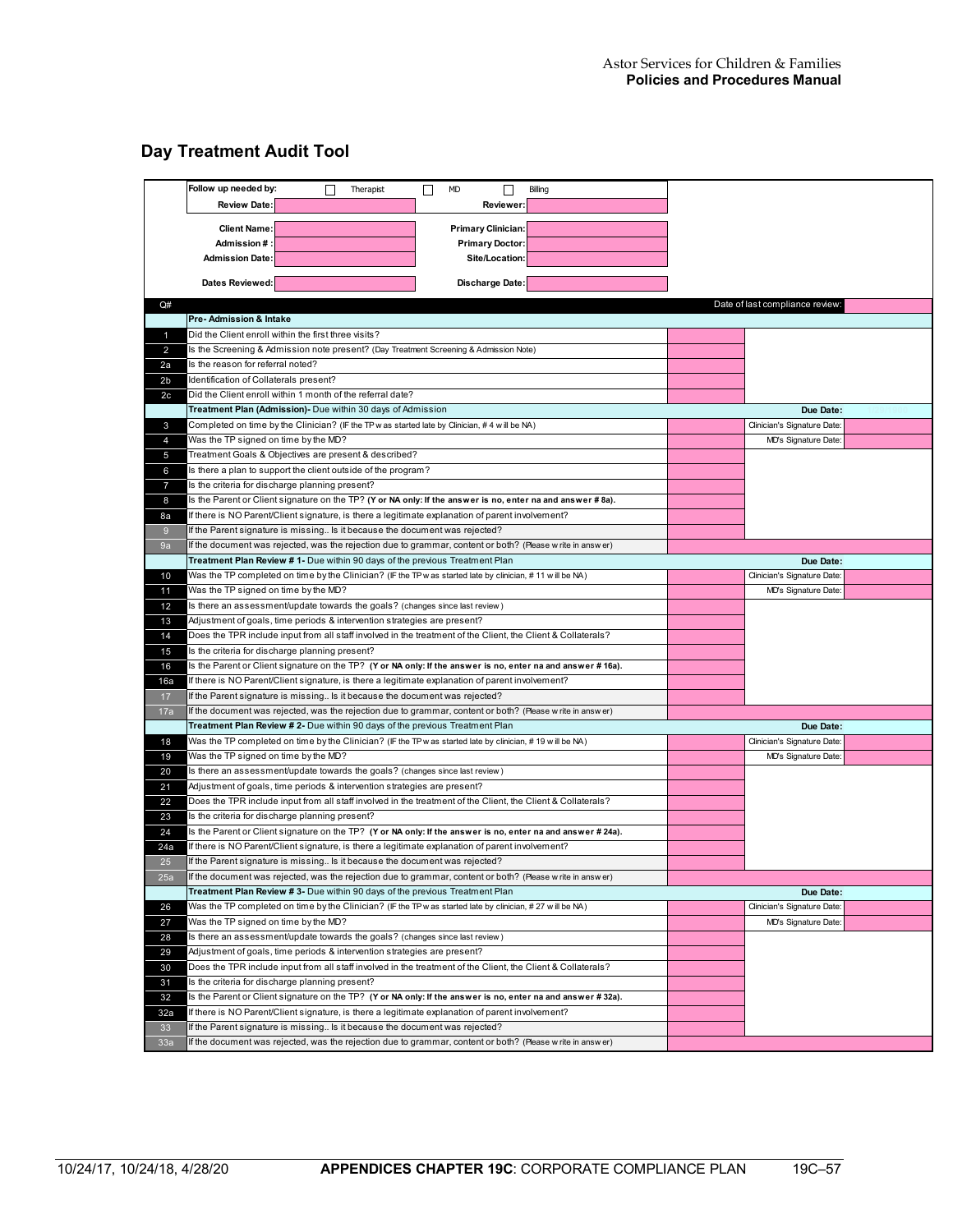|     | Treatment Plan Review # 4- Due within 90 days of the previous Treatment Plan                                  |                       |                                                                                                            |                        | Due Date:                   |  |
|-----|---------------------------------------------------------------------------------------------------------------|-----------------------|------------------------------------------------------------------------------------------------------------|------------------------|-----------------------------|--|
| 34  | Was the TP completed on time by the Clinician? (IF the TP was started late by clinician, #35 will be NA)      |                       |                                                                                                            |                        | Clinician's Signature Date: |  |
| 35  | Was the TP signed on time by the MD?                                                                          |                       |                                                                                                            |                        | MD's Signature Date         |  |
| 36  | Is there an assessment/update towards the goals? (changes since last review)                                  |                       |                                                                                                            |                        |                             |  |
| 37  | Adjustment of goals, time periods & intervention strategies are present?                                      |                       |                                                                                                            |                        |                             |  |
| 38  | Does the TPR include input from all staff involved in the treatment of the Client, the Client & Collaterals?  |                       |                                                                                                            |                        |                             |  |
| 39  | Is the criteria for discharge planning present?                                                               |                       |                                                                                                            |                        |                             |  |
| 40  | Is the Parent or Client signature on the TP? (Y or NA only: If the answer is no, enter na and answer #40a).   |                       |                                                                                                            |                        |                             |  |
| 40a | If there is NO Parent/Client signature, is there a legitimate explanation of parent involvement?              |                       |                                                                                                            |                        |                             |  |
| 41  | If the Parent signature is missing Is it because the document was rejected?                                   |                       |                                                                                                            |                        |                             |  |
| 41a | If the document was rejected, was the rejection due to grammar, content or both? (Please write in answer)     |                       |                                                                                                            |                        |                             |  |
|     | <b>Speech Therapy</b>                                                                                         |                       |                                                                                                            |                        |                             |  |
| 42  | Is there an IEP on record that includes ST? (Y OR NA ONLY: If there is no ST for, enter NA for #42-44).       |                       |                                                                                                            |                        |                             |  |
| 43  | Is the Referral present and signed/dated by: Physician; Physician Assistant; NP?                              |                       |                                                                                                            |                        |                             |  |
| 44  | Were session notes completed/signed within 5 business days of the session?                                    |                       |                                                                                                            |                        |                             |  |
|     | <b>IEP</b>                                                                                                    |                       |                                                                                                            |                        |                             |  |
| 45  | Is the IEP for the current school year present?                                                               |                       |                                                                                                            |                        |                             |  |
|     | <b>Consent to Treat</b>                                                                                       |                       |                                                                                                            |                        |                             |  |
| 46  | Is the consent to treat present, fully filled out signed & dated by all?                                      |                       |                                                                                                            |                        |                             |  |
|     | <b>HIPPA</b>                                                                                                  |                       |                                                                                                            |                        |                             |  |
| 47  | Is the Notice of Privacy Practices and/or the Patient Acknowledgement present & fully filled out?             |                       |                                                                                                            |                        |                             |  |
|     | <b>Medical</b>                                                                                                |                       |                                                                                                            |                        |                             |  |
| 48  | Is there a medication consent for EACH medication prescribed?                                                 |                       |                                                                                                            |                        |                             |  |
| 48a | Is each consent for medication signed & dated by the caretaker & a witness?                                   |                       |                                                                                                            |                        |                             |  |
| 49  | Was a letter sent to the PCP with a detailed Medication list for the Client?                                  |                       |                                                                                                            |                        |                             |  |
| 50  | Reports of all mental/physical exams, assessments present? (Health Questionnaire, Hosp., immunizations, etc.) |                       |                                                                                                            |                        |                             |  |
| 51  | Since the last review, if there were any changes to medicationsare they clearly indicated?                    |                       |                                                                                                            |                        |                             |  |
|     | <b>Utilization Review</b>                                                                                     |                       |                                                                                                            |                        | Last UR Review Date:        |  |
| 52  | Is this a UR Chart? If yes, continue to next question (If no, mark all as NA).                                |                       |                                                                                                            |                        |                             |  |
| 53  | Was the UR done within 30 days of admission?                                                                  |                       |                                                                                                            |                        |                             |  |
| 54  | Was the Continued Stay Review done on time? (every 6 months)                                                  |                       |                                                                                                            |                        |                             |  |
|     |                                                                                                               |                       |                                                                                                            |                        |                             |  |
|     | Notes:.                                                                                                       |                       |                                                                                                            |                        |                             |  |
|     |                                                                                                               |                       |                                                                                                            |                        |                             |  |
|     |                                                                                                               |                       |                                                                                                            |                        |                             |  |
|     |                                                                                                               |                       |                                                                                                            |                        |                             |  |
|     |                                                                                                               |                       |                                                                                                            |                        |                             |  |
|     |                                                                                                               |                       |                                                                                                            |                        |                             |  |
|     |                                                                                                               |                       |                                                                                                            |                        |                             |  |
|     |                                                                                                               |                       |                                                                                                            |                        |                             |  |
|     | Submitted to supervisor by Medicaid Compliance Analyst on:                                                    |                       |                                                                                                            |                        |                             |  |
|     |                                                                                                               |                       | Primary Clinician: Sign and return to SUPERVISOR within one week of the date that this audit was received. |                        |                             |  |
|     |                                                                                                               |                       | I certify that I reviewed this audit and made all updates and edits (as appropriate by law).               |                        |                             |  |
|     |                                                                                                               |                       |                                                                                                            |                        |                             |  |
|     | Signature:                                                                                                    |                       |                                                                                                            | Date:                  |                             |  |
|     |                                                                                                               |                       |                                                                                                            |                        |                             |  |
|     |                                                                                                               |                       |                                                                                                            |                        |                             |  |
|     |                                                                                                               | All Fields Completed  |                                                                                                            | <b>Complete Header</b> |                             |  |
|     |                                                                                                               |                       |                                                                                                            |                        |                             |  |
|     |                                                                                                               | MEDICAID Compliance % |                                                                                                            |                        |                             |  |
|     |                                                                                                               | MD Compliance %       |                                                                                                            |                        |                             |  |
|     |                                                                                                               | Late Clinician TP's   |                                                                                                            |                        |                             |  |
|     |                                                                                                               | Late MD TP's          |                                                                                                            |                        |                             |  |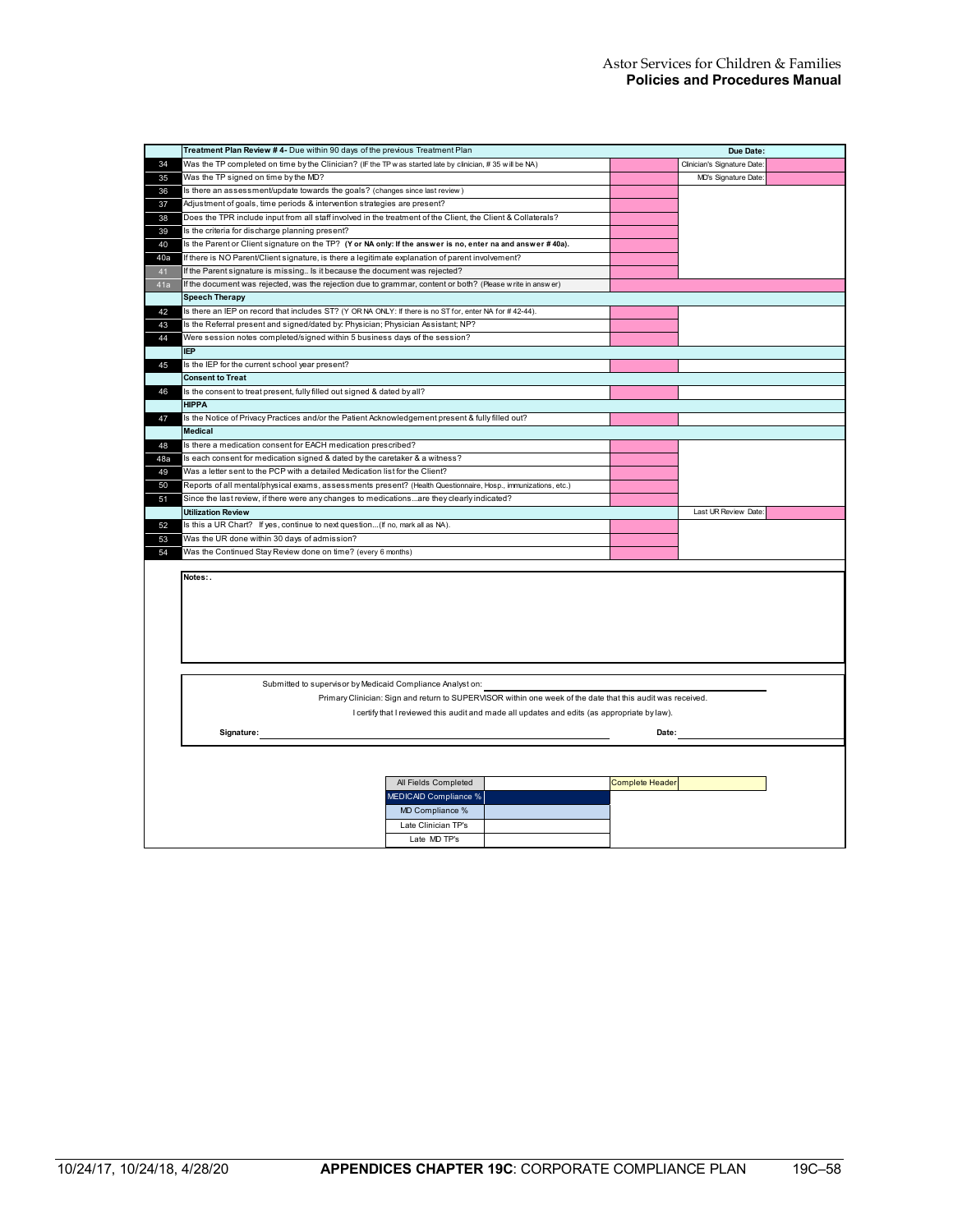# **Partial Hospitalization Program Audit Tool**

|                 | Follow up needed by:<br>П<br>$\Box$<br>Therapist<br>MD<br>Billing                                              |                       |
|-----------------|----------------------------------------------------------------------------------------------------------------|-----------------------|
|                 | Review Date:<br>Reviewer:                                                                                      |                       |
|                 | Client Name:<br>Admission Date:                                                                                |                       |
|                 | Client ID #:<br>Discharge Date:                                                                                |                       |
|                 | Primary Staff:<br>Doctor:                                                                                      |                       |
|                 |                                                                                                                |                       |
| Q#              |                                                                                                                | Previous Review Date: |
|                 | Intake                                                                                                         |                       |
| $\mathbf{1}$    | (Was the Client admitted within the first 3 visits to the program? (check admission date & intake PN)          |                       |
| $\overline{c}$  | Were the pre-admission visits at least 1 hour long?                                                            |                       |
| 3               | Is the Intake note present? (this will be indicated in a pre-admission note w/schedule)                        |                       |
| 3a              | Is the reason for referral noted?                                                                              |                       |
| 3 <sub>b</sub>  | Are the primary Clinical & service-related needs & the services to meet those needs documented?                |                       |
|                 | If the client was not admitted does the screening & admission/intake note include the following:               |                       |
| $\overline{4}$  | The reason why the Client was not admitted, the disposition of the client & if appropriate were referrals      |                       |
|                 | made?                                                                                                          |                       |
|                 | Forms (Safety Plan & CANS)                                                                                     |                       |
| 5               | Is the safety plan present, signed & dated?                                                                    | Date on plan          |
| 6               | Is the Admission CANS present, signed & dated? (completed & signed within 5 days of admission)                 | Signature Date        |
| 7               | Is the Discharge CANS present, signed & dated? (completed & signed within 5 days of discharge)                 | Signature Date:       |
|                 | Intake-Comprehensive Assessment (Intake document)                                                              |                       |
| 8               | Is the document present, signed & dated?                                                                       | Signature Date        |
| 9               | Is the Client's past mental health history and current history present in the document?                        |                       |
| 10              | Is the Mental Status Exam section completed?                                                                   |                       |
|                 | <b>Psychiatric Evaluation</b>                                                                                  |                       |
| 11              | If there is a Psychiatric Assessment present, is it signed & dated?                                            | Date on document:     |
| 12              | Was the Psychiatric Assessment completed and signed prior to the client's discharge? (Y or NA only: if         | Signature Date:       |
|                 | the answ er is No, enter NA and answ er #12a)                                                                  |                       |
| 12a             | Is there a reason Psychiatric Assessment was signed after discharge?                                           |                       |
|                 | <b>Treatment Plan (Initial Plan at Admission)</b>                                                              |                       |
| 13              | Was the Initial Treatment Plan completed PRIOR to the fourth visit after admission (by Clinician)?             | Clinician's Date:     |
| 14              | Was the TP signed on time by the MD? (IF the TP was started late by clinician, This will be NA)                | MD Signature Date:    |
| 15              | Treatment Goals, Objectives & related services are present & described?                                        |                       |
| 15a             | Is the client's voice represented in the treatment goals?                                                      |                       |
| 15 <sub>b</sub> | Do goals & objectives include short term progress?                                                             |                       |
| 16              | Plan for the provision of additional services to support client outside of the program? (referral, plan, etc.) |                       |
| 17              | Is the criteria for discharge planning present?                                                                |                       |
| 18              | If a need was deferred, is the reason for deferral noted?                                                      |                       |
| 19              | If the client is receiving Medication Management, is it listed as an objective?                                |                       |
| 20              | Is the Client/Parent signature present? (Y or NA only: If the answer is no, enter na and answer # 20a).        |                       |
| 20a             | If there is NO Parent/Client signature, is there a legitimate explanation of client/parent involvement?        |                       |
| 21              | If the Parent signature is missing Is it because the document was rejected?                                    |                       |
| 21a             | If the document w as rejected, w as the rejection due to grammar, content or both? (Please w rite answ er)     |                       |
|                 | Treatment Plan Review #1- Due within 2 weeks of the prior plan                                                 | Due Date:             |
| 22              | Was the TP completed on time by the Clinician? (IF the TP was started late by clinician, # 23 w ill be NA)     | Clinician's Date      |
| 23              | Was the TPR signed on time by the MD?                                                                          | MD Signature Date:    |
| 24              | Is there an assessment/update towards the goals? (changes since last review)                                   |                       |
| 25              | Adjustment of goals, objectives, time periods & intervention strategies are present?                           |                       |
| 25a             | Is the client's voice represented in the treatment goals?                                                      |                       |
| 25 <sub>b</sub> | Do goals & objectives include short term progress?                                                             |                       |
| 26              | Does the TPR include input from staff, the Client, & family/ collaterals (as appropriate)?                     |                       |
| 27              | Plan for the provision of additional services to support client outside of the program? (referral, plan, etc.) |                       |
| 28              | Criteria for discharge planning is present?                                                                    |                       |
| 29              | If a need was deferred, is the reason for deferral noted?                                                      |                       |
| 30              | If the client is receiving Medication Management, is it listed as an objective?                                |                       |
|                 |                                                                                                                |                       |
| 31              | Was the Safety Plan updated at the time of the Treatment Plan Review?                                          |                       |
| 32              | .(s the Client/Parent signature present? (Y or NA only: If the answ er is no, enter na and answ er # 32a       |                       |
| 32a             | If there is NO Parent/Client signature, is there a legitimate explanation of client/parent involvement?        |                       |
| 33              | If the Parent signature is missing Is it because the document was rejected?                                    |                       |
| 33a             | If the document w as rejected, w as the rejection due to grammar, content or both? (Please w rite answ er)     |                       |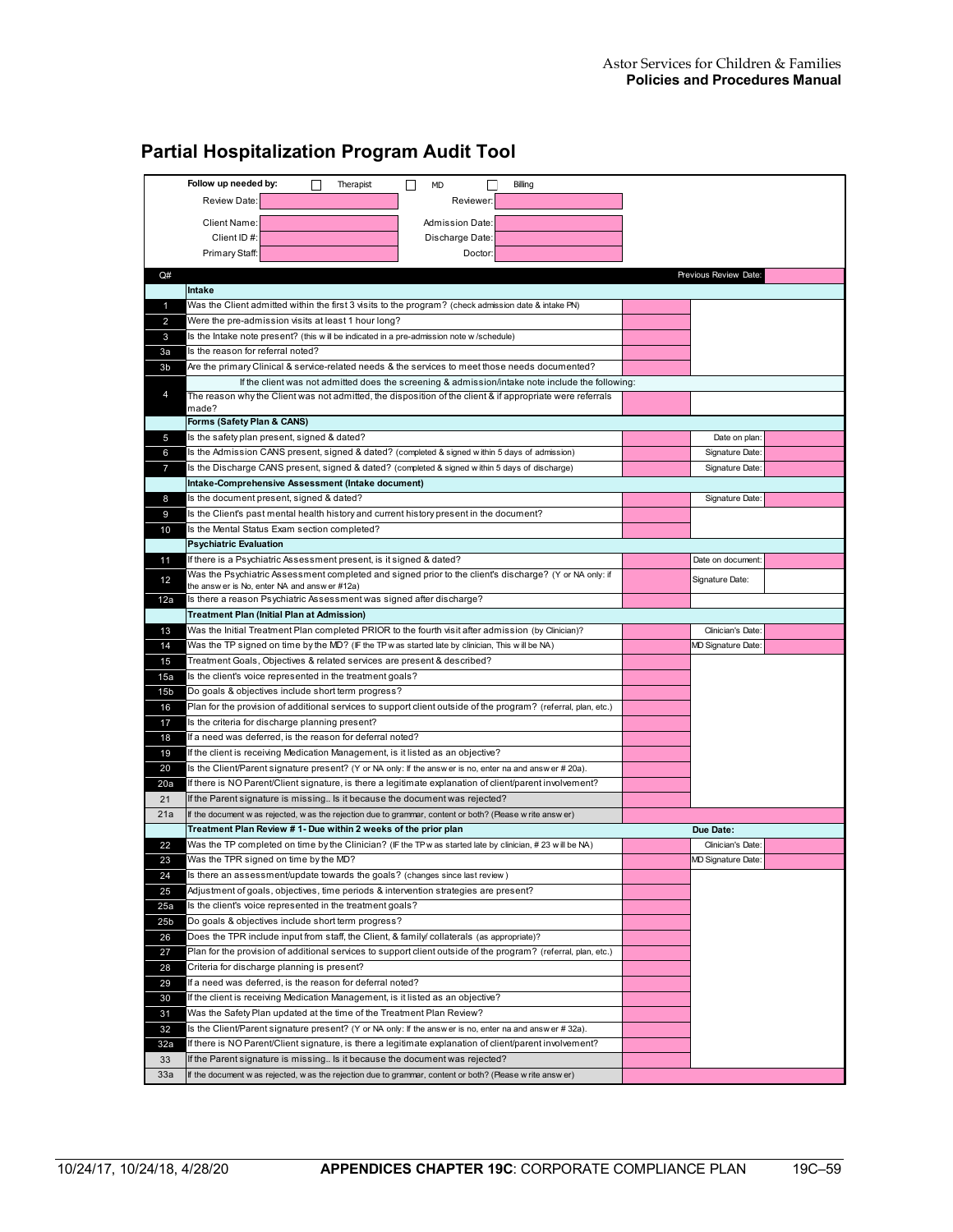| 34<br>Was the TP completed on time by the Clinician? (IF the TP was started late by clinician, # 35 will be NA)<br>Clinician's Date<br>Was the TPR signed on time by the MD?<br>35<br>MD Signature Date<br>36<br>Is there an assessment/update towards the goals? (changes since last review)<br>37<br>Adjustment of goals, objectives, time periods & intervention strategies are present?<br>Is the client's voice represented in the treatment goals?<br>Do goals & objectives include short term progress?<br>Does the TPR include input from staff, the Client, & family/ collaterals (as appropriate)?<br>38<br>Plan for the provision of additional services to support client outside of the program? (referral, plan, etc.)<br>39<br>40<br>Criteria for discharge planning is present?<br>41<br>If a need was deferred, is the reason for deferral noted?<br>If the client is receiving Medication Management, is it listed as an objective?<br>42<br>43<br>Was the Safety Plan updated at the time of the Treatment Plan Review?<br>44<br>Is the Client/Parent signature present? (Y or NA only: If the answer is no, enter na and answer # 44a).<br>44a<br>If there is NO Parent/Client signature, is there a legitimate explanation of client/parent involvement?<br>If the Parent signature is missing Is it because the document was rejected?<br>45<br>If the document was rejected, was the rejection due to grammar, content or both? (Please write answer)<br>45a<br><b>Medical</b><br>If the client is on Medication prescribed or changed (including dose changes) by PHP, are all Medication Consents<br>46<br>present, signed & dated?<br>47<br>If there were there any changes to medicationsare they clearly indicated?<br>48<br>Reports of all mental/physical exams, assessments, etc. present? (Health Questionnaire, Hospital reports)<br>If a concern was noted in Part A (nutrition section, pain section, etc.) was client referred in Part B?<br>If a referral was made, was a Memo to Chart completed indicating that follow up occurred?<br>Consent Forms & Discharge Form & Other<br>49<br>Is the Consent to Treat present, signed & dated?<br>Is the Authorization to Obtain/Release Information present, fully filled out, signed & dated?<br>50<br>Is there a Notice of Privacy Practice/Patient Acknowledgement (HIPPA) form present?<br>51<br>Is there an Email Consent present?<br>52<br>If Client was discharged, is there a discharge summary/plan & was it completed within 2 weeks or sent<br>53<br>to the receiving program prior to the arrival of the client? (w hichever comes first)<br>Was the Client in Partial for the allowed amount of time? (if the client was present for over 6 weeks, please<br>54<br>Comments:<br>mark No and notify billing).<br><b>Utilization Review</b><br>Is this a UR Chart? (If N, mark # 55 as N & 56-57 as NA).<br>55<br>Last Review Date:<br>Was the Admission UR completed BY the fourth visit after admission?<br>56<br>Were all Continued Stay UR's completed within 2 weeks of the previous UR date?<br>57<br>Notes:<br>Submitted to the Supervisor by the Medicaid Compliance Analyst on:<br>Primary Clinician: Sign and return to SUPERVISOR within one week of the date that this audit was received.<br>I certify that I reviewed this audit and made all updates and edits (as appropriate by law).<br>Signature:<br>Date:<br>All Fields Completed<br>Complete Header<br>Overall Compliance %<br>(does not include UR)<br>Medicaid Compliance %<br>MD Compliance %<br>Late TP completed by<br>Clinician<br>Late MD Signatures |                 | Treatment Plan Review # 2- Due within 2 weeks of the prior plan | Due Date: |  |  |
|------------------------------------------------------------------------------------------------------------------------------------------------------------------------------------------------------------------------------------------------------------------------------------------------------------------------------------------------------------------------------------------------------------------------------------------------------------------------------------------------------------------------------------------------------------------------------------------------------------------------------------------------------------------------------------------------------------------------------------------------------------------------------------------------------------------------------------------------------------------------------------------------------------------------------------------------------------------------------------------------------------------------------------------------------------------------------------------------------------------------------------------------------------------------------------------------------------------------------------------------------------------------------------------------------------------------------------------------------------------------------------------------------------------------------------------------------------------------------------------------------------------------------------------------------------------------------------------------------------------------------------------------------------------------------------------------------------------------------------------------------------------------------------------------------------------------------------------------------------------------------------------------------------------------------------------------------------------------------------------------------------------------------------------------------------------------------------------------------------------------------------------------------------------------------------------------------------------------------------------------------------------------------------------------------------------------------------------------------------------------------------------------------------------------------------------------------------------------------------------------------------------------------------------------------------------------------------------------------------------------------------------------------------------------------------------------------------------------------------------------------------------------------------------------------------------------------------------------------------------------------------------------------------------------------------------------------------------------------------------------------------------------------------------------------------------------------------------------------------------------------------------------------------------------------------------------------------------------------------------------------------------------------------------------------------------------------------------------------------------------------------------------------------------------------------------------------------------------------------------------------------------------------------------------------------------------------------------------------------------------------|-----------------|-----------------------------------------------------------------|-----------|--|--|
|                                                                                                                                                                                                                                                                                                                                                                                                                                                                                                                                                                                                                                                                                                                                                                                                                                                                                                                                                                                                                                                                                                                                                                                                                                                                                                                                                                                                                                                                                                                                                                                                                                                                                                                                                                                                                                                                                                                                                                                                                                                                                                                                                                                                                                                                                                                                                                                                                                                                                                                                                                                                                                                                                                                                                                                                                                                                                                                                                                                                                                                                                                                                                                                                                                                                                                                                                                                                                                                                                                                                                                                                                              |                 |                                                                 |           |  |  |
|                                                                                                                                                                                                                                                                                                                                                                                                                                                                                                                                                                                                                                                                                                                                                                                                                                                                                                                                                                                                                                                                                                                                                                                                                                                                                                                                                                                                                                                                                                                                                                                                                                                                                                                                                                                                                                                                                                                                                                                                                                                                                                                                                                                                                                                                                                                                                                                                                                                                                                                                                                                                                                                                                                                                                                                                                                                                                                                                                                                                                                                                                                                                                                                                                                                                                                                                                                                                                                                                                                                                                                                                                              |                 |                                                                 |           |  |  |
|                                                                                                                                                                                                                                                                                                                                                                                                                                                                                                                                                                                                                                                                                                                                                                                                                                                                                                                                                                                                                                                                                                                                                                                                                                                                                                                                                                                                                                                                                                                                                                                                                                                                                                                                                                                                                                                                                                                                                                                                                                                                                                                                                                                                                                                                                                                                                                                                                                                                                                                                                                                                                                                                                                                                                                                                                                                                                                                                                                                                                                                                                                                                                                                                                                                                                                                                                                                                                                                                                                                                                                                                                              |                 |                                                                 |           |  |  |
|                                                                                                                                                                                                                                                                                                                                                                                                                                                                                                                                                                                                                                                                                                                                                                                                                                                                                                                                                                                                                                                                                                                                                                                                                                                                                                                                                                                                                                                                                                                                                                                                                                                                                                                                                                                                                                                                                                                                                                                                                                                                                                                                                                                                                                                                                                                                                                                                                                                                                                                                                                                                                                                                                                                                                                                                                                                                                                                                                                                                                                                                                                                                                                                                                                                                                                                                                                                                                                                                                                                                                                                                                              |                 |                                                                 |           |  |  |
|                                                                                                                                                                                                                                                                                                                                                                                                                                                                                                                                                                                                                                                                                                                                                                                                                                                                                                                                                                                                                                                                                                                                                                                                                                                                                                                                                                                                                                                                                                                                                                                                                                                                                                                                                                                                                                                                                                                                                                                                                                                                                                                                                                                                                                                                                                                                                                                                                                                                                                                                                                                                                                                                                                                                                                                                                                                                                                                                                                                                                                                                                                                                                                                                                                                                                                                                                                                                                                                                                                                                                                                                                              | 37a             |                                                                 |           |  |  |
|                                                                                                                                                                                                                                                                                                                                                                                                                                                                                                                                                                                                                                                                                                                                                                                                                                                                                                                                                                                                                                                                                                                                                                                                                                                                                                                                                                                                                                                                                                                                                                                                                                                                                                                                                                                                                                                                                                                                                                                                                                                                                                                                                                                                                                                                                                                                                                                                                                                                                                                                                                                                                                                                                                                                                                                                                                                                                                                                                                                                                                                                                                                                                                                                                                                                                                                                                                                                                                                                                                                                                                                                                              | 37 <sub>b</sub> |                                                                 |           |  |  |
|                                                                                                                                                                                                                                                                                                                                                                                                                                                                                                                                                                                                                                                                                                                                                                                                                                                                                                                                                                                                                                                                                                                                                                                                                                                                                                                                                                                                                                                                                                                                                                                                                                                                                                                                                                                                                                                                                                                                                                                                                                                                                                                                                                                                                                                                                                                                                                                                                                                                                                                                                                                                                                                                                                                                                                                                                                                                                                                                                                                                                                                                                                                                                                                                                                                                                                                                                                                                                                                                                                                                                                                                                              |                 |                                                                 |           |  |  |
|                                                                                                                                                                                                                                                                                                                                                                                                                                                                                                                                                                                                                                                                                                                                                                                                                                                                                                                                                                                                                                                                                                                                                                                                                                                                                                                                                                                                                                                                                                                                                                                                                                                                                                                                                                                                                                                                                                                                                                                                                                                                                                                                                                                                                                                                                                                                                                                                                                                                                                                                                                                                                                                                                                                                                                                                                                                                                                                                                                                                                                                                                                                                                                                                                                                                                                                                                                                                                                                                                                                                                                                                                              |                 |                                                                 |           |  |  |
|                                                                                                                                                                                                                                                                                                                                                                                                                                                                                                                                                                                                                                                                                                                                                                                                                                                                                                                                                                                                                                                                                                                                                                                                                                                                                                                                                                                                                                                                                                                                                                                                                                                                                                                                                                                                                                                                                                                                                                                                                                                                                                                                                                                                                                                                                                                                                                                                                                                                                                                                                                                                                                                                                                                                                                                                                                                                                                                                                                                                                                                                                                                                                                                                                                                                                                                                                                                                                                                                                                                                                                                                                              |                 |                                                                 |           |  |  |
|                                                                                                                                                                                                                                                                                                                                                                                                                                                                                                                                                                                                                                                                                                                                                                                                                                                                                                                                                                                                                                                                                                                                                                                                                                                                                                                                                                                                                                                                                                                                                                                                                                                                                                                                                                                                                                                                                                                                                                                                                                                                                                                                                                                                                                                                                                                                                                                                                                                                                                                                                                                                                                                                                                                                                                                                                                                                                                                                                                                                                                                                                                                                                                                                                                                                                                                                                                                                                                                                                                                                                                                                                              |                 |                                                                 |           |  |  |
|                                                                                                                                                                                                                                                                                                                                                                                                                                                                                                                                                                                                                                                                                                                                                                                                                                                                                                                                                                                                                                                                                                                                                                                                                                                                                                                                                                                                                                                                                                                                                                                                                                                                                                                                                                                                                                                                                                                                                                                                                                                                                                                                                                                                                                                                                                                                                                                                                                                                                                                                                                                                                                                                                                                                                                                                                                                                                                                                                                                                                                                                                                                                                                                                                                                                                                                                                                                                                                                                                                                                                                                                                              |                 |                                                                 |           |  |  |
|                                                                                                                                                                                                                                                                                                                                                                                                                                                                                                                                                                                                                                                                                                                                                                                                                                                                                                                                                                                                                                                                                                                                                                                                                                                                                                                                                                                                                                                                                                                                                                                                                                                                                                                                                                                                                                                                                                                                                                                                                                                                                                                                                                                                                                                                                                                                                                                                                                                                                                                                                                                                                                                                                                                                                                                                                                                                                                                                                                                                                                                                                                                                                                                                                                                                                                                                                                                                                                                                                                                                                                                                                              |                 |                                                                 |           |  |  |
|                                                                                                                                                                                                                                                                                                                                                                                                                                                                                                                                                                                                                                                                                                                                                                                                                                                                                                                                                                                                                                                                                                                                                                                                                                                                                                                                                                                                                                                                                                                                                                                                                                                                                                                                                                                                                                                                                                                                                                                                                                                                                                                                                                                                                                                                                                                                                                                                                                                                                                                                                                                                                                                                                                                                                                                                                                                                                                                                                                                                                                                                                                                                                                                                                                                                                                                                                                                                                                                                                                                                                                                                                              |                 |                                                                 |           |  |  |
|                                                                                                                                                                                                                                                                                                                                                                                                                                                                                                                                                                                                                                                                                                                                                                                                                                                                                                                                                                                                                                                                                                                                                                                                                                                                                                                                                                                                                                                                                                                                                                                                                                                                                                                                                                                                                                                                                                                                                                                                                                                                                                                                                                                                                                                                                                                                                                                                                                                                                                                                                                                                                                                                                                                                                                                                                                                                                                                                                                                                                                                                                                                                                                                                                                                                                                                                                                                                                                                                                                                                                                                                                              |                 |                                                                 |           |  |  |
|                                                                                                                                                                                                                                                                                                                                                                                                                                                                                                                                                                                                                                                                                                                                                                                                                                                                                                                                                                                                                                                                                                                                                                                                                                                                                                                                                                                                                                                                                                                                                                                                                                                                                                                                                                                                                                                                                                                                                                                                                                                                                                                                                                                                                                                                                                                                                                                                                                                                                                                                                                                                                                                                                                                                                                                                                                                                                                                                                                                                                                                                                                                                                                                                                                                                                                                                                                                                                                                                                                                                                                                                                              |                 |                                                                 |           |  |  |
|                                                                                                                                                                                                                                                                                                                                                                                                                                                                                                                                                                                                                                                                                                                                                                                                                                                                                                                                                                                                                                                                                                                                                                                                                                                                                                                                                                                                                                                                                                                                                                                                                                                                                                                                                                                                                                                                                                                                                                                                                                                                                                                                                                                                                                                                                                                                                                                                                                                                                                                                                                                                                                                                                                                                                                                                                                                                                                                                                                                                                                                                                                                                                                                                                                                                                                                                                                                                                                                                                                                                                                                                                              |                 |                                                                 |           |  |  |
|                                                                                                                                                                                                                                                                                                                                                                                                                                                                                                                                                                                                                                                                                                                                                                                                                                                                                                                                                                                                                                                                                                                                                                                                                                                                                                                                                                                                                                                                                                                                                                                                                                                                                                                                                                                                                                                                                                                                                                                                                                                                                                                                                                                                                                                                                                                                                                                                                                                                                                                                                                                                                                                                                                                                                                                                                                                                                                                                                                                                                                                                                                                                                                                                                                                                                                                                                                                                                                                                                                                                                                                                                              |                 |                                                                 |           |  |  |
|                                                                                                                                                                                                                                                                                                                                                                                                                                                                                                                                                                                                                                                                                                                                                                                                                                                                                                                                                                                                                                                                                                                                                                                                                                                                                                                                                                                                                                                                                                                                                                                                                                                                                                                                                                                                                                                                                                                                                                                                                                                                                                                                                                                                                                                                                                                                                                                                                                                                                                                                                                                                                                                                                                                                                                                                                                                                                                                                                                                                                                                                                                                                                                                                                                                                                                                                                                                                                                                                                                                                                                                                                              |                 |                                                                 |           |  |  |
|                                                                                                                                                                                                                                                                                                                                                                                                                                                                                                                                                                                                                                                                                                                                                                                                                                                                                                                                                                                                                                                                                                                                                                                                                                                                                                                                                                                                                                                                                                                                                                                                                                                                                                                                                                                                                                                                                                                                                                                                                                                                                                                                                                                                                                                                                                                                                                                                                                                                                                                                                                                                                                                                                                                                                                                                                                                                                                                                                                                                                                                                                                                                                                                                                                                                                                                                                                                                                                                                                                                                                                                                                              |                 |                                                                 |           |  |  |
|                                                                                                                                                                                                                                                                                                                                                                                                                                                                                                                                                                                                                                                                                                                                                                                                                                                                                                                                                                                                                                                                                                                                                                                                                                                                                                                                                                                                                                                                                                                                                                                                                                                                                                                                                                                                                                                                                                                                                                                                                                                                                                                                                                                                                                                                                                                                                                                                                                                                                                                                                                                                                                                                                                                                                                                                                                                                                                                                                                                                                                                                                                                                                                                                                                                                                                                                                                                                                                                                                                                                                                                                                              |                 |                                                                 |           |  |  |
|                                                                                                                                                                                                                                                                                                                                                                                                                                                                                                                                                                                                                                                                                                                                                                                                                                                                                                                                                                                                                                                                                                                                                                                                                                                                                                                                                                                                                                                                                                                                                                                                                                                                                                                                                                                                                                                                                                                                                                                                                                                                                                                                                                                                                                                                                                                                                                                                                                                                                                                                                                                                                                                                                                                                                                                                                                                                                                                                                                                                                                                                                                                                                                                                                                                                                                                                                                                                                                                                                                                                                                                                                              |                 |                                                                 |           |  |  |
|                                                                                                                                                                                                                                                                                                                                                                                                                                                                                                                                                                                                                                                                                                                                                                                                                                                                                                                                                                                                                                                                                                                                                                                                                                                                                                                                                                                                                                                                                                                                                                                                                                                                                                                                                                                                                                                                                                                                                                                                                                                                                                                                                                                                                                                                                                                                                                                                                                                                                                                                                                                                                                                                                                                                                                                                                                                                                                                                                                                                                                                                                                                                                                                                                                                                                                                                                                                                                                                                                                                                                                                                                              | 48a             |                                                                 |           |  |  |
|                                                                                                                                                                                                                                                                                                                                                                                                                                                                                                                                                                                                                                                                                                                                                                                                                                                                                                                                                                                                                                                                                                                                                                                                                                                                                                                                                                                                                                                                                                                                                                                                                                                                                                                                                                                                                                                                                                                                                                                                                                                                                                                                                                                                                                                                                                                                                                                                                                                                                                                                                                                                                                                                                                                                                                                                                                                                                                                                                                                                                                                                                                                                                                                                                                                                                                                                                                                                                                                                                                                                                                                                                              | 48b             |                                                                 |           |  |  |
|                                                                                                                                                                                                                                                                                                                                                                                                                                                                                                                                                                                                                                                                                                                                                                                                                                                                                                                                                                                                                                                                                                                                                                                                                                                                                                                                                                                                                                                                                                                                                                                                                                                                                                                                                                                                                                                                                                                                                                                                                                                                                                                                                                                                                                                                                                                                                                                                                                                                                                                                                                                                                                                                                                                                                                                                                                                                                                                                                                                                                                                                                                                                                                                                                                                                                                                                                                                                                                                                                                                                                                                                                              |                 |                                                                 |           |  |  |
|                                                                                                                                                                                                                                                                                                                                                                                                                                                                                                                                                                                                                                                                                                                                                                                                                                                                                                                                                                                                                                                                                                                                                                                                                                                                                                                                                                                                                                                                                                                                                                                                                                                                                                                                                                                                                                                                                                                                                                                                                                                                                                                                                                                                                                                                                                                                                                                                                                                                                                                                                                                                                                                                                                                                                                                                                                                                                                                                                                                                                                                                                                                                                                                                                                                                                                                                                                                                                                                                                                                                                                                                                              |                 |                                                                 |           |  |  |
|                                                                                                                                                                                                                                                                                                                                                                                                                                                                                                                                                                                                                                                                                                                                                                                                                                                                                                                                                                                                                                                                                                                                                                                                                                                                                                                                                                                                                                                                                                                                                                                                                                                                                                                                                                                                                                                                                                                                                                                                                                                                                                                                                                                                                                                                                                                                                                                                                                                                                                                                                                                                                                                                                                                                                                                                                                                                                                                                                                                                                                                                                                                                                                                                                                                                                                                                                                                                                                                                                                                                                                                                                              |                 |                                                                 |           |  |  |
|                                                                                                                                                                                                                                                                                                                                                                                                                                                                                                                                                                                                                                                                                                                                                                                                                                                                                                                                                                                                                                                                                                                                                                                                                                                                                                                                                                                                                                                                                                                                                                                                                                                                                                                                                                                                                                                                                                                                                                                                                                                                                                                                                                                                                                                                                                                                                                                                                                                                                                                                                                                                                                                                                                                                                                                                                                                                                                                                                                                                                                                                                                                                                                                                                                                                                                                                                                                                                                                                                                                                                                                                                              |                 |                                                                 |           |  |  |
|                                                                                                                                                                                                                                                                                                                                                                                                                                                                                                                                                                                                                                                                                                                                                                                                                                                                                                                                                                                                                                                                                                                                                                                                                                                                                                                                                                                                                                                                                                                                                                                                                                                                                                                                                                                                                                                                                                                                                                                                                                                                                                                                                                                                                                                                                                                                                                                                                                                                                                                                                                                                                                                                                                                                                                                                                                                                                                                                                                                                                                                                                                                                                                                                                                                                                                                                                                                                                                                                                                                                                                                                                              |                 |                                                                 |           |  |  |
|                                                                                                                                                                                                                                                                                                                                                                                                                                                                                                                                                                                                                                                                                                                                                                                                                                                                                                                                                                                                                                                                                                                                                                                                                                                                                                                                                                                                                                                                                                                                                                                                                                                                                                                                                                                                                                                                                                                                                                                                                                                                                                                                                                                                                                                                                                                                                                                                                                                                                                                                                                                                                                                                                                                                                                                                                                                                                                                                                                                                                                                                                                                                                                                                                                                                                                                                                                                                                                                                                                                                                                                                                              |                 |                                                                 |           |  |  |
|                                                                                                                                                                                                                                                                                                                                                                                                                                                                                                                                                                                                                                                                                                                                                                                                                                                                                                                                                                                                                                                                                                                                                                                                                                                                                                                                                                                                                                                                                                                                                                                                                                                                                                                                                                                                                                                                                                                                                                                                                                                                                                                                                                                                                                                                                                                                                                                                                                                                                                                                                                                                                                                                                                                                                                                                                                                                                                                                                                                                                                                                                                                                                                                                                                                                                                                                                                                                                                                                                                                                                                                                                              |                 |                                                                 |           |  |  |
|                                                                                                                                                                                                                                                                                                                                                                                                                                                                                                                                                                                                                                                                                                                                                                                                                                                                                                                                                                                                                                                                                                                                                                                                                                                                                                                                                                                                                                                                                                                                                                                                                                                                                                                                                                                                                                                                                                                                                                                                                                                                                                                                                                                                                                                                                                                                                                                                                                                                                                                                                                                                                                                                                                                                                                                                                                                                                                                                                                                                                                                                                                                                                                                                                                                                                                                                                                                                                                                                                                                                                                                                                              |                 |                                                                 |           |  |  |
|                                                                                                                                                                                                                                                                                                                                                                                                                                                                                                                                                                                                                                                                                                                                                                                                                                                                                                                                                                                                                                                                                                                                                                                                                                                                                                                                                                                                                                                                                                                                                                                                                                                                                                                                                                                                                                                                                                                                                                                                                                                                                                                                                                                                                                                                                                                                                                                                                                                                                                                                                                                                                                                                                                                                                                                                                                                                                                                                                                                                                                                                                                                                                                                                                                                                                                                                                                                                                                                                                                                                                                                                                              |                 |                                                                 |           |  |  |
|                                                                                                                                                                                                                                                                                                                                                                                                                                                                                                                                                                                                                                                                                                                                                                                                                                                                                                                                                                                                                                                                                                                                                                                                                                                                                                                                                                                                                                                                                                                                                                                                                                                                                                                                                                                                                                                                                                                                                                                                                                                                                                                                                                                                                                                                                                                                                                                                                                                                                                                                                                                                                                                                                                                                                                                                                                                                                                                                                                                                                                                                                                                                                                                                                                                                                                                                                                                                                                                                                                                                                                                                                              |                 |                                                                 |           |  |  |
|                                                                                                                                                                                                                                                                                                                                                                                                                                                                                                                                                                                                                                                                                                                                                                                                                                                                                                                                                                                                                                                                                                                                                                                                                                                                                                                                                                                                                                                                                                                                                                                                                                                                                                                                                                                                                                                                                                                                                                                                                                                                                                                                                                                                                                                                                                                                                                                                                                                                                                                                                                                                                                                                                                                                                                                                                                                                                                                                                                                                                                                                                                                                                                                                                                                                                                                                                                                                                                                                                                                                                                                                                              |                 |                                                                 |           |  |  |
|                                                                                                                                                                                                                                                                                                                                                                                                                                                                                                                                                                                                                                                                                                                                                                                                                                                                                                                                                                                                                                                                                                                                                                                                                                                                                                                                                                                                                                                                                                                                                                                                                                                                                                                                                                                                                                                                                                                                                                                                                                                                                                                                                                                                                                                                                                                                                                                                                                                                                                                                                                                                                                                                                                                                                                                                                                                                                                                                                                                                                                                                                                                                                                                                                                                                                                                                                                                                                                                                                                                                                                                                                              |                 |                                                                 |           |  |  |
|                                                                                                                                                                                                                                                                                                                                                                                                                                                                                                                                                                                                                                                                                                                                                                                                                                                                                                                                                                                                                                                                                                                                                                                                                                                                                                                                                                                                                                                                                                                                                                                                                                                                                                                                                                                                                                                                                                                                                                                                                                                                                                                                                                                                                                                                                                                                                                                                                                                                                                                                                                                                                                                                                                                                                                                                                                                                                                                                                                                                                                                                                                                                                                                                                                                                                                                                                                                                                                                                                                                                                                                                                              |                 |                                                                 |           |  |  |
|                                                                                                                                                                                                                                                                                                                                                                                                                                                                                                                                                                                                                                                                                                                                                                                                                                                                                                                                                                                                                                                                                                                                                                                                                                                                                                                                                                                                                                                                                                                                                                                                                                                                                                                                                                                                                                                                                                                                                                                                                                                                                                                                                                                                                                                                                                                                                                                                                                                                                                                                                                                                                                                                                                                                                                                                                                                                                                                                                                                                                                                                                                                                                                                                                                                                                                                                                                                                                                                                                                                                                                                                                              |                 |                                                                 |           |  |  |
|                                                                                                                                                                                                                                                                                                                                                                                                                                                                                                                                                                                                                                                                                                                                                                                                                                                                                                                                                                                                                                                                                                                                                                                                                                                                                                                                                                                                                                                                                                                                                                                                                                                                                                                                                                                                                                                                                                                                                                                                                                                                                                                                                                                                                                                                                                                                                                                                                                                                                                                                                                                                                                                                                                                                                                                                                                                                                                                                                                                                                                                                                                                                                                                                                                                                                                                                                                                                                                                                                                                                                                                                                              |                 |                                                                 |           |  |  |
|                                                                                                                                                                                                                                                                                                                                                                                                                                                                                                                                                                                                                                                                                                                                                                                                                                                                                                                                                                                                                                                                                                                                                                                                                                                                                                                                                                                                                                                                                                                                                                                                                                                                                                                                                                                                                                                                                                                                                                                                                                                                                                                                                                                                                                                                                                                                                                                                                                                                                                                                                                                                                                                                                                                                                                                                                                                                                                                                                                                                                                                                                                                                                                                                                                                                                                                                                                                                                                                                                                                                                                                                                              |                 |                                                                 |           |  |  |
|                                                                                                                                                                                                                                                                                                                                                                                                                                                                                                                                                                                                                                                                                                                                                                                                                                                                                                                                                                                                                                                                                                                                                                                                                                                                                                                                                                                                                                                                                                                                                                                                                                                                                                                                                                                                                                                                                                                                                                                                                                                                                                                                                                                                                                                                                                                                                                                                                                                                                                                                                                                                                                                                                                                                                                                                                                                                                                                                                                                                                                                                                                                                                                                                                                                                                                                                                                                                                                                                                                                                                                                                                              |                 |                                                                 |           |  |  |
|                                                                                                                                                                                                                                                                                                                                                                                                                                                                                                                                                                                                                                                                                                                                                                                                                                                                                                                                                                                                                                                                                                                                                                                                                                                                                                                                                                                                                                                                                                                                                                                                                                                                                                                                                                                                                                                                                                                                                                                                                                                                                                                                                                                                                                                                                                                                                                                                                                                                                                                                                                                                                                                                                                                                                                                                                                                                                                                                                                                                                                                                                                                                                                                                                                                                                                                                                                                                                                                                                                                                                                                                                              |                 |                                                                 |           |  |  |
|                                                                                                                                                                                                                                                                                                                                                                                                                                                                                                                                                                                                                                                                                                                                                                                                                                                                                                                                                                                                                                                                                                                                                                                                                                                                                                                                                                                                                                                                                                                                                                                                                                                                                                                                                                                                                                                                                                                                                                                                                                                                                                                                                                                                                                                                                                                                                                                                                                                                                                                                                                                                                                                                                                                                                                                                                                                                                                                                                                                                                                                                                                                                                                                                                                                                                                                                                                                                                                                                                                                                                                                                                              |                 |                                                                 |           |  |  |
|                                                                                                                                                                                                                                                                                                                                                                                                                                                                                                                                                                                                                                                                                                                                                                                                                                                                                                                                                                                                                                                                                                                                                                                                                                                                                                                                                                                                                                                                                                                                                                                                                                                                                                                                                                                                                                                                                                                                                                                                                                                                                                                                                                                                                                                                                                                                                                                                                                                                                                                                                                                                                                                                                                                                                                                                                                                                                                                                                                                                                                                                                                                                                                                                                                                                                                                                                                                                                                                                                                                                                                                                                              |                 |                                                                 |           |  |  |
|                                                                                                                                                                                                                                                                                                                                                                                                                                                                                                                                                                                                                                                                                                                                                                                                                                                                                                                                                                                                                                                                                                                                                                                                                                                                                                                                                                                                                                                                                                                                                                                                                                                                                                                                                                                                                                                                                                                                                                                                                                                                                                                                                                                                                                                                                                                                                                                                                                                                                                                                                                                                                                                                                                                                                                                                                                                                                                                                                                                                                                                                                                                                                                                                                                                                                                                                                                                                                                                                                                                                                                                                                              |                 |                                                                 |           |  |  |
|                                                                                                                                                                                                                                                                                                                                                                                                                                                                                                                                                                                                                                                                                                                                                                                                                                                                                                                                                                                                                                                                                                                                                                                                                                                                                                                                                                                                                                                                                                                                                                                                                                                                                                                                                                                                                                                                                                                                                                                                                                                                                                                                                                                                                                                                                                                                                                                                                                                                                                                                                                                                                                                                                                                                                                                                                                                                                                                                                                                                                                                                                                                                                                                                                                                                                                                                                                                                                                                                                                                                                                                                                              |                 |                                                                 |           |  |  |
|                                                                                                                                                                                                                                                                                                                                                                                                                                                                                                                                                                                                                                                                                                                                                                                                                                                                                                                                                                                                                                                                                                                                                                                                                                                                                                                                                                                                                                                                                                                                                                                                                                                                                                                                                                                                                                                                                                                                                                                                                                                                                                                                                                                                                                                                                                                                                                                                                                                                                                                                                                                                                                                                                                                                                                                                                                                                                                                                                                                                                                                                                                                                                                                                                                                                                                                                                                                                                                                                                                                                                                                                                              |                 |                                                                 |           |  |  |
|                                                                                                                                                                                                                                                                                                                                                                                                                                                                                                                                                                                                                                                                                                                                                                                                                                                                                                                                                                                                                                                                                                                                                                                                                                                                                                                                                                                                                                                                                                                                                                                                                                                                                                                                                                                                                                                                                                                                                                                                                                                                                                                                                                                                                                                                                                                                                                                                                                                                                                                                                                                                                                                                                                                                                                                                                                                                                                                                                                                                                                                                                                                                                                                                                                                                                                                                                                                                                                                                                                                                                                                                                              |                 |                                                                 |           |  |  |
|                                                                                                                                                                                                                                                                                                                                                                                                                                                                                                                                                                                                                                                                                                                                                                                                                                                                                                                                                                                                                                                                                                                                                                                                                                                                                                                                                                                                                                                                                                                                                                                                                                                                                                                                                                                                                                                                                                                                                                                                                                                                                                                                                                                                                                                                                                                                                                                                                                                                                                                                                                                                                                                                                                                                                                                                                                                                                                                                                                                                                                                                                                                                                                                                                                                                                                                                                                                                                                                                                                                                                                                                                              |                 |                                                                 |           |  |  |
|                                                                                                                                                                                                                                                                                                                                                                                                                                                                                                                                                                                                                                                                                                                                                                                                                                                                                                                                                                                                                                                                                                                                                                                                                                                                                                                                                                                                                                                                                                                                                                                                                                                                                                                                                                                                                                                                                                                                                                                                                                                                                                                                                                                                                                                                                                                                                                                                                                                                                                                                                                                                                                                                                                                                                                                                                                                                                                                                                                                                                                                                                                                                                                                                                                                                                                                                                                                                                                                                                                                                                                                                                              |                 |                                                                 |           |  |  |
|                                                                                                                                                                                                                                                                                                                                                                                                                                                                                                                                                                                                                                                                                                                                                                                                                                                                                                                                                                                                                                                                                                                                                                                                                                                                                                                                                                                                                                                                                                                                                                                                                                                                                                                                                                                                                                                                                                                                                                                                                                                                                                                                                                                                                                                                                                                                                                                                                                                                                                                                                                                                                                                                                                                                                                                                                                                                                                                                                                                                                                                                                                                                                                                                                                                                                                                                                                                                                                                                                                                                                                                                                              |                 |                                                                 |           |  |  |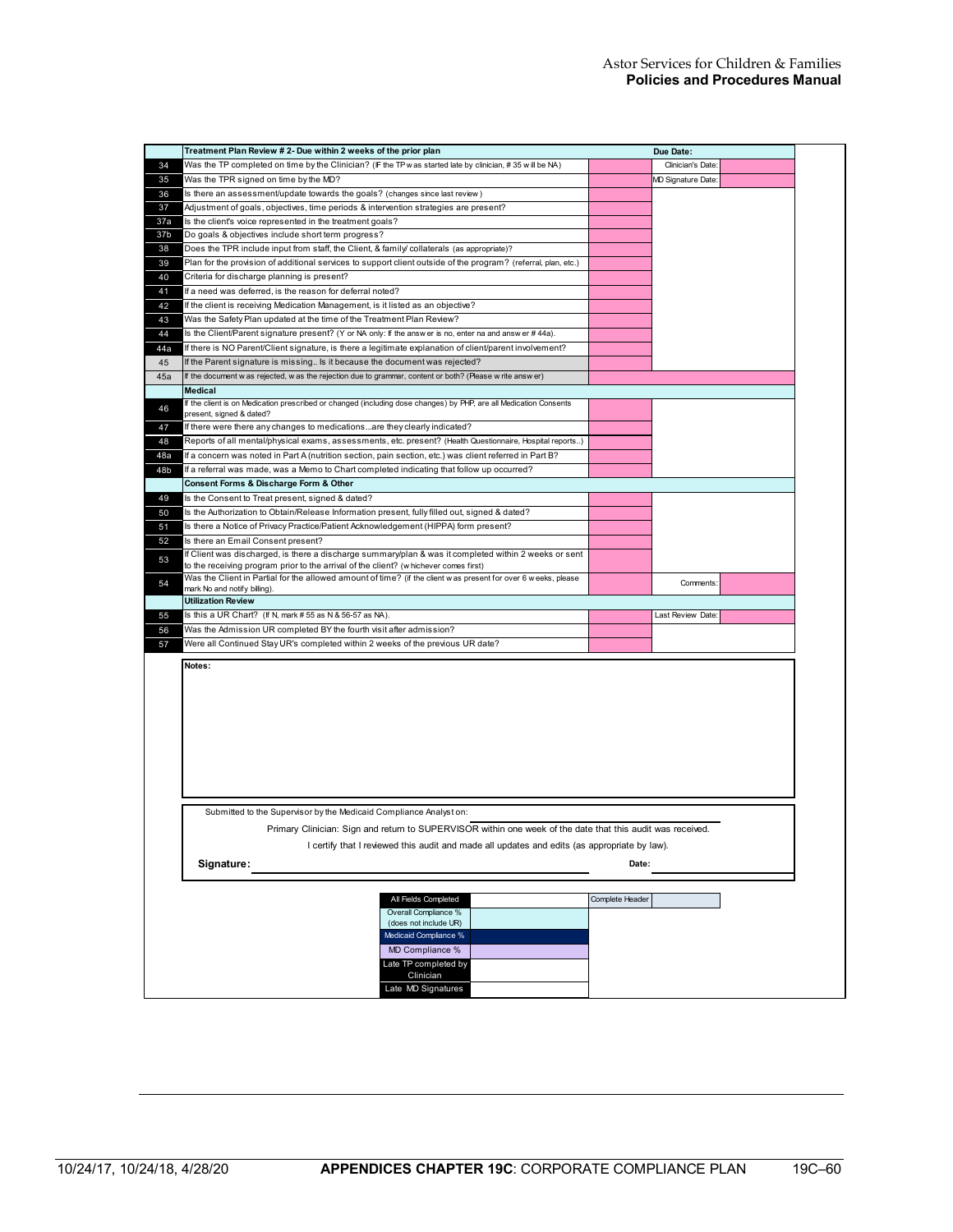|                         | Client's Name:                                   |                                                 |                                                                     | Progress Note Review Period (enter dates): |                                                        |                               |                                                        |                                  |                                                                     |                                                        |                   |                      |
|-------------------------|--------------------------------------------------|-------------------------------------------------|---------------------------------------------------------------------|--------------------------------------------|--------------------------------------------------------|-------------------------------|--------------------------------------------------------|----------------------------------|---------------------------------------------------------------------|--------------------------------------------------------|-------------------|----------------------|
|                         |                                                  |                                                 |                                                                     |                                            | <b>Staff Progress Notes:</b>                           |                               |                                                        |                                  |                                                                     |                                                        |                   |                      |
| Clinician's<br>Initials | Date of Session<br>(write the date or<br>Mssing) | Type of service (write the type, or<br>Missing) | Type of contact (face to<br>face, phone, absent or N<br>if missing) | Duration (Indicate time or<br>Missing)     | Is there a<br>goal/obj<br>indicated in<br>PN? Y, N, NA | PN's Dated &<br>Signed Y or N | <b>Session Notes</b><br>(such as signed<br>late, etc.) | Attendance<br>sheet? Y,<br>N, NA | # of Hours<br>indicated on<br>attendance<br>sheet, missing<br>or NA | Session<br>reflected in<br>billing report?<br>Y, N, NA | Comp?<br>Y, N, NA | <b>Billing Notes</b> |
|                         |                                                  |                                                 |                                                                     |                                            |                                                        |                               |                                                        |                                  |                                                                     |                                                        |                   |                      |
|                         |                                                  |                                                 |                                                                     |                                            |                                                        |                               |                                                        |                                  |                                                                     |                                                        |                   |                      |
|                         |                                                  |                                                 |                                                                     |                                            |                                                        |                               |                                                        |                                  |                                                                     |                                                        |                   |                      |
|                         |                                                  |                                                 |                                                                     |                                            |                                                        |                               |                                                        |                                  |                                                                     |                                                        |                   |                      |
|                         |                                                  |                                                 |                                                                     |                                            |                                                        |                               |                                                        |                                  |                                                                     |                                                        |                   |                      |
|                         |                                                  |                                                 |                                                                     |                                            |                                                        |                               |                                                        |                                  |                                                                     |                                                        |                   |                      |
|                         |                                                  |                                                 |                                                                     |                                            |                                                        |                               |                                                        |                                  |                                                                     |                                                        |                   |                      |
|                         |                                                  |                                                 |                                                                     |                                            |                                                        |                               |                                                        |                                  |                                                                     |                                                        |                   |                      |
|                         |                                                  |                                                 |                                                                     |                                            |                                                        |                               |                                                        |                                  |                                                                     |                                                        |                   |                      |
|                         |                                                  |                                                 |                                                                     |                                            |                                                        |                               |                                                        |                                  |                                                                     |                                                        |                   |                      |
|                         |                                                  |                                                 |                                                                     |                                            |                                                        |                               |                                                        |                                  |                                                                     |                                                        |                   |                      |
|                         |                                                  |                                                 |                                                                     |                                            |                                                        |                               |                                                        |                                  |                                                                     |                                                        |                   |                      |
|                         |                                                  |                                                 |                                                                     |                                            |                                                        |                               |                                                        |                                  |                                                                     |                                                        |                   |                      |
|                         |                                                  |                                                 |                                                                     |                                            |                                                        |                               |                                                        |                                  |                                                                     |                                                        |                   |                      |
|                         |                                                  |                                                 |                                                                     |                                            |                                                        |                               |                                                        |                                  |                                                                     |                                                        |                   |                      |
|                         |                                                  |                                                 |                                                                     |                                            |                                                        |                               |                                                        |                                  |                                                                     |                                                        |                   |                      |
|                         |                                                  |                                                 |                                                                     |                                            |                                                        |                               |                                                        |                                  |                                                                     |                                                        |                   |                      |
|                         |                                                  |                                                 |                                                                     |                                            |                                                        |                               |                                                        |                                  |                                                                     |                                                        |                   |                      |
|                         |                                                  |                                                 |                                                                     |                                            |                                                        |                               |                                                        |                                  |                                                                     |                                                        |                   |                      |
|                         |                                                  |                                                 |                                                                     |                                            |                                                        |                               |                                                        |                                  |                                                                     |                                                        |                   |                      |
|                         |                                                  |                                                 |                                                                     |                                            |                                                        |                               |                                                        |                                  |                                                                     |                                                        |                   |                      |
|                         |                                                  |                                                 |                                                                     |                                            |                                                        |                               |                                                        |                                  |                                                                     |                                                        |                   |                      |
|                         |                                                  |                                                 |                                                                     |                                            |                                                        |                               |                                                        |                                  |                                                                     |                                                        |                   |                      |
|                         |                                                  |                                                 |                                                                     |                                            |                                                        |                               |                                                        |                                  |                                                                     |                                                        |                   |                      |
|                         |                                                  |                                                 |                                                                     |                                            |                                                        |                               |                                                        |                                  |                                                                     |                                                        |                   |                      |
|                         |                                                  |                                                 |                                                                     |                                            |                                                        |                               |                                                        |                                  |                                                                     |                                                        |                   |                      |
|                         |                                                  |                                                 |                                                                     |                                            |                                                        |                               |                                                        |                                  |                                                                     |                                                        |                   |                      |
|                         |                                                  |                                                 |                                                                     |                                            |                                                        |                               |                                                        |                                  |                                                                     |                                                        |                   |                      |
|                         |                                                  |                                                 |                                                                     |                                            |                                                        |                               |                                                        |                                  |                                                                     |                                                        |                   |                      |
|                         |                                                  |                                                 |                                                                     |                                            |                                                        |                               |                                                        |                                  |                                                                     |                                                        |                   |                      |
|                         |                                                  |                                                 |                                                                     |                                            |                                                        |                               |                                                        |                                  |                                                                     |                                                        |                   |                      |
|                         |                                                  |                                                 |                                                                     |                                            |                                                        |                               |                                                        |                                  |                                                                     |                                                        |                   |                      |
|                         |                                                  |                                                 |                                                                     |                                            |                                                        |                               |                                                        |                                  |                                                                     |                                                        |                   |                      |
|                         |                                                  |                                                 |                                                                     |                                            |                                                        |                               |                                                        |                                  |                                                                     |                                                        |                   |                      |
|                         |                                                  |                                                 |                                                                     |                                            |                                                        |                               |                                                        |                                  |                                                                     |                                                        |                   |                      |
|                         |                                                  |                                                 |                                                                     |                                            |                                                        |                               |                                                        |                                  |                                                                     |                                                        |                   |                      |
|                         |                                                  |                                                 |                                                                     |                                            |                                                        |                               |                                                        |                                  |                                                                     |                                                        |                   |                      |
|                         |                                                  |                                                 |                                                                     |                                            |                                                        |                               |                                                        |                                  |                                                                     |                                                        |                   |                      |
|                         |                                                  |                                                 |                                                                     |                                            |                                                        |                               |                                                        |                                  |                                                                     |                                                        |                   |                      |
|                         |                                                  |                                                 |                                                                     |                                            |                                                        |                               |                                                        |                                  |                                                                     |                                                        |                   |                      |
|                         |                                                  |                                                 |                                                                     |                                            |                                                        |                               |                                                        |                                  |                                                                     |                                                        |                   |                      |
|                         |                                                  |                                                 |                                                                     |                                            |                                                        |                               |                                                        |                                  |                                                                     |                                                        |                   |                      |

| <b>MD/NPP Progress Notes:</b> |                                                    |                                                           |                                                                          |                               |                   |              |  |  |
|-------------------------------|----------------------------------------------------|-----------------------------------------------------------|--------------------------------------------------------------------------|-------------------------------|-------------------|--------------|--|--|
| MD/NPP's<br><b>Initials</b>   | Date of Session<br>(w rite the date or<br>missing) | Type of service (write the type or<br>Missing)            | Type of contact (face to<br>face (f/f), phone, other<br>or N if missing) | PN's Dated & Signed<br>Y or N | Comp?<br>Y, N, NA | <b>Notes</b> |  |  |
|                               |                                                    |                                                           |                                                                          |                               |                   |              |  |  |
|                               |                                                    |                                                           |                                                                          |                               |                   |              |  |  |
|                               |                                                    |                                                           |                                                                          |                               |                   |              |  |  |
|                               |                                                    |                                                           |                                                                          |                               |                   |              |  |  |
|                               |                                                    |                                                           |                                                                          |                               |                   |              |  |  |
|                               |                                                    |                                                           |                                                                          |                               |                   |              |  |  |
|                               |                                                    |                                                           |                                                                          |                               |                   |              |  |  |
|                               |                                                    |                                                           |                                                                          |                               |                   |              |  |  |
|                               |                                                    |                                                           |                                                                          |                               |                   |              |  |  |
|                               |                                                    |                                                           |                                                                          |                               |                   |              |  |  |
|                               |                                                    |                                                           |                                                                          |                               |                   |              |  |  |
|                               |                                                    | Overall Progress Note Compliance (Clinician,<br>MD & NP): |                                                                          |                               |                   |              |  |  |
|                               |                                                    | Clinician Service Area Compliance %:                      |                                                                          |                               |                   |              |  |  |
|                               | MD Service Area Compliance %:                      |                                                           |                                                                          |                               |                   |              |  |  |
|                               |                                                    | Clinician & MD Service Area Compliance %                  |                                                                          |                               |                   |              |  |  |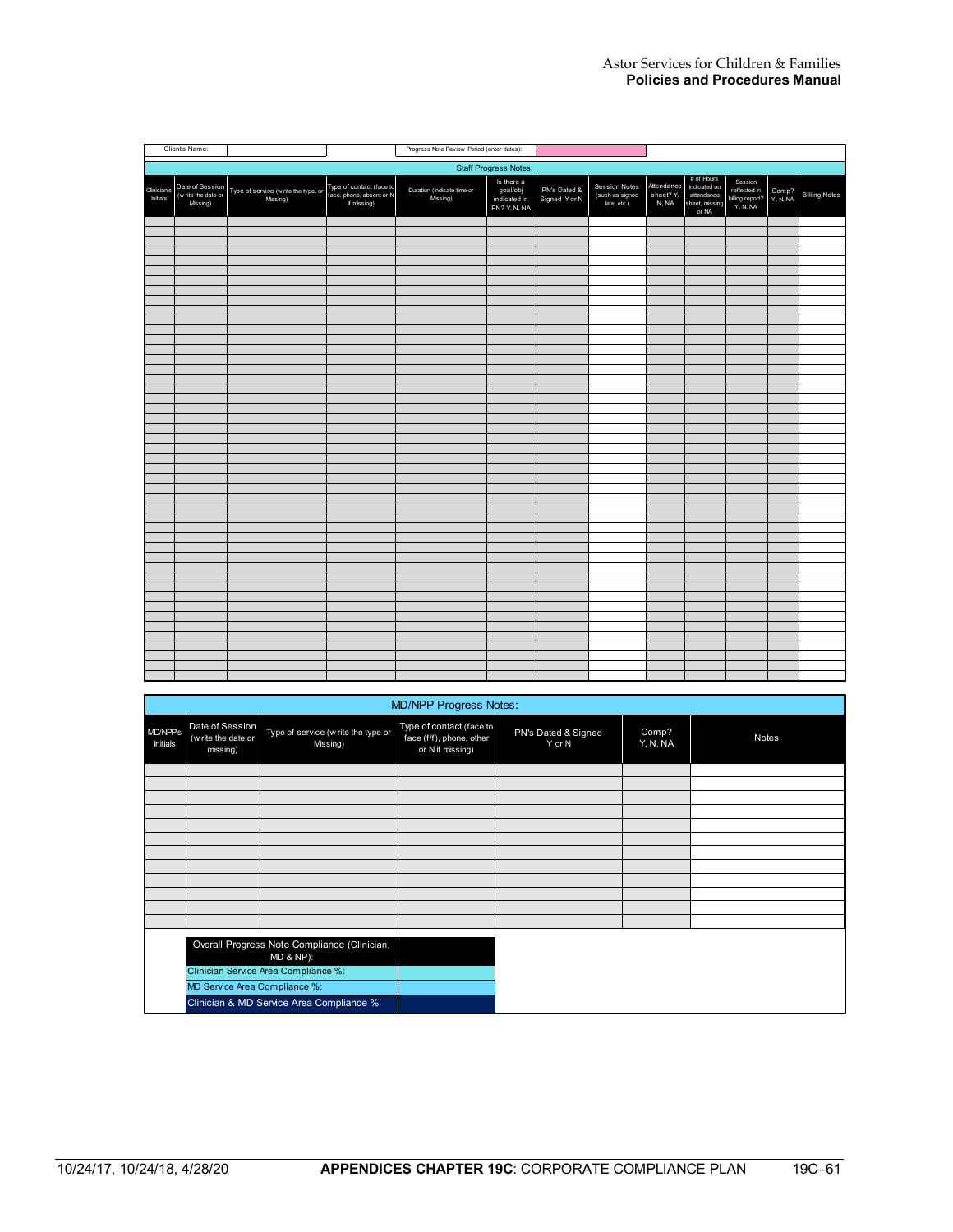# **Appendix G**

Utilization Review (UR) Policy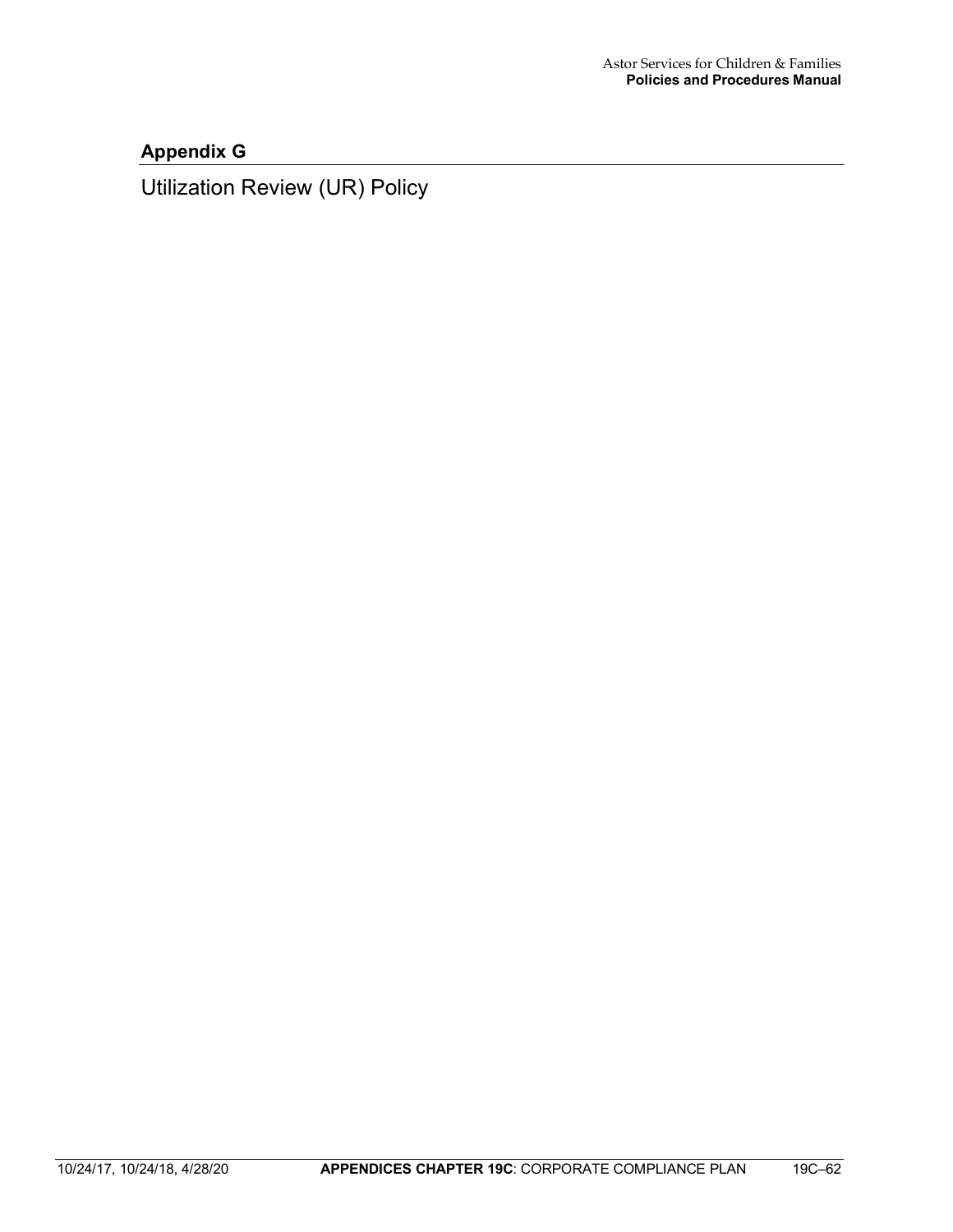### **VII.Purpose**

Astor has developed a Utilization Review Plan in order to systematically monitor and evaluate the use of available agency resources, and the appropriateness of the care and treatment provided to clients. The plan has both an individual and an organizational focus.

### **VIII. Responsibility**

### **Board of Directors**

The Board of Directors has overall responsibility for the use of agency resources and for the appropriateness of the care and treatment provided to the agency's clients. The Board fulfills this responsibility through setting and approving policies and creating strategic plans, approving the organizational structure of the agency, and acting on reports received from administration.

### **Executive Director and Executive Cabinet**

The Executive Director is responsible for operating the agency in accord with established policy, regulation, and standards; safeguarding the agency resources; assuring the appropriateness and quality of services provided; and providing the Board with meaningful reports and information on a regular basis. The Executive Director fulfills these responsibilities in collaboration with other senior staff who make up the Executive Cabinet.

### **Director of Clinical Outcomes, CANS & TCOM**

Director of Clinical Outcomes, CANS & TCOM supervises the Utilization Review system associated with agency OMH programs, with the exception of the RTF program, which monitors its own UR process. Duties include direct supervision of Utilization Reviewer(s), collaboration with the UR staff on resolving clinical quality concerns, and integration of patterns noted with the CQI, Compliance and Risk Management Teams.

### **Program Administration and Professional Staff**

Program-specific utilization review procedures apply to various programs and services. These procedures provide program leaders with vehicles to monitor the appropriateness of the match between individual client needs and the level of service being provided. Program leaders are also responsible for monitoring the utilization of resources within their areas of responsibility.

On an annual basis, the leadership of each program prepares a program report. These individual reports are incorporated into the annual report prepared by the Executive Director, and they discuss the appropriateness of the utilization of services and resources.

### **Quality Assessment and Improvement (QA&I) Committees**

The results of utilization review procedures are included in service type QA&I Committee meetings and are reported to the Central QA&I Committee. The Utilization Reviewer is a professional position which reports to the Director of Clinical Outcomes, CANS & TCOM. The Utilization Reviewer provides data to the Director of Compliance who also reports analysis of utilization review findings to the Central QA&I Committee.

### **IX. Confidentiality**

Information obtained through the utilization review process is considered confidential and must be handled in accord with the agency's policies and procedures *(see Chapter 3, Client Rights)*.

### **X. Conflict of Interest**

Professional staff do not conduct utilization reviews on cases for which they have direct casework or treatment responsibilities. Utilization reviews are conducted by qualified staff not in the team or program for which the utilization review is being conducted.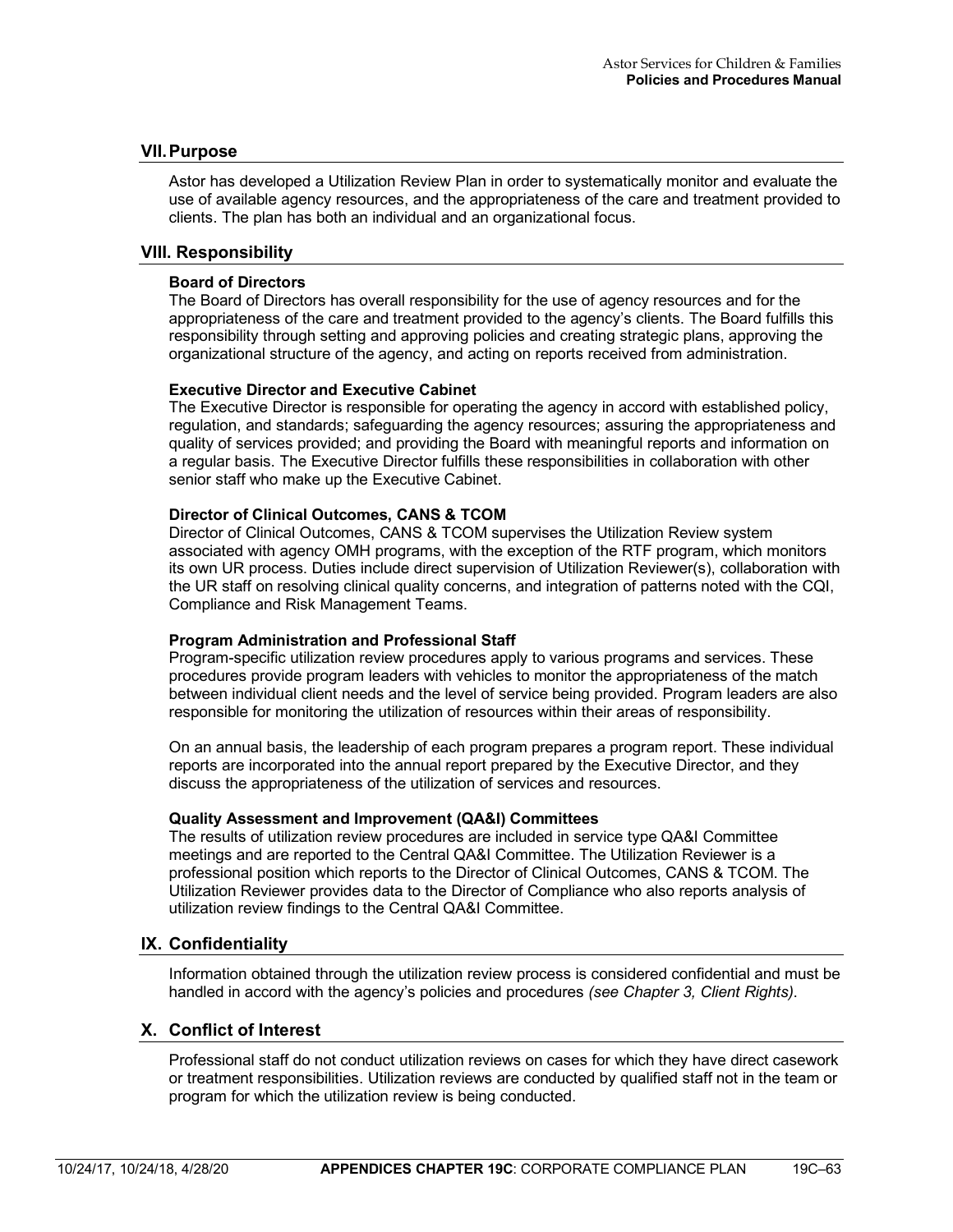### **XI. Criteria**

Utilization review criteria are established for each program. These criteria address questions of the under use, the overuse, or the inefficient use of resources, both currently and in the past.

Any criteria determined takes into account requirements by law or regulatory agency. With this in mind, criterion are established for admission, continued stay, and discharge planning.

### **A. Admission and Continued Stay Criteria**

### 1. **Residential Treatment Center (RTC)**

A child ages 5-11 may be approved for admission or continued stay in Astor's Residential Center if documentation exists to substantiate a current diagnosis or diagnostic impression of a mental disorder as described in the current DSM or ICD manuals.

Excluded from treatment are individuals whose primary diagnosis/presenting problems are those of alcohol/substance abuse or mental retardation/ developmental disability.

In addition to a diagnosis or diagnostic impression, documentation must exist to substantiate that at least one of the following conditions related to the disorder is present and that improvement could be expected to occur with this level of treatment.

- (a) Destructive behavior toward self, others, and property.
- (b) Severe functional impairment and, as a result of which, client is unable to care for self.
- (c) Exhibited behavior that cannot be managed at a less restrictive level of care.
- (d) Inadequate response to outpatient care.
- (e) Need to continue this level of care as initiated by another facility or agency.
- (f) Legally mandated admission.

### 2. **Residential Treatment Facility (RTF)**

Children are eligible for admission if at a minimum they meet each of the following criteria:

- (a) Have a serious and persistent psychopathology as evidenced by one or more of the following:
	- Severe thought disorder
	- Severe affective disorder
	- Moderate thought disorder in conjunction with an impulse control disorder or a deficit in activities of daily living skills
	- Moderate affective disorder in conjunction with an impulse control disorder or a deficit in activities of daily living skills
	- Severe conduct disorder in conjunction with an impulse control disorder or a deficit in activities of daily living skills
	- Severe personality disorder in conjunction with an impulse control disorder or a deficit in activities of daily living skills
	- Any combination of the above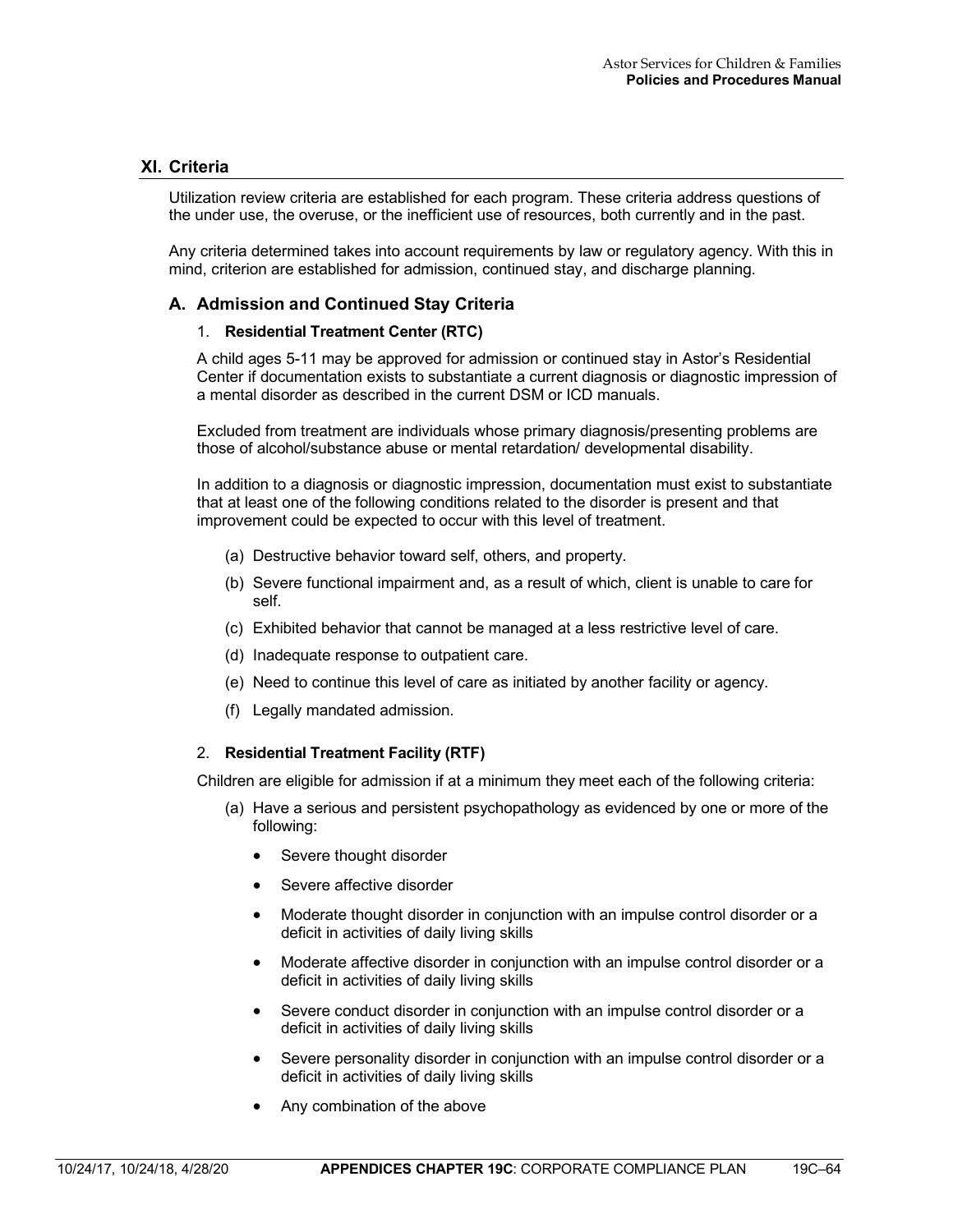- (b) Intelligence quotient equal to or greater than 51.
- (c) At least 5 years of age but not yet 12.
- (d) Presentation of no likelihood of serious harm to others as defined in section 584.4(a) (8) of NYS-OMH regulations.

Any additional admission criteria must relate to observable characteristics of the child. Such criteria may include age and gender.

#### 3. **Therapeutic Foster Care**

Child/youth ages 5-17 may be approved for admission if documentation exists to support:

- (a) A diagnosis of a mental disorder using current diagnostic manual (DSM or ICD).
- (b) Substantial problems in social functioning due to a serious emotional disturbance within the past year.
- (c) Serious problems in family relationships, peer/social interaction, or school performance.
- (d) Serious persistent symptoms of cognitive, affective, and personality disorders.
- (e) A level of service needs which requires multi-agency intervention and involvement.

#### 4. **Community-Based Outpatient Clinics**

A child age 0-18 may be approved for admission or continued stay at this level of care if documentation exists to substantiate a current diagnosis or diagnostic impression of a mental disorder using the nomenclature of the current diagnostic manuals (DSM or ICD).

Excluded from treatment are individuals whose primary diagnosis/presenting problems are those of intellectual or developmental disability.

In addition to a diagnosis or diagnostic impression, initial assessment will indicate that:

- (a) The client (child or parent) would benefit from this level of care.
- (b) Aside from crisis services, the client can be expected to maintain, improve his/her emotional well-being, or prevent deterioration of emotional well-being as indicated by attendance (measurable) at scheduled appointments.
- (c) Client continues to maintain him/herself in the community with an adequate support system.

### 5. **Day Treatment**

A child ages 3-13, or an adolescent, may be approved for admission or continued stay in an age-appropriate program at this level of care if documentation exists to substantiate a current diagnosis or diagnostic impression of a mental disorder using nomenclature of the current DSM or ICD Manuals and functional impairments as defined in NYCRR, Part 14, Mental Health, 587.11, 587.4, or 587.9.

In addition to the diagnosis or diagnostic impression, client may be identified as being unmanageable in a regular school setting or may be experiencing a learning disability that prevents his/her functioning in a regular school setting.

Excluded from treatment are individuals whose primary diagnosis/presenting problems are those of intellectual or developmental disability.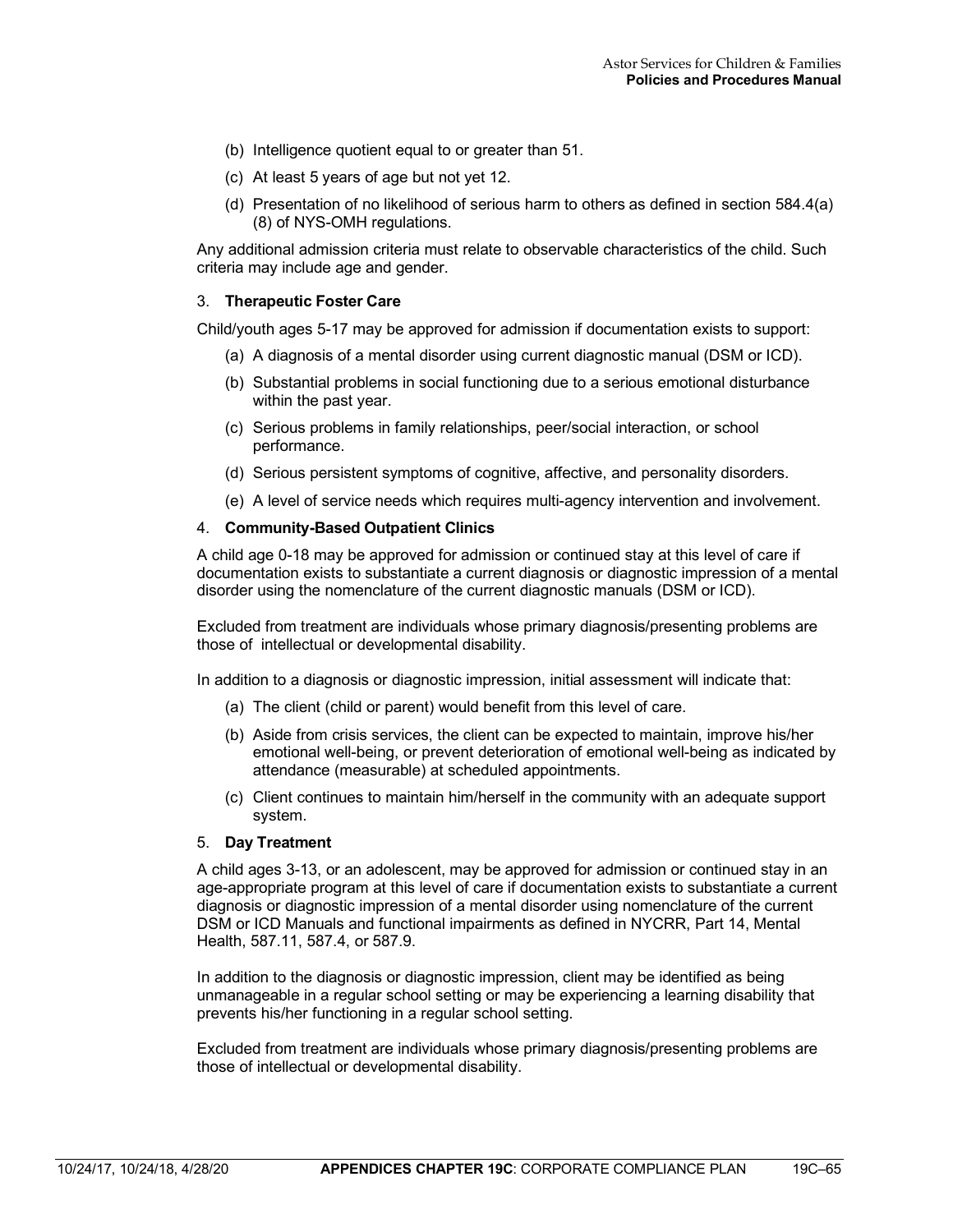### **B. Discharge Criteria**

Discharge criteria are client-and program-specific and are related to the current level of care and the client's response.

An interdisciplinary treatment team is responsible for assessing and addressing service needs and discharge plans for the client upon admission and throughout his/her stay in the program.

### **XII.Utilization Review Methods**

Astor uses combinations of the following methods to accomplish the identification of overuse, underuse, or inappropriate use of available resources.

### **A. Admission Reviews**

A review of the appropriateness of service occurs within a specified time from the date of admission for treatment services. In residential programs, the review occurs within one to three days. In outpatient programs the review occurs within 30 days. These reviews are performed by a Utilization Reviewer who is outside of the program, or by program staff who are not clinically involved with the case.

The majority of children admitted to Astor programs will have also been pre-screened by external entities such as HMOs, Committees on Special Education, staff of Departments of Social Services, or staff of Departments of Mental Health. In addition to this, Astor's own intake process involves a screening for appropriateness of level of service.

The compliance monitoring of clinical records includes assessment of whether admission reviews were conducted and whether alternative levels of care were recommended. Findings from this monitoring activity are filed electronically for ongoing monitoring and evaluation. They are provided to clinical supervisors to address any issues identified in the monitoring of these cases.

### **B. Continued Stay Reviews**

A review of the continued need for service at the current level occurs within a specified time from date of admission (in accord with the regulations). They are conducted by an independent reviewer not associated with the team or program for which utilization reviews are taking place.

The compliance monitoring of clinical records includes an assessment of whether continued stay reviews have been completed on the cases studied and whether alternative levels of care were recommended. Findings from this monitoring activity are filed electronically for ongoing monitoring and evaluation. They are provided to clinical supervisors to address any issues identified in the monitoring of these cases.

### **XIII. Program-specific Utilization Review Procedures**

### 1. **Residential Treatment Center (RTC)**

Requirements for admissions, continued stay, and discharge plans are satisfied on the *Uniform Case Records* submitted after 30 days, 90 days, and every six months thereafter. Astor does not conduct independent Utilization Reviews for the RTC.

### 2. **Residential Treatment Facility (RTF)**

The RTF utilization review program is in place to monitor the appropriateness of continued stay and to identify the over- or under-utilization of services. This is accomplished through meetings of the Utilization Review Committee (URC) and completion of Psychiatric Utilization Review Screening Reports.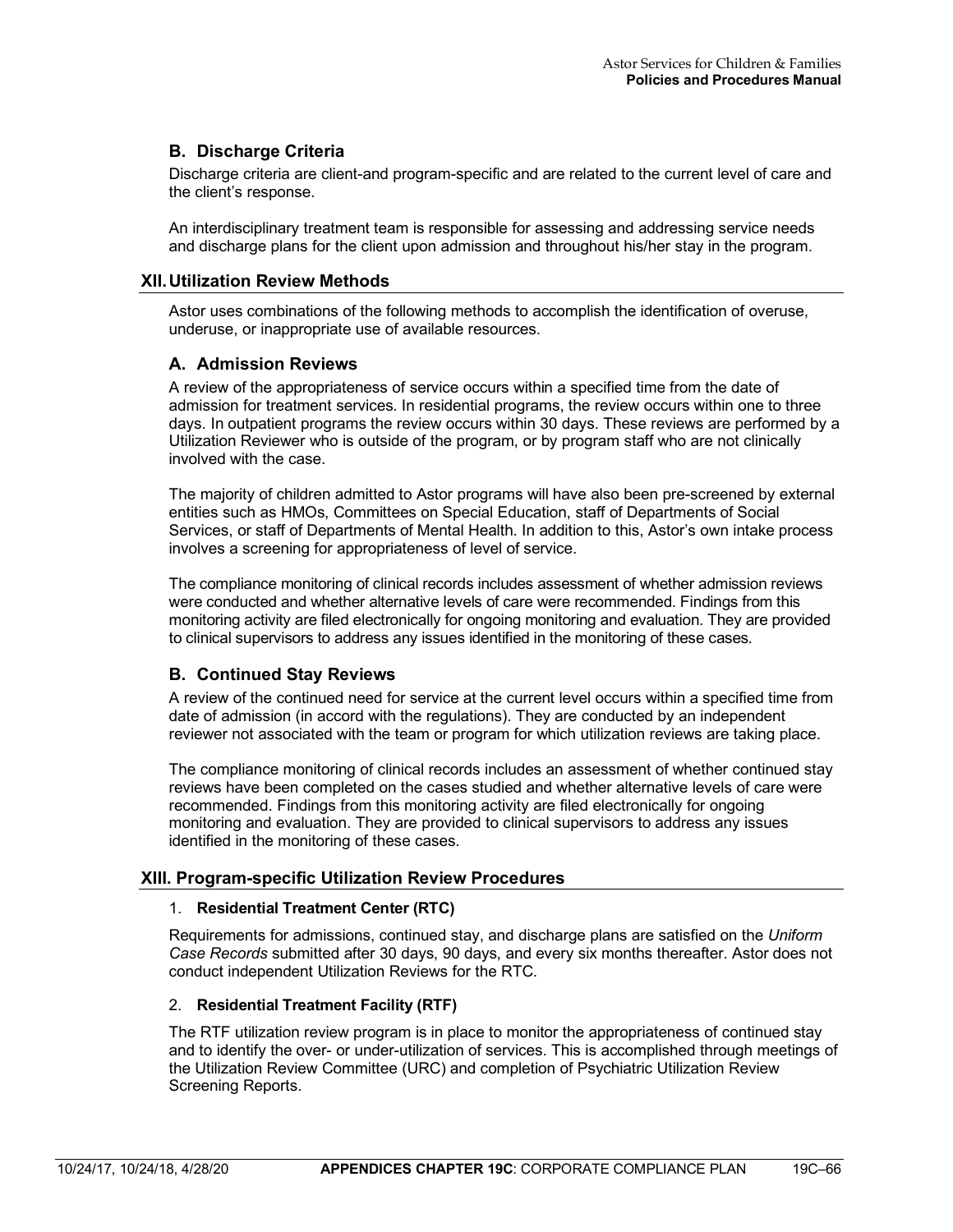- (a) The Utilization Review Committee (URC) must be composed of at least three professional staff members, including two physicians. However, one of these physicians can appoint a designee (must be a professional staff member per regulations). The URC must include a physician who is knowledgeable in the diagnosis and treatment of mental illness. Those serving on the URC may not be directly involved in the care of a resident whose status is being reviewed. Specifically, any URC meeting attendees from the child's treatment team (i.e., psychiatrist, clinical coordinators, transition coordinators and social workers who are invited to URC meetings to provide updates on the status of each child's treatment) must be excluded from the committee's deliberations.
- (b) Each resident shall have an Admissions Review no later than 30 days after admission. This is documented in the Utilization Review form in the EHR which is completed by a designee of the MD serving on the URC. The designee must not be directly involved in the child's treatment. Three members of the URC, including at least one MD, will then review this form and sign it to indicate approval or rejection of what has been recommended. These forms are kept in the client's electronic health record.
- (c) Continued Stay Reviews will be done every 90 days after the admission UR. These are documented on the "Continued Stay UR" form in the E H R.. A designee of the MD serving on the URC will complete the form for each child. The designee must not be directly involved in the child's treatment. The completed forms will be reviewed at the URC meeting by the committee members. Three committee member signatures are needed on the form (the MD, the MD designee and another professional) to indicate approval or rejection of what has been recommended. Committee members must not be directly involved in the child's treatment.
- (d) The designee of the MD will log the outcomes of all initial and continued stay reviews in each client's electronic health record.
- (e) The URC will meet at least quarterly and additionally as needed. Written minutes of each meeting will be completed and submitted to the Program Director. The minutes will include:
	- The time period covered in the review
	- Date and time of the meeting
	- List of attendees and absentees, including the chairperson
	- Comment on each child's appropriateness for RTF level of care
	- List of hospitalizations (child's name, dates, hospital name)
	- List of hospital discharges (child's name, dates, hospital name)
	- Program admissions and discharges (child's name and dates)
	- Old and new business (e.g., obstacles to discharge and identification of systemic issues impacting admissions and discharge-related community-based services.)

If an alternative determination is made by the URC, the child's psychiatrist must be notified and must review the case. He/she can provide additional information for consideration of the URC. The URC will notify the program director of final decisions.

(f) To ensure that all records are being monitored, the compliance analyst for this service area maintains a list of clients who have received UR's and compliance of documentation being completed.

### 3. **Therapeutic Foster Care**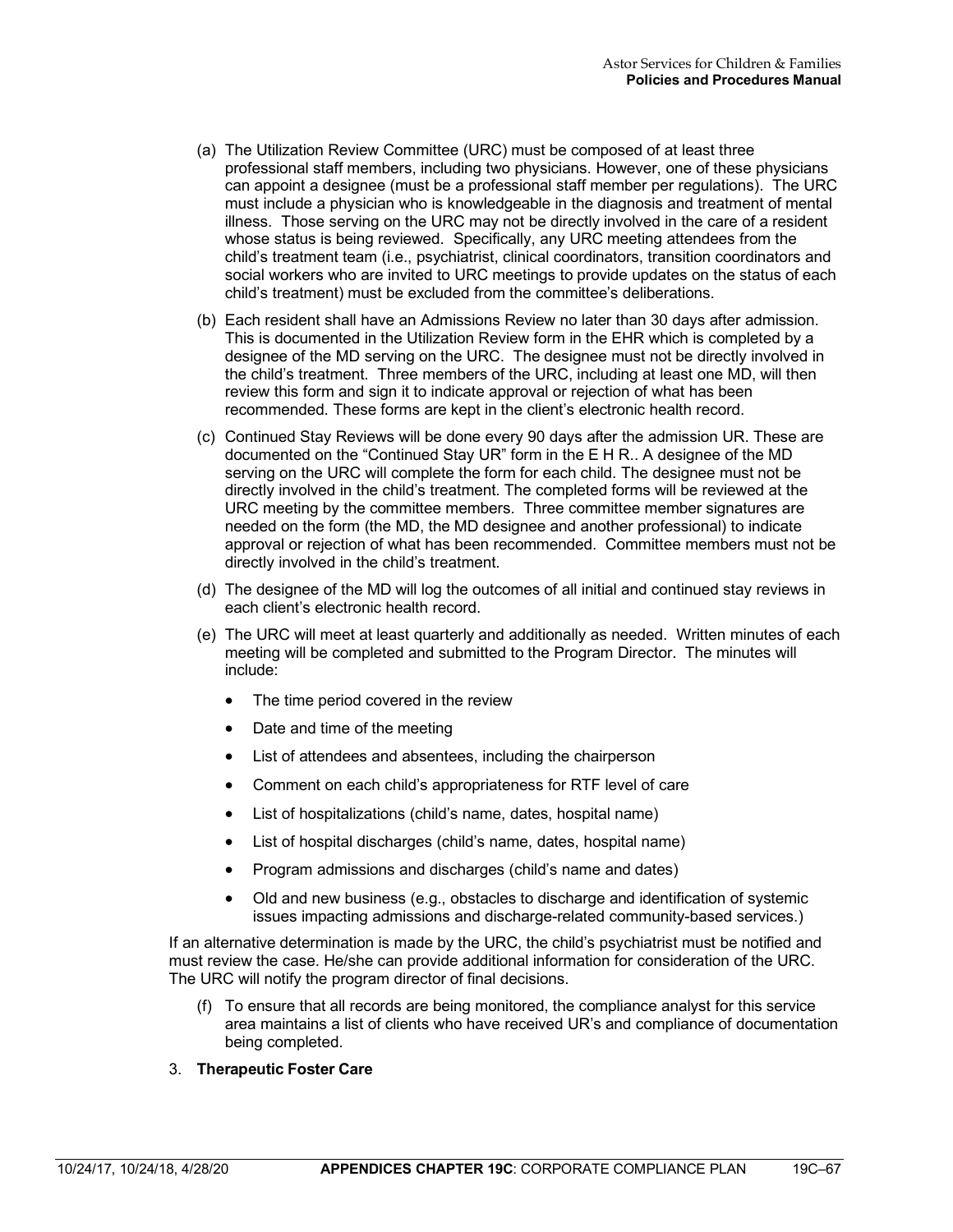Requirements regarding admissions, continued stay, and discharge plans are satisfied on the "Uniform Case Records" submitted after 30 days, 90 days, and every six months thereafter. Astor does not conduct independent Utilization Reviews for TFBH.

### 4. **Partial Hospitalization**

Utilization Reviews for the Partial Hospitalization program are conducted by an independent professional staff person who is part of the Clinical & Quality Outcomes department and has no clinical involvement with the case.

#### Clinical Documentation and Timeframes

- (a) The Utilization Reviewer completes the reviews in the Electronic Health Record using a UR form.
- (b) Admission Reviews are performed within the first 4 visits after admission.
- (c) Continued Stay Reviews are performed every two weeks after admission
- (d) As part of the UR process the following documents are reviewed:
	- Previous UR findings
	- **CANS**
	- Intake Documentation
	- Treatment Plans
	- Progress Notes
- (e) Tracking of Utilization Reviews

According to regulations UR's are to be completed for at least 25% of census. Compliance with this regulation is met through the tracking of admissions and discharges for all OMH licensed programs that require a UR.

(f) Utilization Review Findings

The Utilization Reviewer notifies her supervisor and Program Director of the findings. Any case determined to require alternate services will be reviewed by the Program Director, primary clinician, and the psychiatrist. Ultimate decision of whether alternate care is necessary will be made by the treating psychiatrist. In the event the Psychiatrist disagrees with the Utilization Reviewers recommendations, the decision is documented in the client's record as a memo to chart.

#### 5. **Day Treatment Programs**

Utilization Reviews for the Day Treatment programs are conducted by an independent professional staff person who is part of the Quality and Clinical Outcomes department and has no clinical involvement with the case.

Clinical Documentation and Timeframes

- (a) The Utilization Reviewer completes the reviews in the Electronic Health Record using a UR form.
- (b) Admission Reviews are performed within 30 days after admission.
- (c) Continued Stay Reviews are performed within 7 months after admission and every 6 months thereafter.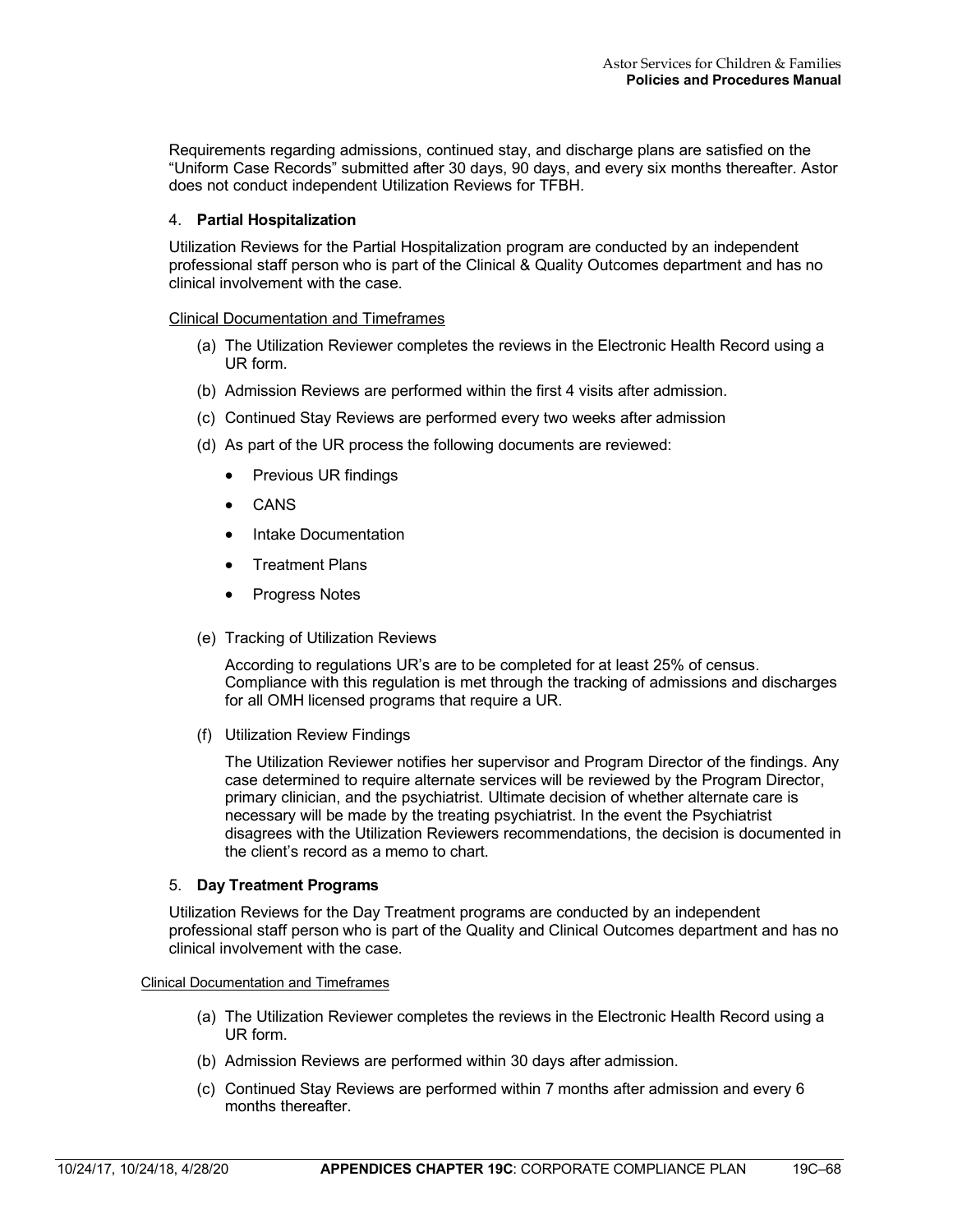- (d) As part of the UR process the following documents are reviewed:
	- Previous UR findings
	- CANS
	- Intake Documentation
	- Treatment Plans
	- Progress Notes
- (e) Tracking of Utilization Reviews

According to regulations UR's are to be completed for at least 25% of census. Compliance with this regulation is met through the tracking of admissions and discharges for all OMH licensed programs that require a UR.

(f) Utilization Review Findings

The Utilization Reviewer notifies her supervisor and Program Director of the findings. Any case determined to require alternate services will be reviewed by the Program Director, primary clinician, and the psychiatrist. Ultimate decision of whether alternate care is necessary will be made by the treating psychiatrist. In the event the Psychiatrist disagrees with the Utilization Reviewers recommendations, the decision is documented in the client's record as a memo to chart.

### 6. **Out Patient Clinic Programs**

Utilization Reviews for the Out Patient Clinic programs are conducted by an independent professional staff person who is part of the Quality and Clinical Outcomes department and has no clinical involvement with the case.

### Clinical Documentation and Timeframes

- (a) The Utilization Reviewer completes the reviews in the Electronic Health Record using a UR form.
- (b) Admission Reviews are performed within 30 days after admission.
- (c) Continued Stay Reviews are performed within 7 months after admission and every 6 months thereafter unless the recipient is:
	- Discharged out of the program and subsequently readmitted, wherein the cycle begins again; or
	- Receiving medication therapy and medication education services only, wherein the need for continued treatment shall be reviewed every 12 months thereafter.
- (d) As part of the UR process the following documents are reviewed:
	- Previous UR findings
	- **CANS**
	- Intake Documentation
	- **Treatment Plans**
	- Progress Notes
- (e) Tracking of Utilization Reviews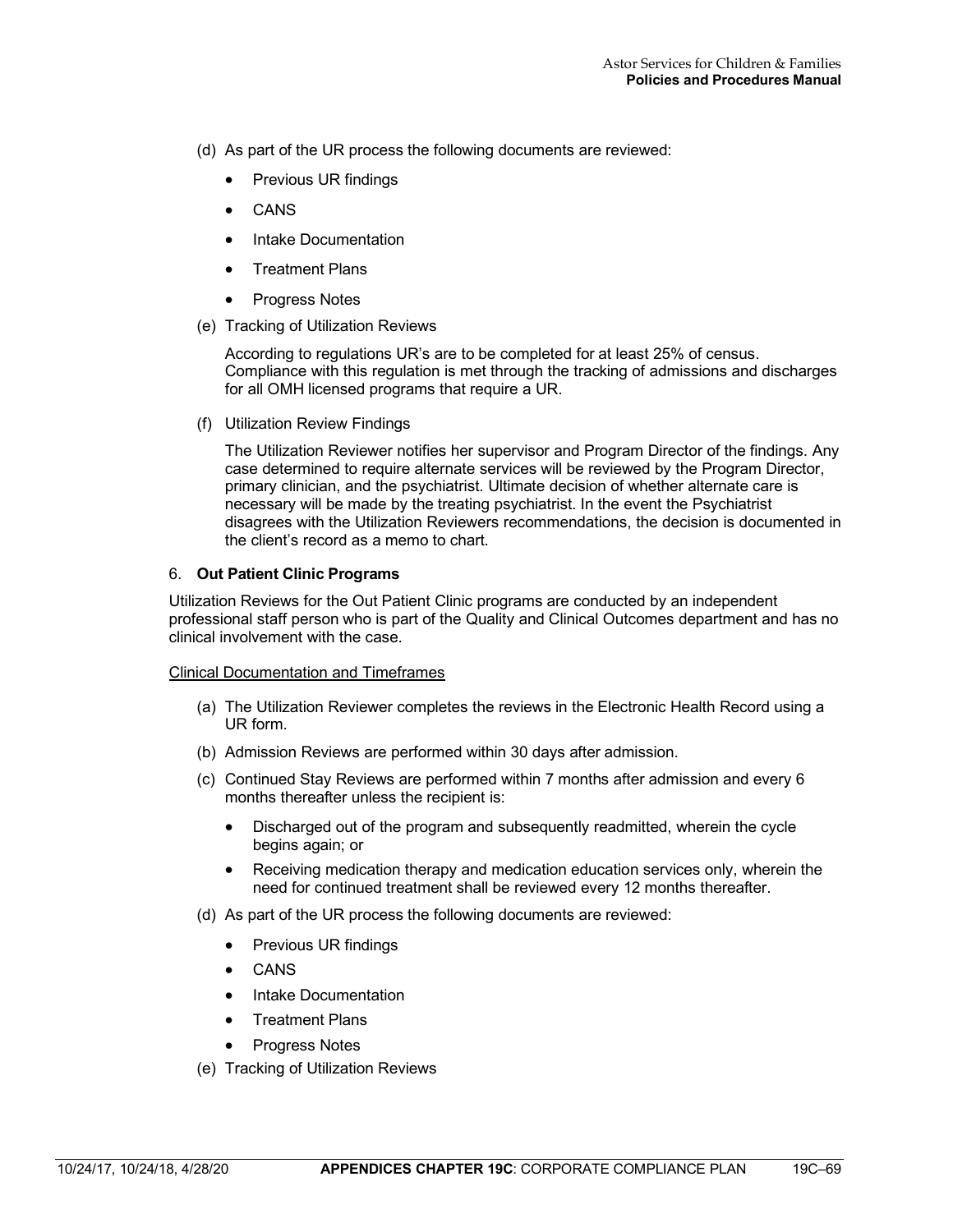According to regulations UR's are to be completed for at least 25% of census. Compliance with this regulation is met through the tracking of admissions and discharges for all OMH licensed programs that require a UR.

(f) Utilization Review Findings

The Utilization Reviewer notifies her supervisor and Program Director of the findings. Any case determined to require alternate services will be reviewed by the Program Director, primary clinician, and the psychiatrist. Ultimate decision of whether alternate care is necessary will be made by the treating psychiatrist. In the event the Psychiatrist disagrees with the Utilization Reviewers recommendations, the decision is documented in the client's record as a memo to chart.

## 7. **Services for Youth in Communities (Children and Family Treatment and Support Services)**

Utilization Reviews for the SYNC (CFTSS) programs are conducted by an independent professional staff person who is part of the Quality and Clinical Outcomes department and has no clinical involvement with the case. Three separate services that fall under the CFTS group of services. These are Psychosocial Rehabilitation, Other Licensed Practitioner, and Community Psychiatric Supports and Treatment.

#### Clinical Documentation and Timeframes

- (a) The Utilization Reviewer completes the reviews in the Electronic Health Record using a UR form.
- (b) Admission Reviews are performed within 4 visits after admission.
- (c) Continued Stay Reviews are performed at 30 visits after admission and every 6 months thereafter
- (d) As part of the UR process the following documents are reviewed:
	- Previous UR findings
	- CANS
	- Intake Documentation
	- **Treatment Plans**
	- Progress Notes
- (e) Tracking of Utilization Reviews

According to Astor's protocol, UR's are to be completed for at least 25% of census. Compliance with this regulation is met through the tracking of admissions and discharges for all OMH licensed programs that require a UR.

(f) Utilization Review Findings

The Utilization Reviewer notifies her supervisor and Program Director of the findings. Any case determined to require alternate services will be reviewed by the Program Director, primary clinician, and the psychiatrist. Ultimate decision of whether alternate care is necessary will be made by the treating psychiatrist. In the event the Psychiatrist disagrees with the Utilization Reviewers recommendations, the decision is documented in the client's record as a memo to chart.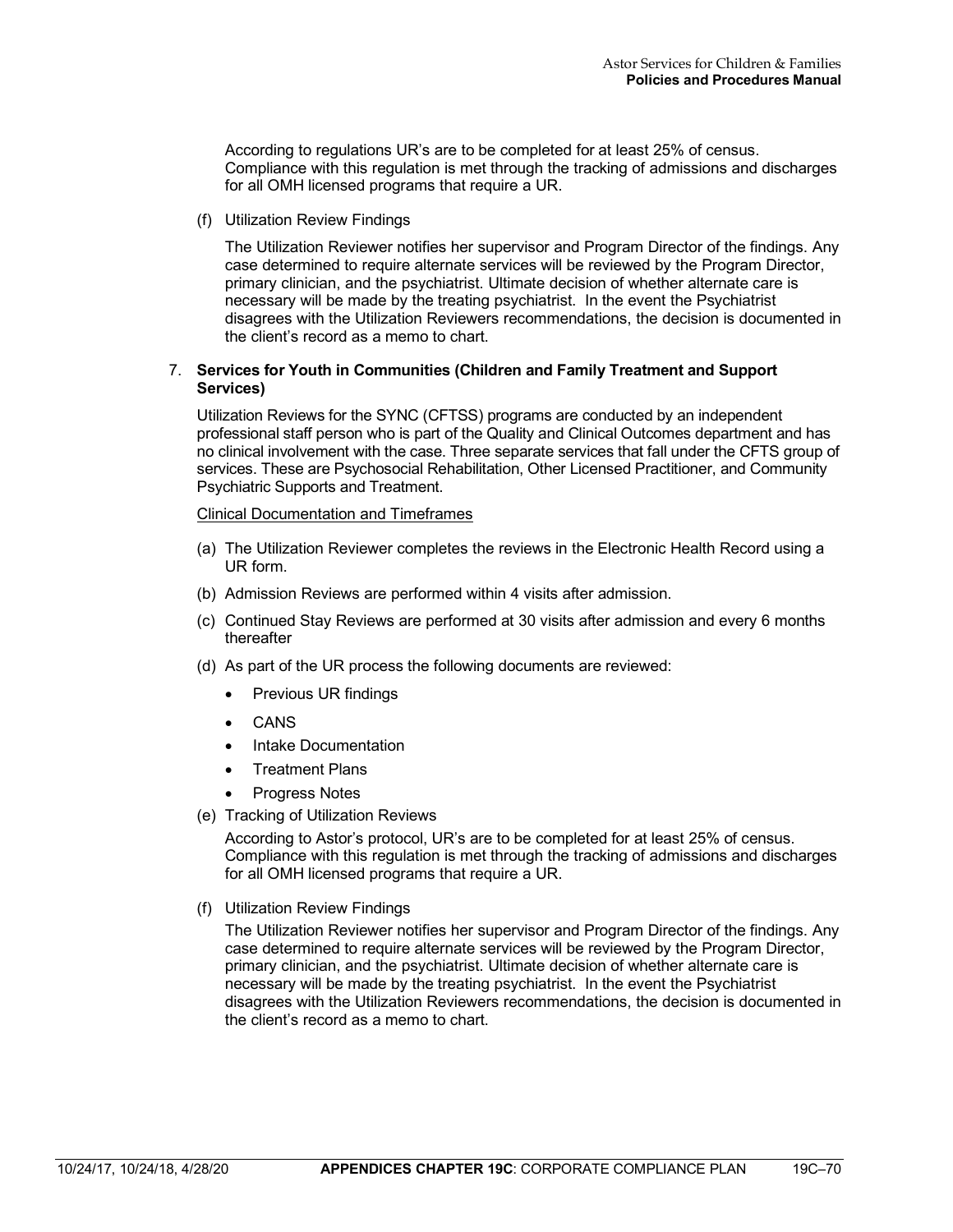# **XIV.Financial Reports and Statements**

There are established timetables for the preparation and review of a variety of reports, forms, statements, and audits. This includes, but is not limited to, the following:

- Monthly Financial Reports––completed by 14th of the following month.
- Cash Sheet—completed by 2:00 P.M. daily.
- Cash Receipt Log—completed by 12:00 noon daily.
- Aging of Receivables and Payables––completed by the 21st day of following month.
- Bank Reconciliations––completed by the 21st day of the following month.

The completion and review of these reports requires the involvement of the staff accountant, the Finance Manager, and the Chief Financial Officer. Specific items may be subject to further review internally by program staff, the Assistant Executive Directors, the Executive Director, the COO as well as possible review by external bodies such as funding agencies, rate setting agencies, and auditors.

The Finance/Audit Committee of the Board of Directors meets monthly to review the financial reports. The quarterly meeting of the Board includes a review of the financial status of the agency.

Monthly, quarterly, and/or annual reviews may also be required by funding sources, foundations, regulatory bodies, banks, etc.

#### **Independent Audits**

Astor has engaged an independent public accounting firm to perform the audits indicated below:

- Annual Audit of Astor Services for Children & Families, including the A133 Audit
- Annual Audit of The Astor Learning Center
- CFR Reports

Other audits are conducted on a regular basis by the following:

- New York City DMHMRAS Auditors––Bronx Clinics
- Dutchess County Office of Comptroller––Dutchess County Programs
- New York City ACS Auditors—Placement programs
- USDA Audit––Food program for Head Start and Day Care
- NYS Breakfast and Lunch––Food Program for Residential

#### **XV. Evaluation of Utilization Plan**

The Utilization Review Plan is incorporated within the agency's QA&I Plan and as such is reviewed annually by the Central QA&I Committee.

## **XVI. Independence of Utilization Review Process & Appeal Process**

Utilization Review is a fully independent process, and, as such, is not subject to oversight by program supervisors, clinicians, or program psychiatrists. If clinicians, or program supervisors, disagree with a UR finding, they must conduct an in-person review with the treating psychiatrist on the case. That meeting should include the therapist, the psychiatrist, and the site or program